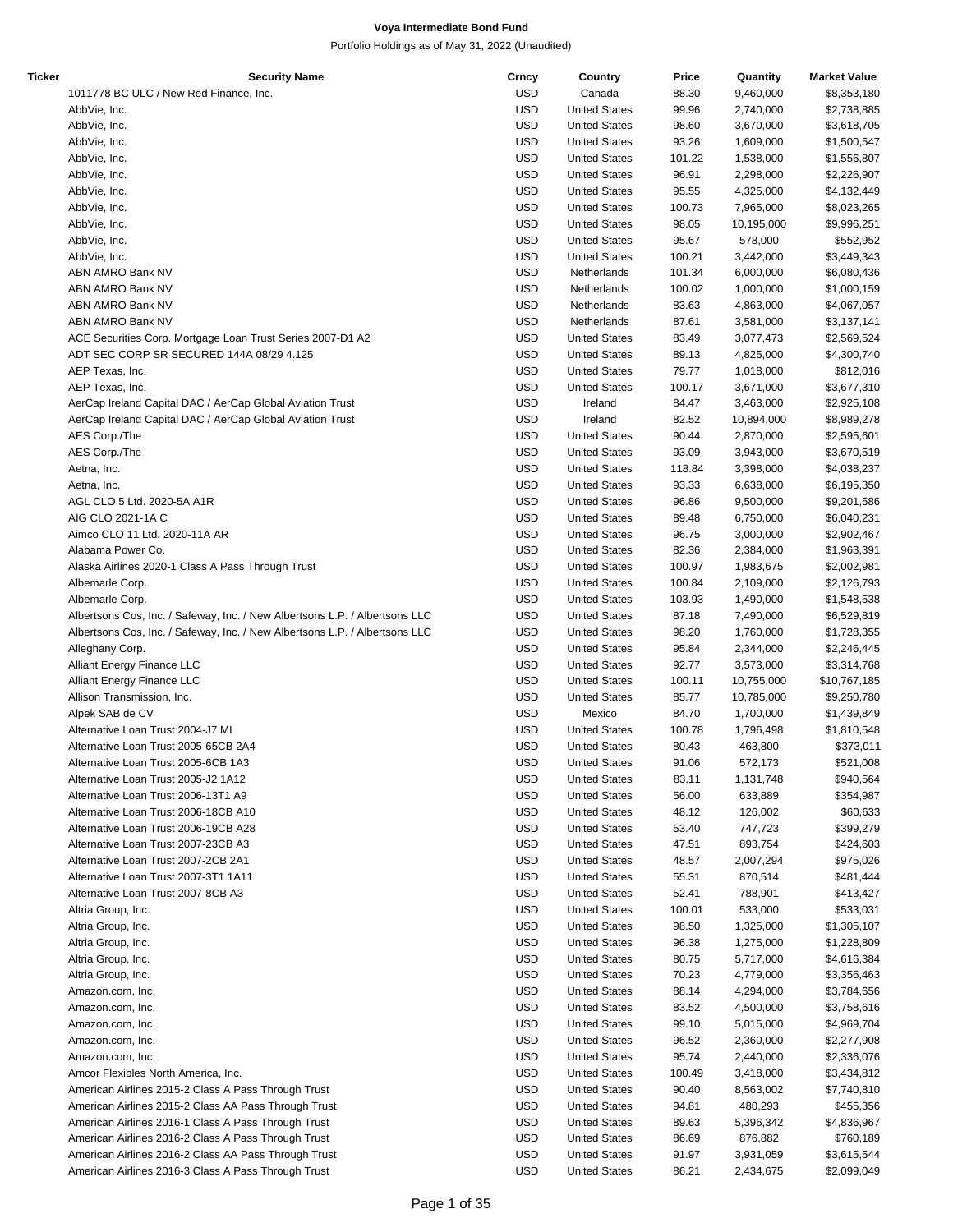| Ticker | <b>Security Name</b>                                                             | Crncy      | Country              | Price  | Quantity   | <b>Market Value</b> |
|--------|----------------------------------------------------------------------------------|------------|----------------------|--------|------------|---------------------|
|        | American Airlines 2017-1 Class A Pass Through Trust                              | <b>USD</b> | <b>United States</b> | 89.59  | 1,149,885  | \$1,030,235         |
|        | American Airlines 2017-2 Class AA Pass Through Trust                             | USD        | <b>United States</b> | 93.68  | 551,592    | \$516,756           |
|        | American Campus Communities Operating Partnership L.P.                           | <b>USD</b> | <b>United States</b> | 93.84  | 6,085,000  | \$5,709,929         |
|        | American Electric Power Co., Inc.                                                | <b>USD</b> | <b>United States</b> | 86.11  | 3,830,000  | \$3,298,113         |
|        | American Electric Power Co., Inc.                                                | <b>USD</b> | <b>United States</b> | 75.50  | 3,015,000  | \$2,276,430         |
|        | American Home Mortgage Assets Trust 2007-4 A4                                    | <b>USD</b> | <b>United States</b> | 94.59  | 1,606,328  | \$1,519,435         |
|        | American Homes 4 Rent 2015-SFR1 XS                                               | <b>USD</b> | <b>United States</b> | 0.00   | 1,048,136  | \$0                 |
|        | American Homes 4 Rent L.P.                                                       | <b>USD</b> | <b>United States</b> | 91.34  | 2,844,000  | \$2,597,649         |
|        | American Homes 4 Rent L.P.                                                       | <b>USD</b> | <b>United States</b> | 85.61  | 2,392,000  | \$2,047,850         |
|        | American Homes 4 Rent L.P.                                                       | USD        | <b>United States</b> | 82.81  | 2,537,000  | \$2,100,852         |
|        | AMERICAN HONDA 06/13/2022                                                        | <b>USD</b> | <b>United States</b> | 99.96  | 15,500,000 | \$15,493,653        |
|        |                                                                                  |            |                      |        |            |                     |
|        | American International Group, Inc.                                               | <b>USD</b> | <b>United States</b> | 100.50 | 3,670,000  | \$3,688,434         |
|        | American Tower Corp.                                                             | <b>USD</b> | <b>United States</b> | 97.38  | 2,537,000  | \$2,470,442         |
|        | American Transmission Systems, Inc.                                              | <b>USD</b> | <b>United States</b> | 87.16  | 4,045,000  | \$3,525,652         |
|        | American Transmission Systems, Inc.                                              | <b>USD</b> | <b>United States</b> | 99.39  | 4,130,000  | \$4,104,838         |
|        | AmeriCredit Automobile Receivables Trust 2019-3 D                                | <b>USD</b> | <b>United States</b> | 98.32  | 5,050,000  | \$4,965,111         |
|        | AMMC CLO 16 Ltd. 2015-16A CR2                                                    | <b>USD</b> | <b>United States</b> | 97.42  | 1,850,000  | \$1,802,200         |
|        | <b>ANGI Group LLC</b>                                                            | <b>USD</b> | <b>United States</b> | 84.01  | 9,485,000  | \$7,968,491         |
|        | Anglo American Capital PLC                                                       | <b>USD</b> | United Kingdom       | 104.66 | 1,846,000  | \$1,932,001         |
|        | Anglo American Capital PLC                                                       | <b>USD</b> | United Kingdom       | 89.22  | 1,725,000  | \$1,538,968         |
|        | Anglo American Capital PLC                                                       | <b>USD</b> | United Kingdom       | 99.81  | 1,377,000  | \$1,374,395         |
|        | Anglo American Capital PLC                                                       | <b>USD</b> | United Kingdom       | 102.44 | 671,000    | \$687,355           |
|        | Anheuser-Busch Cos LLC / Anheuser-Busch InBev Worldwide, Inc.                    | <b>USD</b> | <b>United States</b> | 101.38 | 10,519,000 | \$10,664,264        |
|        | Anheuser-Busch Cos LLC / Anheuser-Busch InBev Worldwide, Inc.                    | <b>USD</b> | <b>United States</b> | 99.92  | 10,000,000 | \$9,991,503         |
|        | Anheuser-Busch InBev Finance, Inc.                                               | <b>USD</b> | <b>United States</b> | 88.28  | 2,495,000  | \$2,202,473         |
|        | Anheuser-Busch InBev Worldwide, Inc.                                             | USD        | <b>United States</b> | 106.93 | 4,324,000  | \$4,623,511         |
|        | Antares Holdings L.P.                                                            | <b>USD</b> | <b>United States</b> | 85.16  | 2,634,000  | \$2,242,988         |
|        | Antares Holdings L.P.                                                            | <b>USD</b> | <b>United States</b> | 89.56  | 299,000    | \$267,799           |
|        |                                                                                  | <b>USD</b> |                      |        |            |                     |
|        | Antero Resources Corp.                                                           |            | <b>United States</b> | 101.65 | 5,000,000  | \$5,082,575         |
|        | Anthem, Inc.                                                                     | <b>USD</b> | <b>United States</b> | 100.09 | 2,475,000  | \$2,477,346         |
|        | Anthem, Inc.                                                                     | <b>USD</b> | <b>United States</b> | 98.93  | 1,414,000  | \$1,398,894         |
|        | Apache Corp.                                                                     | <b>USD</b> | <b>United States</b> | 93.43  | 9,210,000  | \$8,605,087         |
|        | Apidos CLO XXXV 2021-35A C                                                       | <b>USD</b> | <b>United States</b> | 91.40  | 10,000,000 | \$9,140,100         |
|        | Appalachian Power Co.                                                            | USD        | <b>United States</b> | 88.35  | 2,812,000  | \$2,484,351         |
|        | Appalachian Power Co.                                                            | <b>USD</b> | <b>United States</b> | 82.94  | 1,934,000  | \$1,604,139         |
|        | Apple, Inc.                                                                      | <b>USD</b> | <b>United States</b> | 77.57  | 6,101,000  | \$4,732,771         |
|        | Apple, Inc.                                                                      | <b>USD</b> | <b>United States</b> | 75.04  | 8,198,000  | \$6,151,662         |
|        | Apple, Inc.                                                                      | USD        | <b>United States</b> | 76.26  | 2,716,000  | \$2,071,321         |
|        | Apple, Inc.                                                                      | <b>USD</b> | <b>United States</b> | 107.68 | 1,385,000  | \$1,491,421         |
|        | Apple, Inc.                                                                      | <b>USD</b> | <b>United States</b> | 90.51  | 1,040,000  | \$941,351           |
|        | Apple, Inc.                                                                      | <b>USD</b> | <b>United States</b> | 94.37  | 3,750,000  | \$3,538,787         |
|        | Applebee's Funding LLC / IHOP Funding LLC 2019-1A A2I                            | <b>USD</b> | <b>United States</b> | 98.52  | 4,405,500  | \$4,340,147         |
|        | Applebee's Funding LLC / IHOP Funding LLC 2019-1A A2II                           | USD        | <b>United States</b> | 94.73  | 2,029,500  | \$1,922,456         |
|        | Aqua Finance Trust 2019-A A                                                      | <b>USD</b> | <b>United States</b> | 97.93  | 1,348,495  | \$1,320,616         |
|        | Aqua Finance Trust 2020-AA A                                                     | <b>USD</b> | <b>United States</b> | 96.66  | 3,048,870  | \$2,947,098         |
|        | Arbys Funding LLC 2020-1A A2                                                     | USD        | <b>United States</b> | 92.26  | 7,172,250  | \$6,616,814         |
|        | Argentina Peso                                                                   | ARS        | Argentina            | 120.19 | 0          | \$0                 |
|        | Argentine Republic Government International Bond                                 | <b>USD</b> | Argentina            | 29.45  | 8,471,964  | \$2,494,993         |
|        | Argentine Republic Government International Bond                                 | <b>USD</b> | Argentina            | 27.27  |            | \$496,260           |
|        |                                                                                  |            |                      |        | 1,819,735  |                     |
|        | Argentine Republic Government International Bond                                 | <b>USD</b> | Argentina            | 29.77  | 504,551    | \$150,209           |
|        | Arizona Public Service Co.                                                       | <b>USD</b> | <b>United States</b> | 89.25  | 2,495,000  | \$2,226,832         |
|        | Arroyo Mortgage Trust 2019-3 A3                                                  | <b>USD</b> | <b>United States</b> | 97.73  | 953,217    | \$931,537           |
|        | ASB Bank Ltd.                                                                    | <b>USD</b> | New Zealand          | 90.95  | 2,767,000  | \$2,516,723         |
|        | Asbury Automotive Group, Inc.                                                    | USD        | <b>United States</b> | 90.97  | 4,900,000  | \$4,457,530         |
|        | Assurant, Inc.                                                                   | <b>USD</b> | <b>United States</b> | 91.55  | 6,442,000  | \$5,897,426         |
|        | Astrazeneca Finance LLC                                                          | <b>USD</b> | <b>United States</b> | 90.45  | 2,636,000  | \$2,384,274         |
|        | AT&T, Inc.                                                                       | <b>USD</b> | <b>United States</b> | 84.56  | 1,750,000  | \$1,479,731         |
|        | AT&T, Inc.                                                                       | USD        | <b>United States</b> | 80.24  | 6,456,000  | \$5,180,488         |
|        | AT&T, Inc.                                                                       | <b>USD</b> | <b>United States</b> | 84.61  | 3,110,000  | \$2,631,375         |
|        | AT&T, Inc.                                                                       | <b>USD</b> | <b>United States</b> | 82.68  | 2,940,000  | \$2,430,683         |
|        | AT&T, Inc.                                                                       | <b>USD</b> | <b>United States</b> | 80.24  | 9,352,000  | \$7,503,655         |
|        | AT&T, Inc.                                                                       | USD        | <b>United States</b> | 100.03 | 2,219,000  | \$2,219,596         |
|        | Athene Global Funding                                                            | <b>USD</b> | <b>United States</b> | 94.18  | 3,452,000  | \$3,251,103         |
|        | ATP Tower Holdings LLC / Andean Tower Partners Colombia SAS / Andean Telecom Par | USD        | Chile                | 86.22  | 975,000    | \$840,689           |
|        | AUDJPY P 0.6728 08/10/22                                                         | USD        | <b>United States</b> |        |            |                     |
|        |                                                                                  |            |                      | 0.02   | 1,713,000  | \$38,785            |
|        | AUTOZONE INC 0 06/01/2022                                                        | USD        | <b>United States</b> | 100.00 | 3,600,000  | \$3,599,899         |
|        | Avangrid, Inc.                                                                   | <b>USD</b> | <b>United States</b> | 98.69  | 9,776,000  | \$9,648,260         |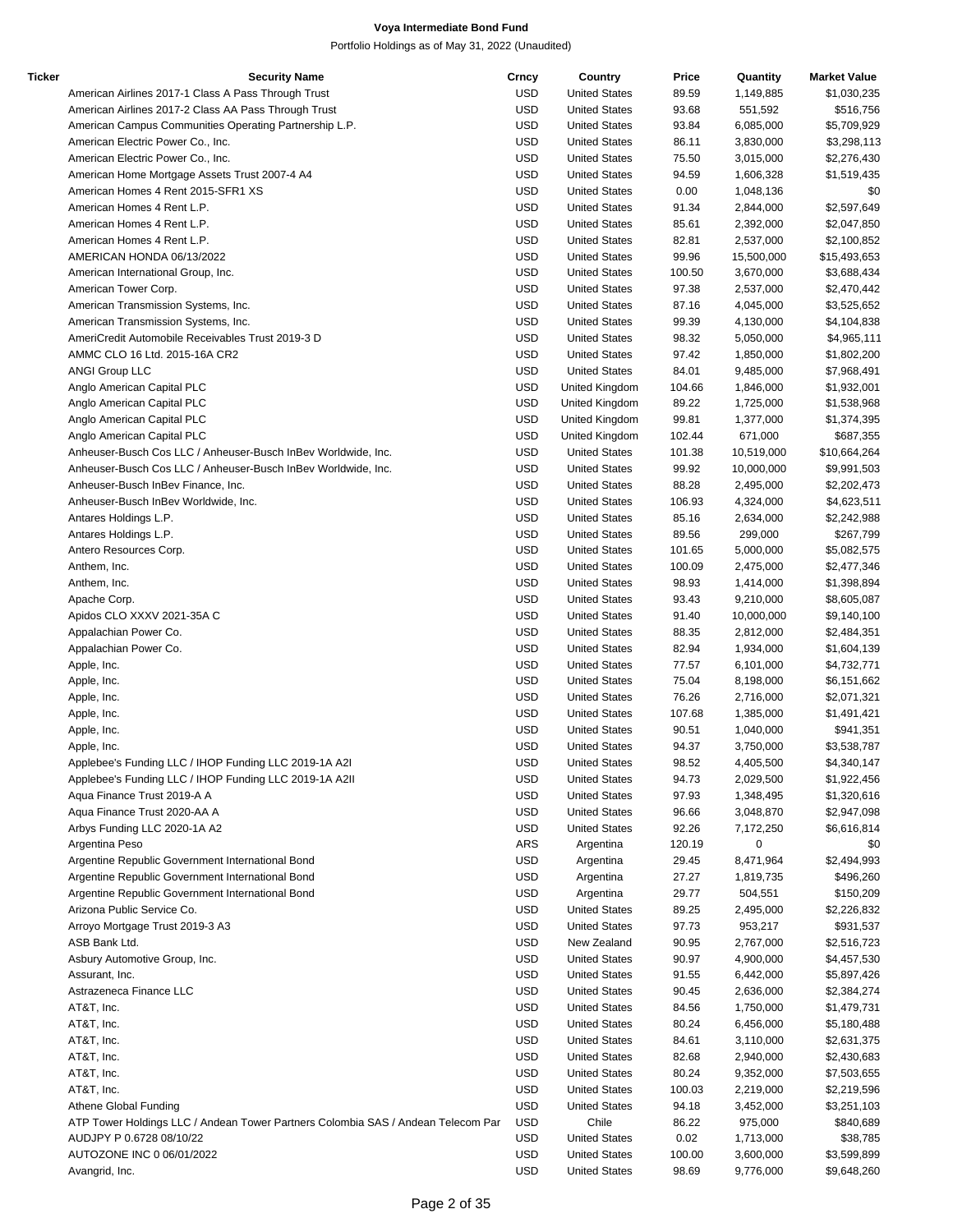| Ticker | <b>Security Name</b>                                      | Crncy      | Country              | Price  | Quantity       | <b>Market Value</b> |
|--------|-----------------------------------------------------------|------------|----------------------|--------|----------------|---------------------|
|        | Aviation Capital Group LLC                                | <b>USD</b> | <b>United States</b> | 101.77 | 4,559,000      | \$4,639,594         |
|        | Aviation Capital Group LLC                                | <b>USD</b> | <b>United States</b> | 99.82  | 1,137,000      | \$1,134,912         |
|        | Aviation Capital Group LLC                                | <b>USD</b> | <b>United States</b> | 87.75  | 2,378,000      | \$2,086,770         |
|        | Aviation Capital Group LLC                                | <b>USD</b> | <b>United States</b> | 99.54  | 2,027,000      | \$2,017,647         |
|        | Avnet, Inc.                                               | <b>USD</b> | <b>United States</b> | 100.43 | 4,988,000      | \$5,009,563         |
|        | Avolon Holdings Funding Ltd.                              | <b>USD</b> | Cayman Islands       | 86.46  | 3,170,000      | \$2,740,728         |
|        | Avolon Holdings Funding Ltd.                              | <b>USD</b> | Cayman Islands       | 95.79  | 4,775,000      | \$4,573,962         |
|        | Avolon Holdings Funding Ltd.                              | <b>USD</b> | Ireland              | 89.42  | 3,134,000      | \$2,802,541         |
|        | Avolon Holdings Funding Ltd.                              | <b>USD</b> | Ireland              | 86.47  | 2,062,000      | \$1,783,081         |
|        | Avolon Holdings Funding Ltd.                              | <b>USD</b> | Ireland              | 94.11  | 1,151,000      | \$1,083,211         |
|        | Babson CLO Ltd. 2017-1A A2                                | <b>USD</b> | <b>United States</b> | 97.99  | 3,890,000      | \$3,811,908         |
|        | Babson CLO Ltd. 2018-3A A2                                | <b>USD</b> | <b>United States</b> | 99.18  | 6,361,000      | \$6,308,534         |
|        | Baker Hughes Holdings LLC / Baker Hughes Co-Obligor, Inc. | <b>USD</b> | <b>United States</b> | 93.27  | 1,924,000      | \$1,794,545         |
|        | Baltimore Gas and Electric Co.                            | <b>USD</b> | <b>United States</b> | 87.32  | 3,422,000      | \$2,987,996         |
|        | BAMLL Re-REMIC Trust 2015-FRR11 CK25                      | <b>USD</b> | <b>United States</b> | 97.87  | 5,310,000      | \$5,196,798         |
|        | Banc of America Funding 2007-2 1A16 Trust                 | <b>USD</b> | <b>United States</b> | 80.62  | 609,726        | \$491,554           |
|        | Banc of America Mortgage 2007-2 A8 Trust                  | <b>USD</b> | <b>United States</b> | 8.03   | 729,194        | \$58,576            |
|        | Banco Nacional de Panama                                  | <b>USD</b> | Panama               | 82.20  | 3,750,000      | \$3,082,500         |
|        | Banco Nacional de Panama                                  | <b>USD</b> | Panama               | 82.20  | 2,000,000      | \$1,644,000         |
|        | <b>Banco Santander SA</b>                                 | <b>USD</b> | Spain                | 82.89  | 4,000,000      | \$3,315,624         |
|        | <b>Banco Santander SA</b>                                 | <b>USD</b> | Spain                | 96.30  | 4,200,000      | \$4,044,461         |
|        | Banco Santander SA                                        | <b>USD</b> | Spain                | 100.13 | 3,600,000      | \$3,604,567         |
|        | Bancolombia SA                                            | <b>USD</b> | Colombia             | 94.52  | 4,175,000      | \$3,946,147         |
|        | Bangkok Bank PCL/Hong Kong                                | <b>USD</b> | Thailand             | 96.13  | 7,100,000      | \$6,824,946         |
|        | <b>BANK 2017-BNK4 D</b>                                   | <b>USD</b> | <b>United States</b> | 84.29  | 4,656,000      | \$3,924,391         |
|        | BANK 2017-BNK4 XA                                         | <b>USD</b> | <b>United States</b> | 4.82   | 31,749,960     | \$1,531,799         |
|        | BANK 2017-BNK8 XB                                         | <b>USD</b> | <b>United States</b> | 0.89   | 167,655,000    | \$1,488,039         |
|        | <b>BANK 2017-BNK9 D</b>                                   | <b>USD</b> | <b>United States</b> | 75.49  | 3,600,000      | \$2,717,576         |
|        | <b>BANK 2018-BNK14 XA</b>                                 | <b>USD</b> | <b>United States</b> | 2.35   | 184,279,265    | \$4,336,810         |
|        | <b>BANK 2018-BNK14 XD</b>                                 | <b>USD</b> | <b>United States</b> | 8.23   | 19,110,000     | \$1,573,605         |
|        | <b>BANK 2019-BNK16 XA</b>                                 | <b>USD</b> | <b>United States</b> | 4.89   | 23,959,917     | \$1,170,797         |
|        | Bank 2019-BNK19 XA                                        | <b>USD</b> | <b>United States</b> | 5.48   | 99,726,974     | \$5,464,111         |
|        | <b>BANK 2020-BNK30 XA</b>                                 | <b>USD</b> | <b>United States</b> | 8.02   | 6,200,956      | \$497,443           |
|        | <b>Bank Hapoalim</b>                                      | <b>USD</b> | Israel               | 87.88  | 3,975,000      | \$3,493,031         |
|        | Bank of America Corp.                                     | <b>USD</b> | <b>United States</b> | 85.85  | 4,990,000      | \$4,283,948         |
|        | Bank of America Corp.                                     | <b>USD</b> | <b>United States</b> | 90.63  | 13,125,000     | \$11,895,058        |
|        | Bank of America Corp.                                     | <b>USD</b> | <b>United States</b> | 101.10 | 5,213,000      | \$5,270,599         |
|        | Bank of America Corp.                                     | <b>USD</b> | <b>United States</b> | 101.38 | 12,752,000     | \$12,927,340        |
|        | Bank of America Corp.                                     | <b>USD</b> | <b>United States</b> | 91.20  | 5,462,000      | \$4,981,483         |
|        | Bank of America Corp.                                     | <b>USD</b> | <b>United States</b> | 82.67  | 1,901,000      | \$1,571,594         |
|        | Bank of America Corp.                                     | <b>USD</b> | <b>United States</b> | 93.87  | 8,000,000      | \$7,509,524         |
|        | Bank of America Corp.                                     | <b>USD</b> | <b>United States</b> | 92.13  | 1,923,000      | \$1,771,721         |
|        | Bank of America Corp.                                     | <b>USD</b> | <b>United States</b> | 77.25  | 6,144,000      | \$4,746,377         |
|        | Bank of America Corp.                                     | <b>USD</b> | <b>United States</b> | 82.96  | 1,820,000      | \$1,509,851         |
|        | Bank of America Corp.                                     | <b>USD</b> | <b>United States</b> | 88.21  | 8,131,000      | \$7,172,275         |
|        | Bank of America Corp.                                     | <b>USD</b> | <b>United States</b> | 91.15  | 4,500,000      | \$4,101,972         |
|        | Bank of America Corp.                                     | <b>USD</b> | <b>United States</b> | 87.26  | 5,800,000      | \$5,060,991         |
|        | Bank of America Corp.                                     | <b>USD</b> | <b>United States</b> | 92.57  | 3,625,000      | \$3,355,662         |
|        | Bank of America Corp.                                     | <b>USD</b> | <b>United States</b> | 93.28  | 2,645,000      | \$2,467,299         |
|        | Bank of America Corp.                                     | <b>USD</b> | <b>United States</b> | 95.16  |                |                     |
|        | Bank of America Corp.                                     | <b>USD</b> | <b>United States</b> | 90.42  | 1,495,000      | \$1,422,572         |
|        | Bank of America Corp.                                     | <b>USD</b> | <b>United States</b> | 99.39  | 5,000,000      | \$4,520,753         |
|        | Bank of America Corp.                                     |            | <b>United States</b> |        | 9,614,000      | \$9,555,764         |
|        |                                                           | <b>USD</b> |                      | 100.42 | 2,300,000      | \$2,309,634         |
|        | Bank of America Corp.                                     | <b>USD</b> | <b>United States</b> | 98.00  | 1,718,000      | \$1,683,633         |
|        | Bank of America Corp.                                     | <b>USD</b> | <b>United States</b> | 99.43  | 7,307,000      | \$7,265,388         |
|        | Bank of America Corp.                                     | <b>USD</b> | <b>United States</b> | 100.76 | 1,941,000      | \$1,955,676         |
|        | Bank of America Corp.                                     | <b>USD</b> | <b>United States</b> | 101.25 | 4,495,000      | \$4,551,143         |
|        | <b>Bank of Montreal</b>                                   | <b>USD</b> | Canada               | 95.49  | 5,594,000      | \$5,341,695         |
|        | Bank of New York Institutional Cash Reserves Deposit      | <b>USD</b> | <b>United States</b> | 1.00   | 2,884,472      | \$2,884,472         |
|        | Bank of Nova Scotia/The                                   | <b>USD</b> | Canada               | 96.83  | 1,750,000      | \$1,694,528         |
|        | Bank of Nova Scotia/The                                   | <b>USD</b> | Canada               | 97.47  | 4,740,000      | \$4,620,108         |
|        | Bank of Nova Scotia/The                                   | <b>USD</b> | Canada               | 94.41  | 14,000,000     | \$13,217,612        |
|        | Bank of Nova Scotia/The                                   | <b>USD</b> | Canada               | 91.78  | 2,618,000      | \$2,402,685         |
|        | Banque Federative du Credit Mutuel SA                     | <b>USD</b> | France               | 97.02  | 11,500,000     | \$11,157,771        |
|        | BARDV C2.624 14JUN22                                      | <b>USD</b> | <b>United States</b> | 0.50   | (39, 404, 000) | (\$196,572)         |
|        | BARDV P0 25MAY27                                          | <b>USD</b> | <b>United States</b> | 0.00   | 61,700,000     | \$0                 |
|        | BARDV P2.624 14JUN22                                      | <b>USD</b> | <b>United States</b> | 0.89   | (39, 404, 000) | (\$351,364)         |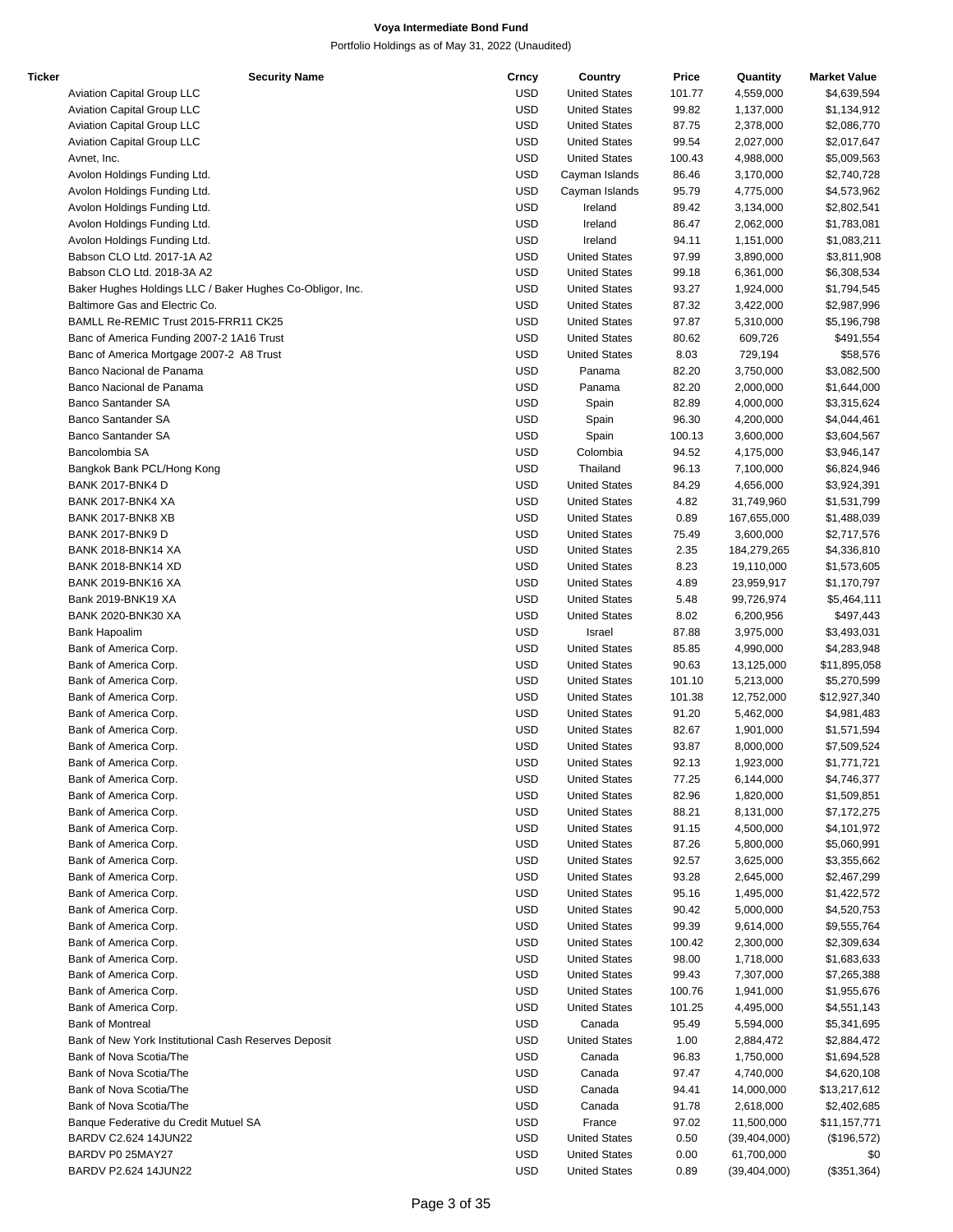| <b>Ticker</b> | <b>Security Name</b>                                          | Crncy      | Country              | Price  | Quantity       | <b>Market Value</b> |
|---------------|---------------------------------------------------------------|------------|----------------------|--------|----------------|---------------------|
|               | Barings Clo Ltd. 2019-4A C                                    | <b>USD</b> | <b>United States</b> | 97.66  | 3,750,000      | \$3,662,085         |
|               | <b>BAT Capital Corp.</b>                                      | <b>USD</b> | <b>United States</b> | 94.32  | 1,005,000      | \$947,945           |
|               |                                                               |            |                      |        |                |                     |
|               | <b>BAT Capital Corp.</b>                                      | <b>USD</b> | <b>United States</b> | 86.53  | 14,471,000     | \$12,522,203        |
|               | <b>BAT Capital Corp.</b>                                      | <b>USD</b> | <b>United States</b> | 82.60  | 2,393,000      | \$1,976,638         |
|               | <b>BAT Capital Corp.</b>                                      | <b>USD</b> | <b>United States</b> | 74.24  | 2,393,000      | \$1,776,668         |
|               | <b>BAT Capital Corp.</b>                                      | <b>USD</b> | <b>United States</b> | 85.56  | 4,880,000      | \$4,175,542         |
|               |                                                               |            |                      |        |                |                     |
|               | <b>BAT International Finance PLC</b>                          | <b>USD</b> | United Kingdom       | 97.34  | 5,731,000      | \$5,578,388         |
|               | Bath & Body Works, Inc.                                       | <b>USD</b> | <b>United States</b> | 89.47  | 10,000,000     | \$8,946,900         |
|               | Bausch Health Cos, Inc.                                       | <b>USD</b> | <b>United States</b> | 58.68  | 2,120,000      | \$1,244,027         |
|               | Baxter International, Inc.                                    | <b>USD</b> | <b>United States</b> | 91.62  | 2,491,000      | \$2,282,138         |
|               |                                                               |            |                      |        |                |                     |
|               | Baxter International, Inc.                                    | <b>USD</b> | <b>United States</b> | 89.42  | 4,955,000      | \$4,430,696         |
|               | BBCCRE Trust 2015-GTP XA                                      | <b>USD</b> | <b>United States</b> | 1.82   | 92,840,000     | \$1,687,200         |
|               | BBCMS Trust 2021-AGW E                                        | <b>USD</b> | <b>United States</b> | 95.41  | 8,200,000      | \$7,823,344         |
|               | BBCMS Trust 2021-C10 XA                                       | <b>USD</b> | <b>United States</b> | 8.33   | 20,374,193     | \$1,698,061         |
|               |                                                               |            |                      |        |                |                     |
|               | BCRR 2016-FRR3 E Trust                                        | <b>USD</b> | <b>United States</b> | 87.33  | 3,228,254      | \$2,819,158         |
|               | BDS 2021-FL9 D Ltd.                                           | <b>USD</b> | <b>United States</b> | 94.91  | 1,200,000      | \$1,138,889         |
|               | Beacon Container Finance II LLC 2021-1A A                     | <b>USD</b> | <b>United States</b> | 90.08  | 8,192,500      | \$7,380,097         |
|               | Bear Stearns ALT-A Trust 2005-4 23A1                          | <b>USD</b> | <b>United States</b> | 97.39  | 846,405        |                     |
|               |                                                               |            |                      |        |                | \$824,298           |
|               | Bear Stearns ALT-A Trust 2005-7 21A1                          | <b>USD</b> | <b>United States</b> | 88.13  | 1,097,583      | \$967,343           |
|               | Bear Stearns Mortgage Funding Trust 2006-AR5 2A1              | <b>USD</b> | <b>United States</b> | 90.66  | 2,290,396      | \$2,076,535         |
|               | Bellemeade Re 2019-1A M2 Ltd.                                 | <b>USD</b> | <b>United States</b> | 98.58  | 2,000,000      | \$1,971,695         |
|               | Bellemeade RE 2021-3 A M1C Ltd.                               | <b>USD</b> |                      |        |                |                     |
|               |                                                               |            | <b>United States</b> | 95.23  | 13,147,000     | \$12,520,151        |
|               | Bellemeade Re 2022-1 M1C Ltd.                                 | <b>USD</b> | Bermuda              | 96.14  | 1,000,000      | \$961,394           |
|               | Benchmark 2019-B12 XA Mortgage Trust                          | <b>USD</b> | <b>United States</b> | 5.00   | 53,402,336     | \$2,668,659         |
|               | Benchmark 2019-B9 XA Mortgage Trust                           | <b>USD</b> | <b>United States</b> | 5.52   | 36,265,355     | \$2,001,293         |
|               |                                                               |            |                      |        |                |                     |
|               | Benchmark 2020-B17 XA Mortgage Trust                          | <b>USD</b> | <b>United States</b> | 6.85   | 92,522,535     | \$6,335,832         |
|               | Benchmark 2020-B19 XA Mortgage Trust                          | <b>USD</b> | <b>United States</b> | 9.20   | 110,210,496    | \$10,140,457        |
|               | Benchmark 2020-B20 XA Mortgage Trust                          | <b>USD</b> | <b>United States</b> | 8.93   | 60,127,663     | \$5,366,442         |
|               | Benchmark 2020-B21 xa Mortgage Trust                          | <b>USD</b> | <b>United States</b> | 8.82   | 47,559,146     | \$4,193,062         |
|               |                                                               |            |                      |        |                |                     |
|               | Benchmark 2021-B25 E Mortgage Trust                           | <b>USD</b> | <b>United States</b> | 63.82  | 10,000,000     | \$6,382,396         |
|               | Benchmark 2021-B28 XA Mortgage Trust                          | <b>USD</b> | <b>United States</b> | 8.27   | 4,961,554      | \$410,525           |
|               | Benefit Street Partners CLO IV Ltd. 2014-IVA BRRR             | <b>USD</b> | <b>United States</b> | 94.04  | 6,500,000      | \$6,112,659         |
|               | Benefit Street Partners CLO Ltd. 2021-23A A1                  | <b>USD</b> | <b>United States</b> | 96.33  | 13,900,000     | \$13,389,759        |
|               |                                                               |            |                      |        |                |                     |
|               | Benefit Street Partners CLO Ltd. 2021-23A C                   | <b>USD</b> | <b>United States</b> | 92.66  | 4,600,000      | \$4,262,365         |
|               | Benefit Street Partners CLO VIII Ltd. 2015-8A A1BR            | <b>USD</b> | <b>United States</b> | 96.08  | 450,000        | \$432,357           |
|               | Benefit Street Partners CLO XIV Ltd. 2018-14A A2              | <b>USD</b> | <b>United States</b> | 96.07  | 5,000,000      | \$4,803,285         |
|               | Benefit Street Partners CLO XVIII Ltd. 2019-18A A1R           | <b>USD</b> | <b>United States</b> | 96.74  | 7,550,000      | \$7,304,225         |
|               |                                                               |            |                      |        |                |                     |
|               | Berkshire Hathaway Energy Co.                                 | <b>USD</b> | <b>United States</b> | 99.91  | 3,633,000      | \$3,629,875         |
|               | Berkshire Hathaway Energy Co.                                 | <b>USD</b> | <b>United States</b> | 82.13  | 3,203,000      | \$2,630,769         |
|               | Berkshire Hathaway Finance Corp.                              | <b>USD</b> | <b>United States</b> | 76.54  | 1,622,000      | \$1,241,442         |
|               | Berkshire Hathaway Finance Corp.                              | <b>USD</b> | <b>United States</b> | 91.39  | 3,129,000      | \$2,859,500         |
|               |                                                               |            |                      |        |                |                     |
|               | Berkshire Hathaway Finance Corp.                              | <b>USD</b> | <b>United States</b> | 98.84  | 1,442,000      | \$1,425,318         |
|               | Berry Global, Inc.                                            | <b>USD</b> | <b>United States</b> | 99.54  | 4,700,000      | \$4,678,427         |
|               | Berry Global, Inc.                                            | <b>USD</b> | <b>United States</b> | 89.52  | 4,500,000      | \$4,028,286         |
|               | Berry Global, Inc.                                            | <b>USD</b> | <b>United States</b> | 95.18  | 3,482,000      | \$3,314,286         |
|               |                                                               |            |                      |        |                |                     |
|               | Bio-Rad Laboratories, Inc.                                    | <b>USD</b> | <b>United States</b> | 96.28  | 1,606,000      | \$1,546,202         |
|               | Black Hills Corp.                                             | <b>USD</b> | <b>United States</b> | 86.11  | 3,615,000      | \$3,112,769         |
|               | Black Hills Corp.                                             | <b>USD</b> | <b>United States</b> | 96.37  | 2,750,000      | \$2,650,210         |
|               | Black Hills Corp.                                             | <b>USD</b> | <b>United States</b> | 90.96  | 3,250,000      | \$2,956,209         |
|               |                                                               |            |                      |        |                |                     |
|               | Black Hills Corp.                                             | <b>USD</b> | <b>United States</b> | 101.22 | 1,720,000      | \$1,740,993         |
|               | TFDXX BlackRock Liquidity Funds, FedFund, Institutional Class | <b>USD</b> | <b>United States</b> | 1.00   | 6,920,000      | \$6,920,000         |
|               | Blackstone Holdings Finance Co. LLC                           | <b>USD</b> | <b>United States</b> | 86.30  | 2,362,000      | \$2,038,292         |
|               | Blackstone Holdings Finance Co. LLC                           | <b>USD</b> | <b>United States</b> | 82.19  | 3,304,000      | \$2,715,478         |
|               |                                                               |            |                      |        |                |                     |
|               | Blackstone Holdings Finance Co. LLC                           | <b>USD</b> | <b>United States</b> | 71.02  | 4,726,000      | \$3,356,588         |
|               | Blackstone Holdings Finance Co. LLC                           | <b>USD</b> | <b>United States</b> | 77.42  | 6,413,000      | \$4,964,980         |
|               | <b>Blackstone Private Credit Fund</b>                         | <b>USD</b> | <b>United States</b> | 88.41  | 2,233,000      | \$1,974,189         |
|               | <b>Blackstone Private Credit Fund</b>                         | <b>USD</b> | <b>United States</b> | 86.96  | 3,574,000      | \$3,107,819         |
|               |                                                               |            |                      |        |                |                     |
|               | BlueMountain CLO 2014-2A A2R2 Ltd.                            | <b>USD</b> | <b>United States</b> | 96.44  | 2,000,000      | \$1,928,850         |
|               | BlueMountain CLO Ltd. 2021-28A C                              | <b>USD</b> | <b>United States</b> | 91.77  | 5,350,000      | \$4,909,588         |
|               | BMD2 Re-Remic Trust 2019-FRR1 3AB                             | <b>USD</b> | <b>United States</b> | 70.57  | 11,041,000     | \$7,791,561         |
|               |                                                               | <b>USD</b> |                      |        |                |                     |
|               | BMD2 Re-Remic Trust 2019-FRR1 5B13                            |            | <b>United States</b> | 78.15  | 8,000,000      | \$6,251,714         |
|               | BMD2 Re-Remic Trust 2019-FRR1 6B10                            | <b>USD</b> | <b>United States</b> | 82.93  | 5,414,000      | \$4,489,958         |
|               | <b>BNP Paribas SA</b>                                         | <b>USD</b> | France               | 94.06  | 5,150,000      | \$4,844,158         |
|               | <b>BNP Paribas SA</b>                                         | <b>USD</b> | France               | 98.93  | 4,499,000      | \$4,450,716         |
|               |                                                               |            |                      |        |                |                     |
|               | BNPDV C2.573 15JUN22                                          | <b>USD</b> | <b>United States</b> | 0.36   | (39, 404, 000) | (\$141,301)         |
|               | BNPDV C2.6375 15JUN22                                         | <b>USD</b> | <b>United States</b> | 0.57   | (39, 404, 000) | (\$224,916)         |
|               | BNPDV C2.76 03JUN22                                           | <b>USD</b> | <b>United States</b> | 0.90   | (39, 404, 000) | (\$356,339)         |
|               |                                                               |            |                      |        |                |                     |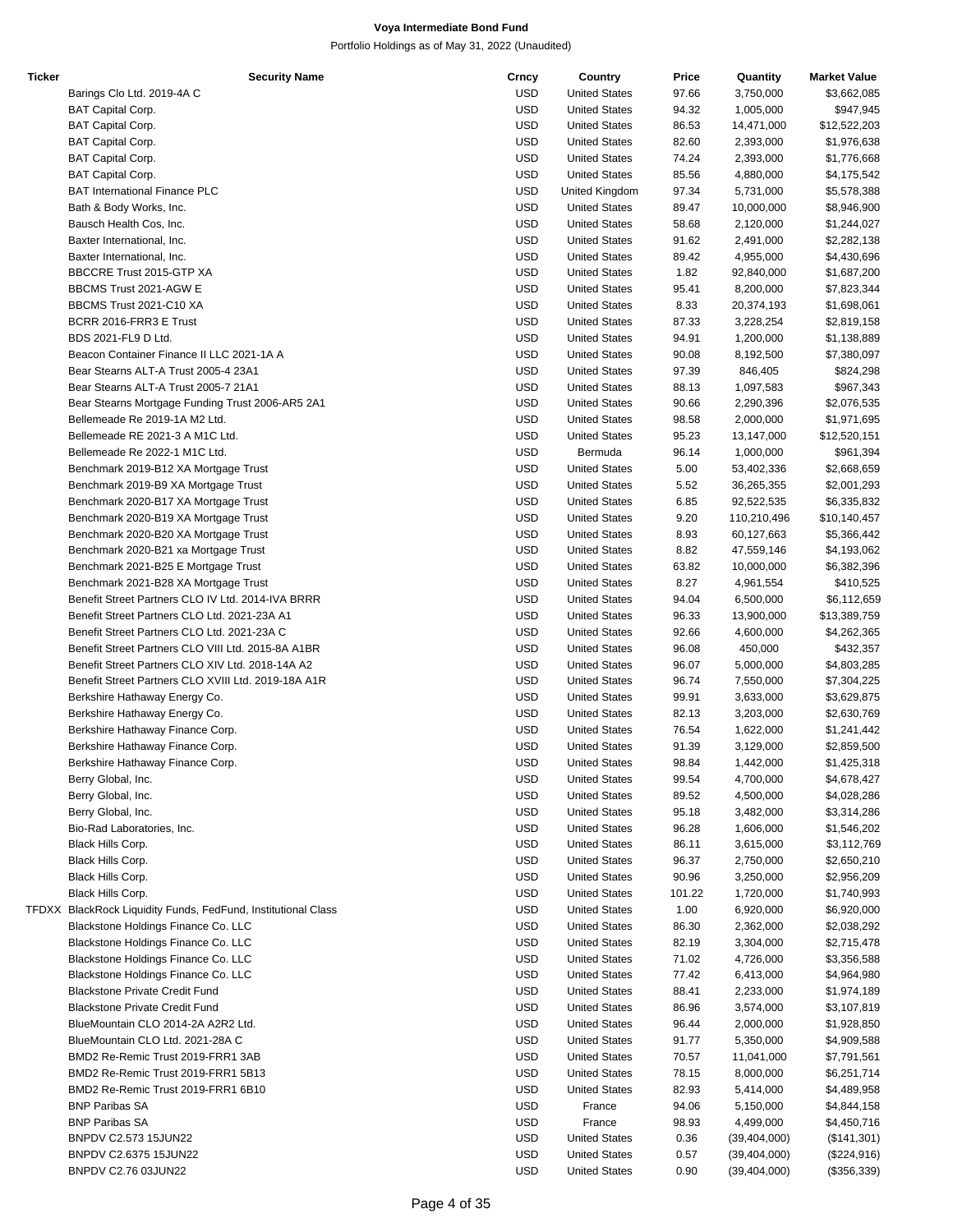| Ticker | <b>Security Name</b>                                   | Crncy      | Country              | Price  | Quantity       | <b>Market Value</b> |
|--------|--------------------------------------------------------|------------|----------------------|--------|----------------|---------------------|
|        | BNPDV C2.84 06/06/22                                   | <b>USD</b> | <b>United States</b> | 1.12   | (39, 404, 000) | (\$442,772)         |
|        | BNPDV P 2.84 06/06/22                                  | <b>USD</b> | <b>United States</b> | 0.01   | (39, 404, 000) | (\$4,466)           |
|        | BNPDV P2.573 15JUN22                                   | <b>USD</b> | <b>United States</b> | 1.20   | (39, 404, 000) | (\$473,349)         |
|        | BNPDV P2.6375 15JUN22                                  | <b>USD</b> | <b>United States</b> | 0.85   | (39, 404, 000) | (\$334,865)         |
|        | BNPDV P2.76 03JUN22                                    | <b>USD</b> | <b>United States</b> | 0.06   | (39, 404, 000) | (\$22,612)          |
|        | Boeing Co/The                                          | <b>USD</b> | <b>United States</b> | 79.43  | 5,645,000      | \$4,484,091         |
|        | Boeing Co/The                                          | <b>USD</b> | <b>United States</b> | 74.11  | 1,220,000      | \$904,104           |
|        | Boeing Co/The                                          | <b>USD</b> | <b>United States</b> | 101.27 | 3,324,000      | \$3,366,330         |
|        | Boeing Co/The                                          | <b>USD</b> | <b>United States</b> | 98.59  | 2,499,000      | \$2,463,694         |
|        | Boeing Co/The                                          | <b>USD</b> | <b>United States</b> | 99.52  | 5,400,000      | \$5,374,265         |
|        | Boeing Co/The                                          | <b>USD</b> | <b>United States</b> | 92.39  | 3,395,000      | \$3,136,765         |
|        | Boeing Co/The                                          | <b>USD</b> | <b>United States</b> | 89.94  | 1,709,000      | \$1,537,068         |
|        | Bojangles Issuer LLC 2020-3A A2                        | <b>USD</b> | <b>United States</b> | 95.83  | 6,483,750      | \$6,213,362         |
|        | Boston Properties L.P.                                 | <b>USD</b> | <b>United States</b> | 89.68  | 1,062,000      | \$952,362           |
|        | BP Capital Markets America, Inc.                       | <b>USD</b> | <b>United States</b> | 84.94  | 2,621,000      | \$2,226,366         |
|        | <b>BP Capital Markets PLC</b>                          | <b>USD</b> | United Kingdom       | 93.82  | 3,610,000      | \$3,386,959         |
|        | <b>BPCE SA</b>                                         | <b>USD</b> | France               | 82.16  | 4,875,000      | \$4,005,164         |
|        | <b>BPCE SA</b>                                         | <b>USD</b> | France               | 83.89  | 2,075,000      | \$1,740,680         |
|        | <b>BPCE SA</b>                                         | <b>USD</b> | France               | 89.43  | 7,000,000      | \$6,260,326         |
|        | <b>BPCE SA</b>                                         | <b>USD</b> | France               | 101.86 | 2,094,000      | \$2,132,943         |
|        | <b>BPCE SA</b>                                         | <b>USD</b> | France               | 102.38 | 7,020,000      | \$7,187,118         |
|        | Brazilian Government International Bond                | <b>USD</b> | <b>Brazil</b>        | 106.84 | 700,000        | \$747,902           |
|        | Bristol-Myers Squibb Co.                               | <b>USD</b> | <b>United States</b> | 90.87  | 7,949,000      | \$7,223,652         |
|        | Bristol-Myers Squibb Co.                               | <b>USD</b> | <b>United States</b> | 98.56  | 3,421,000      | \$3,371,680         |
|        | British Airways 2020-1 Class A Pass Through Trust      | <b>USD</b> | <b>United States</b> | 100.00 | 0              | \$0                 |
|        | Broad River BsI Funding Clo Ltd. 2020-1A AR            | <b>USD</b> | <b>United States</b> | 96.38  | 7,570,000      | \$7,295,974         |
|        | Broad River BsI Funding Clo Ltd. 2020-1A CR            | <b>USD</b> | <b>United States</b> | 89.66  | 4,400,000      | \$3,945,256         |
|        | Builders FirstSource, Inc.                             | <b>USD</b> | <b>United States</b> | 94.01  | 4,735,000      | \$4,451,188         |
|        | Burlington Northern Santa Fe LLC                       | <b>USD</b> | <b>United States</b> | 92.43  | 1,923,000      | \$1,777,450         |
|        | Burlington Northern Santa Fe LLC                       | <b>USD</b> | <b>United States</b> | 107.42 | 2,728,000      | \$2,930,372         |
|        | Burlington Northern Santa Fe LLC                       | <b>USD</b> | <b>United States</b> | 98.61  | 1,165,000      | \$1,148,849         |
|        | BX Commercial Mortgage Trust 2021-IRON E               | <b>USD</b> | <b>United States</b> | 93.89  | 4,000,000      | \$3,755,612         |
|        | C USD/JPY C107.5 02-27-25                              | <b>USD</b> | <b>United States</b> | 0.10   | 19,009,000     | \$1,953,227         |
|        | California Street CLO IX L.P. 2012-9A CR3              | <b>USD</b> | <b>United States</b> | 94.24  | 6,600,000      | \$6,220,137         |
|        | Canadian Imperial Bank of Commerce                     | <b>USD</b> | Canada               | 93.34  | 10,767,000     | \$10,050,241        |
|        | Canadian Imperial Bank of Commerce                     | <b>USD</b> | Canada               | 96.88  | 11,000,000     | \$10,656,946        |
|        | Canadian Natural Resources Ltd.                        | <b>USD</b> | Canada               | 114.04 | 1,220,000      | \$1,391,256         |
|        | Capital One Financial Corp.                            | <b>USD</b> | <b>United States</b> | 101.66 | 2,456,000      | \$2,496,757         |
|        | Capital One Financial Corp.                            | <b>USD</b> | <b>United States</b> | 102.55 | 5,894,000      | \$6,044,052         |
|        | Capital One Financial Corp.                            | <b>USD</b> | <b>United States</b> | 89.70  | 4,975,000      | \$4,462,457         |
|        | Capital One Financial Corp.                            | <b>USD</b> | <b>United States</b> | 91.03  | 3,707,000      | \$3,374,586         |
|        | Capital One Financial Corp.                            | <b>USD</b> | <b>United States</b> | 97.51  | 1,127,000      | \$1,098,905         |
|        | Cargill, Inc.                                          | <b>USD</b> | <b>United States</b> | 86.29  | 5,040,000      | \$4,348,970         |
|        | Cargill, Inc.                                          | <b>USD</b> | <b>United States</b> | 81.07  | 1,875,000      | \$1,520,090         |
|        | Cargill, Inc.                                          | <b>USD</b> | <b>United States</b> | 101.00 | 1,907,000      | \$1,926,058         |
|        | Carlyle Global Market Strategies CLO Ltd. 2014-1A A2R2 | <b>USD</b> | <b>United States</b> | 96.28  | 3,250,000      | \$3,128,999         |
|        | CARLYLE US CLO 2021-1A A1 Ltd.                         | <b>USD</b> | <b>United States</b> | 97.26  | 8,900,000      | \$8,655,864         |
|        | Carmax Auto Owner Trust 2018-4 D                       | <b>USD</b> | <b>United States</b> | 100.37 | 1,500,000      | \$1,505,592         |
|        | Cascade Funding Mortgage Trust 2021-FRR1 AK99          | <b>USD</b> | <b>United States</b> | 72.33  | 10,000,000     | \$7,233,155         |
|        | Cascades, Inc./Cascades USA, Inc.                      | <b>USD</b> | Canada               | 93.34  | 4,300,000      | \$4,013,793         |
|        | CBRE Services, Inc.                                    | <b>USD</b> | <b>United States</b> | 84.26  | 3,000,000      | \$2,527,868         |
|        | CCUBS Commercial Mortgage Trust 2017-C1 XA             | <b>USD</b> | <b>United States</b> | 3.25   | 92,391,932     | \$3,005,833         |
|        | CD 2016-CD1 Mortgage Trust XA                          | <b>USD</b> | <b>United States</b> | 4.31   | 21, 161, 749   | \$912,228           |
|        | CD 2016-CD1 Mortgage Trust XB                          | <b>USD</b> | <b>United States</b> | 2.49   | 45,113,000     | \$1,123,833         |
|        | CD 2017-CD4 Mortgage Trust XA                          | <b>USD</b> | <b>United States</b> | 4.00   | 32,028,117     | \$1,281,961         |
|        | CDW LLC / CDW Finance Corp.                            | <b>USD</b> | <b>United States</b> | 88.39  | 3,177,000      | \$2,807,991         |
|        | Cedar Funding IV CLO Ltd. 2014-4A CRR                  | <b>USD</b> | <b>United States</b> | 91.37  | 10,000,000     | \$9,137,280         |
|        | Cedar Funding IV CLO Ltd.2014-4A ARR                   | <b>USD</b> | <b>United States</b> | 96.48  | 21,700,000     | \$20,936,941        |
|        | Cedar Funding VIII Clo Ltd. 2017-8A A1R                | <b>USD</b> | <b>United States</b> | 97.08  | 12,400,000     | \$12,037,573        |
|        | Cedar Funding VIII Clo Ltd. 2017-8A A2R                | <b>USD</b> | <b>United States</b> | 96.67  | 11,200,000     | \$10,827,544        |
|        | Celanese US Holdings LLC                               | <b>USD</b> | <b>United States</b> | 89.35  | 3,545,000      | \$3,167,604         |
|        | Celulosa Arauco y Constitucion SA                      | <b>USD</b> | Chile                | 95.81  | 4,505,000      | \$4,316,286         |
|        | Cemex SAB de CV                                        | <b>USD</b> | Mexico               | 92.56  | 2,375,000      | \$2,198,229         |
|        | Cemex SAB de CV                                        | <b>USD</b> | Mexico               | 94.06  | 4,350,000      | \$4,091,610         |
|        | Cenovus Energy, Inc./CA                                | <b>USD</b> | Canada               | 102.20 | 3,134,000      | \$3,202,988         |
|        | Centene Corp.                                          | <b>USD</b> | <b>United States</b> | 98.70  | 3,190,000      | \$3,148,466         |
|        | CenterPoint Energy Houston Electric LLC                | <b>USD</b> | <b>United States</b> | 88.93  | 566,000        | \$503,323           |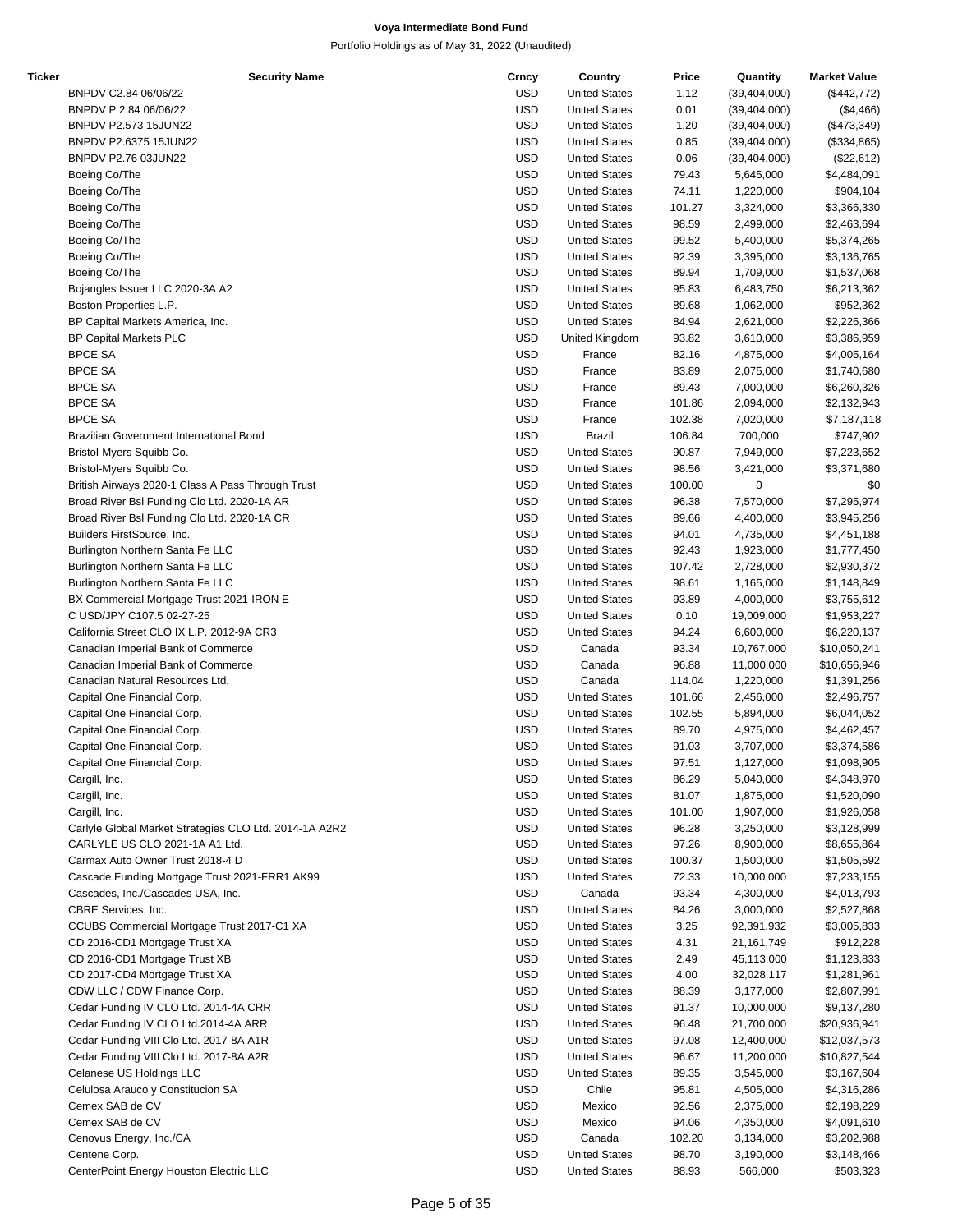| Ticker | <b>Security Name</b>                                                            | Crncy      | Country              | Price  | Quantity   | <b>Market Value</b> |
|--------|---------------------------------------------------------------------------------|------------|----------------------|--------|------------|---------------------|
|        | Central Garden & Pet Co.                                                        | <b>USD</b> | <b>United States</b> | 88.76  | 9,230,000  | \$8,192,225         |
|        | Charles Schwab Corp./The                                                        | <b>USD</b> | <b>United States</b> | 101.51 | 3,329,000  | \$3,379,257         |
|        | Charles Schwab Corp./The                                                        | <b>USD</b> | <b>United States</b> | 90.44  | 1,108,000  | \$1,002,041         |
|        | Charter Communications Operating LLC / Charter Communications Operating Capital | <b>USD</b> | <b>United States</b> | 85.20  | 2,314,000  | \$1,971,581         |
|        | Charter Communications Operating LLC / Charter Communications Operating Capital | <b>USD</b> | <b>United States</b> | 74.80  | 3,235,000  | \$2,419,912         |
|        | Charter Communications Operating LLC / Charter Communications Operating Capital | <b>USD</b> | <b>United States</b> | 70.99  | 4,341,000  | \$3,081,887         |
|        | Charter Communications Operating LLC / Charter Communications Operating Capital | <b>USD</b> | <b>United States</b> | 74.81  | 2,423,000  | \$1,812,576         |
|        | Charter Communications Operating LLC / Charter Communications Operating Capital | <b>USD</b> | <b>United States</b> | 102.19 | 5,882,000  | \$6,011,057         |
|        | Charter Communications Operating LLC / Charter Communications Operating Capital | <b>USD</b> | <b>United States</b> | 100.03 | 2,361,000  | \$2,361,635         |
|        | Charter Communications Operating LLC / Charter Communications Operating Capital | <b>USD</b> | <b>United States</b> | 86.19  | 3,711,000  | \$3,198,601         |
|        | Chase Funding Trust Series 2003-5 2A2                                           | <b>USD</b> | <b>United States</b> | 94.06  | 37,149     | \$34,941            |
|        | Chase Mortgage Finance Corp. 2019-1 B2                                          | <b>USD</b> | <b>United States</b> | 92.87  | 1,819,332  | \$1,689,532         |
|        | Chase Mortgage Finance Corp. 2019-1 B3                                          | <b>USD</b> | <b>United States</b> | 88.85  | 2,126,578  | \$1,889,380         |
|        | Cheniere Corpus Christi Holdings LLC                                            | <b>USD</b> | <b>United States</b> | 103.17 | 533,000    | \$549,903           |
|        | Cheniere Corpus Christi Holdings LLC                                            | <b>USD</b> | <b>United States</b> | 94.61  | 2,001,000  | \$1,893,117         |
|        | CHL Mortgage Pass-Through Trust 2004-22 A3                                      | <b>USD</b> | <b>United States</b> | 97.59  | 1,110,522  | \$1,083,735         |
|        | CHL Mortgage Pass-Through Trust 2007-7 A7                                       | <b>USD</b> | <b>United States</b> | 60.09  | 469,214    | \$281,957           |
|        | CHNGE Mortgage Trust 2022-1 A1                                                  | <b>USD</b> | <b>United States</b> | 95.18  | 897,200    | \$853,986           |
|        | CI Financial Corp.                                                              | <b>USD</b> | Canada               | 71.37  | 3,039,000  | \$2,168,895         |
|        | CIFC Funding 2019-6A A2 Ltd.                                                    | <b>USD</b> | <b>United States</b> | 98.29  | 3,000,000  | \$2,948,814         |
|        | CIFC Funding Ltd. 2022-1A A                                                     | <b>USD</b> | <b>United States</b> | 96.27  | 1,600,000  | \$1,540,349         |
|        |                                                                                 | <b>USD</b> |                      |        | 3,308,000  |                     |
|        | Cigna Corp.                                                                     |            | <b>United States</b> | 79.93  |            | \$2,643,943         |
|        | Cigna Corp.                                                                     | <b>USD</b> | <b>United States</b> | 99.38  | 3,471,000  | \$3,449,455         |
|        | Cigna Corp.                                                                     | <b>USD</b> | <b>United States</b> | 101.42 | 7,297,000  | \$7,400,882         |
|        | Cigna Corp.                                                                     | <b>USD</b> | <b>United States</b> | 99.98  | 4,005,000  | \$4,004,165         |
|        | CIM Trust 2019-INV1 A1                                                          | <b>USD</b> | <b>United States</b> | 99.63  | 141,387    | \$140,862           |
|        | CIM Trust 2019-INV3 A3                                                          | <b>USD</b> | <b>United States</b> | 96.65  | 303,558    | \$293,398           |
|        | CIM Trust 2019-J2 B2                                                            | <b>USD</b> | <b>United States</b> | 93.55  | 2,825,657  | \$2,643,428         |
|        | CIM Trust 2019-J2 B3                                                            | <b>USD</b> | <b>United States</b> | 93.18  | 941,886    | \$877,618           |
|        | CIM Trust 2019-R5 M2                                                            | <b>USD</b> | <b>United States</b> | 92.74  | 2,600,000  | \$2,411,125         |
|        | CIM Trust 2020-J1 B3                                                            | <b>USD</b> | <b>United States</b> | 88.63  | 3,158,474  | \$2,799,493         |
|        | Citicorp Mortgage Securities Trust Series 2006-3 1A4                            | <b>USD</b> | <b>United States</b> | 94.31  | 762,719    | \$719,300           |
|        | Citigroup Commercial Mortgage Trust 2016-P4 XA                                  | <b>USD</b> | <b>United States</b> | 5.93   | 36,758,369 | \$2,179,238         |
|        | Citigroup Commercial Mortgage Trust 2017-C4 XA                                  | <b>USD</b> | <b>United States</b> | 3.88   | 77,675,043 | \$3,010,032         |
|        | Citigroup Commercial Mortgage Trust 2017-P8 XA                                  | <b>USD</b> | <b>United States</b> | 3.70   | 39,362,614 | \$1,457,987         |
|        | Citigroup Commercial Mortgage Trust 2018-C5 XA                                  | <b>USD</b> | <b>United States</b> | 3.17   | 77,789,748 | \$2,465,888         |
|        | Citigroup Mortgage Loan Trust 2006-AR9 2A                                       | <b>USD</b> | <b>United States</b> | 88.49  | 729,405    | \$645,441           |
|        | Citigroup Mortgage Loan Trust 2007-10 22AA                                      | <b>USD</b> | <b>United States</b> | 92.36  | 337,279    | \$311,506           |
|        | Citigroup Mortgage Loan Trust 2015-A B2                                         | <b>USD</b> | <b>United States</b> | 98.34  | 978,095    | \$961,906           |
|        | Citigroup Mortgage Loan Trust 2021-J2 B2W                                       | <b>USD</b> | <b>United States</b> | 83.75  | 1,372,244  | \$1,149,259         |
|        | Citigroup Mortgage Loan Trust 2021-J2 B3W                                       | <b>USD</b> | <b>United States</b> | 82.76  | 1,542,308  | \$1,276,406         |
|        | Citigroup, Inc.                                                                 | <b>USD</b> | <b>United States</b> | 90.11  | 2,459,000  | \$2,215,860         |
|        | Citigroup, Inc.                                                                 | <b>USD</b> | <b>United States</b> | 77.67  | 1,897,000  | \$1,473,394         |
|        | Citigroup, Inc.                                                                 | <b>USD</b> | <b>United States</b> | 104.71 | 4,915,000  | \$5,146,728         |
|        | Citizens Financial Group, Inc.                                                  | <b>USD</b> | <b>United States</b> | 100.48 | 1,147,000  | \$1,152,490         |
|        | Citrix Systems, Inc.                                                            | <b>USD</b> | <b>United States</b> | 98.96  | 960,000    | \$950,014           |
|        | Citrix Systems, Inc.                                                            | <b>USD</b> | <b>United States</b> | 97.86  | 3,352,000  | \$3,280,246         |
|        | CK Hutchison International 21 Ltd.                                              | <b>USD</b> | Hong Kong            | 87.77  | 8,250,000  | \$7,240,670         |
|        | Cleveland Electric Illuminating Co/The                                          | <b>USD</b> | <b>United States</b> | 95.65  | 2,166,000  | \$2,071,883         |
|        | CLI Funding VI LLC 2020-1A A                                                    | <b>USD</b> | <b>United States</b> | 90.65  | 2,760,400  | \$2,502,234         |
|        | CLI Funding VIII LLC 2021-1A A                                                  | <b>USD</b> | <b>United States</b> | 89.76  | 8,752,143  | \$7,855,711         |
|        | CLI Funding VIII LLC 2022-1A A1                                                 | <b>USD</b> | <b>United States</b> | 90.23  |            | \$9,234,205         |
|        |                                                                                 |            |                      |        | 10,233,947 |                     |
|        | CME Group, Inc.                                                                 | <b>USD</b> | <b>United States</b> | 91.34  | 4,990,000  | \$4,557,897         |
|        | CMS Energy Corp.                                                                | <b>USD</b> | <b>United States</b> | 93.71  | 7,338,000  | \$6,876,407         |
|        | CMS Energy Corp.                                                                | <b>USD</b> | <b>United States</b> | 80.77  | 3,430,000  | \$2,770,308         |
|        | <b>CNO Global Funding</b>                                                       | <b>USD</b> | <b>United States</b> | 89.73  | 4,002,000  | \$3,590,896         |
|        | Colombia Government International Bond                                          | <b>USD</b> | Colombia             | 81.32  | 1,000,000  | \$813,208           |
|        | Colombia Government International Bond                                          | <b>USD</b> | Colombia             | 93.59  | 350,000    | \$327,577           |
|        | Comcast Corp.                                                                   | <b>USD</b> | <b>United States</b> | 92.54  | 5,000,000  | \$4,626,900         |
|        | Comcast Corp.                                                                   | <b>USD</b> | <b>United States</b> | 93.18  | 1,683,000  | \$1,568,198         |
|        | Comcast Corp.                                                                   | <b>USD</b> | <b>United States</b> | 95.69  | 6,321,000  | \$6,048,875         |
|        | Comcast Corp.                                                                   | <b>USD</b> | <b>United States</b> | 92.05  | 4,269,000  | \$3,929,680         |
|        | Comcast Corp.                                                                   | <b>USD</b> | <b>United States</b> | 76.08  | 4,017,000  | \$3,055,994         |
|        | COMM 2012-CR2 XA                                                                | <b>USD</b> | <b>United States</b> | 0.04   | 8,572,348  | \$3,428             |
|        | COMM 2012-CR4 XA                                                                | <b>USD</b> | <b>United States</b> | 0.21   | 26,832,967 | \$56,237            |
|        | <b>COMM 2012-CR4 XB</b>                                                         | <b>USD</b> | <b>United States</b> | 0.23   | 27,260,000 | \$63,475            |
|        | COMM 2013-CR10 E Mortgage Trust                                                 | <b>USD</b> | <b>United States</b> | 94.71  | 4,640,000  | \$4,394,629         |
|        |                                                                                 |            |                      |        |            |                     |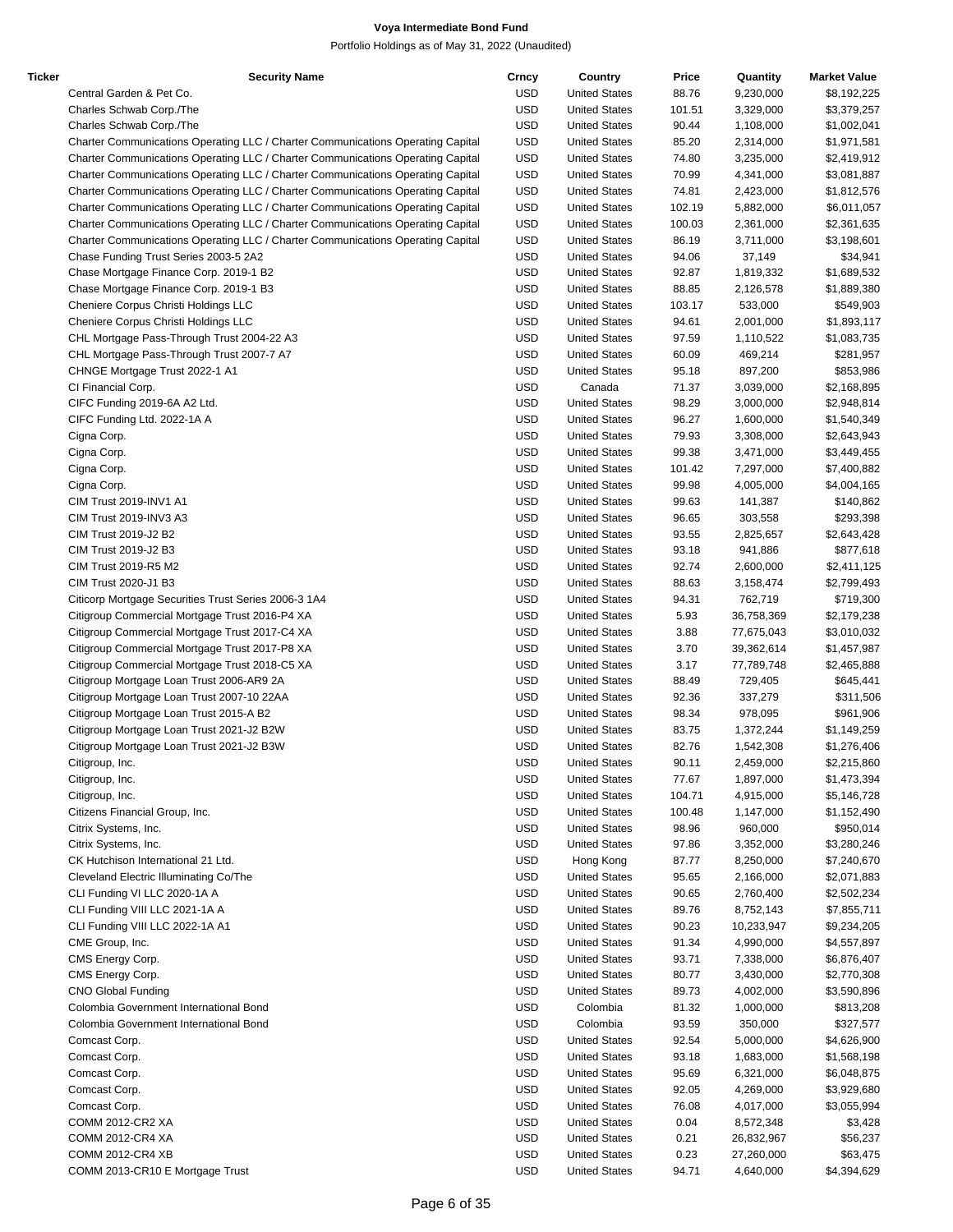| Ticker | <b>Security Name</b>                                                  | Crncy      | Country              | Price  | Quantity   | <b>Market Value</b> |
|--------|-----------------------------------------------------------------------|------------|----------------------|--------|------------|---------------------|
|        | COMM 2013-CR10 F Mortgage Trust                                       | <b>USD</b> | <b>United States</b> | 90.37  | 9,645,000  | \$8,715,893         |
|        | <b>COMM 2015-PC1 XA</b>                                               | <b>USD</b> | <b>United States</b> | 0.96   | 95,940,536 | \$922,363           |
|        | COMM 2016-CR28 XA                                                     | <b>USD</b> | <b>United States</b> | 1.87   | 61,043,264 | \$1,141,735         |
|        | COMM 2017-COR2 XA                                                     | <b>USD</b> | <b>United States</b> | 4.84   | 33,455,249 | \$1,619,559         |
|        | COMM 2019-GC44 180B Mortgage Trust                                    | <b>USD</b> | <b>United States</b> | 89.94  | 2,000,000  | \$1,798,824         |
|        |                                                                       |            |                      |        |            |                     |
|        | COMM 2020-CBM F Mortgage Trust                                        | <b>USD</b> | <b>United States</b> | 88.46  | 8,261,000  | \$7,308,036         |
|        | Commonbond Student Loan Trust 2016-B                                  | <b>USD</b> | <b>United States</b> | 100.05 | 294,544    | \$294,693           |
|        | Commonbond Student Loan Trust 2017-BGS B                              | <b>USD</b> | <b>United States</b> | 99.20  | 941,817    | \$934,321           |
|        | Commonbond Student Loan Trust 2018-A-GS C                             | <b>USD</b> | <b>United States</b> | 91.88  | 83,514     | \$76,729            |
|        | Commonbond Student Loan Trust 2018-AGS A1                             | <b>USD</b> | <b>United States</b> | 98.47  | 1,324,264  | \$1,304,019         |
|        | Commonbond Student Loan Trust 2018-CGS A2                             | <b>USD</b> | <b>United States</b> | 99.34  | 2,324,487  | \$2,309,187         |
|        | Commonbond Student Loan Trust 2020-AGS A                              | <b>USD</b> | <b>United States</b> | 96.81  | 4,130,285  | \$3,998,495         |
|        | Commonwealth Bank of Australia                                        | <b>USD</b> | Australia            | 84.43  | 1,520,000  | \$1,283,268         |
|        | Commonwealth Edison Co.                                               | <b>USD</b> | <b>United States</b> |        |            |                     |
|        |                                                                       |            |                      | 90.91  | 2,422,000  | \$2,201,950         |
|        | CommScope Technologies LLC                                            | <b>USD</b> | <b>United States</b> | 83.62  | 5,625,000  | \$4,703,822         |
|        | CONCORD MIN CP 06/13/22                                               | <b>USD</b> | <b>United States</b> | 99.97  | 2,250,000  | \$2,249,299         |
|        | CONCORD MINUTE 06/17/2022                                             | <b>USD</b> | <b>United States</b> | 99.96  | 25,000,000 | \$24,989,611        |
|        | Connecticut Avenue Securities Trust 2020-R02 2B1                      | <b>USD</b> | <b>United States</b> | 90.00  | 4,578,457  | \$4,120,583         |
|        | Connecticut Avenue Securities Trust 2020-R02 2M2                      | <b>USD</b> | <b>United States</b> | 98.13  | 2,810,084  | \$2,757,456         |
|        | Connecticut Avenue Securities Trust 2021-R01 1B1                      | <b>USD</b> | <b>United States</b> | 87.42  | 4,800,000  | \$4,196,270         |
|        | Connecticut Avenue Securities Trust 2021-R03 1B1                      | <b>USD</b> | <b>United States</b> | 85.91  | 2,000,000  | \$1,718,189         |
|        |                                                                       |            |                      |        |            |                     |
|        | Connecticut Avenue Securities Trust 2022-R01 1B1                      | <b>USD</b> | <b>United States</b> | 87.42  | 13,600,000 | \$11,889,566        |
|        | Connecticut Avenue Securities Trust 2022-R02 2B1                      | <b>USD</b> | <b>United States</b> | 91.98  | 1,500,000  | \$1,379,718         |
|        | CONSLDTD EDISON CP 06/22                                              | <b>USD</b> | <b>United States</b> | 99.99  | 20,000,000 | \$19,998,800        |
|        | Consolidated Edison Co. of New York, Inc.                             | <b>USD</b> | <b>United States</b> | 95.93  | 2,491,000  | \$2,389,579         |
|        | Consolidated Edison Co. of New York, Inc.                             | <b>USD</b> | <b>United States</b> | 105.40 | 831,000    | \$875,904           |
|        | Consolidated Edison Co. of New York, Inc.                             | <b>USD</b> | <b>United States</b> | 86.26  | 1,792,000  | \$1,545,828         |
|        | Continental Airlines 2012-2 Class A Pass Through Trust                | <b>USD</b> | <b>United States</b> | 98.00  | 265,086    | \$259,784           |
|        | Continental Resources, Inc./OK                                        | <b>USD</b> | <b>United States</b> | 90.07  | 2,765,000  | \$2,490,325         |
|        |                                                                       |            |                      |        |            |                     |
|        | Cooperatieve Rabobank UA                                              | <b>USD</b> | Netherlands          | 100.58 | 9,163,000  | \$9,216,478         |
|        | Cooperatieve Rabobank UA                                              | <b>USD</b> | Netherlands          | 93.61  | 2,905,000  | \$2,719,375         |
|        | Corebridge Financial, Inc.                                            | <b>USD</b> | <b>United States</b> | 96.04  | 9,302,000  | \$8,933,498         |
|        | Corebridge Financial, Inc.                                            | <b>USD</b> | <b>United States</b> | 95.11  | 13,994,000 | \$13,310,362        |
|        | Corebridge Financial, Inc.                                            | <b>USD</b> | <b>United States</b> | 90.96  | 3,281,000  | \$2,984,543         |
|        | Corebridge Financial, Inc.                                            | <b>USD</b> | <b>United States</b> | 89.70  | 1,498,000  | \$1,343,702         |
|        | Corning, Inc.                                                         | <b>USD</b> | <b>United States</b> | 99.74  | 1,625,000  | \$1,620,715         |
|        |                                                                       | <b>USD</b> | Peru                 |        |            |                     |
|        | Corp Financiera de Desarrollo SA                                      |            |                      | 86.67  | 2,700,000  | \$2,340,023         |
|        | Coterra Energy, Inc.                                                  | <b>USD</b> | <b>United States</b> | 98.58  | 6,000,000  | \$5,914,577         |
|        | Countrywide Alternative Loan Trust 2005-53T2 2A6                      | <b>USD</b> | <b>United States</b> | 52.57  | 417,842    | \$219,646           |
|        | Credit Agricole SA                                                    | <b>USD</b> | France               | 85.73  | 8,474,000  | \$7,265,179         |
|        | Credit Agricole SA/London                                             | <b>USD</b> | France               | 93.28  | 13,000,000 | \$12,126,773        |
|        | Credit Suisse AG                                                      | <b>USD</b> | Switzerland          | 102.25 | 4,068,000  | \$4,159,355         |
|        | Credit Suisse AG/New York NY                                          | <b>USD</b> | Switzerland          | 98.20  | 3,611,000  | \$3,546,079         |
|        | Credit Suisse AG/New York NY                                          | <b>USD</b> | Switzerland          | 99.61  | 2,820,000  | \$2,808,863         |
|        | Credit Suisse Group AG                                                | <b>USD</b> | Switzerland          |        | 3,222,000  | \$2,986,323         |
|        |                                                                       |            |                      | 92.69  |            |                     |
|        | Credit Suisse Group AG                                                | <b>USD</b> | Switzerland          | 99.74  | 6,870,000  | \$6,851,953         |
|        | Credit Suisse Group Funding Guernsey Ltd.                             | <b>USD</b> | Switzerland          | 100.43 | 8,409,000  | \$8,444,998         |
|        | Crestwood Midstream Partners L.P. / Crestwood Midstream Finance Corp. | <b>USD</b> | <b>United States</b> | 96.67  | 9,480,000  | \$9,164,695         |
|        | Crown Castle International Corp.                                      | <b>USD</b> | <b>United States</b> | 89.10  | 1,732,000  | \$1,543,255         |
|        | Crown Castle International Corp.                                      | <b>USD</b> | <b>United States</b> | 94.42  | 2,566,000  | \$2,422,845         |
|        | CSAIL 2017-CX10 D Commercial Mortgage Trust                           | <b>USD</b> | <b>United States</b> | 81.36  | 4,340,000  | \$3,530,906         |
|        | <b>CSC Holdings LLC</b>                                               | <b>USD</b> | <b>United States</b> | 83.76  | 9,000,000  | \$7,538,400         |
|        |                                                                       |            |                      |        |            |                     |
|        | <b>CSL Finance PLC</b>                                                | <b>USD</b> | United Kingdom       | 100.25 | 3,443,000  | \$3,451,660         |
|        | <b>CSL Finance PLC</b>                                                | <b>USD</b> | United Kingdom       | 100.11 | 2,438,000  | \$2,440,758         |
|        | <b>CSL Finance PLC</b>                                                | <b>USD</b> | United Kingdom       | 98.40  | 2,005,000  | \$1,972,879         |
|        | <b>CSL Finance PLC</b>                                                | <b>USD</b> | United Kingdom       | 98.83  | 3,508,000  | \$3,466,789         |
|        | <b>CSL Finance PLC</b>                                                | <b>USD</b> | United Kingdom       | 99.37  | 1,466,000  | \$1,456,828         |
|        | CSMC Series 2008-2R 1A1                                               | <b>USD</b> | <b>United States</b> | 90.54  | 913,936    | \$827,505           |
|        | <b>CSMC Trust 2015-2 B3</b>                                           | <b>USD</b> | <b>United States</b> | 97.80  | 831,712    | \$813,426           |
|        | CSWF 2021-SOP2 D                                                      | <b>USD</b> | <b>United States</b> | 94.60  | 3,120,000  | \$2,951,472         |
|        |                                                                       |            |                      |        |            |                     |
|        | CSWF 2021-SOP2 E                                                      | <b>USD</b> | <b>United States</b> | 94.56  | 8,000,000  | \$7,564,748         |
|        | CSX Corp.                                                             | <b>USD</b> | <b>United States</b> | 95.51  | 2,610,000  | \$2,492,870         |
|        | CSX Corp.                                                             | <b>USD</b> | <b>United States</b> | 96.48  | 856,000    | \$825,859           |
|        | CubeSmart L.P.                                                        | <b>USD</b> | <b>United States</b> | 88.02  | 3,580,000  | \$3,150,980         |
|        | CURRENCY CONTRACT - CLP                                               | <b>CLP</b> | Chile                | 1.00   | 1,567,550  | \$1,900             |
|        | <b>CURRENCY CONTRACT - CLP</b>                                        | <b>USD</b> | Chile                | 0.00   | (1, 815)   | (\$1,815)           |
|        | CURRENCY CONTRACT - CNY                                               | <b>CNY</b> | China                | 1.00   | 1,332,393  | \$200,051           |
|        |                                                                       |            |                      |        |            |                     |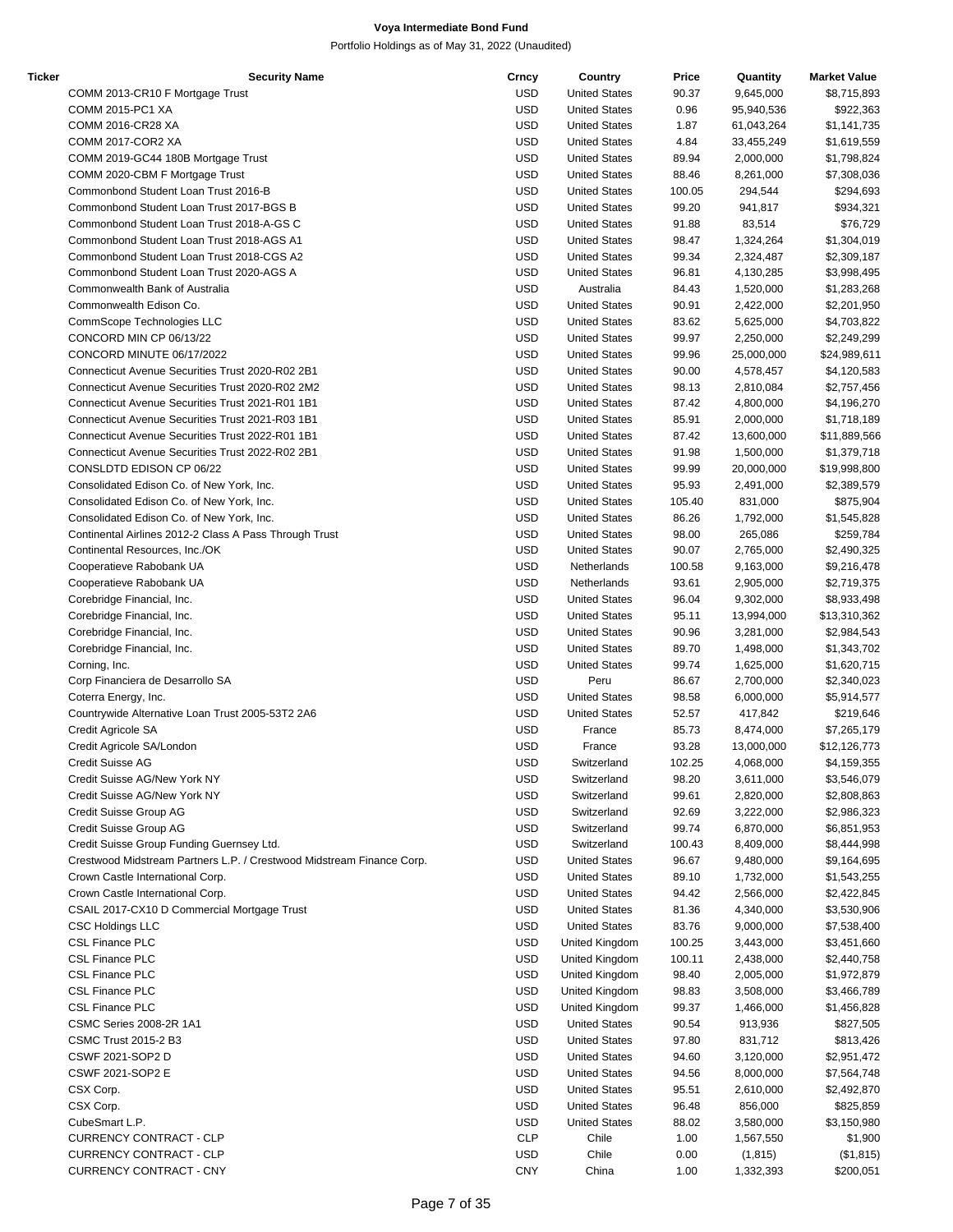| Ticker | <b>Security Name</b>                               | Crncy      | Country              | Price  | Quantity       | <b>Market Value</b> |
|--------|----------------------------------------------------|------------|----------------------|--------|----------------|---------------------|
|        | CURRENCY CONTRACT - CNY                            | <b>USD</b> | China                | 0.15   | (202, 431)     | $(\$202,431)$       |
|        | <b>CURRENCY CONTRACT - COP</b>                     | <b>USD</b> | Colombia             | 0.00   | (8, 150)       | (\$8,150)           |
|        | <b>CURRENCY CONTRACT - COP</b>                     | COP        | Colombia             | 1.00   | 32,809,987     | \$8,694             |
|        | <b>CURRENCY CONTRACT - DKK</b>                     | <b>USD</b> | Denmark              | 0.14   | 0              | \$0                 |
|        | <b>CURRENCY CONTRACT - DKK</b>                     | <b>DKK</b> | Denmark              | 0.99   | 1              | \$0                 |
|        |                                                    |            |                      |        |                |                     |
|        | <b>CURRENCY CONTRACT - IDR</b>                     | <b>IDR</b> | Indonesia            | 1.00   | 8,987,240,083  | \$616,794           |
|        | <b>CURRENCY CONTRACT - IDR</b>                     | <b>USD</b> | Indonesia            | 0.00   | (621,099)      | (\$621,099)         |
|        | <b>CURRENCY CONTRACT - ILS</b>                     | <b>USD</b> | Israel               | 0.30   | (508)          | (\$508)             |
|        | CURRENCY CONTRACT - ILS                            | <b>ILS</b> | Israel               | 1.00   | 1,663          | \$501               |
|        | <b>CURRENCY CONTRACT - MXN</b>                     | <b>MXN</b> | Mexico               | 1.00   | 201,960        | \$10,245            |
|        | <b>CURRENCY CONTRACT - MXN</b>                     | <b>USD</b> | Mexico               | 0.05   | (9,831)        | (\$9,831)           |
|        |                                                    |            |                      |        |                |                     |
|        | <b>CURRENCY CONTRACT - PEN</b>                     | <b>PEN</b> | Peru                 | 1.00   | 292,662        | \$78,710            |
|        | <b>CURRENCY CONTRACT - PEN</b>                     | <b>USD</b> | Peru                 | 0.27   | (75, 876)      | (\$75,876)          |
|        | CURRENCY CONTRACT - PHP                            | PHP        | Philippines          | 1.00   | 5,077          | \$97                |
|        | CURRENCY CONTRACT - PHP                            | <b>USD</b> | Philippines          | 0.02   | (97)           | (\$97)              |
|        | <b>CURRENCY CONTRACT - PLN</b>                     | <b>PLN</b> | Poland               | 1.00   | 1,479          | \$346               |
|        | <b>CURRENCY CONTRACT - PLN</b>                     | <b>USD</b> | Poland               | 0.23   | (340)          | (\$340)             |
|        |                                                    |            |                      |        |                |                     |
|        | <b>CURRENCY CONTRACT - RON</b>                     | <b>USD</b> | Romania              | 0.22   | (1, 171, 716)  | (\$1,171,716)       |
|        | <b>CURRENCY CONTRACT - RON</b>                     | <b>RON</b> | Romania              | 1.00   | 5,424,744      | \$1,176,821         |
|        | <b>CURRENCY CONTRACT - USD</b>                     | <b>BRL</b> | <b>United States</b> | 4.76   | (1, 183, 486)  | (\$248,433)         |
|        | <b>CURRENCY CONTRACT - USD</b>                     | CZK        | <b>United States</b> | 23.05  | (6, 471)       | (\$281)             |
|        | <b>CURRENCY CONTRACT - USD</b>                     | <b>EUR</b> | <b>United States</b> | 0.93   | (4,693,360)    | (\$5,048,591)       |
|        | <b>CURRENCY CONTRACT - USD</b>                     | <b>HUF</b> | <b>United States</b> | 370.03 | (65, 821)      | (\$178)             |
|        | <b>CURRENCY CONTRACT - USD</b>                     | <b>MYR</b> | <b>United States</b> |        |                |                     |
|        |                                                    |            |                      | 4.38   | (38, 391)      | (\$8,767)           |
|        | <b>CURRENCY CONTRACT - USD</b>                     | <b>TRY</b> | <b>United States</b> | 16.57  | (1,549)        | (\$93)              |
|        | <b>CURRENCY CONTRACT - USD</b>                     | <b>USD</b> | <b>United States</b> | 1.00   | 5,153,695      | \$5,153,695         |
|        | <b>CURRENCY CONTRACT - ZAR</b>                     | <b>USD</b> | South Africa         | 0.06   | (75)           | (\$75)              |
|        | <b>CURRENCY CONTRACT - ZAR</b>                     | ZAR        | South Africa         | 1.00   | 1,187          | \$76                |
|        | CVS Health Corp.                                   | <b>USD</b> | <b>United States</b> | 101.09 | 2,465,000      | \$2,491,828         |
|        | CVS Health Corp.                                   | <b>USD</b> | <b>United States</b> | 99.67  | 2,326,000      | \$2,318,333         |
|        |                                                    |            |                      |        |                |                     |
|        | CVS Health Corp.                                   | <b>USD</b> | <b>United States</b> | 102.07 | 5,575,000      | \$5,690,261         |
|        | CVS Health Corp.                                   | <b>USD</b> | <b>United States</b> | 84.16  | 4,020,000      | \$3,383,227         |
|        | CVS Health Corp.                                   | <b>USD</b> | <b>United States</b> | 91.19  | 3,492,000      | \$3,184,400         |
|        | CVS Health Corp.                                   | <b>USD</b> | <b>United States</b> | 76.05  | 4,475,000      | \$3,403,128         |
|        | Daimler Finance North America LLC                  | <b>USD</b> | <b>United States</b> | 100.13 | 5,000,000      | \$5,006,260         |
|        | Dana, Inc.                                         | <b>USD</b> | <b>United States</b> | 97.07  | 6,165,000      | \$5,984,181         |
|        |                                                    | <b>USD</b> | <b>United States</b> |        |                |                     |
|        | Dana, Inc.                                         |            |                      | 95.13  | 2,895,000      | \$2,753,980         |
|        | <b>DANISH KRONE</b>                                | <b>DKK</b> | Denmark              | 6.93   | $\overline{7}$ | \$1                 |
|        | Danone SA                                          | <b>USD</b> | France               | 97.31  | 7,379,000      | \$7,180,697         |
|        | Danske Bank A/S                                    | <b>USD</b> | Denmark              | 97.45  | 3,297,000      | \$3,213,080         |
|        | Danske Bank A/S                                    | <b>USD</b> | Denmark              | 91.35  | 4,910,000      | \$4,485,050         |
|        | DaVita, Inc.                                       | <b>USD</b> | <b>United States</b> | 82.16  | 6,150,000      | \$5,052,840         |
|        |                                                    |            |                      |        |                |                     |
|        | DaVita, Inc.                                       | <b>USD</b> | <b>United States</b> | 87.07  | 4,395,000      | \$3,826,814         |
|        | DB Master Finance LLC 2019-1A A23                  | <b>USD</b> | <b>United States</b> | 98.84  | 4,619,375      | \$4,565,572         |
|        | DB Master Finance LLC 2019-1A A2II                 | USD        | <b>United States</b> | 98.30  | 2,382,625      | \$2,342,228         |
|        | DB Master Finance LLC 2021-1A A23                  | <b>USD</b> | <b>United States</b> | 84.32  | 15,721,000     | \$13,255,771        |
|        | DBJPM 16-C3 Mortgage Trust                         | <b>USD</b> | <b>United States</b> | 79.85  | 4,460,000      | \$3,561,106         |
|        | DBUBS 2011-LC2A F Mortgage Trust                   | USD        | <b>United States</b> | 99.88  | 7,164,054      | \$7,155,347         |
|        | Dell International LLC / EMC Corp.                 | USD        | <b>United States</b> | 105.71 |                | \$2,265,281         |
|        |                                                    |            |                      |        | 2,143,000      |                     |
|        | Delta Air Lines 2015-1 Class AA Pass Through Trust | <b>USD</b> | <b>United States</b> | 96.18  | 1,274,476      | \$1,225,851         |
|        | Delta Air Lines 2020-1 Class A Pass Through Trust  | <b>USD</b> | <b>United States</b> | 91.77  | 4,433,824      | \$4,068,743         |
|        | Delta Air Lines, Inc. / SkyMiles IP Ltd.           | USD        | <b>United States</b> | 99.82  | 2,975,000      | \$2,969,662         |
|        | Delta Air Lines, Inc. / SkyMiles IP Ltd.           | USD        | <b>United States</b> | 99.94  | 4,762,884      | \$4,759,921         |
|        | Depository Trust & Clearing Corp./The              | <b>USD</b> | <b>United States</b> | 84.01  | 2,407,000      | \$2,022,120         |
|        |                                                    |            |                      |        |                |                     |
|        | DERIVATIVES COLLAT BARC                            | <b>USD</b> | <b>United States</b> | 100.00 | 770,000        | \$770,000           |
|        | DERIVATIVES COLLAT BNP                             | USD        | <b>United States</b> | 100.00 | (30,000)       | (\$30,000)          |
|        | DERIVATIVES COLLAT SCB                             | USD        | <b>United States</b> | 100.00 | (200,000)      | $(\$200,000)$       |
|        | DERIVATIVES COLLATERAL GS                          | <b>USD</b> | <b>United States</b> | 100.00 | 1,400,000      | \$1,400,000         |
|        | DERIVATIVES COLLATERAL MS                          | <b>USD</b> | <b>United States</b> | 100.00 | (630,000)      | (\$630,000)         |
|        | Deutsche ALT-A Securities, Inc. ALT 07-AB1 X       | USD        | <b>United States</b> | 3.64   | 58,446,912     | \$2,127,514         |
|        | Deutsche Bank AG/New York NY                       | USD        | Germany              |        |                |                     |
|        |                                                    |            |                      | 89.01  | 3,557,000      | \$3,166,092         |
|        | Development Bank of Kazakhstan JSC                 | USD        | Kazakhstan           | 77.35  | 2,000,000      | \$1,546,920         |
|        | Diamondback Energy, Inc.                           | <b>USD</b> | <b>United States</b> | 90.80  | 1,983,000      | \$1,800,557         |
|        | Diamondback Energy, Inc.                           | <b>USD</b> | <b>United States</b> | 94.61  | 6,756,000      | \$6,391,692         |
|        | Discover Bank                                      | USD        | <b>United States</b> | 100.02 | 2,404,000      | \$2,404,450         |
|        | Discover Bank                                      | <b>USD</b> | <b>United States</b> | 99.89  | 2,897,000      | \$2,893,884         |
|        | Discovery Communications LLC                       | <b>USD</b> |                      |        |                |                     |
|        |                                                    |            | <b>United States</b> | 92.58  | 4,567,000      | \$4,228,322         |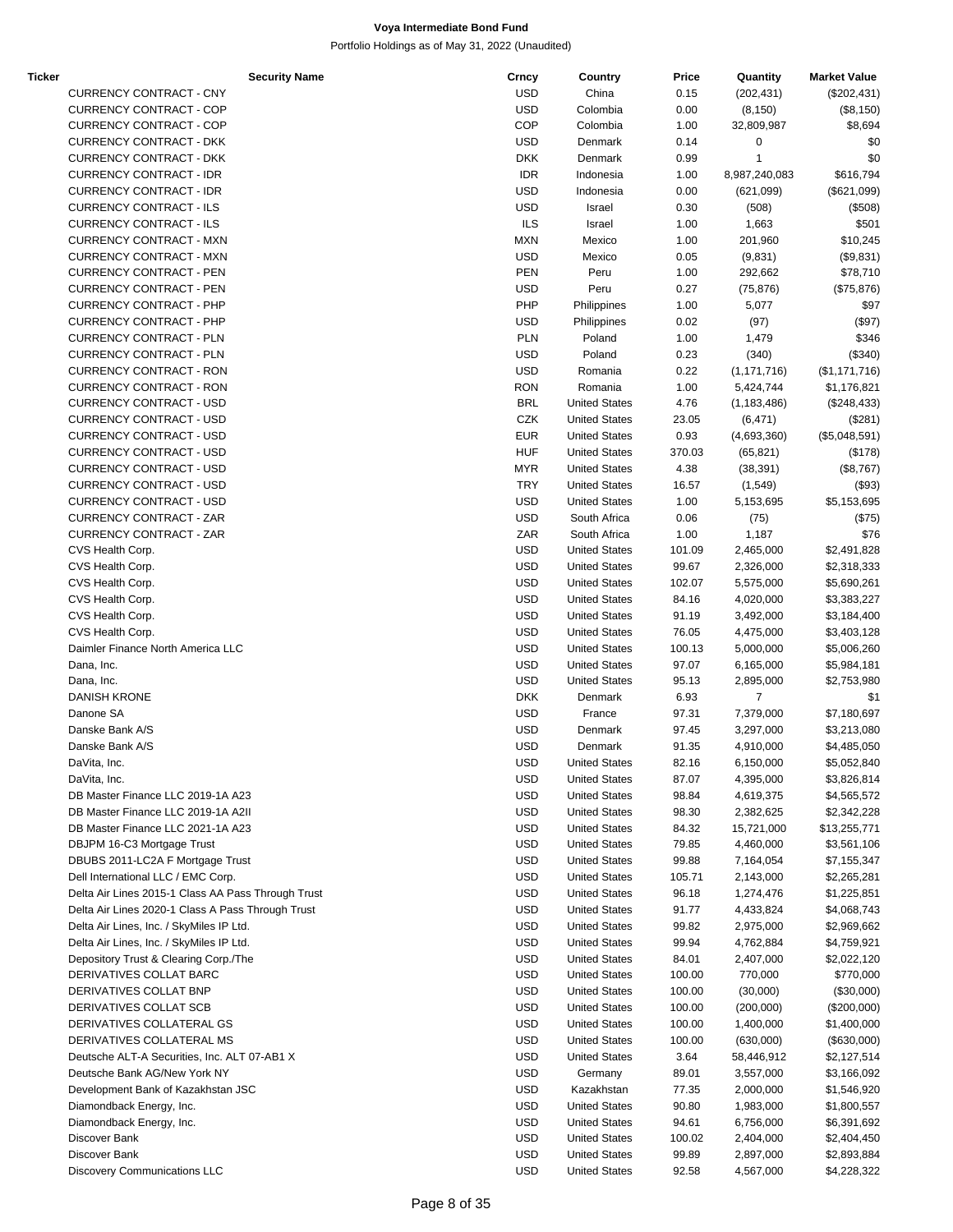| Ticker | <b>Security Name</b>                          | Crncy      | Country              | Price  | Quantity   | <b>Market Value</b> |
|--------|-----------------------------------------------|------------|----------------------|--------|------------|---------------------|
|        | <b>Discovery Communications LLC</b>           | <b>USD</b> | <b>United States</b> | 75.98  | 6,067,000  | \$4,609,732         |
|        | DISH DBS Corp.                                | <b>USD</b> | <b>United States</b> | 70.75  | 4,655,000  | \$3,293,319         |
|        | Dominican Republic International Bond         | <b>USD</b> | Dominican Republic   | 79.07  | 1,100,000  | \$869,756           |
|        | Dominican Republic International Bond         | <b>USD</b> | Dominican Republic   | 86.38  | 2,700,000  | \$2,332,378         |
|        | Dominican Republic International Bond         | <b>USD</b> | Dominican Republic   | 88.06  | 5,900,000  | \$5,195,431         |
|        | Dominion Energy South Carolina, Inc.          | <b>USD</b> | <b>United States</b> | 87.43  | 1,732,000  | \$1,514,306         |
|        | Dominion Energy, Inc.                         | <b>USD</b> | <b>United States</b> | 89.53  | 8,182,000  | \$7,325,345         |
|        | Dominion Energy, Inc.                         | <b>USD</b> | <b>United States</b> | 93.47  | 4,865,000  | \$4,547,316         |
|        | DOMINION RES I 06/01/2022                     | <b>USD</b> | <b>United States</b> | 100.00 | 29,995,000 | \$29,994,178        |
|        | DOMINION RES I 06/07/2022                     | <b>USD</b> | <b>United States</b> | 99.98  | 20,000,000 | \$19,996,033        |
|        | DOMINION RES I 06/10/2022                     | <b>USD</b> | <b>United States</b> | 99.97  | 16,100,000 | \$16,095,295        |
|        | Domino's Pizza Master Issuer LLC 2018-1A A211 | <b>USD</b> | <b>United States</b> | 99.20  | 2,557,250  | \$2,536,774         |
|        |                                               |            |                      |        |            | \$10,154,053        |
|        | Domino's Pizza Master Issuer LLC 2019-1A A2   | <b>USD</b> | <b>United States</b> | 92.75  | 10,948,000 |                     |
|        | Domino's Pizza Master Issuer LLC 2021-1A A2II | <b>USD</b> | <b>United States</b> | 88.55  | 11,682,000 | \$10,344,461        |
|        | Dow Chemical Co/The                           | <b>USD</b> | <b>United States</b> | 98.75  | 2,092,000  | \$2,065,952         |
|        | Dow Chemical Co/The                           | <b>USD</b> | <b>United States</b> | 94.74  | 3,883,000  | \$3,678,739         |
|        | Drive Auto Receivables Trust 2021-2 D         | <b>USD</b> | <b>United States</b> | 93.48  | 550,000    | \$514,159           |
|        | Driven Brands Funding LLC 2019-1A A2          | <b>USD</b> | <b>United States</b> | 98.37  | 5,659,875  | \$5,567,556         |
|        | DRIVEN BRANDS FUNDING LLC 2021-1A A2          | <b>USD</b> | <b>United States</b> | 87.00  | 5,422,750  | \$4,717,551         |
|        | Driven Brands Funding, LLC 2018-1A A2         | <b>USD</b> | <b>United States</b> | 99.37  | 2,256,000  | \$2,241,676         |
|        | Dryden 49 Senior Loan Fund 2017-49A CR        | <b>USD</b> | <b>United States</b> | 95.96  | 6,400,000  | \$6,141,126         |
|        | Dryden 75 CLO Ltd. 2019-75A CR2               | <b>USD</b> | <b>United States</b> | 91.74  | 11,400,000 | \$10,458,565        |
|        | Dryden 78 CLO Ltd. 2020-78A A                 | <b>USD</b> | <b>United States</b> | 97.72  | 8,850,000  | \$8,648,468         |
|        | Duke Energy Carolinas LLC                     | <b>USD</b> | <b>United States</b> | 95.44  | 182,000    | \$173,709           |
|        | Duke Energy Carolinas LLC                     | <b>USD</b> | <b>United States</b> | 92.69  | 3,620,000  | \$3,355,553         |
|        | Duke Energy Carolinas LLC                     | <b>USD</b> | <b>United States</b> | 88.97  | 1,617,000  | \$1,438,591         |
|        | Duke Energy Carolinas LLC                     | <b>USD</b> | <b>United States</b> | 89.38  | 1,472,000  | \$1,315,739         |
|        | Duke Energy Carolinas LLC                     | <b>USD</b> | <b>United States</b> | 88.23  | 587,000    | \$517,926           |
|        | DUKE ENERGY CO 06/01/2022                     | <b>USD</b> | <b>United States</b> | 100.00 | 6,130,000  | \$6,129,836         |
|        | Duke Energy Corp.                             | <b>USD</b> | <b>United States</b> | 95.23  | 1,500,000  | \$1,428,467         |
|        | Duke Energy Florida LLC                       | <b>USD</b> | <b>United States</b> | 94.64  | 692,000    | \$654,933           |
|        | Duke Energy Florida LLC                       | <b>USD</b> | <b>United States</b> | 87.29  | 4,575,000  | \$3,993,420         |
|        | Duke Energy Indiana LLC                       | <b>USD</b> | <b>United States</b> | 74.23  | 1,923,000  | \$1,427,391         |
|        | Duke Energy Indiana LLC                       | <b>USD</b> | <b>United States</b> | 80.05  | 4,949,000  | \$3,961,454         |
|        | Duke Energy Ohio, Inc.                        | <b>USD</b> | <b>United States</b> | 87.53  | 2,488,000  | \$2,177,772         |
|        | Duke Energy Ohio, Inc.                        | <b>USD</b> | <b>United States</b> | 86.25  | 1,890,000  | \$1,630,080         |
|        | Duke Energy Progress LLC                      | <b>USD</b> | <b>United States</b> | 93.30  | 219,000    | \$204,327           |
|        |                                               | <b>USD</b> |                      |        |            |                     |
|        | Duke Energy Progress LLC                      |            | <b>United States</b> | 88.26  | 3,580,000  | \$3,159,545         |
|        | Duke Energy Progress LLC                      | <b>USD</b> | <b>United States</b> | 94.37  | 2,505,000  | \$2,363,952         |
|        | Duke Energy Progress LLC                      | <b>USD</b> | <b>United States</b> | 93.69  | 5,143,000  | \$4,818,373         |
|        | Duquesne Light Holdings, Inc.                 | <b>USD</b> | <b>United States</b> | 84.61  | 2,390,000  | \$2,022,174         |
|        | DXC Technology Co.                            | <b>USD</b> | <b>United States</b> | 89.66  | 2,310,000  | \$2,071,171         |
|        | DXC Technology Co.                            | <b>USD</b> | <b>United States</b> | 88.09  | 2,315,000  | \$2,039,272         |
|        | Eagle RE 2021-2 M1C Ltd.                      | <b>USD</b> | <b>United States</b> | 94.50  | 5,000,000  | \$4,725,079         |
|        | EATON CORP GTD 06/02/2022                     | <b>USD</b> | <b>United States</b> | 99.99  | 13,000,000 | \$12,999,284        |
|        | EATON CORP GTD 08/02/2022                     | <b>USD</b> | <b>United States</b> | 99.74  | 18,250,000 | \$18,202,860        |
|        | Eaton Vance Clo 2015-1A A2R Ltd.              | <b>USD</b> | <b>United States</b> | 98.02  | 8,000,000  | \$7,841,888         |
|        | Ecolab, Inc.                                  | <b>USD</b> | <b>United States</b> | 73.88  | 1,200,000  | \$886,607           |
|        | Ecopetrol SA                                  | <b>USD</b> | Colombia             | 101.12 | 8,250,000  | \$8,342,400         |
|        | Egypt Government International Bond           | <b>USD</b> | Egypt                | 80.17  | 3,150,000  | \$2,525,324         |
|        | Egypt Government International Bond           | <b>USD</b> | Egypt                | 75.75  | 1,500,000  | \$1,136,235         |
|        | Egypt Government International Bond           | <b>USD</b> | Egypt                | 73.48  | 1,500,000  | \$1,102,170         |
|        | EIG Pearl Holdings Sarl                       | <b>USD</b> | Saudi Arabia         | 88.74  | 3,450,000  | \$3,061,668         |
|        | Element Fleet Management Corp.                | <b>USD</b> | Canada               | 99.64  | 4,189,000  | \$4,173,783         |
|        | Element Solutions, Inc.                       | <b>USD</b> | <b>United States</b> | 89.64  | 7,215,000  | \$6,467,706         |
|        | ELFI Graduate Loan Program 2021-A B LLC       | <b>USD</b> | <b>United States</b> | 91.33  | 2,250,000  | \$2,055,026         |
|        | Empower Finance 2020 L.P.                     | <b>USD</b> | <b>United States</b> | 87.50  | 4,868,000  | \$4,259,268         |
|        | Empresa Nacional del Petroleo                 | <b>USD</b> | Chile                | 94.97  | 400,000    | \$379,880           |
|        | Empresa Nacional del Petroleo                 | <b>USD</b> | Chile                | 94.97  | 7,100,000  | \$6,742,870         |
|        | <b>ENA Master Trust</b>                       | <b>USD</b> | Panama               | 88.91  | 1,550,000  | \$1,378,150         |
|        | ENBRIDGE U S I 06/16/2022                     | <b>USD</b> | <b>United States</b> | 99.94  |            |                     |
|        |                                               |            |                      |        | 38,500,000 | \$38,478,320        |
|        | ENBRIDGE U S   07/01/2022                     | <b>USD</b> | <b>United States</b> | 99.88  | 1,400,000  | \$1,398,260         |
|        | Enbridge, Inc.                                | <b>USD</b> | Canada               | 95.21  | 5,373,000  | \$5,115,901         |
|        | Energy Transfer L.P.                          | <b>USD</b> | <b>United States</b> | 98.85  | 3,075,000  | \$3,039,570         |
|        | Energy Transfer L.P.                          | <b>USD</b> | <b>United States</b> | 91.66  | 7,211,000  | \$6,609,534         |
|        | Energy Transfer L.P.                          | <b>USD</b> | <b>United States</b> | 94.46  | 645,000    | \$609,282           |
|        | Energy Transfer L.P.                          | <b>USD</b> | <b>United States</b> | 91.82  | 1,003,000  | \$920,906           |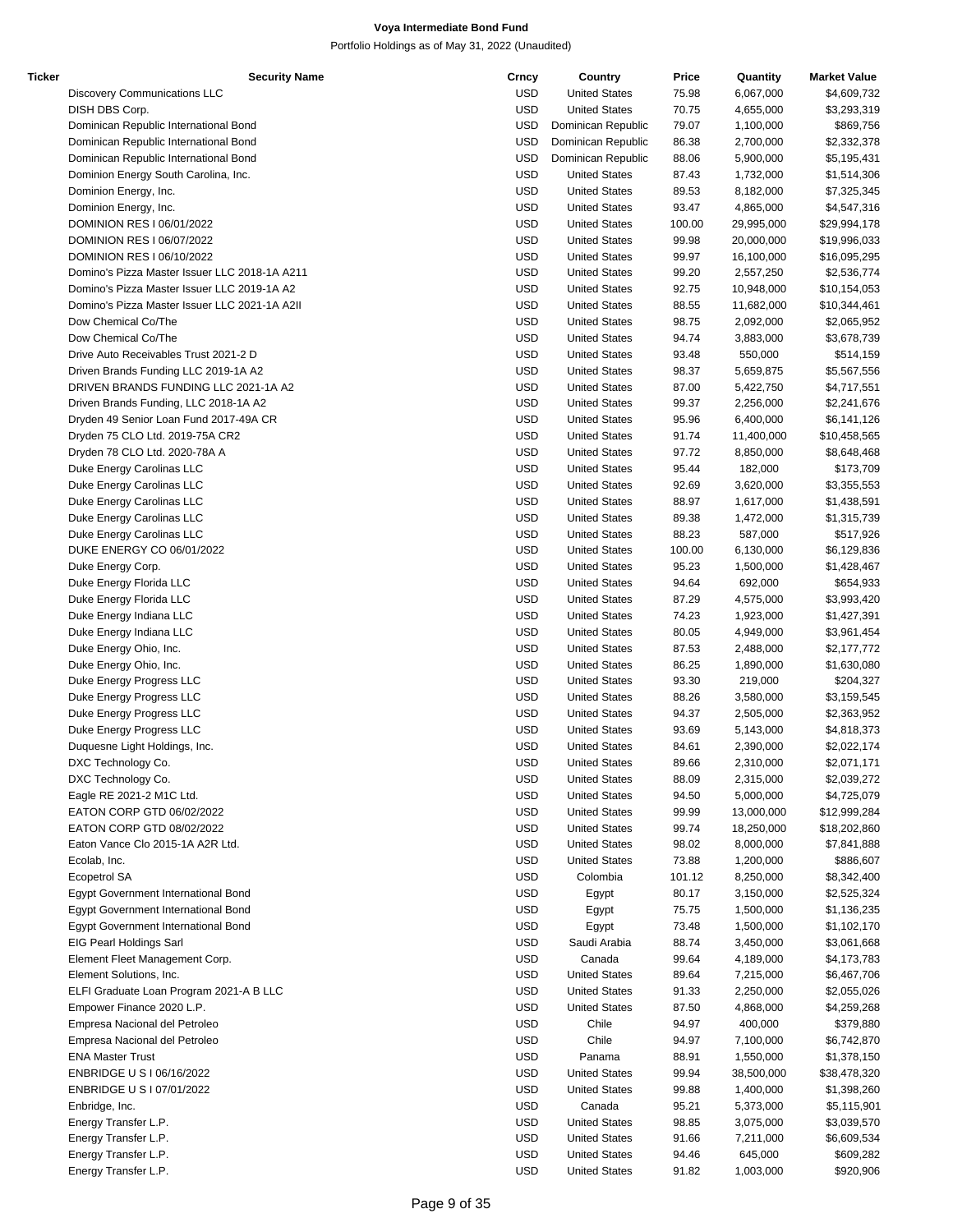| Ticker | <b>Security Name</b>                                | Crncy      | Country              | Price  | Quantity   | <b>Market Value</b> |
|--------|-----------------------------------------------------|------------|----------------------|--------|------------|---------------------|
|        | Energy Transfer L.P.                                | <b>USD</b> | <b>United States</b> | 100.74 | 325,000    | \$327,409           |
|        | Energy Transfer L.P.                                | <b>USD</b> | <b>United States</b> | 91.71  | 4,946,000  | \$4,535,991         |
|        | Energy Transfer L.P. / Regency Energy Finance Corp. | <b>USD</b> | <b>United States</b> | 101.08 | 1,263,000  | \$1,276,631         |
|        | Entergy Arkansas LLC                                | <b>USD</b> | <b>United States</b> | 96.40  | 2,932,000  | \$2,826,421         |
|        | Entergy Arkansas LLC                                | <b>USD</b> | <b>United States</b> | 72.98  | 2,826,000  | \$2,062,371         |
|        | ENTERGY CORP D 06/06/2022                           | <b>USD</b> | <b>United States</b> | 99.98  | 3,100,000  | \$3,099,496         |
|        | ENTERGY CORP D 08/08/2022                           | <b>USD</b> |                      |        |            |                     |
|        |                                                     |            | <b>United States</b> | 99.72  | 19,650,000 | \$19,595,239        |
|        | ENTERGY CORP D 08/09/2022                           | <b>USD</b> | <b>United States</b> | 99.72  | 20,000,000 | \$19,943,106        |
|        | Entergy Corp.                                       | <b>USD</b> | <b>United States</b> | 91.19  | 4,202,000  | \$3,831,598         |
|        | Entergy Corp.                                       | <b>USD</b> | <b>United States</b> | 88.29  | 1,869,000  | \$1,650,180         |
|        | Entergy Corp.                                       | <b>USD</b> | <b>United States</b> | 84.29  | 3,955,000  | \$3,333,696         |
|        | Entergy Louisiana LLC                               | <b>USD</b> | <b>United States</b> | 95.36  | 3,846,000  | \$3,667,630         |
|        | Entergy Texas, Inc.                                 | <b>USD</b> | <b>United States</b> | 99.28  | 2,172,000  | \$2,156,388         |
|        | <b>Enterprise Products Operating LLC</b>            | <b>USD</b> | <b>United States</b> | 82.24  | 1,335,000  | \$1,097,940         |
|        | <b>Enterprise Products Operating LLC</b>            | <b>USD</b> | <b>United States</b> | 83.98  | 3,800,000  | \$3,191,368         |
|        | Equate Petrochemical BV                             | <b>USD</b> | Kuwait               | 90.45  | 5,000,000  | \$4,522,280         |
|        | <b>Equinor ASA</b>                                  | <b>USD</b> | Norway               | 95.80  | 2,642,000  | \$2,531,078         |
|        | Evergy Kansas Central, Inc.                         | <b>USD</b> | <b>United States</b> | 80.11  | 2,771,000  | \$2,219,734         |
|        | Evergy Metro, Inc.                                  | <b>USD</b> | <b>United States</b> | 88.00  | 2,520,000  | \$2,217,524         |
|        |                                                     | <b>USD</b> |                      |        |            |                     |
|        | <b>Eversource Energy</b>                            |            | <b>United States</b> | 91.50  | 2,943,000  | \$2,692,884         |
|        | <b>Eversource Energy</b>                            | <b>USD</b> | <b>United States</b> | 91.18  | 2,750,000  | \$2,507,382         |
|        | <b>Eversource Energy</b>                            | <b>USD</b> | <b>United States</b> | 92.34  | 2,991,000  | \$2,761,868         |
|        | <b>Eversource Energy</b>                            | <b>USD</b> | <b>United States</b> | 96.20  | 4,991,000  | \$4,801,466         |
|        | Exelon Corp.                                        | <b>USD</b> | <b>United States</b> | 98.09  | 1,060,000  | \$1,039,755         |
|        | Falabella SA                                        | <b>USD</b> | Chile                | 85.44  | 1,920,000  | \$1,640,371         |
|        | Falabella SA                                        | <b>USD</b> | Chile                | 94.13  | 1,650,000  | \$1,553,186         |
|        | Fannie Mae                                          | <b>USD</b> | <b>United States</b> | 102.43 | 1,045,629  | \$1,071,082         |
|        | Fannie Mae                                          | <b>USD</b> | <b>United States</b> | 99.19  | 448,601    | \$444,987           |
|        | Fannie Mae                                          | <b>USD</b> | <b>United States</b> | 99.32  | 935,693    | \$929,295           |
|        | Fannie Mae                                          | <b>USD</b> | <b>United States</b> | 99.78  | 2,209,050  | \$2,204,102         |
|        | Fannie Mae                                          | <b>USD</b> | <b>United States</b> | 101.53 | 481,610    | \$488,988           |
|        | Fannie Mae                                          | <b>USD</b> | <b>United States</b> | 101.35 | 1,476,824  | \$1,496,766         |
|        |                                                     |            |                      |        |            |                     |
|        | Fannie Mae                                          | <b>USD</b> | <b>United States</b> | 101.24 | 16,953,324 | \$17,163,804        |
|        | Fannie Mae                                          | <b>USD</b> | <b>United States</b> | 99.41  | 872,655    | \$867,499           |
|        | Fannie Mae                                          | <b>USD</b> | <b>United States</b> | 96.73  | 3,271,050  | \$3,164,022         |
|        | Fannie Mae                                          | <b>USD</b> | <b>United States</b> | 96.81  | 3,227,941  | \$3,125,000         |
|        | Fannie Mae                                          | <b>USD</b> | <b>United States</b> | 99.41  | 9,149,007  | \$9,094,854         |
|        | Fannie Mae                                          | <b>USD</b> | <b>United States</b> | 99.14  | 1,182,169  | \$1,172,002         |
|        | Fannie Mae                                          | <b>USD</b> | <b>United States</b> | 102.44 | 3,049,932  | \$3,124,379         |
|        | Fannie Mae                                          | <b>USD</b> | <b>United States</b> | 101.74 | 5,263,956  | \$5,355,594         |
|        | Fannie Mae                                          | <b>USD</b> | <b>United States</b> | 96.85  | 7,311,449  | \$7,081,351         |
|        | Fannie Mae                                          | <b>USD</b> | <b>United States</b> | 96.75  | 13,515,336 | \$13,075,853        |
|        | Fannie Mae                                          | <b>USD</b> | <b>United States</b> | 96.71  | 3,811,539  | \$3,686,161         |
|        | Fannie Mae                                          | <b>USD</b> | <b>United States</b> | 96.87  |            | \$2,561,523         |
|        |                                                     |            |                      |        | 2,644,393  |                     |
|        | Fannie Mae                                          | <b>USD</b> | <b>United States</b> | 101.70 | 3,965,429  | \$4,032,803         |
|        | Fannie Mae                                          | <b>USD</b> | <b>United States</b> | 102.03 | 278,268    | \$283,909           |
|        | Fannie Mae                                          | <b>USD</b> | <b>United States</b> | 102.79 | 543,502    | \$558,678           |
|        | Fannie Mae                                          | <b>USD</b> | <b>United States</b> | 103.21 | 774,442    | \$799,339           |
|        | Fannie Mae                                          | <b>USD</b> | <b>United States</b> | 102.79 | 1,841,895  | \$1,893,203         |
|        | Fannie Mae                                          | <b>USD</b> | <b>United States</b> | 101.93 | 105,137    | \$107,170           |
|        | Fannie Mae                                          | <b>USD</b> | <b>United States</b> | 101.35 | 584,651    | \$592,560           |
|        | Fannie Mae                                          | <b>USD</b> | <b>United States</b> | 100.78 | 165,203    | \$166,498           |
|        | Fannie Mae                                          | <b>USD</b> | <b>United States</b> | 99.23  | 946,039    | \$938,753           |
|        | Fannie Mae                                          | <b>USD</b> | <b>United States</b> | 102.21 | 260,651    | \$266,412           |
|        | Fannie Mae                                          | <b>USD</b> | <b>United States</b> | 103.97 | 478,456    | \$497,471           |
|        | Fannie Mae                                          | <b>USD</b> | <b>United States</b> |        |            |                     |
|        |                                                     |            |                      | 104.78 | 2,488,494  | \$2,607,365         |
|        | Fannie Mae                                          | <b>USD</b> | <b>United States</b> | 103.85 | 1,972,123  | \$2,048,021         |
|        | Fannie Mae                                          | <b>USD</b> | <b>United States</b> | 102.96 | 1,446,898  | \$1,489,700         |
|        | Fannie Mae                                          | <b>USD</b> | <b>United States</b> | 104.78 | 864,727    | \$906,037           |
|        | Fannie Mae                                          | <b>USD</b> | <b>United States</b> | 102.75 | 1,184,053  | \$1,216,600         |
|        | Fannie Mae                                          | <b>USD</b> | <b>United States</b> | 104.84 | 1,218,605  | \$1,277,597         |
|        | Fannie Mae                                          | <b>USD</b> | <b>United States</b> | 104.84 | 1,278,419  | \$1,340,311         |
|        | Fannie Mae                                          | <b>USD</b> | <b>United States</b> | 104.78 | 920,556    | \$964,590           |
|        | Fannie Mae                                          | <b>USD</b> | <b>United States</b> | 104.84 | 1,115,706  | \$1,169,755         |
|        | Fannie Mae                                          | <b>USD</b> | <b>United States</b> | 97.33  | 573,370    | \$558,066           |
|        | Fannie Mae                                          | <b>USD</b> | <b>United States</b> | 107.71 | 9,638,142  | \$10,381,616        |
|        | Fannie Mae                                          | <b>USD</b> | <b>United States</b> | 99.41  | 1,841,157  | \$1,830,248         |
|        |                                                     |            |                      |        |            |                     |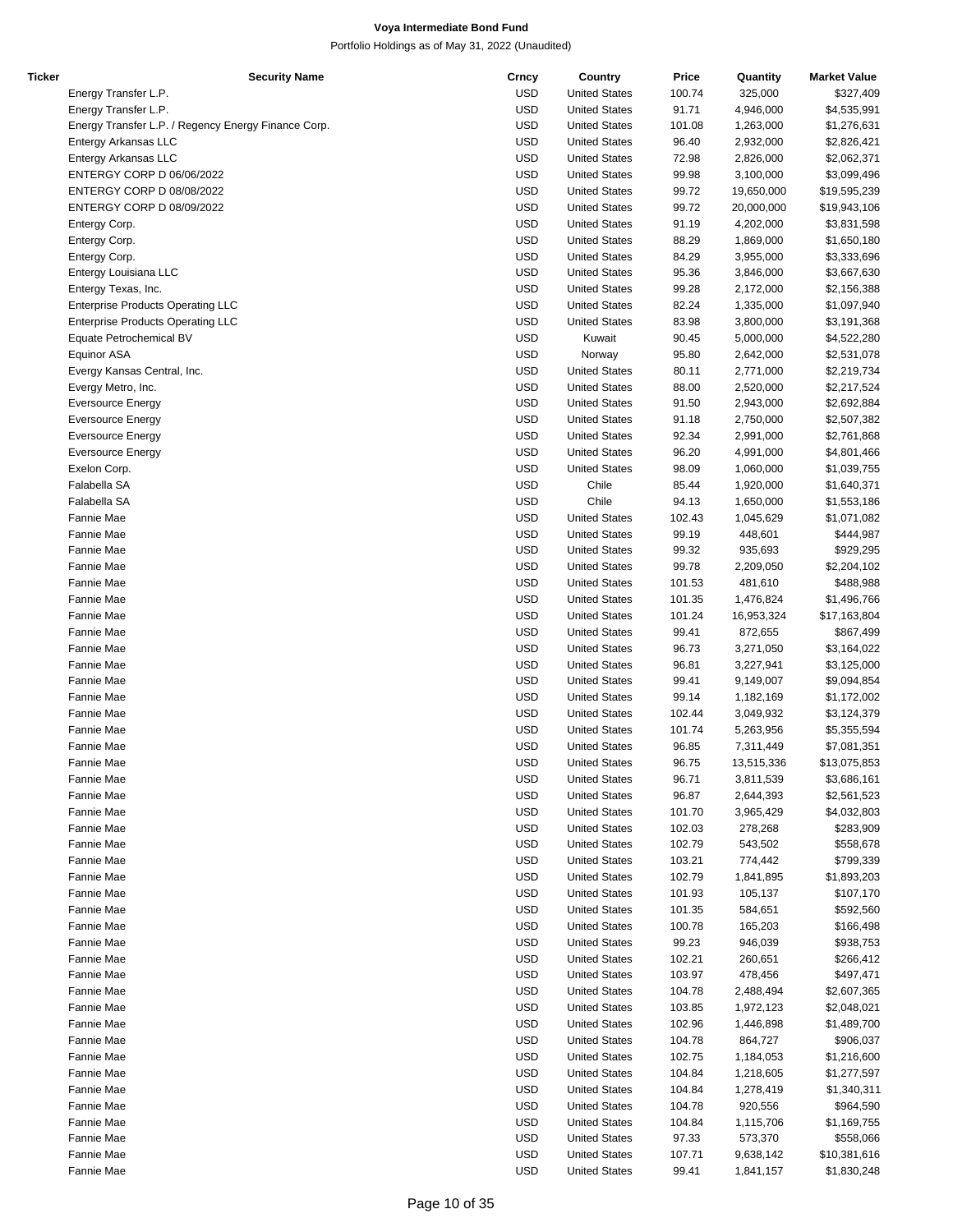| Ticker |            | <b>Security Name</b> | Crncy      | Country              | Price  | Quantity   | <b>Market Value</b> |
|--------|------------|----------------------|------------|----------------------|--------|------------|---------------------|
|        | Fannie Mae |                      | <b>USD</b> | <b>United States</b> | 99.84  | 2,945,072  | \$2,940,294         |
|        | Fannie Mae |                      | <b>USD</b> | <b>United States</b> | 99.84  | 1,007,610  | \$1,005,976         |
|        | Fannie Mae |                      | <b>USD</b> | <b>United States</b> | 99.84  | 13,117,804 | \$13,096,594        |
|        | Fannie Mae |                      | <b>USD</b> | <b>United States</b> | 101.66 | 3,478,967  | \$3,536,868         |
|        | Fannie Mae |                      | <b>USD</b> | <b>United States</b> | 99.84  | 211,589    | \$211,247           |
|        | Fannie Mae |                      | <b>USD</b> | <b>United States</b> | 99.84  | 323,696    | \$323,173           |
|        |            |                      |            |                      |        |            |                     |
|        | Fannie Mae |                      | <b>USD</b> | <b>United States</b> | 99.84  | 159,655    | \$159,397           |
|        | Fannie Mae |                      | <b>USD</b> | <b>United States</b> | 99.81  | 2,777,387  | \$2,772,147         |
|        | Fannie Mae |                      | <b>USD</b> | <b>United States</b> | 96.79  | 801,911    | \$776,209           |
|        | Fannie Mae |                      | <b>USD</b> | <b>United States</b> | 103.22 | 9,820,958  | \$10,137,138        |
|        | Fannie Mae |                      | <b>USD</b> | <b>United States</b> | 102.45 | 480,761    | \$492,558           |
|        | Fannie Mae |                      | <b>USD</b> | <b>United States</b> | 96.86  | 1,141,396  | \$1,105,588         |
|        | Fannie Mae |                      | <b>USD</b> | <b>United States</b> | 101.74 | 1,096,107  | \$1,115,187         |
|        | Fannie Mae |                      | <b>USD</b> | <b>United States</b> | 102.44 | 998,595    | \$1,022,967         |
|        | Fannie Mae |                      | <b>USD</b> | <b>United States</b> | 106.54 | 4,627      | \$4,929             |
|        | Fannie Mae |                      | <b>USD</b> | <b>United States</b> | 96.86  | 5,977,139  | \$5,789,591         |
|        | Fannie Mae |                      | <b>USD</b> | <b>United States</b> | 102.44 | 986,115    | \$1,010,185         |
|        | Fannie Mae |                      | <b>USD</b> | <b>United States</b> | 98.43  | 792,828    | \$780,347           |
|        |            |                      | <b>USD</b> |                      |        |            |                     |
|        | Fannie Mae |                      |            | <b>United States</b> | 98.43  | 1,280,832  | \$1,260,680         |
|        | Fannie Mae |                      | <b>USD</b> | <b>United States</b> | 98.43  | 1,733,269  | \$1,705,991         |
|        | Fannie Mae |                      | <b>USD</b> | <b>United States</b> | 97.30  | 360,551    | \$350,819           |
|        | Fannie Mae |                      | <b>USD</b> | <b>United States</b> | 99.84  | 2,130,221  | \$2,126,767         |
|        | Fannie Mae |                      | <b>USD</b> | <b>United States</b> | 102.20 | 3,606,912  | \$3,686,272         |
|        | Fannie Mae |                      | <b>USD</b> | <b>United States</b> | 104.34 | 1,524,879  | \$1,590,991         |
|        | Fannie Mae |                      | <b>USD</b> | <b>United States</b> | 100.06 | 607,236    | \$607,571           |
|        | Fannie Mae |                      | <b>USD</b> | <b>United States</b> | 98.43  | 884,668    | \$870,747           |
|        | Fannie Mae |                      | <b>USD</b> | <b>United States</b> | 100.06 | 1,177,620  | \$1,178,270         |
|        | Fannie Mae |                      | <b>USD</b> | <b>United States</b> | 108.05 | 746,478    | \$806,603           |
|        | Fannie Mae |                      | <b>USD</b> | <b>United States</b> | 108.17 | 89,120     | \$96,405            |
|        | Fannie Mae |                      | <b>USD</b> | <b>United States</b> | 103.37 | 1,182,917  | \$1,222,765         |
|        | Fannie Mae |                      | <b>USD</b> | <b>United States</b> | 106.44 | 279,869    | \$297,884           |
|        |            |                      |            |                      |        |            |                     |
|        | Fannie Mae |                      | <b>USD</b> | <b>United States</b> | 97.26  | 1,722,498  | \$1,675,317         |
|        | Fannie Mae |                      | <b>USD</b> | <b>United States</b> | 101.74 | 113,164    | \$115,134           |
|        | Fannie Mae |                      | <b>USD</b> | <b>United States</b> | 102.45 | 1,002,155  | \$1,026,739         |
|        | Fannie Mae |                      | <b>USD</b> | <b>United States</b> | 106.41 | 90,564     | \$96,371            |
|        | Fannie Mae |                      | <b>USD</b> | <b>United States</b> | 100.24 | 317,701    | \$318,452           |
|        | Fannie Mae |                      | <b>USD</b> | <b>United States</b> | 102.44 | 128,440    | \$131,580           |
|        | Fannie Mae |                      | <b>USD</b> | <b>United States</b> | 97.30  | 2,065,427  | \$2,009,700         |
|        | Fannie Mae |                      | <b>USD</b> | <b>United States</b> | 105.23 | 75,740     | \$79,699            |
|        | Fannie Mae |                      | <b>USD</b> | <b>United States</b> | 106.50 | 3,266      | \$3,478             |
|        | Fannie Mae |                      | <b>USD</b> | <b>United States</b> | 107.17 | 82,165     | \$88,054            |
|        | Fannie Mae |                      | <b>USD</b> | <b>United States</b> | 106.43 | 3,405      | \$3,623             |
|        |            |                      | USD        |                      | 106.50 | 30,241     | \$32,206            |
|        | Fannie Mae |                      |            | <b>United States</b> |        |            |                     |
|        | Fannie Mae |                      | <b>USD</b> | <b>United States</b> | 106.55 | 159,327    | \$169,756           |
|        | Fannie Mae |                      | <b>USD</b> | <b>United States</b> | 104.42 | 12,298     | \$12,842            |
|        | Fannie Mae |                      | <b>USD</b> | <b>United States</b> | 99.83  | 24,916     | \$24,875            |
|        | Fannie Mae |                      | <b>USD</b> | <b>United States</b> | 105.90 | 10,920     | \$11,564            |
|        | Fannie Mae |                      | <b>USD</b> | <b>United States</b> | 106.45 | 240,686    | \$256,200           |
|        | Fannie Mae |                      | <b>USD</b> | <b>United States</b> | 106.37 | 13,937     | \$14,825            |
|        | Fannie Mae |                      | <b>USD</b> | <b>United States</b> | 106.41 | 40,845     | \$43,463            |
|        | Fannie Mae |                      | <b>USD</b> | <b>United States</b> | 101.23 | 784        | \$794               |
|        | Fannie Mae |                      | <b>USD</b> | <b>United States</b> | 107.35 | 12,379     | \$13,289            |
|        | Fannie Mae |                      | <b>USD</b> | <b>United States</b> | 108.65 | 697        | \$757               |
|        | Fannie Mae |                      | <b>USD</b> | <b>United States</b> | 106.23 | 207        | \$220               |
|        | Fannie Mae |                      | USD        | <b>United States</b> | 108.13 |            | \$2,337             |
|        |            |                      |            |                      |        | 2,161      |                     |
|        | Fannie Mae |                      | USD        | <b>United States</b> | 105.20 | 13,523     | \$14,227            |
|        | Fannie Mae |                      | <b>USD</b> | <b>United States</b> | 102.06 | 569        | \$580               |
|        | Fannie Mae |                      | <b>USD</b> | <b>United States</b> | 106.30 | 128        | \$136               |
|        | Fannie Mae |                      | <b>USD</b> | <b>United States</b> | 108.31 | 483        | \$523               |
|        | Fannie Mae |                      | USD        | <b>United States</b> | 106.97 | 13,518     | \$14,460            |
|        | Fannie Mae |                      | <b>USD</b> | <b>United States</b> | 106.35 | 5,232      | \$5,564             |
|        | Fannie Mae |                      | <b>USD</b> | <b>United States</b> | 107.17 | 1,163      | \$1,246             |
|        | Fannie Mae |                      | USD        | <b>United States</b> | 106.35 | 3,758      | \$3,997             |
|        | Fannie Mae |                      | USD        | <b>United States</b> | 100.72 | 4,902      | \$4,938             |
|        | Fannie Mae |                      | <b>USD</b> | <b>United States</b> | 104.34 | 3,384      | \$3,530             |
|        |            |                      | <b>USD</b> |                      |        |            |                     |
|        | Fannie Mae |                      |            | <b>United States</b> | 105.96 | 232,567    | \$246,418           |
|        | Fannie Mae |                      | <b>USD</b> | <b>United States</b> | 106.56 | 120,481    | \$128,383           |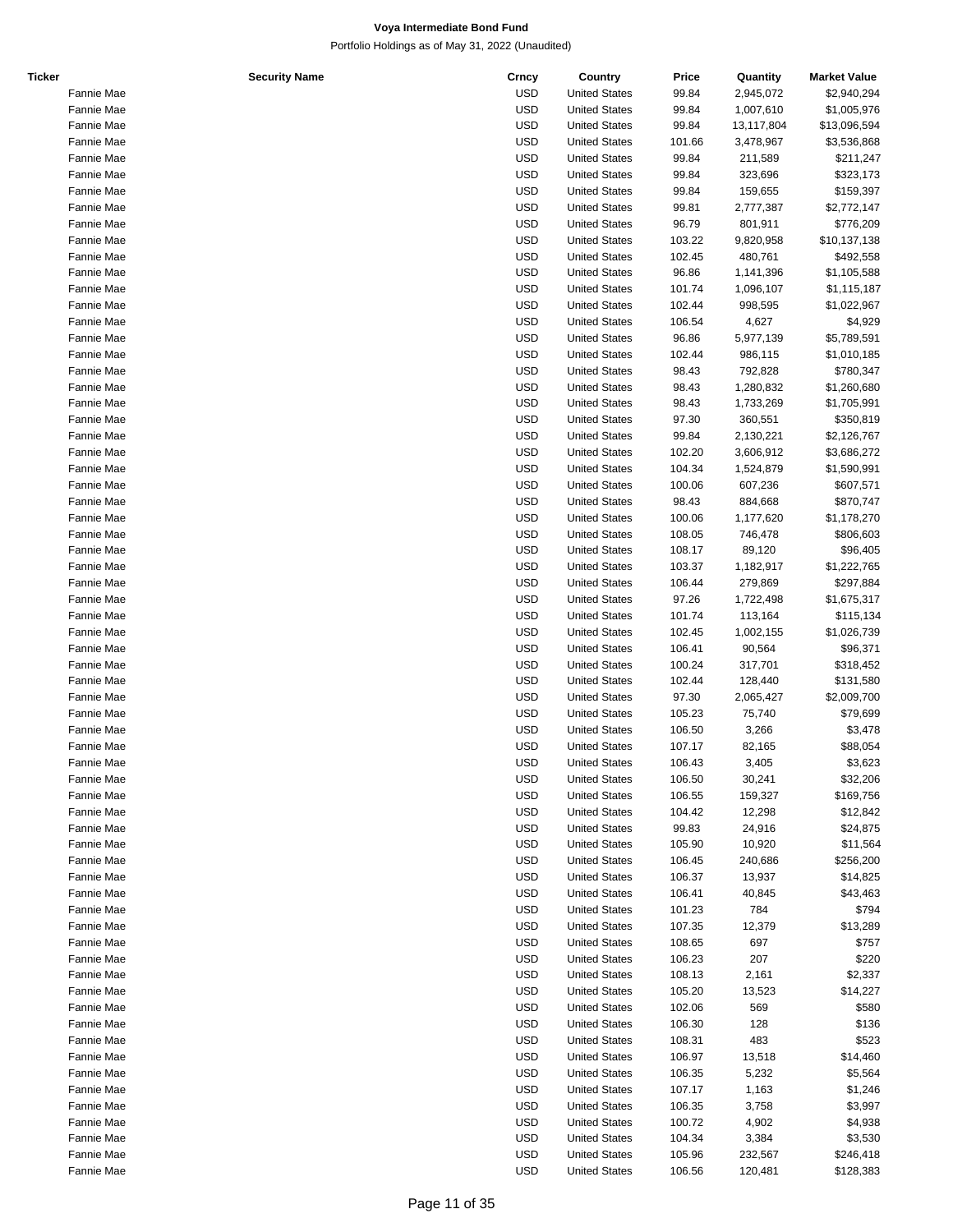| <b>Ticker</b> | <b>Security Name</b>                                         | Crncy      | Country              | Price  | Quantity   | <b>Market Value</b> |
|---------------|--------------------------------------------------------------|------------|----------------------|--------|------------|---------------------|
|               | Fannie Mae                                                   | <b>USD</b> | <b>United States</b> | 104.36 | 184,009    | \$192,027           |
|               | Fannie Mae                                                   | <b>USD</b> | <b>United States</b> | 106.43 | 34,707     | \$36,938            |
|               | Fannie Mae                                                   | <b>USD</b> | <b>United States</b> | 104.33 | 101,168    | \$105,551           |
|               | Fannie Mae                                                   | <b>USD</b> | <b>United States</b> | 105.92 | 62,987     | \$66,719            |
|               | Fannie Mae                                                   | <b>USD</b> | <b>United States</b> | 104.35 | 242,500    | \$253,042           |
|               | Fannie Mae                                                   | <b>USD</b> | <b>United States</b> | 104.35 | 2,467      | \$2,574             |
|               | Fannie Mae                                                   | <b>USD</b> | <b>United States</b> | 104.35 | 4,369      | \$4,559             |
|               | Fannie Mae                                                   | <b>USD</b> | <b>United States</b> | 104.35 | 4,482      | \$4,676             |
|               |                                                              |            |                      |        |            |                     |
|               | Fannie Mae                                                   | <b>USD</b> | <b>United States</b> | 106.56 | 40,280     | \$42,923            |
|               | Fannie Mae                                                   | <b>USD</b> | <b>United States</b> | 105.46 | 39,279     | \$41,424            |
|               | Fannie Mae                                                   | <b>USD</b> | <b>United States</b> | 106.43 | 61,881     | \$65,860            |
|               | Fannie Mae                                                   | <b>USD</b> | <b>United States</b> | 106.40 | 130,406    | \$138,751           |
|               | Fannie Mae                                                   | <b>USD</b> | <b>United States</b> | 106.51 | 2,329      | \$2,480             |
|               | Fannie Mae                                                   | <b>USD</b> | <b>United States</b> | 106.42 | 57,737     | \$61,445            |
|               | Fannie Mae                                                   | <b>USD</b> | <b>United States</b> | 92.38  | 29,302,655 | \$27,069,376        |
|               | Fannie Mae                                                   | <b>USD</b> | <b>United States</b> | 89.24  | 13,168,799 | \$11,751,206        |
|               | Fannie Mae                                                   | <b>USD</b> | <b>United States</b> | 92.43  | 33,561,918 | \$31,021,357        |
|               | Fannie Mae                                                   | <b>USD</b> | <b>United States</b> | 95.68  | 49,435,434 | \$47,297,884        |
|               | Fannie Mae                                                   | <b>USD</b> | <b>United States</b> | 89.41  | 29,659,527 | \$26,519,714        |
|               | Fannie Mae                                                   | <b>USD</b> | <b>United States</b> | 89.41  | 15,363,507 | \$13,737,204        |
|               | Fannie Mae                                                   | <b>USD</b> | <b>United States</b> | 89.35  | 12,940,384 | \$11,562,592        |
|               | Fannie Mae                                                   | <b>USD</b> | <b>United States</b> | 89.41  | 5,151,689  | \$4,606,326         |
|               |                                                              | <b>USD</b> |                      |        |            |                     |
|               | Fannie Mae                                                   |            | <b>United States</b> | 89.41  | 6,650,051  | \$5,946,076         |
|               | Fannie Mae                                                   | <b>USD</b> | <b>United States</b> | 89.02  | 10,377,993 | \$9,238,314         |
|               | Fannie Mae                                                   | <b>USD</b> | <b>United States</b> | 89.41  | 4,875,159  | \$4,359,077         |
|               | Fannie Mae                                                   | <b>USD</b> | <b>United States</b> | 96.11  | 6,851,835  | \$6,585,265         |
|               | Fannie Mae                                                   | <b>USD</b> | <b>United States</b> | 96.05  | 4,346,977  | \$4,175,166         |
|               | Fannie Mae                                                   | <b>USD</b> | <b>United States</b> | 95.86  | 5,487,975  | \$5,260,872         |
|               | Fannie Mae                                                   | <b>USD</b> | <b>United States</b> | 95.74  | 13,534,717 | \$12,957,862        |
|               | Fannie Mae                                                   | <b>USD</b> | <b>United States</b> | 89.41  | 9,796,273  | \$8,759,219         |
|               | Fannie Mae                                                   | <b>USD</b> | <b>United States</b> | 89.41  | 9,263,060  | \$8,282,465         |
|               | Fannie Mae                                                   | <b>USD</b> | <b>United States</b> | 92.85  | 4,704,917  | \$4,368,580         |
|               | Fannie Mae                                                   | <b>USD</b> | <b>United States</b> | 98.91  | 2,975,800  | \$2,943,357         |
|               | Fannie Mae                                                   | <b>USD</b> | <b>United States</b> | 95.57  | 2,324,148  | \$2,221,076         |
|               | Fannie Mae                                                   | <b>USD</b> | <b>United States</b> | 89.37  | 5,465,852  | \$4,884,840         |
|               | Fannie Mae                                                   | <b>USD</b> | <b>United States</b> | 89.41  | 2,272,850  | \$2,032,194         |
|               |                                                              |            | <b>United States</b> |        |            |                     |
|               | Fannie Mae                                                   | <b>USD</b> |                      | 95.62  | 24,221,126 | \$23,160,522        |
|               | Fannie Mae                                                   | <b>USD</b> | <b>United States</b> | 92.21  | 12,533,266 | \$11,557,327        |
|               | Fannie Mae                                                   | <b>USD</b> | <b>United States</b> | 93.11  | 26,189,084 | \$24,384,391        |
|               | Fannie Mae                                                   | <b>USD</b> | <b>United States</b> | 89.34  | 6,936,826  | \$6,197,657         |
|               | Fannie Mae                                                   | <b>USD</b> | <b>United States</b> | 92.87  | 22,838,288 | \$21,209,353        |
|               | Fannie Mae                                                   | USD        | <b>United States</b> | 89.39  | 18,808,951 | \$16,813,627        |
|               | Fannie Mae                                                   | USD        | <b>United States</b> | 95.43  | 49,926,627 | \$47,644,203        |
|               | Fannie Mae                                                   | <b>USD</b> | <b>United States</b> | 92.68  | 4,741,594  | \$4,394,654         |
|               | Fannie Mae                                                   | <b>USD</b> | <b>United States</b> | 92.79  | 18,541,857 | \$17,205,394        |
|               | <b>Fannie Mae</b>                                            | USD        | <b>United States</b> | 92.45  | 3,927,121  | \$3,630,479         |
|               | Fannie Mae                                                   | USD        | <b>United States</b> | 92.21  | 3,065,206  | \$2,826,320         |
|               | Fannie Mae                                                   | <b>USD</b> | <b>United States</b> | 99.65  | 15,376,948 | \$15,323,605        |
|               | Fannie Mae                                                   | <b>USD</b> | <b>United States</b> | 107.28 | 1,367,821  | \$1,467,453         |
|               | Fannie Mae Connecticut Avenue Securities Trust 2020-SBT1 1M2 |            |                      |        |            |                     |
|               |                                                              | <b>USD</b> | <b>United States</b> | 95.12  | 800,000    | \$760,961           |
|               | Fannie Mae 2008-12 SC                                        | <b>USD</b> | <b>United States</b> | 14.37  | 2,553,444  | \$366,974           |
|               | Fannie Mae 2011-99 CZ                                        | <b>USD</b> | <b>United States</b> | 102.95 | 9,213,045  | \$9,484,815         |
|               | Fannie Mae 2012-110 CA                                       | <b>USD</b> | <b>United States</b> | 96.21  | 466,896    | \$449,189           |
|               | Fannie Mae 2012-66 EP                                        | <b>USD</b> | <b>United States</b> | 102.58 | 5,919,751  | \$6,072,234         |
|               | Fannie Mae 2013-116 UB                                       | USD        | <b>United States</b> | 97.85  | 1,450,073  | \$1,418,935         |
|               | Fannie Mae 2013-20 DL                                        | <b>USD</b> | <b>United States</b> | 101.66 | 2,035,394  | \$2,069,105         |
|               | Fannie Mae 2016-82 SD                                        | <b>USD</b> | <b>United States</b> | 13.35  | 16,785,289 | \$2,241,071         |
|               | Fannie Mae 2016-88 EA                                        | <b>USD</b> | <b>United States</b> | 101.03 | 803,320    | \$811,584           |
|               | Fannie Mae 2018-86 US                                        | <b>USD</b> | <b>United States</b> | 16.01  | 10,279,812 | \$1,646,256         |
|               | Fannie Mae Connecticut Avenue Securities 2015-C02 1M2        | <b>USD</b> | <b>United States</b> | 100.30 | 2,194,760  | \$2,201,453         |
|               | Fannie Mae Connecticut Avenue Securities 2015-C04 1M2        | <b>USD</b> | <b>United States</b> | 105.86 | 4,489,759  | \$4,752,779         |
|               | Fannie Mae Connecticut Avenue Securities 2015-C04 2M2        | <b>USD</b> | <b>United States</b> | 103.49 | 6,127,834  | \$6,341,439         |
|               |                                                              |            |                      |        |            |                     |
|               | Fannie Mae Connecticut Avenue Securities 2015-CO1 1M2        | USD        | <b>United States</b> | 100.98 | 938,016    | \$947,167           |
|               | Fannie Mae Connecticut Avenue Securities 2016-C01 2M2        | <b>USD</b> | <b>United States</b> | 105.00 | 323,683    | \$339,867           |
|               | Fannie Mae Connecticut Avenue Securities 2017-C01 1M2        | <b>USD</b> | <b>United States</b> | 102.72 | 1,987,286  | \$2,041,385         |
|               | Fannie Mae Connecticut Avenue Securities 2017-C03 1M2        | <b>USD</b> | <b>United States</b> | 101.47 | 3,443,150  | \$3,493,866         |
|               | Fannie Mae Connecticut Avenue Securities 2017-C04 2M2        | <b>USD</b> | <b>United States</b> | 100.79 | 9,483,593  | \$9,558,909         |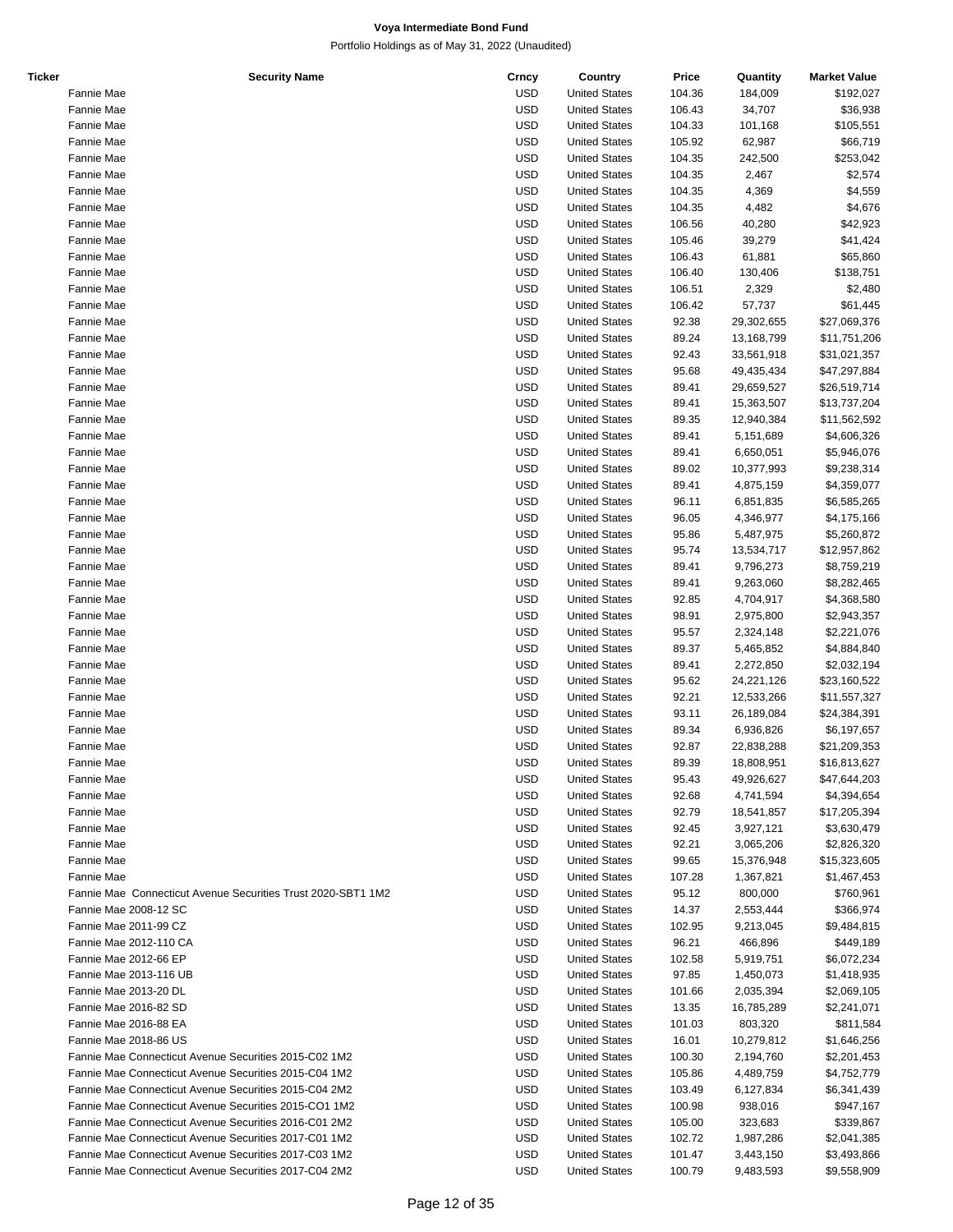| Ticker | <b>Security Name</b>                                         | Crncy      | Country              | Price  | Quantity   | <b>Market Value</b> |
|--------|--------------------------------------------------------------|------------|----------------------|--------|------------|---------------------|
|        | Fannie Mae Connecticut Avenue Securities 2017-C07 2M2        | <b>USD</b> | <b>United States</b> | 99.66  | 5,585,761  | \$5,566,812         |
|        | Fannie Mae Connecticut Avenue Securities 2017-CO6 2M2        | <b>USD</b> | <b>United States</b> | 100.96 | 7,191,883  | \$7,260,961         |
|        | Fannie Mae Connecticut Avenue Securities 2018-C03 1M2        | <b>USD</b> | <b>United States</b> | 100.21 | 483,885    | \$484,921           |
|        | Fannie Mae Connecticut Avenue Securities 2018-C06 1M2        | <b>USD</b> | <b>United States</b> | 98.47  | 9,300,228  | \$9,157,673         |
|        | Fannie Mae Connecticut Avenue Securities 2018-C06 2M2        | <b>USD</b> | <b>United States</b> | 98.04  | 8,531,529  | \$8,364,101         |
|        | Fannie Mae Connecticut Avenue Securities 2019-R02 1M2        | <b>USD</b> | <b>United States</b> | 99.64  | 509,336    | \$507,514           |
|        | Fannie Mae Connecticut Avenue Securities 2021-R02 2B1        | <b>USD</b> | <b>United States</b> | 89.86  | 2,500,000  | \$2,246,460         |
|        | Fannie Mae Connecticut Avenue Securities Trust 2019-R01 2M2  | <b>USD</b> | <b>United States</b> | 99.35  | 2,230,134  | \$2,215,610         |
|        | Fannie Mae Connecticut Avenue Securities Trust 2019-R05 1B1  | <b>USD</b> | <b>United States</b> | 98.76  | 951,970    | \$940,172           |
|        | Fannie Mae Connecticut Avenue Securities Trust 2020-R01 1M2  | <b>USD</b> | <b>United States</b> | 99.22  | 1,201,751  | \$1,192,343         |
|        | Fannie Mae Connecticut Avenue Securities Trust 2020-SBT1 2M2 | <b>USD</b> | <b>United States</b> | 95.41  | 500,000    | \$477,061           |
|        | Fannie Mae Grantor Trust 1998-T2 A6                          | <b>USD</b> | <b>United States</b> | 99.22  | 6,004      | \$5,958             |
|        |                                                              |            |                      |        |            |                     |
|        | Fannie Mae Interest Strip Series 418 20                      | <b>USD</b> | <b>United States</b> | 12.50  | 136,664    | \$17,087            |
|        | Fannie Mae Interest Strip Series 418 59                      | <b>USD</b> | <b>United States</b> | 5.15   | 605,660    | \$31,178            |
|        | Fannie Mae REMIC Trust 1999-33 Z                             | <b>USD</b> | <b>United States</b> | 104.61 | 73,956     | \$77,364            |
|        | Fannie Mae REMIC Trust 1999-6 SE                             | <b>USD</b> | <b>United States</b> | 2.12   | 21,492     | \$456               |
|        | Fannie Mae REMIC Trust 2003-105 AZ                           | <b>USD</b> | <b>United States</b> | 107.40 | 745,013    | \$800,144           |
|        | Fannie Mae REMIC Trust 2003-45 FJ                            | <b>USD</b> | <b>United States</b> | 104.42 | 280,971    | \$293,395           |
|        | Fannie Mae REMIC Trust 2003-66 SA                            | <b>USD</b> | <b>United States</b> | 17.13  | 917,509    | \$157,141           |
|        | Fannie Mae REMIC Trust 2003-74 IO                            | <b>USD</b> | <b>United States</b> | 21.54  | 186,267    | \$40,117            |
|        | Fannie Mae REMIC Trust 2003-84 PZ                            | <b>USD</b> | <b>United States</b> | 105.10 | 428,347    | \$450,178           |
|        | Fannie Mae REMIC Trust 2004-50 VZ                            | <b>USD</b> | <b>United States</b> | 105.83 | 676,704    | \$716,167           |
|        | Fannie Mae REMIC Trust 2004-56 FE                            | <b>USD</b> | <b>United States</b> | 100.22 | 14,706     | \$14,738            |
|        | Fannie Mae REMIC Trust 2004-7 Z                              | <b>USD</b> | <b>United States</b> | 105.89 | 348,659    | \$369,201           |
|        | Fannie Mae REMIC Trust 2004-75 ZG                            | USD        | <b>United States</b> | 103.82 | 668,258    | \$693,768           |
|        | Fannie Mae REMIC Trust 2005-25 Z                             | <b>USD</b> | <b>United States</b> | 105.16 | 1,940,377  | \$2,040,509         |
|        | Fannie Mae REMIC Trust 2006-104 ES                           | <b>USD</b> | <b>United States</b> | 157.75 | 87,831     | \$138,551           |
|        | Fannie Mae REMIC Trust 2006-12 SD                            | <b>USD</b> | <b>United States</b> | 11.03  | 1,541,010  | \$169,971           |
|        | Fannie Mae REMIC Trust 2006-123 UI                           | <b>USD</b> | <b>United States</b> | 16.96  | 531,876    | \$90,205            |
|        | Fannie Mae REMIC Trust 2006-72 HS                            | <b>USD</b> | <b>United States</b> | 6.46   | 95,130     | \$6,142             |
|        | Fannie Mae REMIC Trust 2007-10 Z                             | <b>USD</b> | <b>United States</b> | 109.02 | 16,104     | \$17,557            |
|        |                                                              | <b>USD</b> |                      |        |            |                     |
|        | Fannie Mae REMIC Trust 2007-91 AS                            |            | <b>United States</b> | 16.91  | 2,518,803  | \$425,951           |
|        | Fannie Mae REMIC Trust 2009-19 PW                            | <b>USD</b> | <b>United States</b> | 103.73 | 1,159,455  | \$1,202,658         |
|        | Fannie Mae REMIC Trust 2009-50 HZ                            | <b>USD</b> | <b>United States</b> | 107.07 | 5,373,311  | \$5,753,063         |
|        | Fannie Mae REMIC Trust 2009-90 TS                            | <b>USD</b> | <b>United States</b> | 13.27  | 1,205,111  | \$159,968           |
|        | Fannie Mae REMIC Trust 2010-118 GS                           | <b>USD</b> | <b>United States</b> | 2.04   | 627,472    | \$12,807            |
|        | Fannie Mae REMIC Trust 2010-123 SL                           | USD        | <b>United States</b> | 11.00  | 3,147,655  | \$346,346           |
|        | Fannie Mae REMIC Trust 2010-41 SB                            | <b>USD</b> | <b>United States</b> | 13.19  | 3,845,659  | \$507,252           |
|        | Fannie Mae REMIC Trust 2010-43 VS                            | <b>USD</b> | <b>United States</b> | 12.22  | 979,660    | \$119,690           |
|        | Fannie Mae REMIC Trust 2010-59 PC                            | <b>USD</b> | <b>United States</b> | 104.91 | 5,445,810  | \$5,713,000         |
|        | Fannie Mae REMIC Trust 2011-102 SA                           | USD        | <b>United States</b> | 13.92  | 753,282    | \$104,859           |
|        | Fannie Mae REMIC Trust 2011-30 ZA                            | <b>USD</b> | <b>United States</b> | 104.11 | 2,243,278  | \$2,335,496         |
|        | Fannie Mae REMIC Trust 2011-93 GS                            | <b>USD</b> | <b>United States</b> | 14.65  | 1,895,663  | \$277,661           |
|        | Fannie Mae REMIC Trust 2012-122 SB                           | <b>USD</b> | <b>United States</b> | 17.35  | 3,458,877  | \$600,033           |
|        | Fannie Mae REMIC Trust 2012-128 LI                           | <b>USD</b> | <b>United States</b> | 6.89   | 1,913,581  | \$131,827           |
|        | Fannie Mae REMIC Trust 2012-133 AS                           | <b>USD</b> | <b>United States</b> | 12.49  | 4,518,056  | \$564,248           |
|        | Fannie Mae REMIC Trust 2012-149 GI                           | <b>USD</b> | <b>United States</b> | 9.01   | 648,804    | \$58,469            |
|        | Fannie Mae REMIC Trust 2012-15 SP                            | <b>USD</b> | <b>United States</b> | 2.03   | 641,360    | \$13,032            |
|        | Fannie Mae REMIC Trust 2012-24 HS                            | <b>USD</b> | <b>United States</b> | 6.02   | 1,034,429  | \$62,238            |
|        | Fannie Mae REMIC Trust 2012-30 QS                            | <b>USD</b> | <b>United States</b> | 2.84   | 1,183,535  | \$33,583            |
|        | Fannie Mae REMIC Trust 2012-68 YS                            | <b>USD</b> | <b>United States</b> | 13.24  | 622,729    | \$82,427            |
|        | Fannie Mae REMIC Trust 2013-26 JS                            | <b>USD</b> | <b>United States</b> | 8.91   | 1,282,667  | \$114,243           |
|        | Fannie Mae REMIC Trust 2013-60 DS                            | <b>USD</b> |                      |        |            | \$569,448           |
|        | Fannie Mae REMIC Trust 2013-9 SM                             |            | <b>United States</b> | 11.63  | 4,894,793  |                     |
|        |                                                              | <b>USD</b> | <b>United States</b> | 10.73  | 4,904,476  | \$526,253           |
|        | Fannie Mae REMIC Trust 2014-17 DS                            | <b>USD</b> | <b>United States</b> | 5.37   | 1,282,731  | \$68,825            |
|        | Fannie Mae REMIC Trust 2014-28 BS                            | <b>USD</b> | <b>United States</b> | 8.09   | 1,136,158  | \$91,898            |
|        | Fannie Mae REMIC Trust 2015-79 SA                            | <b>USD</b> | <b>United States</b> | 13.49  | 30,879,325 | \$4,166,631         |
|        | Fannie Mae REMIC Trust 2015-9 IO                             | <b>USD</b> | <b>United States</b> | 21.12  | 12,580,929 | \$2,657,633         |
|        | Fannie Mae REMICS 16-60 SB                                   | <b>USD</b> | <b>United States</b> | 13.51  | 20,707,285 | \$2,796,809         |
|        | Fannie Mae REMICS 1997-18 SG                                 | <b>USD</b> | <b>United States</b> | 5.22   | 74,056     | \$3,867             |
|        | Fannie Mae REMICS 1997-91 FC                                 | <b>USD</b> | <b>United States</b> | 0.03   | 20,628     | \$6                 |
|        | Fannie Mae REMICS 1999-57 SC                                 | <b>USD</b> | <b>United States</b> | 4.90   | 36         | \$2                 |
|        | Fannie Mae REMICS 2001-72 SC                                 | <b>USD</b> | <b>United States</b> | 3.28   | 198,531    | \$6,516             |
|        | Fannie Mae REMICS 2001-8 SK                                  | <b>USD</b> | <b>United States</b> | 6.56   | 45,270     | \$2,971             |
|        | Fannie Mae REMICS 2003-49 SW                                 | <b>USD</b> | <b>United States</b> | 14.45  | 391,165    | \$56,515            |
|        | Fannie Mae REMICS 2004-54 SN                                 | <b>USD</b> | <b>United States</b> | 13.91  | 3,553,897  | \$494,230           |
|        | Fannie Mae REMICS 2005-75 ES                                 | <b>USD</b> | <b>United States</b> | 12.97  | 6,759,645  | \$876,594           |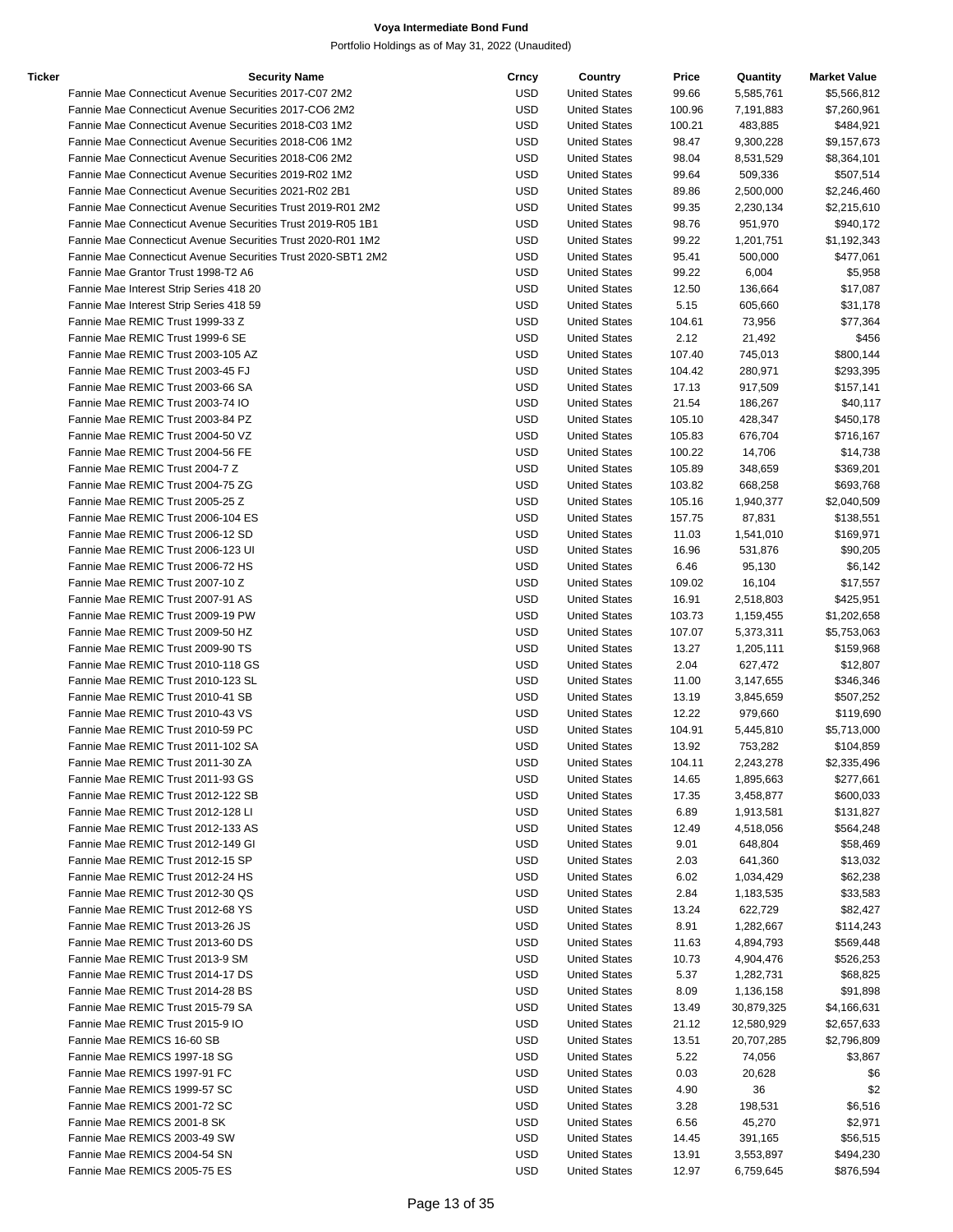Portfolio Holdings as of May 31, 2022 (Unaudited)

| Ticker |                               | <b>Security Name</b> | Crncy      | Country              | Price  | Quantity   | <b>Market Value</b> |
|--------|-------------------------------|----------------------|------------|----------------------|--------|------------|---------------------|
|        | Fannie Mae REMICS 2005-75 SP  |                      | <b>USD</b> | <b>United States</b> | 10.52  | 654,793    | \$68,882            |
|        | Fannie Mae REMICS 2006-56 SM  |                      | <b>USD</b> | <b>United States</b> | 12.70  | 1,786,955  | \$226,989           |
|        | Fannie Mae REMICS 2007-21 SB  |                      | <b>USD</b> | <b>United States</b> | 5.98   | 416,871    | \$24,934            |
|        | Fannie Mae REMICS 2007-52 NS  |                      | <b>USD</b> | <b>United States</b> | 14.84  | 1,086,324  | \$161,229           |
|        | Fannie Mae REMICS 2007-85 SM  |                      | <b>USD</b> | <b>United States</b> | 14.08  | 915,299    | \$128,861           |
|        | Fannie Mae REMICS 2008-16 Z   |                      | <b>USD</b> | <b>United States</b> | 105.96 | 293,952    | \$311,485           |
|        | Fannie Mae REMICS 2009-66 SP  |                      | <b>USD</b> | <b>United States</b> | 11.94  | 5,451,065  | \$650,956           |
|        | Fannie Mae REMICS 2010-1 S    |                      | <b>USD</b> | <b>United States</b> | 14.93  | 3,492,587  | \$521,310           |
|        | Fannie Mae REMICS 2010-150 SJ |                      | <b>USD</b> | <b>United States</b> |        |            |                     |
|        |                               |                      | <b>USD</b> | <b>United States</b> | 15.10  | 5,524,237  | \$834,307           |
|        | Fannie Mae REMICS 2010-35 CS  |                      |            |                      | 11.31  | 1,013,951  | \$114,724           |
|        | Fannie Mae REMICS 2011-10 ZC  |                      | <b>USD</b> | <b>United States</b> | 106.09 | 984,350    | \$1,044,312         |
|        | Fannie Mae REMICS 2011-101 DB |                      | <b>USD</b> | <b>United States</b> | 101.08 | 5,829,680  | \$5,892,723         |
|        | Fannie Mae REMICS 2011-116 ZA |                      | <b>USD</b> | <b>United States</b> | 98.48  | 3,204,657  | \$3,155,829         |
|        | Fannie Mae REMICS 2011-127 UY |                      | <b>USD</b> | <b>United States</b> | 95.89  | 72,880     | \$69,884            |
|        | Fannie Mae REMICS 2011-136 PZ |                      | <b>USD</b> | <b>United States</b> | 101.54 | 5,984,560  | \$6,076,780         |
|        | Fannie Mae REMICS 2011-47 GS  |                      | <b>USD</b> | <b>United States</b> | 11.40  | 6,999,858  | \$797,763           |
|        | Fannie Mae REMICS 2011-8 ZA   |                      | <b>USD</b> | <b>United States</b> | 99.85  | 2,120,955  | \$2,117,701         |
|        | Fannie Mae REMICS 2011-84 Z   |                      | <b>USD</b> | <b>United States</b> | 104.71 | 4,248,404  | \$4,448,499         |
|        | Fannie Mae REMICS 2011-87 GB  |                      | <b>USD</b> | <b>United States</b> | 106.65 | 6,530,310  | \$6,964,602         |
|        | Fannie Mae REMICS 2012-111 SL |                      | <b>USD</b> | <b>United States</b> | 12.64  | 2,120,196  | \$268,067           |
|        | Fannie Mae REMICS 2012-111 ZK |                      | <b>USD</b> | <b>United States</b> | 97.88  | 3,950,864  | \$3,867,188         |
|        | Fannie Mae REMICS 2012-120 WI |                      | <b>USD</b> | <b>United States</b> | 5.22   | 4,464,096  | \$233,231           |
|        | Fannie Mae REMICS 2012-134 KV |                      | <b>USD</b> | <b>United States</b> | 99.93  | 14,973     | \$14,963            |
|        | Fannie Mae REMICS 2012-15 PZ  |                      | <b>USD</b> | <b>United States</b> | 100.89 | 10,049,229 | \$10,138,864        |
|        | Fannie Mae REMICS 2012-17 QZ  |                      | <b>USD</b> | <b>United States</b> | 101.00 | 5,162,484  | \$5,214,034         |
|        | Fannie Mae REMICS 2012-2 HE   |                      | <b>USD</b> | <b>United States</b> | 102.05 | 3,877,113  | \$3,956,552         |
|        | Fannie Mae REMICS 2012-30 AB  |                      | <b>USD</b> | <b>United States</b> | 102.23 | 1,019,953  | \$1,042,652         |
|        | Fannie Mae REMICS 2012-33 BW  |                      | <b>USD</b> | <b>United States</b> | 98.06  | 1,449,009  | \$1,420,878         |
|        | Fannie Mae REMICS 2012-44 KW  |                      | <b>USD</b> | <b>United States</b> | 110.26 | 3,492      | \$3,851             |
|        | Fannie Mae REMICS 2012-55 PC  |                      | <b>USD</b> | <b>United States</b> | 99.40  | 2,070,931  | \$2,058,497         |
|        |                               |                      |            |                      |        |            |                     |
|        | Fannie Mae REMICS 2012-63 MW  |                      | <b>USD</b> | <b>United States</b> | 100.33 | 8,396,000  | \$8,423,623         |
|        | Fannie Mae REMICS 2012-80 MY  |                      | <b>USD</b> | <b>United States</b> | 95.69  | 500,000    | \$478,456           |
|        | Fannie Mae REMICS 2012-94 LZ  |                      | <b>USD</b> | <b>United States</b> | 98.18  | 15,643,504 | \$15,358,538        |
|        | Fannie Mae REMICS 2013-111 BA |                      | <b>USD</b> | <b>United States</b> | 98.71  | 2,700,000  | \$2,665,163         |
|        | Fannie Mae REMICS 2013-13 BE  |                      | <b>USD</b> | <b>United States</b> | 105.97 | 1,403,000  | \$1,486,734         |
|        | Fannie Mae REMICS 2013-16 GD  |                      | <b>USD</b> | <b>United States</b> | 99.41  | 202,647    | \$201,453           |
|        | Fannie Mae REMICS 2013-40 LS  |                      | <b>USD</b> | <b>United States</b> | 14.40  | 4,829,422  | \$695,504           |
|        | Fannie Mae REMICS 2013-70 BI  |                      | <b>USD</b> | <b>United States</b> | 9.92   | 5,717,688  | \$567,404           |
|        | Fannie Mae REMICS 2013-70 JZ  |                      | <b>USD</b> | <b>United States</b> | 94.45  | 3,884,810  | \$3,669,156         |
|        | Fannie Mae REMICS 2014-15 SB  |                      | <b>USD</b> | <b>United States</b> | 17.44  | 7,347,960  | \$1,281,304         |
|        | Fannie Mae REMICS 2014-61 PY  |                      | <b>USD</b> | <b>United States</b> | 96.11  | 970,000    | \$932,291           |
|        | Fannie Mae REMICS 2014-70 IO  |                      | <b>USD</b> | <b>United States</b> | 18.71  | 7,673,971  | \$1,435,927         |
|        | Fannie Mae REMICS 2014-79 KS  |                      | USD        | <b>United States</b> | 15.08  | 29,339,392 | \$4,423,579         |
|        | Fannie Mae REMICS 2015-20 EZ  |                      | USD        | <b>United States</b> | 98.63  | 17,828,731 | \$17,584,480        |
|        | Fannie Mae REMICS 2015-56 IC  |                      | USD        | <b>United States</b> | 18.27  | 5,012,053  | \$915,673           |
|        | Fannie Mae REMICS 2015-67 AV  |                      | <b>USD</b> | <b>United States</b> | 99.92  | 2,000,000  | \$1,998,355         |
|        | Fannie Mae REMICS 2015-67 QV  |                      | USD        | <b>United States</b> | 99.92  | 4,540,146  | \$4,536,442         |
|        | Fannie Mae REMICS 2015-76 PI  |                      | USD        | <b>United States</b> | 17.14  | 2,078,611  | \$356,274           |
|        | Fannie Mae REMICS 2015-86 BS  |                      | USD        | <b>United States</b> | 10.08  | 17,473,736 | \$1,761,150         |
|        | Fannie Mae REMICS 2015-88 IO  |                      | <b>USD</b> | <b>United States</b> | 24.43  | 28,688,168 | \$7,007,346         |
|        | Fannie Mae REMICS 2015-97 BI  |                      | USD        | <b>United States</b> | 18.39  | 6,220,803  | \$1,144,274         |
|        | Fannie Mae REMICS 2016-104 BI |                      | USD        | <b>United States</b> | 22.16  | 4,004,011  | \$887,202           |
|        | Fannie Mae REMICS 2016-52 MI  |                      | USD        | <b>United States</b> | 16.06  | 6,208,908  | \$997,044           |
|        | Fannie Mae REMICS 2016-81 CS  |                      | USD        | <b>United States</b> | 11.63  | 27,209,988 | \$3,164,122         |
|        | Fannie Mae REMICS 2016-9 D    |                      | USD        | <b>United States</b> | 95.88  | 413,881    | \$396,829           |
|        | Fannie Mae REMICS 2017-10 SA  |                      | USD        | <b>United States</b> | 12.51  | 22,567,193 | \$2,823,321         |
|        |                               |                      |            |                      |        |            |                     |
|        | Fannie Mae REMICS 2017-108 ZD |                      | USD        | <b>United States</b> | 90.46  | 4,814,740  | \$4,355,327         |
|        | Fannie Mae REMICS 2017-54 D   |                      | <b>USD</b> | <b>United States</b> | 95.73  | 5,591,462  | \$5,352,877         |
|        | Fannie Mae REMICS 2018-15 SC  |                      | USD        | <b>United States</b> | 13.56  | 30,614,675 | \$4,150,679         |
|        | Fannie Mae REMICS 2018-26 A   |                      | USD        | <b>United States</b> | 97.25  | 4,621,603  | \$4,494,505         |
|        | Fannie Mae REMICS 2018-38 LA  |                      | USD        | <b>United States</b> | 96.10  | 1,287,777  | \$1,237,527         |
|        | Fannie Mae REMICS 2018-73 AB  |                      | USD        | <b>United States</b> | 95.90  | 13,348,235 | \$12,801,064        |
|        | Fannie Mae REMICS 2018-8 AB   |                      | USD        | <b>United States</b> | 96.69  | 1,413,337  | \$1,366,562         |
|        | Fannie Mae REMICS 2018-82 SA  |                      | USD        | <b>United States</b> | 13.26  | 38,726,613 | \$5,134,901         |
|        | Fannie Mae REMICS 2018-86 AS  |                      | <b>USD</b> | <b>United States</b> | 12.63  | 9,002,487  | \$1,136,688         |
|        | Fannie Mae REMICS 2018-86 SM  |                      | <b>USD</b> | <b>United States</b> | 12.86  | 39,173,974 | \$5,038,333         |

Fannie Mae REMICS 2018-91 SB **CONFERENT SESSAG, 963** USD United States 16.10 33,221,247 \$5,346,963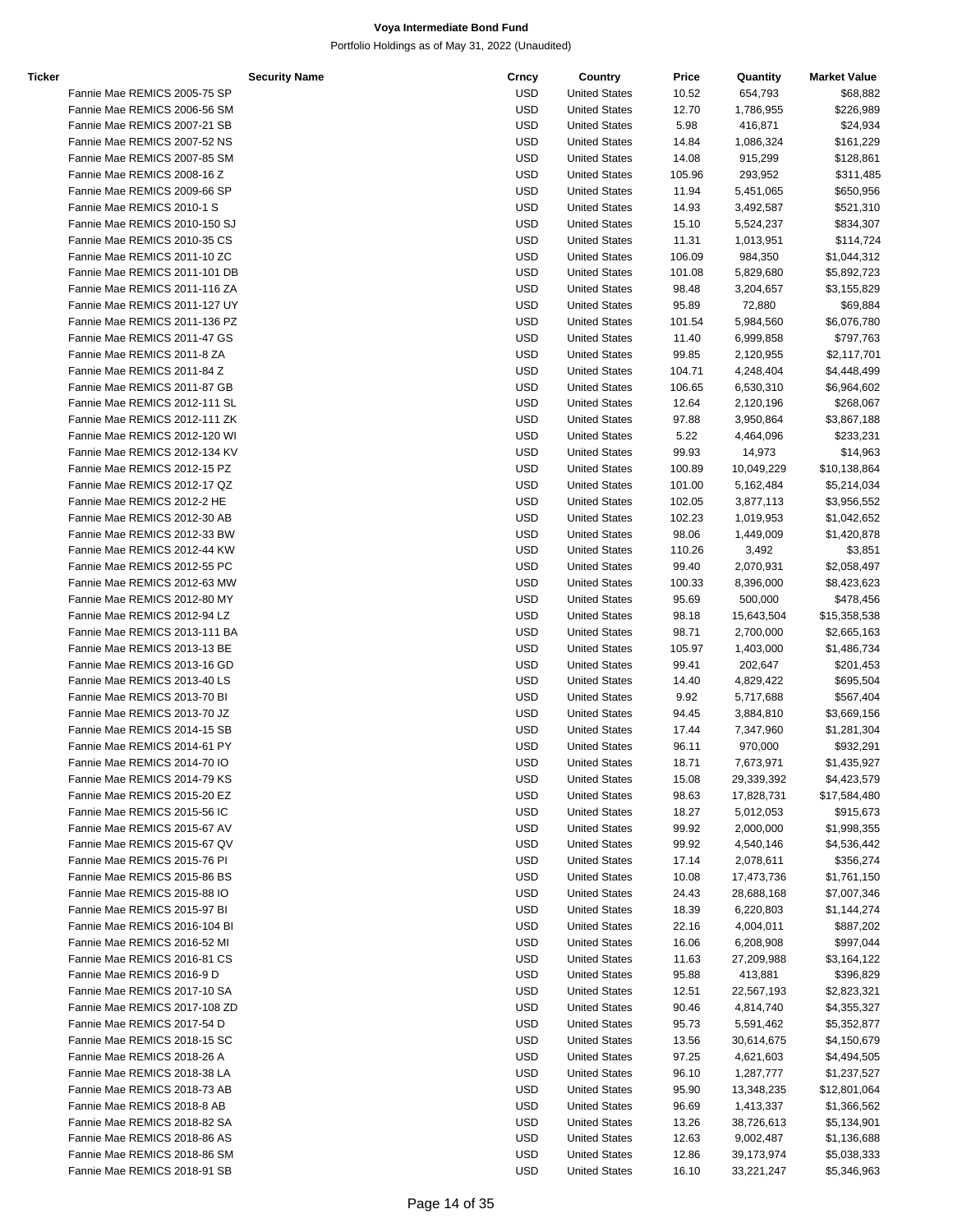| Ticker | <b>Security Name</b>                                              | Crncy      | Country              | Price  | Quantity    | <b>Market Value</b> |
|--------|-------------------------------------------------------------------|------------|----------------------|--------|-------------|---------------------|
|        | Fannie Mae REMICS 2019-21 AI                                      | <b>USD</b> | <b>United States</b> | 26.34  | 11,241,058  | \$2,961,118         |
|        | Fannie Mae REMICS 2019-30 SB                                      | <b>USD</b> | <b>United States</b> | 16.11  | 11,172,027  | \$1,799,910         |
|        | Fannie Mae REMICS 2019-34 BS                                      | <b>USD</b> | <b>United States</b> | 14.50  | 16,893,679  | \$2,449,609         |
|        | Fannie Mae REMICS 2019-39 SA                                      | <b>USD</b> | <b>United States</b> | 14.78  | 9,430,143   | \$1,393,458         |
|        | Fannie Mae REMICS 2019-41 S                                       | <b>USD</b> | <b>United States</b> | 12.69  | 59,501,270  | \$7,553,294         |
|        | Fannie Mae REMICS 2019-47 SB                                      | <b>USD</b> | <b>United States</b> | 16.51  | 6,197,386   | \$1,023,210         |
|        | Fannie Mae REMICS 2020-35 IO                                      | <b>USD</b> | <b>United States</b> | 16.93  | 26,079,525  | \$4,415,686         |
|        | Fannie Mae REMICS 2020-44 DI                                      | <b>USD</b> | <b>United States</b> | 13.89  | 24,897,194  | \$3,458,810         |
|        | Fannie Mae REMICS 2020-44 EI                                      | <b>USD</b> | <b>United States</b> | 18.67  | 12,227,517  | \$2,282,787         |
|        | Fannie Mae REMICS 2021-1 BI                                       | <b>USD</b> | <b>United States</b> | 16.24  | 55,115,865  | \$8,950,513         |
|        | Fannie Mae REMICS 2021-10 AI                                      | <b>USD</b> | <b>United States</b> | 11.74  | 155,650,843 | \$18,269,642        |
|        | Fannie Mae REMICS 2021-22 BI                                      | <b>USD</b> | <b>United States</b> | 19.58  | 33,980,564  | \$6,653,214         |
|        | Fannie Mae REMICS 2021-41 MI                                      | <b>USD</b> | <b>United States</b> | 18.99  | 47,526,630  | \$9,025,431         |
|        | Fannie Mae REMICS 2021-55 SA                                      | <b>USD</b> | <b>United States</b> | 4.82   | 43,704,914  | \$2,107,753         |
|        | Fannie Mae REMICS 2021-77 AI                                      | <b>USD</b> | <b>United States</b> | 20.80  | 94,306,619  | \$19,614,985        |
|        | Fannie Mae REMICS 2021-8 TI                                       | <b>USD</b> | <b>United States</b> | 19.13  | 30,765,081  | \$5,885,206         |
|        | Fannie Mae REMICS 2021-81 LI                                      | <b>USD</b> | <b>United States</b> | 16.38  | 18,489,403  | \$3,028,723         |
|        | Fannie Mae REMICS 2021-93 AI                                      | <b>USD</b> | <b>United States</b> | 15.95  | 76,351,447  | \$12,175,200        |
|        | Fannie Mae REMICS 2022-5 CZ                                       | <b>USD</b> | <b>United States</b> | 75.94  | 17,823,433  | \$13,535,511        |
|        | Fannie Mae REMICS G93-35 ZQ                                       | <b>USD</b> | <b>United States</b> | 101.78 | 1,309       | \$1,332             |
|        | Fannie Mae REMICS Trust 2010-53 JZ                                | <b>USD</b> | <b>United States</b> | 98.37  | 2,037,417   | \$2,004,278         |
|        | Fannie Mae Series 2013-44 DI                                      | <b>USD</b> | <b>United States</b> | 9.91   | 19,316,732  | \$1,914,877         |
|        | Fannie Mae Series 2013-72 YS                                      | <b>USD</b> | <b>United States</b> | 11.66  | 1,115,361   | \$130,035           |
|        | Federation des Caisses Desjardins du Quebec                       | <b>USD</b> | Canada               | 95.55  | 7,000,000   | \$6,688,354         |
|        | FedEx Corp.                                                       | <b>USD</b> | <b>United States</b> | 86.59  | 2,949,000   | \$2,553,504         |
|        | FedEx Corp.                                                       | <b>USD</b> | <b>United States</b> | 90.27  | 2,545,000   | \$2,297,398         |
|        | FedEx Corp.                                                       | <b>USD</b> | <b>United States</b> | 92.55  | 1,428,000   | \$1,321,627         |
|        | FedEx Corp. 2020-1 Class AA Pass Through Trust                    | <b>USD</b> | <b>United States</b> | 88.08  | 2,765,812   | \$2,436,159         |
|        | FHLMC-GNMA 20 S                                                   | <b>USD</b> | <b>United States</b> | 3.45   | 39,783      | \$1,374             |
|        | First Horizon Alternative Mortgage Securities Trust 2006-FA8 1A11 | <b>USD</b> | <b>United States</b> | 50.44  | 547,216     | \$276,008           |
|        | First Republic Mortgage Trust 2020-1 B2                           | <b>USD</b> | <b>United States</b> | 86.87  | 1,087,152   | \$944,450           |
|        | FISERV INC 0 06/06/2022                                           | <b>USD</b> | <b>United States</b> | 99.98  | 27,550,000  | \$27,545,252        |
|        | FISERV INC 0 C 06/01/2022                                         | <b>USD</b> | <b>United States</b> | 100.00 | 1,700,000   | \$1,699,952         |
|        | FISERV INC 0 C 06/02/2022                                         | <b>USD</b> | <b>United States</b> | 99.99  | 9,205,000   | \$9,204,483         |
|        | FISERV INC 06/07/2022                                             | <b>USD</b> | <b>United States</b> | 99.98  | 6,000,000   | \$5,998,787         |
|        | Fiserv, Inc.                                                      | <b>USD</b> | <b>United States</b> | 93.61  | 2,864,000   | \$2,681,082         |
|        | Five Guys Holdings, Inc. 2017-1A A2                               | <b>USD</b> | <b>United States</b> | 98.63  | 4,228,050   | \$4,170,308         |
|        | Flagstar Mortgage Trust 2018-1 B1                                 | <b>USD</b> | <b>United States</b> | 94.23  | 1,804,368   | \$1,700,169         |
|        | Flagstar Mortgage Trust 2018-1 B3                                 | <b>USD</b> | <b>United States</b> | 93.14  | 2,352,896   | \$2,191,479         |
|        | Flagstar Mortgage Trust 2018-2 B2                                 | <b>USD</b> | <b>United States</b> | 94.04  | 1,207,218   | \$1,135,228         |
|        | Flagstar Mortgage Trust 2018-3INV A3                              | <b>USD</b> | <b>United States</b> | 98.78  | 890,452     | \$879,599           |
|        | Flagstar Mortgage Trust 2018-4 B3                                 | <b>USD</b> | <b>United States</b> | 93.06  | 916,842     | \$853,251           |
|        | Flagstar Mortgage Trust 2018-5 B3                                 | <b>USD</b> | <b>United States</b> | 95.82  | 1,736,450   | \$1,663,928         |
|        | Flagstar Mortgage Trust 2018-6RR B3                               | <b>USD</b> | <b>United States</b> | 96.55  | 2,899,045   | \$2,799,132         |
|        | Flagstar Mortgage Trust 2019-2 B1                                 | <b>USD</b> | <b>United States</b> | 93.12  | 1,445,892   | \$1,346,475         |
|        | Flagstar Mortgage Trust 2019-2 B2                                 | <b>USD</b> | <b>United States</b> | 91.64  | 1,402,221   | \$1,285,025         |
|        | Flagstar Mortgage Trust 2020-1NV B1A                              | <b>USD</b> | <b>United States</b> | 90.95  | 1,974,130   | \$1,795,436         |
|        | Flagstar Mortgage Trust 2020-1NV B2A                              | <b>USD</b> | <b>United States</b> | 90.75  | 2,385,558   | \$2,164,894         |
|        | Florida Power & Light Co.                                         | <b>USD</b> | <b>United States</b> | 79.32  | 1,789,000   | \$1,419,078         |
|        | Ford Motor Credit Co. LLC                                         | <b>USD</b> | <b>United States</b> | 97.61  | 3,720,000   | \$3,630,943         |
|        | Fortis, Inc./Canada                                               | <b>USD</b> | Canada               | 96.25  | 1,725,000   | \$1,660,338         |
|        | Fortune Brands Home & Security, Inc.                              | <b>USD</b> | <b>United States</b> | 91.46  | 2,583,000   | \$2,362,292         |
|        | Freddie Mac                                                       | <b>USD</b> | <b>United States</b> | 89.45  | 5,422,921   | \$4,850,561         |
|        | Freddie Mac                                                       | <b>USD</b> | <b>United States</b> | 92.30  | 19,901,709  | \$18,369,685        |
|        | Freddie Mac                                                       | <b>USD</b> | <b>United States</b> | 89.41  | 12,844,485  | \$11,484,754        |
|        | Freddie Mac                                                       | <b>USD</b> | <b>United States</b> | 95.86  | 6,922,336   | \$6,635,871         |
|        | Freddie Mac                                                       | <b>USD</b> | <b>United States</b> | 95.74  | 6,689,661   | \$6,404,539         |
|        | Freddie Mac                                                       | <b>USD</b> | <b>United States</b> | 92.67  | 4,944,395   | \$4,581,738         |
|        | Freddie Mac                                                       | <b>USD</b> | <b>United States</b> | 89.41  | 10,133,494  | \$9,060,476         |
|        | Freddie Mac                                                       | <b>USD</b> | <b>United States</b> | 89.41  | 5,236,630   | \$4,682,261         |
|        | Freddie Mac                                                       | <b>USD</b> | <b>United States</b> | 89.34  | 36,926,636  | \$32,990,498        |
|        | Freddie Mac                                                       | <b>USD</b> | <b>United States</b> | 95.86  | 12,210,226  | \$11,704,935        |
|        | Freddie Mac                                                       | <b>USD</b> | <b>United States</b> | 92.36  | 10,937,899  | \$10,101,747        |
|        | Freddie Mac                                                       | <b>USD</b> | <b>United States</b> | 92.51  | 7,362,357   | \$6,810,960         |
|        | Freddie Mac                                                       | <b>USD</b> | <b>United States</b> | 95.61  | 19,584,715  | \$18,725,749        |
|        | Freddie Mac                                                       | <b>USD</b> | <b>United States</b> | 96.30  | 6,182,335   | \$5,953,307         |
|        | Freddie Mac                                                       | <b>USD</b> | <b>United States</b> | 89.33  | 28,020,928  | \$25,030,831        |
|        |                                                                   |            |                      |        |             |                     |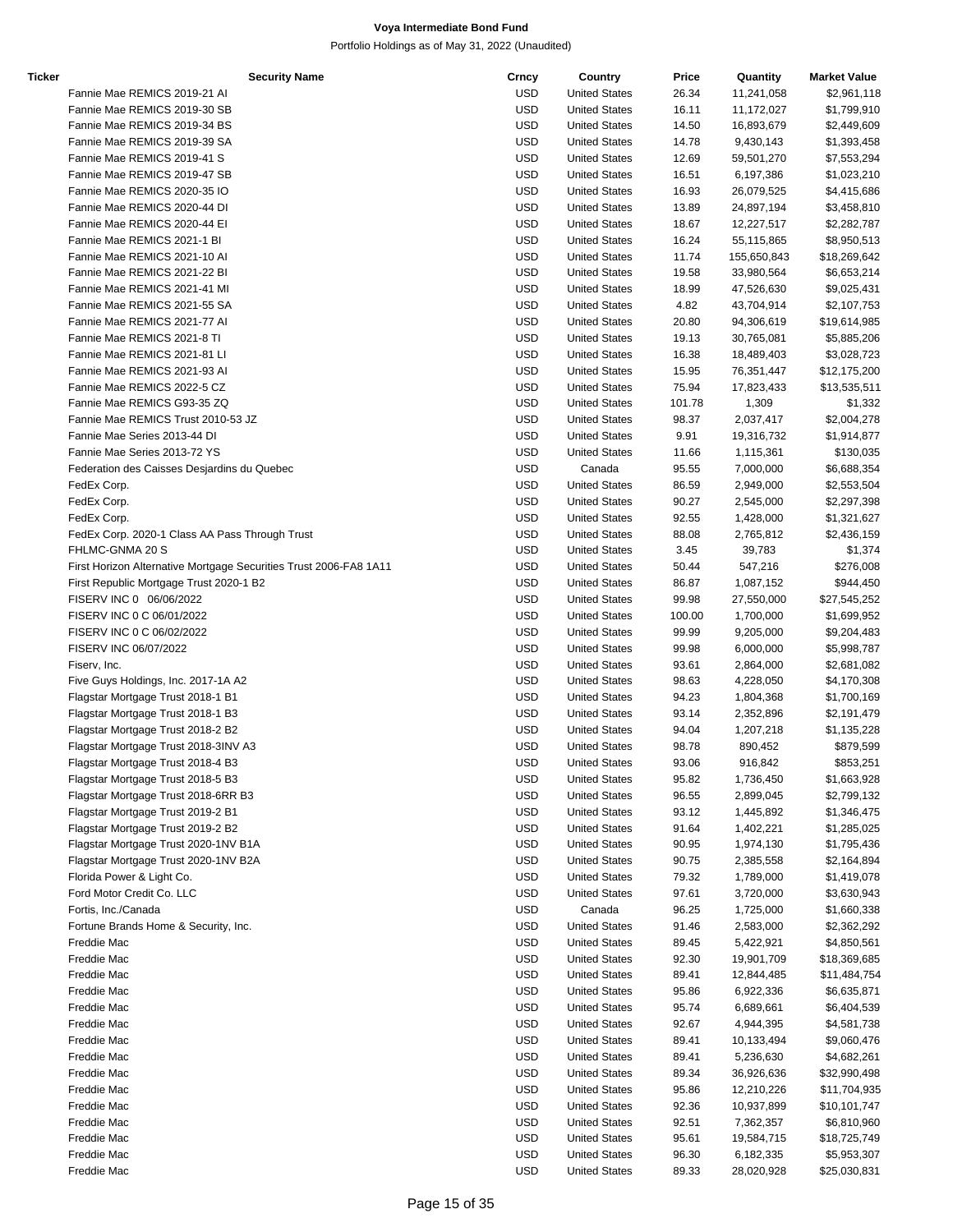| <b>Ticker</b> | <b>Security Name</b>                                                     | Crncy      | Country              | Price  | Quantity   | <b>Market Value</b> |
|---------------|--------------------------------------------------------------------------|------------|----------------------|--------|------------|---------------------|
|               | Freddie Mac                                                              | <b>USD</b> | <b>United States</b> | 89.09  | 1,042,649  | \$928,937           |
|               | Freddie Mac                                                              | <b>USD</b> | <b>United States</b> | 102.84 | 2,010,479  | \$2,067,638         |
|               | Freddie Mac                                                              | <b>USD</b> | <b>United States</b> | 101.70 |            |                     |
|               |                                                                          |            |                      |        | 286,679    | \$291,564           |
|               | Freddie Mac                                                              | <b>USD</b> | <b>United States</b> | 97.18  | 1,243,734  | \$1,208,643         |
|               | Freddie Mac                                                              | <b>USD</b> | <b>United States</b> | 99.49  | 19,699,968 | \$19,598,629        |
|               | Freddie Mac                                                              | <b>USD</b> | <b>United States</b> | 96.88  | 3,852,427  | \$3,732,082         |
|               | Freddie Mac                                                              | <b>USD</b> | <b>United States</b> | 96.37  | 11,581,602 | \$11,161,561        |
|               | Freddie Mac                                                              | <b>USD</b> | <b>United States</b> | 99.49  | 3,353,877  | \$3,336,638         |
|               | Freddie Mac                                                              | <b>USD</b> | <b>United States</b> | 102.65 | 4,687,198  | \$4,811,274         |
|               | Freddie Mac                                                              | <b>USD</b> | <b>United States</b> | 101.11 | 4,689,005  | \$4,741,128         |
|               |                                                                          |            |                      |        |            |                     |
|               | Freddie Mac                                                              | <b>USD</b> | <b>United States</b> | 99.55  | 11,210,205 | \$11,159,478        |
|               | Freddie Mac                                                              | <b>USD</b> | <b>United States</b> | 99.49  | 1,642,631  | \$1,634,184         |
|               | Freddie Mac                                                              | <b>USD</b> | <b>United States</b> | 101.41 | 3,896,423  | \$3,951,190         |
|               | Freddie Mac                                                              | <b>USD</b> | <b>United States</b> | 97.43  | 855,652    | \$833,641           |
|               | Freddie Mac                                                              | <b>USD</b> | <b>United States</b> | 97.42  | 903,269    | \$879,940           |
|               | Freddie Mac                                                              | <b>USD</b> | <b>United States</b> | 99.57  | 11,968,922 | \$11,917,433        |
|               | Freddie Mac                                                              | <b>USD</b> | <b>United States</b> | 96.85  | 10,314,888 | \$9,989,750         |
|               |                                                                          |            |                      |        |            |                     |
|               | Freddie Mac                                                              | <b>USD</b> | <b>United States</b> | 99.49  | 29,677,345 | \$29,524,632        |
|               | Freddie Mac                                                              | <b>USD</b> | <b>United States</b> | 96.85  | 4,922,549  | \$4,767,466         |
|               | Freddie Mac                                                              | <b>USD</b> | <b>United States</b> | 99.92  | 6,337,474  | \$6,332,349         |
|               | Freddie Mac                                                              | <b>USD</b> | <b>United States</b> | 99.57  | 3,089,453  | \$3,076,286         |
|               | Freddie Mac                                                              | <b>USD</b> | <b>United States</b> | 97.02  | 1,827,944  | \$1,773,554         |
|               | Freddie Mac                                                              | <b>USD</b> | <b>United States</b> | 102.45 | 307,178    | \$314,703           |
|               | Freddie Mac                                                              | <b>USD</b> | <b>United States</b> | 102.12 | 787,660    | \$804,374           |
|               | Freddie Mac                                                              | <b>USD</b> | <b>United States</b> | 101.09 | 10,166,322 | \$10,277,275        |
|               |                                                                          |            |                      |        |            |                     |
|               | Freddie Mac                                                              | <b>USD</b> | <b>United States</b> | 102.53 | 10,564,636 | \$10,831,951        |
|               | Freddie Mac                                                              | <b>USD</b> | <b>United States</b> | 99.89  | 4,061,457  | \$4,056,972         |
|               | Freddie Mac                                                              | <b>USD</b> | <b>United States</b> | 99.73  | 1,244,419  | \$1,241,102         |
|               | Freddie Mac                                                              | <b>USD</b> | <b>United States</b> | 97.18  | 1,154,443  | \$1,121,872         |
|               | Freddie Mac                                                              | <b>USD</b> | <b>United States</b> | 96.93  | 803,138    | \$778,483           |
|               | Freddie Mac                                                              | <b>USD</b> | <b>United States</b> | 102.53 | 1,846,794  | \$1,893,526         |
|               | Freddie Mac                                                              | <b>USD</b> | <b>United States</b> | 96.93  | 2,543,901  | \$2,465,809         |
|               |                                                                          |            |                      |        |            |                     |
|               | Freddie Mac                                                              | <b>USD</b> | <b>United States</b> | 96.93  | 2,835,529  | \$2,748,488         |
|               | Freddie Mac                                                              | <b>USD</b> | <b>United States</b> | 106.35 | 220,813    | \$234,828           |
|               | Freddie Mac                                                              | <b>USD</b> | <b>United States</b> | 102.50 | 471,909    | \$483,687           |
|               | Freddie Mac                                                              | <b>USD</b> | <b>United States</b> | 102.43 | 1,175,816  | \$1,204,375         |
|               | Freddie Mac                                                              | <b>USD</b> | <b>United States</b> | 98.43  | 310,100    | \$305,230           |
|               | Freddie Mac                                                              | <b>USD</b> | <b>United States</b> | 98.50  | 548,031    | \$539,826           |
|               | Freddie Mac                                                              | <b>USD</b> | <b>United States</b> | 98.50  | 630,445    | \$620,989           |
|               | Freddie Mac                                                              | <b>USD</b> | <b>United States</b> | 102.30 |            |                     |
|               |                                                                          |            |                      |        | 1,611,084  | \$1,648,081         |
|               | Freddie Mac                                                              | <b>USD</b> | <b>United States</b> | 102.53 | 1,249,581  | \$1,281,243         |
|               | Freddie Mac                                                              | <b>USD</b> | <b>United States</b> | 102.53 | 857,291    | \$878,981           |
|               | Freddie Mac                                                              | <b>USD</b> | <b>United States</b> | 107.80 | 283,271    | \$305,375           |
|               | Freddie Mac                                                              | <b>USD</b> | <b>United States</b> | 103.87 | 1,078,699  | \$1,120,455         |
|               | Freddie Mac                                                              | <b>USD</b> | <b>United States</b> | 108.24 | 954,040    | \$1,032,623         |
|               | Freddie Mac                                                              | <b>USD</b> | <b>United States</b> | 108.30 | 15,521     | \$16,809            |
|               | Freddie Mac                                                              | <b>USD</b> | <b>United States</b> | 104.73 | 2,995      | \$3,137             |
|               |                                                                          |            |                      |        | 660,589    |                     |
|               | Freddie Mac                                                              | <b>USD</b> | <b>United States</b> | 102.53 |            | \$677,324           |
|               | Freddie Mac                                                              | <b>USD</b> | <b>United States</b> | 106.04 | 40,822     | \$43,286            |
|               | Freddie Mac                                                              | <b>USD</b> | <b>United States</b> | 102.67 | 206,911    | \$212,428           |
|               | Freddie Mac                                                              | <b>USD</b> | <b>United States</b> | 103.95 | 538,344    | \$559,592           |
|               | Freddie Mac                                                              | <b>USD</b> | <b>United States</b> | 102.30 | 351,083    | \$359,144           |
|               | Freddie Mac                                                              | <b>USD</b> | <b>United States</b> | 104.18 | 438,894    | \$457,224           |
|               | Freddie Mac                                                              | <b>USD</b> | <b>United States</b> | 106.35 | 1,222      | \$1,299             |
|               |                                                                          |            |                      |        |            |                     |
|               | Freddie Mac                                                              | <b>USD</b> | <b>United States</b> | 105.55 | 1,021      | \$1,077             |
|               | Freddie Mac                                                              | <b>USD</b> | <b>United States</b> | 108.13 | 2,755      | \$2,979             |
|               | Freddie Mac                                                              | <b>USD</b> | <b>United States</b> | 101.45 | 361        | \$366               |
|               | Freddie Mac                                                              | <b>USD</b> | <b>United States</b> | 105.57 | 12,169     | \$12,846            |
|               | Freddie Mac 326 350                                                      | <b>USD</b> | <b>United States</b> | 97.65  | 11,182,074 | \$10,919,022        |
|               | Freddie Mac 3510 AS                                                      | <b>USD</b> | <b>United States</b> | 14.13  | 6,509,324  | \$919,862           |
|               | Freddie Mac 4191 SA                                                      | <b>USD</b> | <b>United States</b> | 11.40  | 4,383,956  | \$499,730           |
|               |                                                                          |            |                      |        |            |                     |
|               | Freddie Mac 4316 XZ                                                      | <b>USD</b> | <b>United States</b> | 102.71 | 4,682,949  | \$4,809,805         |
|               | Freddie Mac Multifamily 2021-ML08-X-US Certificates Sustainability Bonds | <b>USD</b> | <b>United States</b> | 16.22  | 15,781,159 | \$2,559,748         |
|               | Freddie Mac Multifamily ML Certificates 2021-ML11 XUS                    | <b>USD</b> | <b>United States</b> | 6.52   | 10,411,947 | \$678,871           |
|               | Freddie Mac Multifamily Structured Pass Through Certificates K-1516 X1   | <b>USD</b> | <b>United States</b> | 14.04  | 13,337,087 | \$1,872,603         |
|               | Freddie Mac Multifamily Structured Pass Through Certificates K020 X3     | <b>USD</b> | <b>United States</b> | 0.24   | 9,307,657  | \$22,590            |
|               | Freddie Mac Multifamily Structured Pass Through Certificates K029 X3     | <b>USD</b> | <b>United States</b> | 1.38   | 31,879,545 | \$439,326           |
|               |                                                                          |            |                      |        |            |                     |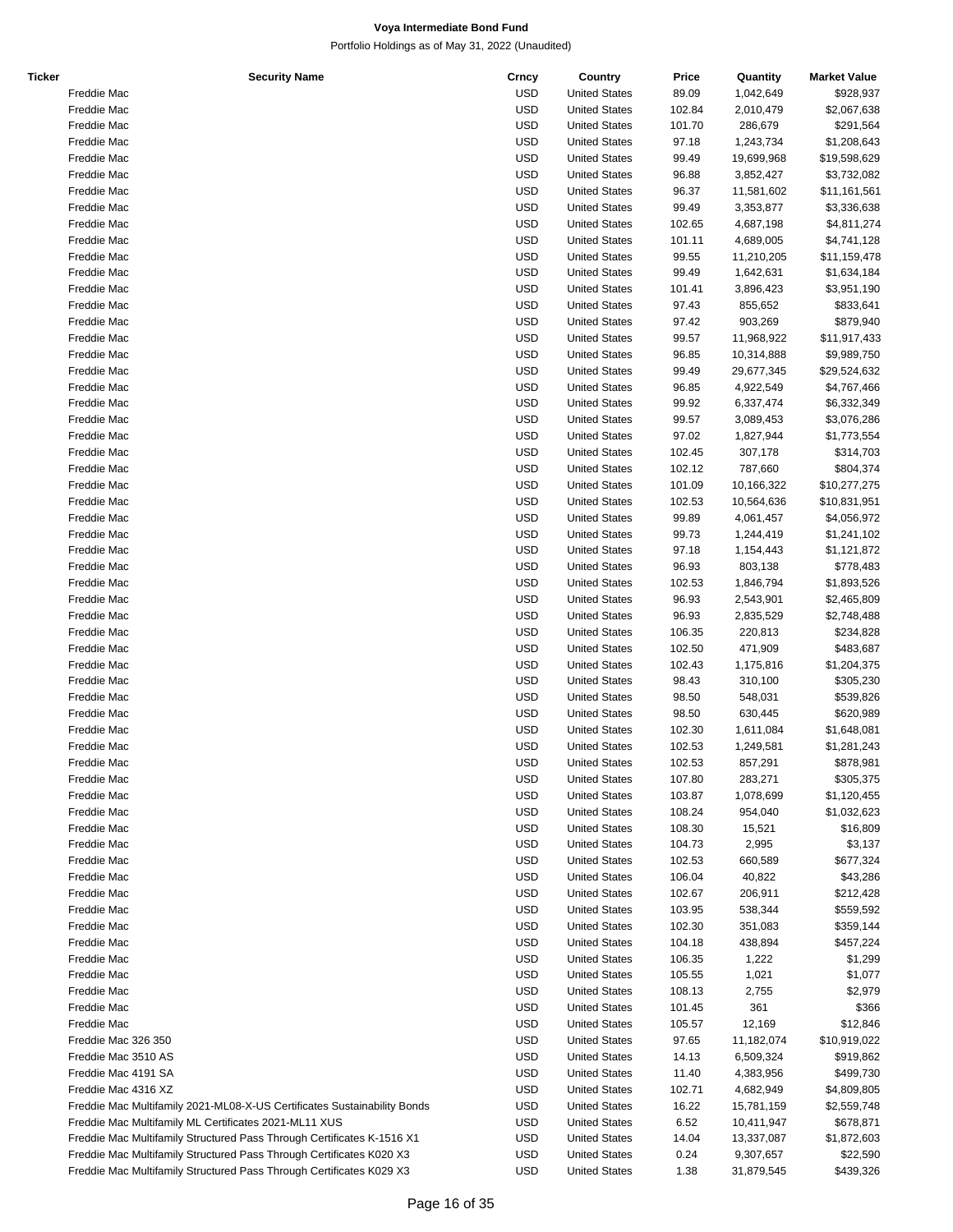| Ticker | <b>Security Name</b>                                                 | Crncy      | Country              | Price  | Quantity    | <b>Market Value</b> |
|--------|----------------------------------------------------------------------|------------|----------------------|--------|-------------|---------------------|
|        | Freddie Mac Multifamily Structured Pass Through Certificates K106 X1 | USD        | <b>United States</b> | 8.31   | 9,768,327   | \$812,142           |
|        | Freddie Mac Multifamily Structured Pass Through Certificates K107 X1 | <b>USD</b> | <b>United States</b> | 10.65  | 23,389,984  | \$2,490,423         |
|        | Freddie Mac Multifamily Structured Pass Through Certificates K109 X1 | <b>USD</b> | <b>United States</b> | 9.84   | 68,711,005  | \$6,763,245         |
|        | Freddie Mac Multifamily Structured Pass Through Certificates K118 X1 | <b>USD</b> | <b>United States</b> | 6.28   | 110,677,613 | \$6,954,384         |
|        |                                                                      |            |                      |        |             |                     |
|        | Freddie Mac Multifamily Structured Pass Through Certificates K119 X1 | <b>USD</b> | <b>United States</b> | 6.19   | 101,240,045 | \$6,264,430         |
|        | Freddie Mac Multifamily Structured Pass Through Certificates K123 X1 | <b>USD</b> | <b>United States</b> | 5.22   | 41,028,641  | \$2,141,556         |
|        | Freddie Mac Multifamily Structured Pass Through Certificates KHG2 X  | <b>USD</b> | <b>United States</b> | 1.87   | 223,355,545 | \$4,174,738         |
|        | Freddie Mac Multifamily Structured Pass Through Certificates K151 X1 | <b>USD</b> | <b>United States</b> | 2.30   | 76,918,239  | \$1,767,466         |
|        | Freddie Mac Reference Series R007 ZA                                 | <b>USD</b> | <b>United States</b> | 108.77 | 496,186     | \$539,699           |
|        | Freddie Mac Reference Series R008 ZA                                 | <b>USD</b> | <b>United States</b> | 108.33 | 215,913     | \$233,903           |
|        | Freddie Mac REMIC Trust 2110 PG                                      | <b>USD</b> | <b>United States</b> | 106.27 | 61,228      | \$65,065            |
|        |                                                                      |            |                      |        |             |                     |
|        | Freddie Mac REMIC Trust 2114 ZM                                      | <b>USD</b> | <b>United States</b> | 105.80 | 57,196      | \$60,515            |
|        | Freddie Mac REMIC Trust 2143 ZB                                      | <b>USD</b> | <b>United States</b> | 107.52 | 404,234     | \$434,613           |
|        | Freddie Mac REMIC Trust 2528 KM                                      | <b>USD</b> | <b>United States</b> | 100.41 | 10,223      | \$10,264            |
|        | Freddie Mac REMIC Trust 2541 NE                                      | <b>USD</b> | <b>United States</b> | 107.27 | 175,164     | \$187,899           |
|        | Freddie Mac REMIC Trust 2594 IY                                      | <b>USD</b> | <b>United States</b> | 19.98  | 54,405      | \$10,872            |
|        | Freddie Mac REMIC Trust 2845 QH                                      | <b>USD</b> | <b>United States</b> | 105.28 | 376,028     | \$395,890           |
|        | Freddie Mac REMIC Trust 2861 Z                                       | <b>USD</b> | <b>United States</b> | 106.61 | 77,289      | \$82,398            |
|        |                                                                      | <b>USD</b> |                      |        |             |                     |
|        | Freddie Mac REMIC Trust 2930 ZL                                      |            | <b>United States</b> | 105.32 | 126,119     | \$132,830           |
|        | Freddie Mac REMIC Trust 2931 ZY                                      | <b>USD</b> | <b>United States</b> | 105.72 | 192,371     | \$203,378           |
|        | Freddie Mac REMIC Trust 3045 DI                                      | <b>USD</b> | <b>United States</b> | 13.34  | 4,128,004   | \$550,721           |
|        | Freddie Mac REMIC Trust 3117 ZA                                      | <b>USD</b> | <b>United States</b> | 106.20 | 724,873     | \$769,821           |
|        | Freddie Mac REMIC Trust 3171 PS                                      | <b>USD</b> | <b>United States</b> | 10.86  | 752,069     | \$81,661            |
|        | Freddie Mac REMIC Trust 3199 S                                       | <b>USD</b> | <b>United States</b> | 14.32  | 4,373,101   | \$626,400           |
|        | Freddie Mac REMIC Trust 3351 ZC                                      | <b>USD</b> | <b>United States</b> | 105.75 | 335,369     |                     |
|        |                                                                      |            |                      |        |             | \$354,644           |
|        | Freddie Mac REMIC Trust 3394 ZY                                      | <b>USD</b> | <b>United States</b> | 108.58 | 96,247      | \$104,502           |
|        | Freddie Mac REMIC Trust 3524 LA                                      | <b>USD</b> | <b>United States</b> | 99.48  | 187,607     | \$186,637           |
|        | Freddie Mac REMIC Trust 3556 NT                                      | <b>USD</b> | <b>United States</b> | 101.14 | 15,784      | \$15,964            |
|        | Freddie Mac REMIC Trust 3639 ZN                                      | <b>USD</b> | <b>United States</b> | 107.49 | 3,848,941   | \$4,137,282         |
|        | Freddie Mac REMIC Trust 3662 ZB                                      | <b>USD</b> | <b>United States</b> | 107.96 | 338,083     | \$364,999           |
|        | Freddie Mac REMIC Trust 3724 CM                                      | <b>USD</b> | <b>United States</b> | 105.91 | 250,643     | \$265,445           |
|        |                                                                      |            |                      |        |             |                     |
|        | Freddie Mac REMIC Trust 3753 DC                                      | <b>USD</b> | <b>United States</b> | 100.00 | 17,226      | \$17,226            |
|        | Freddie Mac REMIC Trust 3856 KS                                      | <b>USD</b> | <b>United States</b> | 13.30  | 841,906     | \$111,934           |
|        | Freddie Mac REMIC Trust 3925 SD                                      | <b>USD</b> | <b>United States</b> | 5.23   | 340,960     | \$17,847            |
|        | Freddie Mac REMIC Trust 3925 SL                                      | <b>USD</b> | <b>United States</b> | 4.52   | 1,618,142   | \$73,219            |
|        | Freddie Mac REMIC Trust 4000 PA                                      | <b>USD</b> | <b>United States</b> | 104.38 | 166,863     | \$174,180           |
|        | Freddie Mac REMIC Trust 4027 QI                                      | <b>USD</b> | <b>United States</b> | 0.78   | 101,651     | \$788               |
|        | Freddie Mac REMIC Trust 4088 CS                                      | <b>USD</b> | <b>United States</b> | 13.20  | 812,246     | \$107,227           |
|        |                                                                      |            |                      |        |             |                     |
|        | Freddie Mac REMIC Trust 4161 WI                                      | <b>USD</b> | <b>United States</b> | 9.75   | 4,698,439   | \$458,321           |
|        | Freddie Mac REMIC Trust 4194 GI                                      | <b>USD</b> | <b>United States</b> | 14.85  | 2,216,370   | \$329,075           |
|        | Freddie Mac REMIC Trust 4203 BN                                      | <b>USD</b> | <b>United States</b> | 98.29  | 2,708,941   | \$2,662,529         |
|        | Freddie Mac REMIC Trust 4246 ZX                                      | <b>USD</b> | <b>United States</b> | 101.90 | 1,143,847   | \$1,165,577         |
|        | Freddie Mac REMIC Trust 4293 KI                                      | USD        | <b>United States</b> | 12.26  | 967,147     | \$118,539           |
|        | Freddie Mac REMIC Trust 4335 ZX                                      | USD        | <b>United States</b> | 101.65 | 5,439,404   | \$5,528,911         |
|        | Freddie Mac REMIC Trust 435 XZ                                       | USD        | <b>United States</b> | 101.01 | 7,301,340   | \$7,375,092         |
|        |                                                                      |            |                      |        |             |                     |
|        | Freddie Mac REMIC Trust 4370 AD                                      | USD        | <b>United States</b> | 100.48 | 877,102     | \$881,330           |
|        | Freddie Mac REMIC Trust 4386 LS                                      | <b>USD</b> | <b>United States</b> | 13.12  | 2,920,642   | \$383,078           |
|        | Freddie Mac REMIC Trust 5103 HI                                      | USD        | <b>United States</b> | 20.24  | 25,565,082  | \$5,175,643         |
|        | Freddie Mac REMICS 2074 S                                            | USD        | <b>United States</b> | 2.48   | 10,481      | \$260               |
|        | Freddie Mac REMICS 2232 SA                                           | USD        | <b>United States</b> | 4.58   | 7,712       | \$353               |
|        | Freddie Mac REMICS 2301 SP                                           | <b>USD</b> | <b>United States</b> | 6.66   | 10,274      | \$684               |
|        |                                                                      |            |                      |        |             |                     |
|        | Freddie Mac REMICS 2953 LS                                           | USD        | <b>United States</b> | 0.49   | 127,669     | \$625               |
|        | Freddie Mac REMICS 2993 GS                                           | USD        | <b>United States</b> | 3.30   | 615,954     | \$20,354            |
|        | Freddie Mac REMICS 3006 SI                                           | USD        | <b>United States</b> | 14.87  | 613,673     | \$91,234            |
|        | Freddie Mac REMICS 3006 YI                                           | USD        | <b>United States</b> | 14.38  | 642,708     | \$92,409            |
|        | Freddie Mac REMICS 3213 JS                                           | USD        | <b>United States</b> | 18.41  | 3,888,291   | \$716,010           |
|        | Freddie Mac REMICS 3346 SC                                           | USD        | <b>United States</b> | 12.57  | 8,023,381   | \$1,008,358         |
|        |                                                                      |            |                      |        |             |                     |
|        | Freddie Mac REMICS 3375 QI                                           | USD        | <b>United States</b> | 2.35   | 956,106     | \$22,469            |
|        | Freddie Mac REMICS 3629 CS                                           | <b>USD</b> | <b>United States</b> | 13.48  | 6,643,986   | \$895,524           |
|        | Freddie Mac REMICS 3736 ZP                                           | USD        | <b>United States</b> | 99.69  | 2,379,374   | \$2,372,112         |
|        | Freddie Mac REMICS 3740 KE                                           | USD        | <b>United States</b> | 99.67  | 1,732,930   | \$1,727,228         |
|        | Freddie Mac REMICS 3753 KZ                                           | USD        | <b>United States</b> | 102.29 | 21,972,480  | \$22,475,022        |
|        | Freddie Mac REMICS 3775 GZ                                           | USD        | <b>United States</b> | 97.55  | 4,203,073   | \$4,100,234         |
|        | Freddie Mac REMICS 3820 NC                                           | USD        | <b>United States</b> |        |             |                     |
|        |                                                                      |            |                      | 104.59 | 1,900,000   | \$1,987,160         |
|        | Freddie Mac REMICS 3843 JZ                                           | USD        | <b>United States</b> | 109.00 | 791,001     | \$862,167           |
|        | Freddie Mac REMICS 3848 WX                                           | <b>USD</b> | <b>United States</b> | 102.95 | 428,376     | \$441,011           |
|        | Freddie Mac REMICS 3890 ME                                           | <b>USD</b> | <b>United States</b> | 107.20 | 2,650,000   | \$2,840,846         |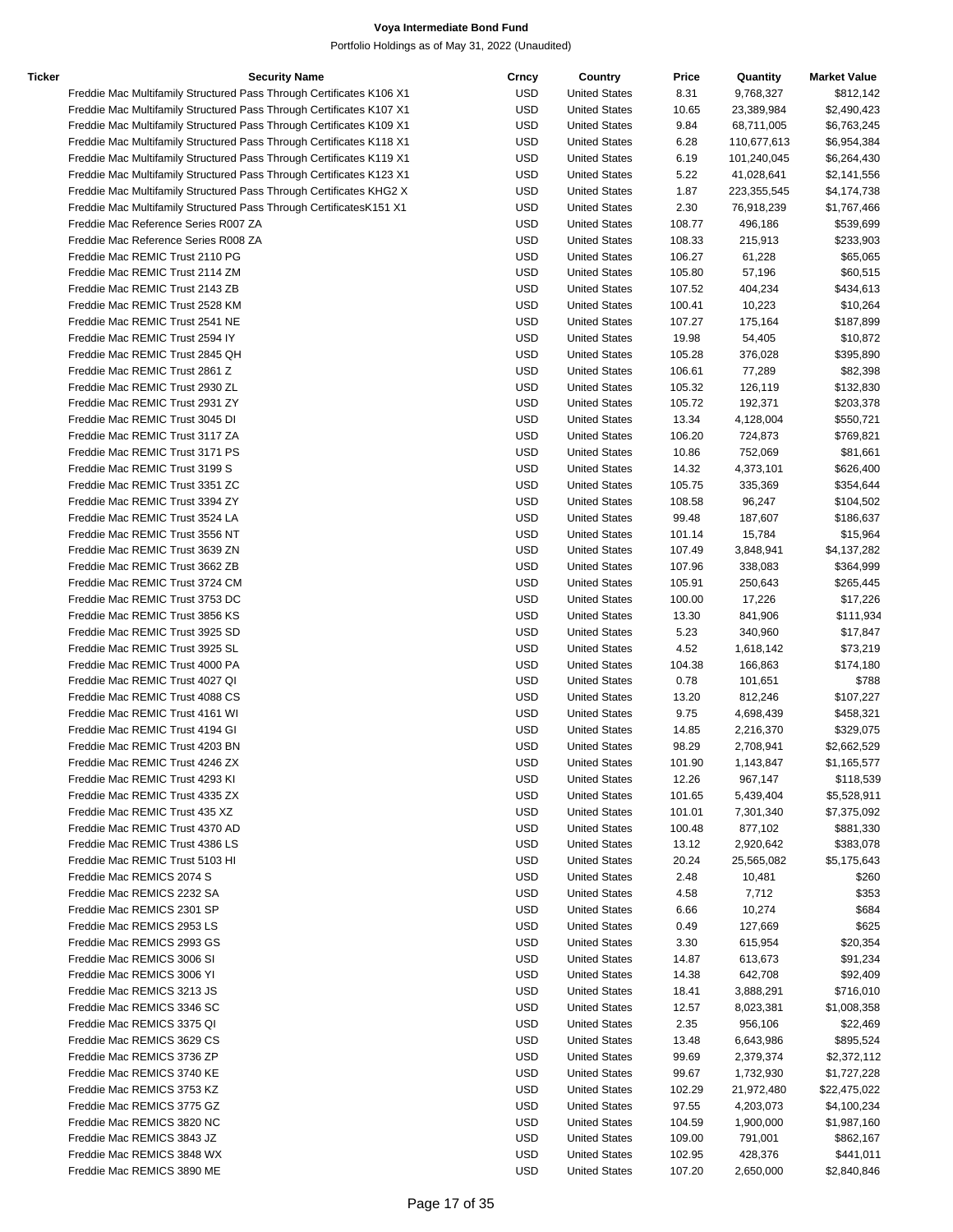| Ticker | <b>Security Name</b>                       | Crncy      | Country              | Price  | Quantity   | <b>Market Value</b> |
|--------|--------------------------------------------|------------|----------------------|--------|------------|---------------------|
|        | Freddie Mac REMICS 3893 PU                 | <b>USD</b> | <b>United States</b> | 101.42 | 2,299,841  | \$2,332,395         |
|        | Freddie Mac REMICS 3919 BY                 | <b>USD</b> | <b>United States</b> | 101.21 | 4,400,213  | \$4,453,570         |
|        | Freddie Mac REMICS 3919 ZB                 | <b>USD</b> | <b>United States</b> | 100.16 | 8,574,094  | \$8,587,953         |
|        | Freddie Mac REMICS 3923 GY                 | <b>USD</b> | <b>United States</b> | 101.27 | 3,677,810  | \$3,724,591         |
|        | Freddie Mac REMICS 3934 CB                 | <b>USD</b> | <b>United States</b> | 102.20 | 1,541,186  | \$1,575,143         |
|        | Freddie Mac REMICS 3934 KB                 | <b>USD</b> | <b>United States</b> | 104.75 | 420,000    | \$439,930           |
|        |                                            |            |                      |        |            |                     |
|        | Freddie Mac REMICS 3997 PB                 | <b>USD</b> | <b>United States</b> | 102.18 | 962,102    | \$983,030           |
|        | Freddie Mac REMICS 4057 SN                 | <b>USD</b> | <b>United States</b> | 11.02  | 3,194,393  | \$352,073           |
|        | Freddie Mac REMICS 4057 ZB                 | <b>USD</b> | <b>United States</b> | 99.64  | 2,976,251  | \$2,965,625         |
|        | Freddie Mac REMICS 4084 TZ                 | <b>USD</b> | <b>United States</b> | 99.60  | 13,382,869 | \$13,329,258        |
|        | Freddie Mac REMICS 4090 SN                 | <b>USD</b> | <b>United States</b> | 12.24  | 1,743,697  | \$213,368           |
|        | Freddie Mac REMICS 4100 JA                 | <b>USD</b> | <b>United States</b> | 100.65 | 665,216    | \$669,514           |
|        | Freddie Mac REMICS 4193 BP                 | <b>USD</b> | <b>United States</b> | 101.80 | 2,128,000  | \$2,166,199         |
|        | Freddie Mac REMICS 4235 QD                 | <b>USD</b> | <b>United States</b> | 98.07  | 310,000    | \$304,021           |
|        | Freddie Mac REMICS 4301 SD                 | <b>USD</b> | <b>United States</b> | 11.56  | 27,616,419 | \$3,192,842         |
|        | Freddie Mac REMICS 4310 BZ                 | <b>USD</b> | <b>United States</b> | 101.24 | 6,242,719  | \$6,319,934         |
|        |                                            |            |                      |        |            |                     |
|        | Freddie Mac REMICS 4401 BL                 | <b>USD</b> | <b>United States</b> | 99.69  | 3,053,513  | \$3,044,042         |
|        | Freddie Mac REMICS 4407 CS                 | <b>USD</b> | <b>United States</b> | 11.35  | 10,541,572 | \$1,196,057         |
|        | Freddie Mac REMICS 4407 PS                 | <b>USD</b> | <b>United States</b> | 9.13   | 15,692,586 | \$1,433,428         |
|        | Freddie Mac REMICS 4444 CZ                 | <b>USD</b> | <b>United States</b> | 93.39  | 3,727,884  | \$3,481,469         |
|        | Freddie Mac REMICS 4461 AS                 | <b>USD</b> | <b>United States</b> | 11.11  | 14,667,402 | \$1,629,521         |
|        | Freddie Mac REMICS 4492 VB                 | <b>USD</b> | <b>United States</b> | 99.99  | 3,124,000  | \$3,123,661         |
|        | Freddie Mac REMICS 4500 HC                 | <b>USD</b> | <b>United States</b> | 100.48 | 143,436    | \$144,122           |
|        | Freddie Mac REMICS 4505 PB                 | <b>USD</b> | <b>United States</b> | 93.29  | 2,913,000  | \$2,717,414         |
|        | Freddie Mac REMICS 4545 PL                 | <b>USD</b> | <b>United States</b> | 95.01  | 8,068,266  | \$7,665,461         |
|        | Freddie Mac REMICS 4574 ST                 | <b>USD</b> | <b>United States</b> |        |            | \$2,126,514         |
|        |                                            |            |                      | 16.09  | 13,214,394 |                     |
|        | Freddie Mac REMICS 4585 AS                 | <b>USD</b> | <b>United States</b> | 12.80  | 71,572,855 | \$9,163,873         |
|        | Freddie Mac REMICS 4608 JV                 | <b>USD</b> | <b>United States</b> | 99.21  | 4,611,729  | \$4,575,322         |
|        | Freddie Mac REMICS 4611 BS                 | <b>USD</b> | <b>United States</b> | 12.87  | 20,168,896 | \$2,596,459         |
|        | Freddie Mac REMICS 4664 KZ                 | <b>USD</b> | <b>United States</b> | 97.81  | 10,721,206 | \$10,486,316        |
|        | Freddie Mac REMICS 4682 HZ                 | <b>USD</b> | <b>United States</b> | 97.98  | 6,850,898  | \$6,712,286         |
|        | Freddie Mac REMICS 4700 KZ                 | <b>USD</b> | <b>United States</b> | 96.88  | 2,176,240  | \$2,108,292         |
|        | Freddie Mac REMICS 4753 VZ                 | <b>USD</b> | <b>United States</b> | 89.68  | 3,985,253  | \$3,573,899         |
|        | Freddie Mac REMICS 4755 Z                  | <b>USD</b> | <b>United States</b> | 93.90  | 3,271,127  | \$3,071,676         |
|        | Freddie Mac REMICS 4771 HZ                 | <b>USD</b> | <b>United States</b> | 96.86  | 34,803,949 | \$33,711,015        |
|        |                                            | <b>USD</b> |                      |        |            |                     |
|        | Freddie Mac REMICS 4772 VG                 |            | <b>United States</b> | 101.34 | 2,030,851  | \$2,058,150         |
|        | Freddie Mac REMICS 4776 AZ                 | <b>USD</b> | <b>United States</b> | 99.79  | 18,063,446 | \$18,025,746        |
|        | Freddie Mac REMICS 4787 PY                 | <b>USD</b> | <b>United States</b> | 99.19  | 484,115    | \$480,170           |
|        | Freddie Mac REMICS 4795 D                  | <b>USD</b> | <b>United States</b> | 105.48 | 9,982,768  | \$10,529,543        |
|        | Freddie Mac REMICS 4834 AZ                 | <b>USD</b> | <b>United States</b> | 98.91  | 2,596,419  | \$2,568,150         |
|        | Freddie Mac REMICS 4879 DS                 | <b>USD</b> | <b>United States</b> | 10.68  | 42,329,550 | \$4,521,532         |
|        | Freddie Mac REMICS 4892 SA                 | <b>USD</b> | <b>United States</b> | 15.04  | 34,261,679 | \$5,154,002         |
|        | Freddie Mac REMICS 4904 HB                 | USD        | <b>United States</b> | 91.05  | 1,632,872  | \$1,486,694         |
|        | Freddie Mac REMICS 4906 SQ                 | USD        | <b>United States</b> | 13.38  | 9,335,424  | \$1,248,752         |
|        | Freddie Mac REMICS 4914 DB                 | USD        | <b>United States</b> | 85.33  | 606,535    | \$517,581           |
|        | Freddie Mac REMICS 4941 CZ                 | <b>USD</b> |                      |        |            |                     |
|        |                                            |            | <b>United States</b> | 92.56  | 2,150,191  | \$1,990,240         |
|        | Freddie Mac REMICS 4941 WZ                 | USD        | <b>United States</b> | 94.16  | 3,225,287  | \$3,037,029         |
|        | Freddie Mac REMICS 4950 KE                 | USD        | <b>United States</b> | 95.78  | 5,827,360  | \$5,581,537         |
|        | Freddie Mac REMICS 5014 HI                 | <b>USD</b> | <b>United States</b> | 20.32  | 59,772,527 | \$12,148,312        |
|        | Freddie Mac REMICS 5019 HI                 | <b>USD</b> | <b>United States</b> | 18.81  | 37,052,884 | \$6,971,448         |
|        | Freddie Mac REMICS 5045 BS                 | USD        | <b>United States</b> | 19.13  | 26,095,221 | \$4,993,305         |
|        | Freddie Mac REMICS 5048 IN                 | USD        | <b>United States</b> | 17.37  | 11,208,198 | \$1,946,772         |
|        | Freddie Mac REMICS 5072 NI                 | USD        | <b>United States</b> | 16.05  | 32,501,273 | \$5,216,383         |
|        | Freddie Mac REMICS 5082 IQ                 | USD        | <b>United States</b> | 15.71  | 52,011,510 | \$8,170,452         |
|        | Freddie Mac REMICS 5113 AI                 | USD        | <b>United States</b> | 17.45  | 27,402,025 | \$4,782,530         |
|        |                                            |            |                      |        |            |                     |
|        | Freddie Mac REMICS 5117 IO                 | USD        | <b>United States</b> | 15.12  | 80,096,416 | \$12,111,499        |
|        | Freddie Mac REMICS 5128 IC                 | <b>USD</b> | <b>United States</b> | 20.95  | 33,633,737 | \$7,044,728         |
|        | Freddie Mac Series 4348 ZX                 | <b>USD</b> | <b>United States</b> | 100.61 | 12,723,593 | \$12,800,960        |
|        | Freddie Mac STACR Remic Trust 2020-DNA2 M2 | USD        | <b>United States</b> | 99.45  | 4,921,978  | \$4,894,766         |
|        | Freddie Mac STACR REMIC Trust 2020-HQA1 M2 | USD        | <b>United States</b> | 98.17  | 2,396,939  | \$2,353,135         |
|        | Freddie Mac Stacr Remic Trust 2020-HQA2 B1 | USD        | <b>United States</b> | 96.93  | 8,740,000  | \$8,471,299         |
|        | Freddie Mac Stacr Remic Trust 2020-HQA2 M2 | USD        | <b>United States</b> | 99.59  | 3,806,830  | \$3,791,196         |
|        | Freddie Mac STACR REMIC Trust 2020-HQA3 M2 | USD        | <b>United States</b> | 100.02 | 1,070,078  | \$1,070,258         |
|        | Freddie Mac STACR REMIC Trust 2021-DNA6 B1 | USD        | <b>United States</b> | 88.40  | 3,825,000  | \$3,381,203         |
|        |                                            | <b>USD</b> |                      |        |            |                     |
|        | Freddie Mac STACR REMIC Trust 2021-HQA1 M2 |            | <b>United States</b> | 93.21  | 3,390,000  | \$3,159,855         |
|        | Freddie Mac STACR REMIC Trust 2021-HQA3 M2 | <b>USD</b> | <b>United States</b> | 92.07  | 6,500,000  | \$5,984,642         |
|        | Freddie Mac STACR REMIC Trust 2021-HQA4 B1 | <b>USD</b> | <b>United States</b> | 88.56  | 15,000,000 | \$13,283,844        |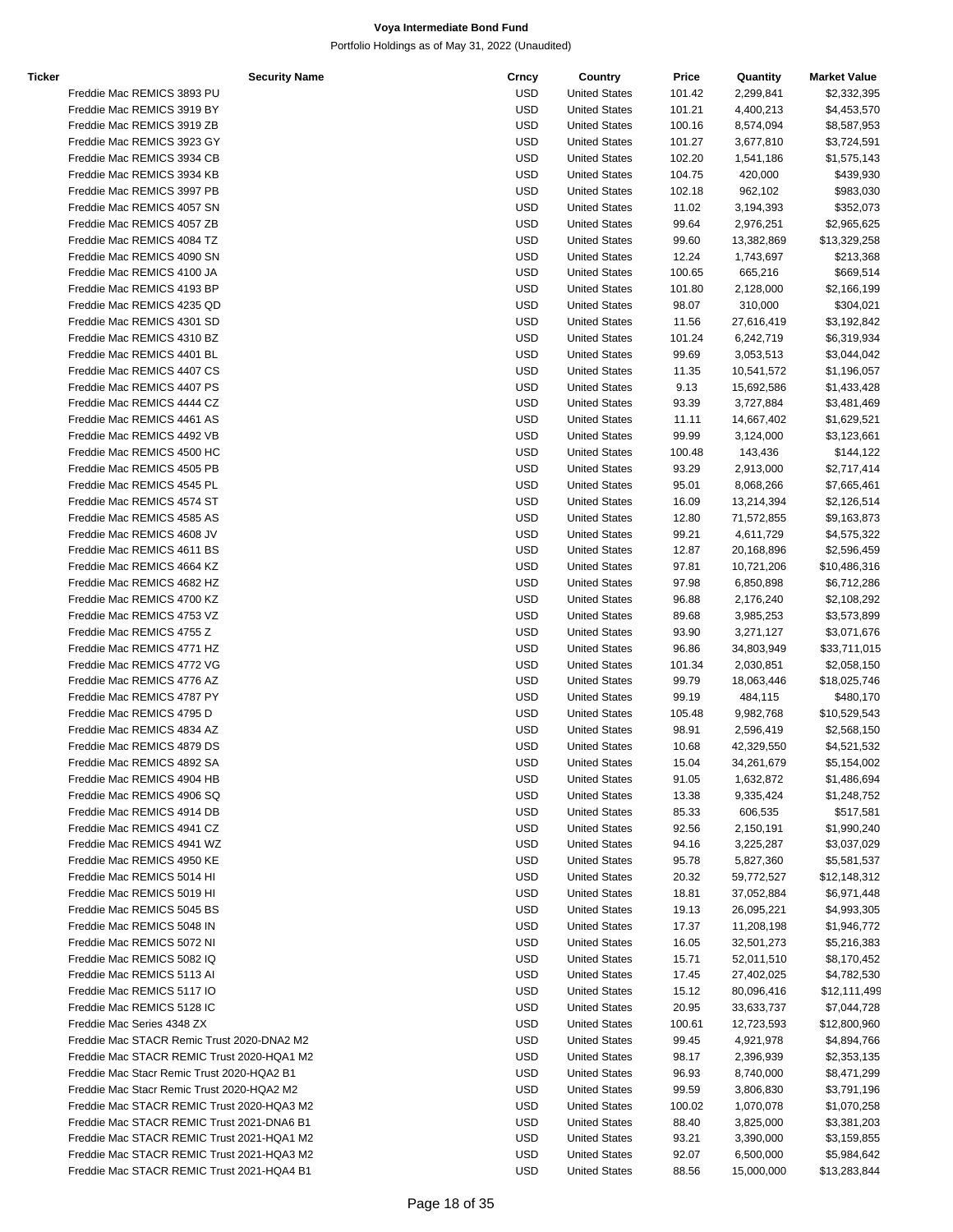| Ticker | <b>Security Name</b>                                              | Crncy      | Country                     | Price  | Quantity                     | <b>Market Value</b> |
|--------|-------------------------------------------------------------------|------------|-----------------------------|--------|------------------------------|---------------------|
|        | Freddie Mac STACR REMIC Trust 2021-HQA4 M2                        | <b>USD</b> | <b>United States</b>        | 92.27  | 10,000,000                   | \$9,227,419         |
|        | Freddie Mac STACR REMIC Trust 2022-DNA1 B1                        | <b>USD</b> | <b>United States</b>        | 87.09  | 13,500,000                   | \$11,756,856        |
|        | Freddie Mac STACR REMIC Trust 2022-DNA1 M1B                       | <b>USD</b> | <b>United States</b>        | 93.08  | 9,200,000                    | \$8,563,819         |
|        | Freddie Mac STACR REMIC Trust 2022-DNA1 M2                        | <b>USD</b> | <b>United States</b>        | 88.15  | 7,000,000                    | \$6,170,580         |
|        | Freddie Mac STACR REMIC Trust 2022-DNA4 M2                        | <b>USD</b> | <b>United States</b>        | 97.03  | 1,400,000                    | \$1,358,364         |
|        | Freddie Mac STACR Trust 2018-DNA3 M2                              | <b>USD</b> | <b>United States</b>        | 99.41  | 7,597,417                    | \$7,552,833         |
|        | Freddie Mac Stacr Trust 2018-HQA2 M2                              | <b>USD</b> | <b>United States</b>        | 99.25  | 1,860,000                    | \$1,846,029         |
|        | Freddie Mac STACR Trust 2019-DNA3 M2                              | <b>USD</b> | <b>United States</b>        | 99.84  | 8,490,866                    | \$8,477,473         |
|        | Freddie Mac Stacr Trust 2019-HQA1 M2                              | <b>USD</b> | <b>United States</b>        | 99.78  | 6,153,320                    | \$6,139,820         |
|        | Freddie Mac Strips 277 30                                         | <b>USD</b> | <b>United States</b>        | 96.68  | 2,864,269                    | \$2,769,042         |
|        | Freddie Mac Strips 303 C17                                        | <b>USD</b> | <b>United States</b>        | 16.70  | 3,652,081                    | \$609,721           |
|        | Freddie Mac Strips 344 68                                         | <b>USD</b> | <b>United States</b>        | 12.64  | 892,048                      | \$112,797           |
|        | Freddie Mac Strips 344 89                                         | <b>USD</b> | <b>United States</b>        | 19.85  | 295,252                      | \$58,620            |
|        | Freddie Mac Strips 344 C13                                        | <b>USD</b> | <b>United States</b>        | 19.48  | 4,044,224                    | \$787,761           |
|        | Freddie Mac Strips 344 C18                                        | <b>USD</b> | <b>United States</b>        | 18.65  | 5,841,435                    | \$1,089,352         |
|        | Freddie Mac Strips 344 C18                                        | <b>USD</b> | <b>United States</b>        | 17.79  | 2,849,491                    | \$506,948           |
|        |                                                                   | <b>USD</b> |                             |        |                              |                     |
|        | Freddie Mac Strips 344 C19                                        |            | <b>United States</b>        | 13.91  | 3,466,460                    | \$482,104           |
|        | Freddie Mac Strips 344 C2                                         | <b>USD</b> | <b>United States</b>        | 18.53  | 5,718,412                    | \$1,059,631         |
|        | Freddie Mac Strips 344 C4                                         | <b>USD</b> | <b>United States</b>        | 17.74  | 4,794,880                    | \$850,595           |
|        | Freddie Mac Strips 344 C5                                         | <b>USD</b> | <b>United States</b>        | 18.60  | 7,982,580                    | \$1,484,708         |
|        | Freddie Mac Strips 344 C6                                         | <b>USD</b> | <b>United States</b>        | 18.25  | 8,494,638                    | \$1,550,440         |
|        | Freddie Mac Strips 344 C7                                         | <b>USD</b> | <b>United States</b>        | 17.95  | 4,437,901                    | \$796,772           |
|        | Freddie Mac Strips 344 C9                                         | <b>USD</b> | <b>United States</b>        | 16.04  | 3,690,525                    | \$591,992           |
|        | Freddie Mac Strips 344 C9                                         | <b>USD</b> | <b>United States</b>        | 15.40  | 4,221,286                    | \$649,995           |
|        | Freddie Mac Strips 347 C14                                        | <b>USD</b> | <b>United States</b>        | 18.83  | 9,611,071                    | \$1,809,444         |
|        | Freddie Mac Strips 347 C22                                        | <b>USD</b> | <b>United States</b>        | 18.58  | 5,876,934                    | \$1,091,646         |
|        | Freddie Mac Strips 347 C23                                        | <b>USD</b> | <b>United States</b>        | 19.36  | 6,460,701                    | \$1,251,088         |
|        | Freddie Mac Strips 347 C24                                        | <b>USD</b> | <b>United States</b>        | 19.33  | 6,007,721                    | \$1,161,511         |
|        | Freddie Mac Strips 347 C25                                        | <b>USD</b> | <b>United States</b>        | 17.87  | 5,499,395                    | \$983,011           |
|        | Freddie Mac Strips 347 C26                                        | <b>USD</b> | <b>United States</b>        | 17.96  | 7,375,960                    | \$1,325,023         |
|        | Freddie Mac Strips 347 C28                                        | <b>USD</b> | <b>United States</b>        | 19.98  | 7,013,424                    | \$1,401,191         |
|        | Freddie Mac Strips 347 C5                                         | <b>USD</b> | <b>United States</b>        | 16.33  | 10,627,699                   | \$1,735,448         |
|        | Freddie Mac Strips 365 C23                                        | <b>USD</b> | <b>United States</b>        | 17.01  | 23,493,412                   | \$3,995,722         |
|        | Freddie Mac Strips Series 311 S1                                  | <b>USD</b> | <b>United States</b>        | 14.85  | 30,025,178                   | \$4,458,991         |
|        | Freddie Mac Structured Agency Credit Risk Debt Notes 2015-DNA2 M3 | <b>USD</b> | <b>United States</b>        | 100.04 | 225,428                      | \$225,518           |
|        | Freddie Mac Structured Agency Credit Risk Debt Notes 2018-HQA1 M2 | <b>USD</b> | <b>United States</b>        | 99.23  | 1,353,885                    | \$1,343,412         |
|        | Freddie Mac Structured Agency Credit Risk Debt Notes 2019-DNA1 M2 | <b>USD</b> | <b>United States</b>        | 100.80 | 7,690,254                    | \$7,752,147         |
|        | Freddie Mac Structured Agency Credit Risk Debt Notes 2019-HQA2 M2 | <b>USD</b> | <b>United States</b>        | 99.65  | 7,593,960                    | \$7,567,236         |
|        | Freddie Mac Structured Agency Credit Risk Debt Notes 2021-DNA2 M2 | <b>USD</b> | <b>United States</b>        | 97.73  | 6,000,000                    | \$5,863,508         |
|        | Freddie Mac Structured Agency Credit Risk Debt Notes 2021-DNA7 B1 | <b>USD</b> | <b>United States</b>        | 87.73  | 5,000,000                    | \$4,386,397         |
|        | Freddie Mac Structured Pass Through Certificates T-31 A7          | <b>USD</b> | <b>United States</b>        | 99.68  | 5,195,519                    | \$5,178,725         |
|        | Freddie Mac Structured Pass Through Certificates T-48 1A          | USD        | <b>United States</b>        | 100.40 | 974,449                      | \$978,335           |
|        | Freeport-McMoRan, Inc.                                            | <b>USD</b> | <b>United States</b>        | 94.70  | 5,795,000                    | \$5,487,597         |
|        | FREMF 2016-K55 D Mortgage Trust                                   | <b>USD</b> | <b>United States</b>        | 76.43  | 62,235,237                   | \$47,563,790        |
|        | FREMF 2016-K60 D Mortgage Trust                                   | <b>USD</b> | <b>United States</b>        | 72.37  | 32,187,797                   | \$23,292,825        |
|        | FREMF 2017-K64 X2A Mortgage Trust                                 | <b>USD</b> | <b>United States</b>        | 0.38   |                              | \$4,403,409         |
|        | FREMF 2017-K64 X2B Mortgage Trust                                 | <b>USD</b> | <b>United States</b>        | 0.39   | 1,173,929,311<br>292,563,019 |                     |
|        |                                                                   |            |                             |        |                              | \$1,140,206         |
|        | FREMF 2018-KBF2 C Mortgage Trust                                  | <b>USD</b> | <b>United States</b>        | 97.49  | 7,057,744                    | \$6,880,258         |
|        | FREMF 2019-KBF3 C Mortgage Trust                                  | <b>USD</b> | <b>United States</b>        | 99.82  | 4,981,479                    | \$4,972,365         |
|        | Fresenius Medical Care US Finance III, Inc.                       | <b>USD</b> | <b>United States</b>        | 90.43  | 3,720,000                    | \$3,364,165         |
|        | FRR Re-REMIC Trust 2018-C1 B725                                   | <b>USD</b> | <b>United States</b>        | 96.11  | 5,000,000                    | \$4,805,324         |
|        | FRR Re-REMIC Trust 2018-C1 C725                                   | <b>USD</b> | <b>United States</b>        | 90.98  | 5,000,000                    | \$4,549,008         |
|        | FRR Re-REMIC Trust 2018-C1 CK43                                   | <b>USD</b> | <b>United States</b>        | 85.78  | 8,971,340                    | \$7,695,196         |
|        | Galaxy Pipeline Assets Bidco Ltd.                                 | USD        | <b>United Arab Emirates</b> | 87.84  | 792,710                      | \$696,301           |
|        | Galaxy Pipeline Assets Bidco Ltd.                                 | USD        | <b>United Arab Emirates</b> | 84.84  | 982,610                      | \$833,606           |
|        | Galton Funding Mortgage Trust 2018-2 A51                          | <b>USD</b> | <b>United States</b>        | 99.53  | 852,461                      | \$848,436           |
|        | Galton Funding Mortgage Trust 2018-2 B2                           | <b>USD</b> | <b>United States</b>        | 95.48  | 3,810,167                    | \$3,637,834         |
|        | GAM RE-REMIC TR 2021-FFR2 BK44                                    | <b>USD</b> | <b>United States</b>        | 88.98  | 10,325,000                   | \$9,187,194         |
|        | GAM RE-REMIC TR 2021-FFR2 BK78                                    | <b>USD</b> | <b>United States</b>        | 80.13  | 11,599,000                   | \$9,294,217         |
|        | GAM RE-REMIC TR 2021-FFR2 C730                                    | <b>USD</b> | <b>United States</b>        | 85.33  | 8,825,000                    | \$7,530,622         |
|        | GAM RE-REMIC TR 2021-FFR2 CK44                                    | <b>USD</b> | <b>United States</b>        | 83.25  | 10,728,000                   | \$8,930,647         |
|        | GAM RE-REMIC TR 2021-FFR2 CK49                                    | <b>USD</b> | <b>United States</b>        | 85.05  | 8,727,000                    | \$7,422,649         |
|        | GAM RE-REMIC TR 2021-FFR2 CK78                                    | <b>USD</b> | <b>United States</b>        | 64.67  | 7,409,000                    | \$4,791,681         |
|        | GAM RE-REMIC TR 2021-FFR2 D730                                    | <b>USD</b> | <b>United States</b>        | 83.18  | 8,821,000                    | \$7,337,478         |
|        | GAM RE-REMIC TR 2021-FFR2 DK49                                    | <b>USD</b> | <b>United States</b>        | 79.84  | 8,724,000                    | \$6,964,945         |
|        | GAM Re-REMIC Trust 2021-FRR1 1B                                   | <b>USD</b> | <b>United States</b>        | 78.66  | 12,584,000                   | \$9,898,136         |
|        | GAM Re-REMIC Trust 2021-FRR1 2B                                   | <b>USD</b> | <b>United States</b>        | 72.77  | 15,763,000                   | \$11,470,084        |
|        |                                                                   |            |                             |        |                              |                     |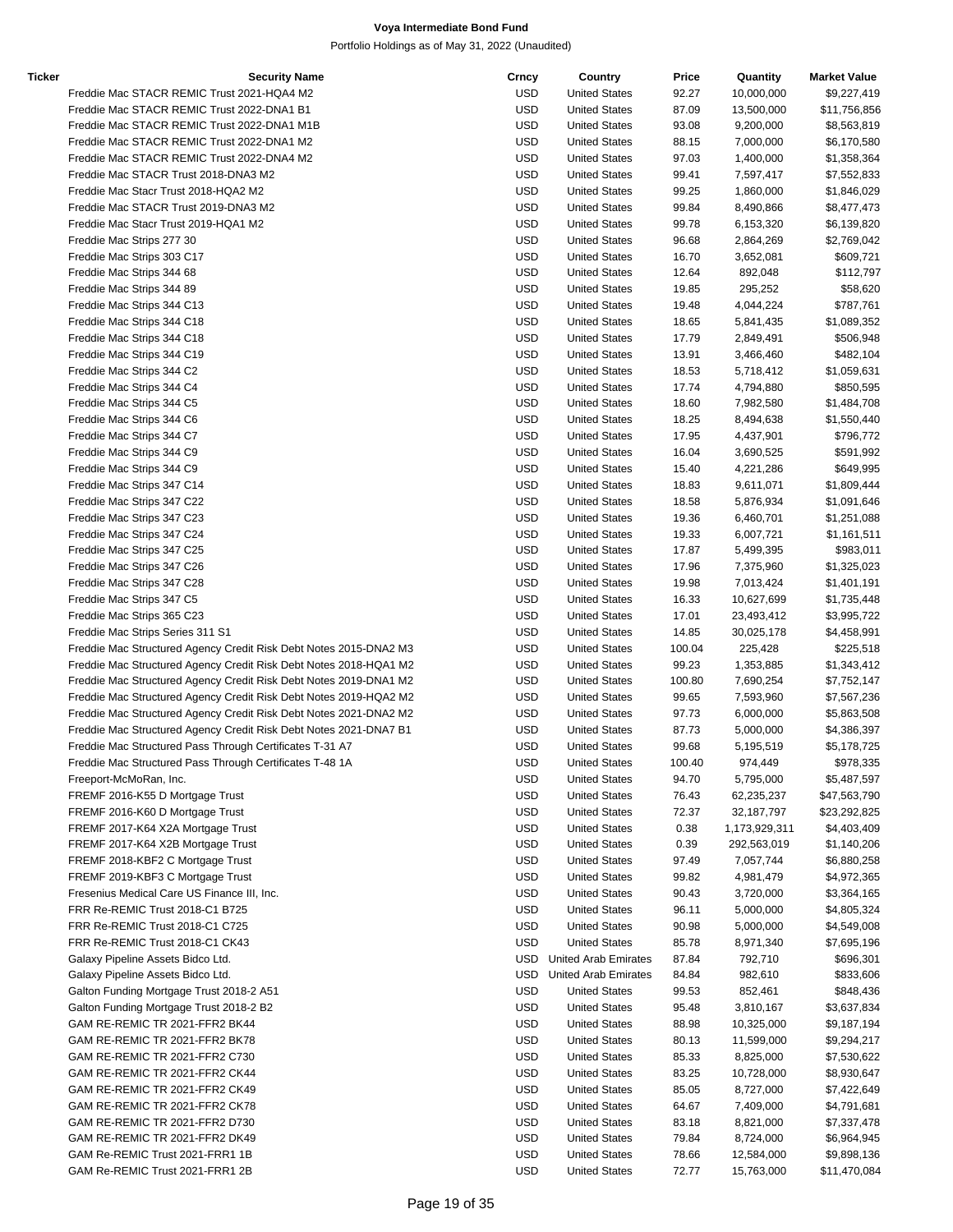| Ticker | <b>Security Name</b>                               | Crncy      | Country              | Price  | Quantity   | <b>Market Value</b> |
|--------|----------------------------------------------------|------------|----------------------|--------|------------|---------------------|
|        | GAM Resecuritization Trust 2022-FRR3 BK47          | <b>USD</b> | <b>United States</b> | 82.54  | 18,282,000 | \$15,089,374        |
|        | GAM Resecuritization Trust 2022-FRR3 BK61          | <b>USD</b> | <b>United States</b> | 79.84  | 12,445,000 | \$9,935,947         |
|        | GAM Resecuritization Trust 2022-FRR3 BK89          | <b>USD</b> | <b>United States</b> | 70.28  | 13,548,000 | \$9,521,517         |
|        | GAM Resecuritization Trust 2022-FRR3 C728          | <b>USD</b> | <b>United States</b> | 88.60  | 7,076,000  | \$6,269,037         |
|        | GAM Resecuritization Trust 2022-FRR3 CK47          | <b>USD</b> | <b>United States</b> | 85.56  | 7,212,000  | \$6,170,676         |
|        | GAM Resecuritization Trust 2022-FRR3 CK61          | <b>USD</b> | <b>United States</b> | 75.48  | 8,725,000  | \$6,585,843         |
|        | GAM Resecuritization Trust 2022-FRR3 CK71          | <b>USD</b> | <b>United States</b> | 75.20  | 6,092,000  | \$4,581,463         |
|        | GAM Resecuritization Trust 2022-FRR3 CK89          | <b>USD</b> |                      |        |            |                     |
|        |                                                    |            | <b>United States</b> | 65.76  | 7,095,000  | \$4,665,325         |
|        | GAM Resecuritization Trust 2022-FRR3 D728          | <b>USD</b> | <b>United States</b> | 86.32  | 7,080,000  | \$6,111,788         |
|        | GAM Resecuritization Trust 2022-FRR3 DK27          | <b>USD</b> | <b>United States</b> | 96.83  | 9,559,000  | \$9,256,177         |
|        | GAM Resecuritization Trust 2022-FRR3 DK41          | <b>USD</b> | <b>United States</b> | 87.59  | 5,698,000  | \$4,991,155         |
|        | GAM Resecuritization Trust 2022-FRR3 DK47          | <b>USD</b> | <b>United States</b> | 83.71  | 7,208,000  | \$6,034,133         |
|        | GAM Resecuritization Trust 2022-FRR3 EK27          | <b>USD</b> | <b>United States</b> | 95.79  | 2,380,000  | \$2,279,744         |
|        | GAM Resecuritization Trust 2022-FRR3 EK41          | <b>USD</b> | <b>United States</b> | 84.19  | 3,796,000  | \$3,195,671         |
|        | Gap, Inc./The                                      | <b>USD</b> | <b>United States</b> | 71.51  | 9,750,000  | \$6,972,615         |
|        | Gazprom PJSC Via Gaz Capital SA                    | <b>USD</b> | Russia               | 27.50  | 3,450,000  | \$948,750           |
|        | Gazprom PJSC via Gaz Finance PLC                   | <b>USD</b> | Russia               | 27.50  | 3,250,000  | \$893,750           |
|        | Gazprom PJSC via Gaz Finance PLC                   | <b>USD</b> | Russia               | 27.50  | 9,050,000  | \$2,488,750         |
|        | Gazprom PJSC via Gaz Finance PLC                   | <b>USD</b> | Russia               | 15.00  | 9,800,000  | \$1,470,000         |
|        | GC Treasury Center Co. Ltd.                        | <b>USD</b> | Thailand             | 86.13  | 3,000,000  | \$2,584,040         |
|        | <b>GCI LLC</b>                                     | <b>USD</b> | <b>United States</b> | 90.66  |            |                     |
|        |                                                    |            |                      |        | 4,420,000  | \$4,007,305         |
|        | GE Capital International Funding Co. Unlimited Co. | <b>USD</b> | Ireland              | 98.75  | 2,436,000  | \$2,405,613         |
|        | General Dynamics Corp.                             | <b>USD</b> | <b>United States</b> | 99.82  | 4,000,000  | \$3,992,846         |
|        | General Motors Co.                                 | <b>USD</b> | <b>United States</b> | 105.95 | 2,333,000  | \$2,471,906         |
|        | General Motors Co.                                 | <b>USD</b> | <b>United States</b> | 92.77  | 4,755,000  | \$4,411,307         |
|        | General Motors Financial Co., Inc.                 | <b>USD</b> | <b>United States</b> | 98.51  | 1,732,000  | \$1,706,193         |
|        | General Motors Financial Co., Inc.                 | <b>USD</b> | <b>United States</b> | 90.85  | 5,150,000  | \$4,678,634         |
|        | Genm Capital Labuan Ltd.                           | <b>USD</b> | Malaysia             | 83.20  | 1,000,000  | \$831,999           |
|        | Georgia Power Co.                                  | <b>USD</b> | <b>United States</b> | 103.87 | 1,228,000  | \$1,275,570         |
|        | Georgia Power Co.                                  | <b>USD</b> | <b>United States</b> | 97.57  | 3,055,000  | \$2,980,641         |
|        | Georgia Power Co.                                  | <b>USD</b> | <b>United States</b> | 102.28 | 2,124,000  | \$2,172,414         |
|        | Georgia-Pacific LLC                                | <b>USD</b> | <b>United States</b> | 90.39  | 3,750,000  | \$3,389,449         |
|        | GFL Environmental, Inc.                            | <b>USD</b> | Canada               | 91.51  | 3,870,000  | \$3,541,553         |
|        | Ginnie Mae                                         | <b>USD</b> | <b>United States</b> |        |            |                     |
|        |                                                    |            |                      | 101.68 | 4,868,626  | \$4,950,260         |
|        | Ginnie Mae                                         | <b>USD</b> | <b>United States</b> | 94.13  | 9,477,855  | \$8,921,661         |
|        | Ginnie Mae                                         | <b>USD</b> | <b>United States</b> | 94.01  | 11,157,603 | \$10,489,766        |
|        | Ginnie Mae                                         | <b>USD</b> | <b>United States</b> | 93.38  | 6,230,940  | \$5,818,372         |
|        | Ginnie Mae                                         | <b>USD</b> | <b>United States</b> | 94.20  | 10,589,432 | \$9,974,913         |
|        | Ginnie Mae                                         | <b>USD</b> | <b>United States</b> | 94.22  | 8,513,451  | \$8,020,990         |
|        | Ginnie Mae                                         | <b>USD</b> | <b>United States</b> | 94.20  | 24,879,427 | \$23,435,934        |
|        | Ginnie Mae                                         | <b>USD</b> | <b>United States</b> | 96.75  | 3,098,898  | \$2,998,243         |
|        | Ginnie Mae                                         | <b>USD</b> | <b>United States</b> | 97.83  | 4,841,785  | \$4,736,960         |
|        | Ginnie Mae                                         | <b>USD</b> | <b>United States</b> | 97.83  | 2,969,146  | \$2,904,850         |
|        | Ginnie Mae                                         | <b>USD</b> | <b>United States</b> | 100.30 | 353,482    | \$354,543           |
|        | Ginnie Mae                                         | <b>USD</b> | <b>United States</b> | 99.92  | 3,444,076  | \$3,441,437         |
|        | Ginnie Mae                                         | <b>USD</b> | <b>United States</b> | 100.73 | 854,310    | \$860,585           |
|        |                                                    |            |                      |        |            |                     |
|        | Ginnie Mae                                         | <b>USD</b> | <b>United States</b> | 100.59 | 931,829    | \$937,290           |
|        | Ginnie Mae                                         | <b>USD</b> | <b>United States</b> | 99.92  | 636,988    | \$636,499           |
|        | Ginnie Mae                                         | <b>USD</b> | <b>United States</b> | 100.74 | 1,021,373  | \$1,028,906         |
|        | Ginnie Mae                                         | <b>USD</b> | <b>United States</b> | 100.53 | 704,729    | \$708,490           |
|        | Ginnie Mae                                         | <b>USD</b> | <b>United States</b> | 99.78  | 468,546    | \$467,493           |
|        | Ginnie Mae                                         | <b>USD</b> | <b>United States</b> | 99.66  | 393,710    | \$392,364           |
|        | Ginnie Mae                                         | <b>USD</b> | <b>United States</b> | 102.19 | 9,880,516  | \$10,096,821        |
|        | Ginnie Mae                                         | <b>USD</b> | <b>United States</b> | 104.22 | 710,510    | \$740,461           |
|        | Ginnie Mae                                         | <b>USD</b> | <b>United States</b> | 100.74 | 17,815,845 | \$17,947,166        |
|        | Ginnie Mae                                         | <b>USD</b> | <b>United States</b> | 97.16  | 7,055,735  | \$6,855,006         |
|        | Ginnie Mae                                         | USD        | <b>United States</b> | 97.15  | 3,641,027  | \$3,537,295         |
|        | Ginnie Mae                                         | <b>USD</b> | <b>United States</b> | 100.74 | 4,342,782  | \$4,374,791         |
|        |                                                    |            |                      |        |            |                     |
|        | Ginnie Mae                                         | <b>USD</b> | <b>United States</b> | 100.74 | 3,765,208  | \$3,792,962         |
|        | Ginnie Mae                                         | <b>USD</b> | <b>United States</b> | 100.74 | 7,135,018  | \$7,187,603         |
|        | Ginnie Mae                                         | <b>USD</b> | <b>United States</b> | 100.74 | 7,233,524  | \$7,286,838         |
|        | Ginnie Mae                                         | <b>USD</b> | <b>United States</b> | 103.11 | 787,251    | \$811,737           |
|        | Ginnie Mae                                         | <b>USD</b> | <b>United States</b> | 105.36 | 38,836     | \$40,918            |
|        | Ginnie Mae                                         | <b>USD</b> | <b>United States</b> | 103.10 | 131,614    | \$135,690           |
|        | Ginnie Mae                                         | USD        | <b>United States</b> | 105.57 | 180,607    | \$190,673           |
|        | Ginnie Mae                                         | <b>USD</b> | <b>United States</b> | 105.61 | 43,889     | \$46,352            |
|        | Ginnie Mae                                         | <b>USD</b> | <b>United States</b> | 105.99 | 134,298    | \$142,347           |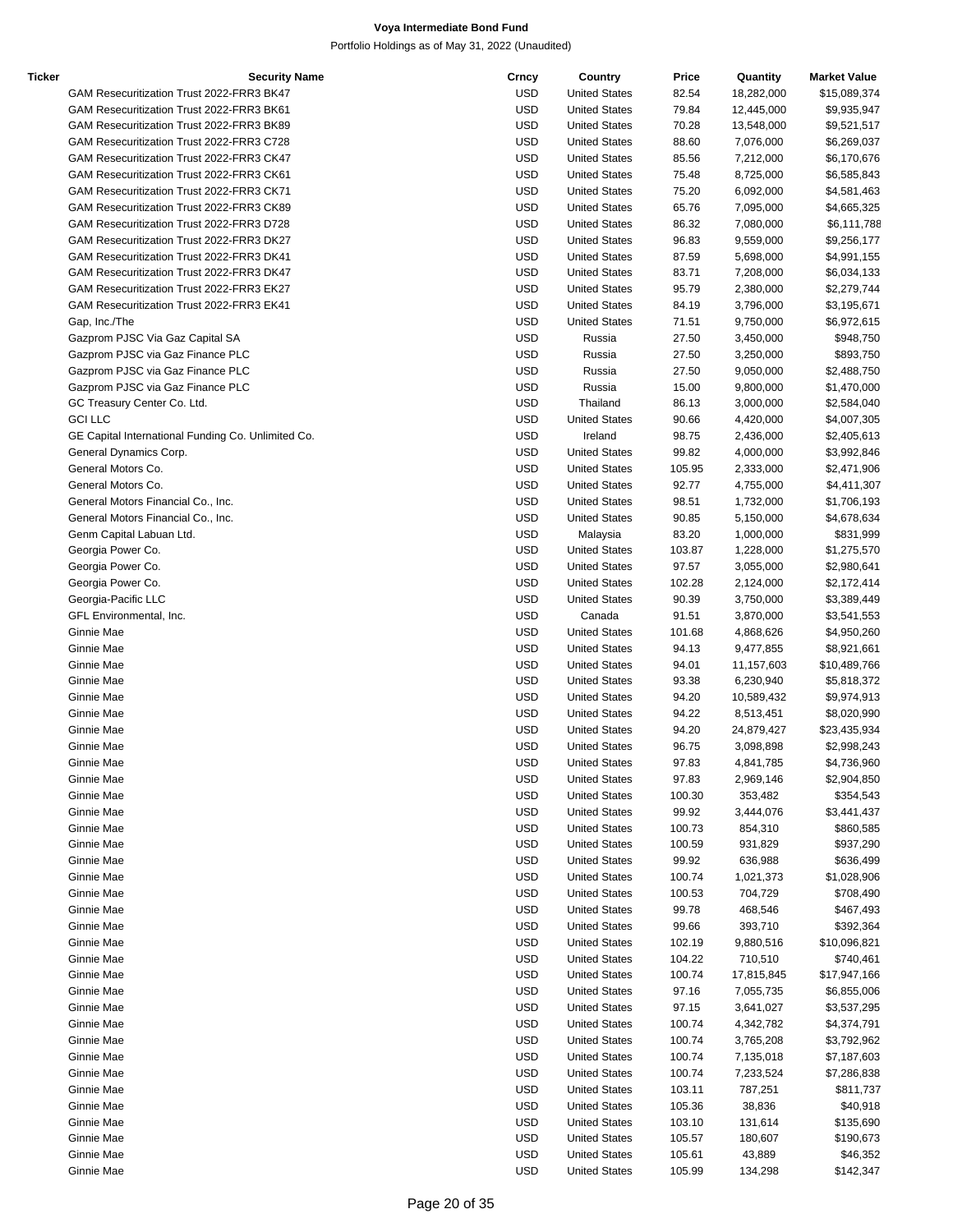| Ticker |                               | <b>Security Name</b> | Crncy      | Country              | Price  | Quantity   | <b>Market Value</b> |
|--------|-------------------------------|----------------------|------------|----------------------|--------|------------|---------------------|
|        | Ginnie Mae                    |                      | <b>USD</b> | <b>United States</b> | 105.68 | 125,717    | \$132,854           |
|        | Ginnie Mae 2005-37 SI         |                      | <b>USD</b> | <b>United States</b> | 12.90  | 1,271,465  | \$164,045           |
|        | Ginnie Mae 2007-23 ST         |                      | <b>USD</b> | <b>United States</b> | 10.83  | 1,152,069  | \$124,713           |
|        | Ginnie Mae 2007-40 SE         |                      | <b>USD</b> | <b>United States</b> | 15.40  | 1,385,680  | \$213,448           |
|        | Ginnie Mae 2007-7 El          |                      | <b>USD</b> | <b>United States</b> | 13.22  | 936,309    |                     |
|        |                               |                      |            |                      |        |            | \$123,787           |
|        | Ginnie Mae 2010-11 SA         |                      | <b>USD</b> | <b>United States</b> | 14.48  | 3,248,343  | \$470,461           |
|        | Ginnie Mae 2010-14 SB         |                      | <b>USD</b> | <b>United States</b> | 14.51  | 1,464,654  | \$212,501           |
|        | Ginnie Mae 2010-99 IT         |                      | <b>USD</b> | <b>United States</b> | 14.32  | 1,145,817  | \$164,098           |
|        | Ginnie Mae 2013-69 KA         |                      | <b>USD</b> | <b>United States</b> | 92.63  | 457,939    | \$424,199           |
|        | Ginnie Mae 2018-1 LZ          |                      | <b>USD</b> | <b>United States</b> | 94.09  | 4,326,846  | \$4,071,010         |
|        | Ginnie Mae 2018-167 CS        |                      | <b>USD</b> | <b>United States</b> | 10.73  | 18,854,903 | \$2,023,887         |
|        | Ginnie Mae Series 2005-7 AH   |                      | <b>USD</b> | <b>United States</b> | 11.90  | 367,933    | \$43,786            |
|        |                               |                      |            |                      |        |            |                     |
|        | Ginnie Mae Series 2007-17 IC  |                      | <b>USD</b> | <b>United States</b> | 9.66   | 6,961,016  | \$672,536           |
|        | Ginnie Mae Series 2007-41 SL  |                      | <b>USD</b> | <b>United States</b> | 15.00  | 7,452,501  | \$1,118,014         |
|        | Ginnie Mae Series 2008-2 SW   |                      | <b>USD</b> | <b>United States</b> | 15.09  | 789,651    | \$119,183           |
|        | Ginnie Mae Series 2008-35 SN  |                      | <b>USD</b> | <b>United States</b> | 11.82  | 430,144    | \$50,852            |
|        | Ginnie Mae Series 2008-40 PS  |                      | <b>USD</b> | <b>United States</b> | 12.30  | 240,591    | \$29,602            |
|        | Ginnie Mae Series 2009-25 KS  |                      | <b>USD</b> | <b>United States</b> | 13.89  | 650,262    | \$90,351            |
|        | Ginnie Mae Series 2009-29 PB  |                      | <b>USD</b> | <b>United States</b> | 103.86 | 477,266    | \$495,704           |
|        | Ginnie Mae Series 2009-31 ZL  |                      |            |                      |        |            |                     |
|        |                               |                      | <b>USD</b> | <b>United States</b> | 104.15 | 439,215    | \$457,430           |
|        | Ginnie Mae Series 2009-33 ZB  |                      | <b>USD</b> | <b>United States</b> | 102.58 | 9,695,670  | \$9,945,742         |
|        | Ginnie Mae Series 2009-34 Z   |                      | <b>USD</b> | <b>United States</b> | 103.33 | 943,987    | \$975,384           |
|        | Ginnie Mae Series 2009-98 DA  |                      | <b>USD</b> | <b>United States</b> | 100.23 | 1,154,707  | \$1,157,402         |
|        | Ginnie Mae Series 2010-108 WL |                      | <b>USD</b> | <b>United States</b> | 102.25 | 2,535,883  | \$2,592,979         |
|        | Ginnie Mae Series 2010-116 NS |                      | <b>USD</b> | <b>United States</b> | 11.65  | 1,241,070  | \$144,583           |
|        | Ginnie Mae Series 2010-116 SK |                      | <b>USD</b> | <b>United States</b> | 12.93  | 3,746,509  | \$484,376           |
|        | Ginnie Mae Series 2010-149 HS |                      |            |                      |        |            |                     |
|        |                               |                      | <b>USD</b> | <b>United States</b> | 5.26   | 4,192,299  | \$220,422           |
|        | Ginnie Mae Series 2010-164 MD |                      | <b>USD</b> | <b>United States</b> | 101.81 | 378,787    | \$385,659           |
|        | Ginnie Mae Series 2010-168 BI |                      | <b>USD</b> | <b>United States</b> | 15.20  | 1,440,508  | \$218,940           |
|        | Ginnie Mae Series 2010-68 MS  |                      | <b>USD</b> | <b>United States</b> | 12.08  | 842,946    | \$101,842           |
|        | Ginnie Mae Series 2011-52 PA  |                      | <b>USD</b> | <b>United States</b> | 101.74 | 1,273,407  | \$1,295,546         |
|        | Ginnie Mae Series 2011-72 SA  |                      | <b>USD</b> | <b>United States</b> | 10.75  | 1,976,802  | \$212,590           |
|        | Ginnie Mae Series 2011-73 LS  |                      | <b>USD</b> | <b>United States</b> | 2.09   | 1,114,848  | \$23,260            |
|        | Ginnie Mae Series 2012-91 QI  |                      | <b>USD</b> | <b>United States</b> | 10.69  |            | \$33,613            |
|        |                               |                      |            |                      |        | 314,417    |                     |
|        | Ginnie Mae Series 2013-111 SA |                      | <b>USD</b> | <b>United States</b> | 15.23  | 2,942,532  | \$448,122           |
|        | Ginnie Mae Series 2013-116 KB |                      | <b>USD</b> | <b>United States</b> | 100.92 | 961,858    | \$970,754           |
|        | Ginnie Mae Series 2013-167 PI |                      | <b>USD</b> | <b>United States</b> | 17.35  | 4,196,989  | \$728,150           |
|        | Ginnie Mae Series 2013-27 KA  |                      | <b>USD</b> | <b>United States</b> | 96.56  | 128,421    | \$123,998           |
|        | Ginnie Mae Series 2014-10 GI  |                      | <b>USD</b> | <b>United States</b> | 3.76   | 604,265    | \$22,713            |
|        | Ginnie Mae Series 2014-185 SB |                      | <b>USD</b> | <b>United States</b> | 12.40  | 2,941,183  | \$364,647           |
|        | Ginnie Mae Series 2014-3 QS   |                      | <b>USD</b> | <b>United States</b> | 8.52   | 2,053,806  | \$174,909           |
|        |                               |                      |            |                      |        |            |                     |
|        | Ginnie Mae Series 2014-3 SU   |                      | <b>USD</b> | <b>United States</b> | 12.71  | 4,945,613  | \$628,561           |
|        | Ginnie Mae Series 2014-56 SP  |                      | USD        | <b>United States</b> | 10.56  | 2,910,066  | \$307,437           |
|        | Ginnie Mae Series 2014-58 SG  |                      | USD        | <b>United States</b> | 10.26  | 7,101,423  | \$728,326           |
|        | Ginnie Mae Series 2015-110 MS |                      | <b>USD</b> | <b>United States</b> | 11.73  | 17,922,821 | \$2,102,616         |
|        | Ginnie Mae Series 2015-27 PB  |                      | <b>USD</b> | <b>United States</b> | 100.04 | 1,675,174  | \$1,675,890         |
|        | Ginnie Mae Series 2016-160 GS |                      | <b>USD</b> | <b>United States</b> | 14.88  | 16,736,563 | \$2,490,464         |
|        | Ginnie Mae Series 2016-44 JA  |                      | USD        | <b>United States</b> | 100.10 | 445,646    | \$446,087           |
|        | Ginnie Mae Series 2016-6 SB   |                      | <b>USD</b> | <b>United States</b> | 11.78  | 36,349,325 | \$4,282,365         |
|        |                               |                      |            |                      |        |            |                     |
|        | Ginnie Mae Series 2017-101 SA |                      | <b>USD</b> | <b>United States</b> | 12.34  | 8,398,091  | \$1,036,732         |
|        | Ginnie Mae Series 2017-163 SH |                      | <b>USD</b> | <b>United States</b> | 13.79  | 18,020,717 | \$2,484,668         |
|        | Ginnie Mae Series 2018-104 HZ |                      | USD        | <b>United States</b> | 91.69  | 323,340    | \$296,476           |
|        | Ginnie Mae Series 2018-120 DE |                      | <b>USD</b> | <b>United States</b> | 98.55  | 1,414,685  | \$1,394,204         |
|        | Ginnie Mae Series 2018-122 GZ |                      | USD        | <b>United States</b> | 95.99  | 193,475    | \$185,709           |
|        | Ginnie Mae Series 2018-126 A  |                      | <b>USD</b> | <b>United States</b> | 99.86  | 1,874,537  | \$1,871,880         |
|        | Ginnie Mae Series 2018-147 KZ |                      | USD        | <b>United States</b> | 96.76  | 193,103    | \$186,843           |
|        |                               |                      |            |                      |        |            |                     |
|        | Ginnie Mae Series 2019-100 JB |                      | <b>USD</b> | <b>United States</b> | 87.88  | 176,532    | \$155,140           |
|        | Ginnie Mae Series 2019-100 KB |                      | <b>USD</b> | <b>United States</b> | 87.74  | 532,322    | \$467,076           |
|        | Ginnie Mae Series 2019-100 MC |                      | <b>USD</b> | <b>United States</b> | 87.78  | 1,349,931  | \$1,184,912         |
|        | Ginnie Mae Series 2019-159 SM |                      | USD        | <b>United States</b> | 15.05  | 24,049,080 | \$3,619,011         |
|        | Ginnie Mae Series 2019-23 NG  |                      | <b>USD</b> | <b>United States</b> | 93.71  | 1,081,376  | \$1,013,370         |
|        | Ginnie Mae Series 2019-54 AB  |                      | USD        | <b>United States</b> | 89.58  | 71,326     | \$63,895            |
|        |                               |                      | <b>USD</b> | <b>United States</b> | 89.66  | 798,785    |                     |
|        | Ginnie Mae Series 2019-78 MB  |                      |            |                      |        |            | \$716,220           |
|        | Ginnie Mae Series 2019-89 KB  |                      | USD        | <b>United States</b> | 88.93  | 416,445    | \$370,348           |
|        | Ginnie Mae Series 2019-89 WB  |                      | <b>USD</b> | <b>United States</b> | 86.31  | 299,424    | \$258,425           |
|        | Ginnie Mae Series 2020-188 PI |                      | <b>USD</b> | <b>United States</b> | 16.32  | 24,521,244 | \$4,001,992         |
|        | Ginnie Mae Series 2020-32 SG  |                      | <b>USD</b> | <b>United States</b> | 14.91  | 23,658,054 | \$3,527,818         |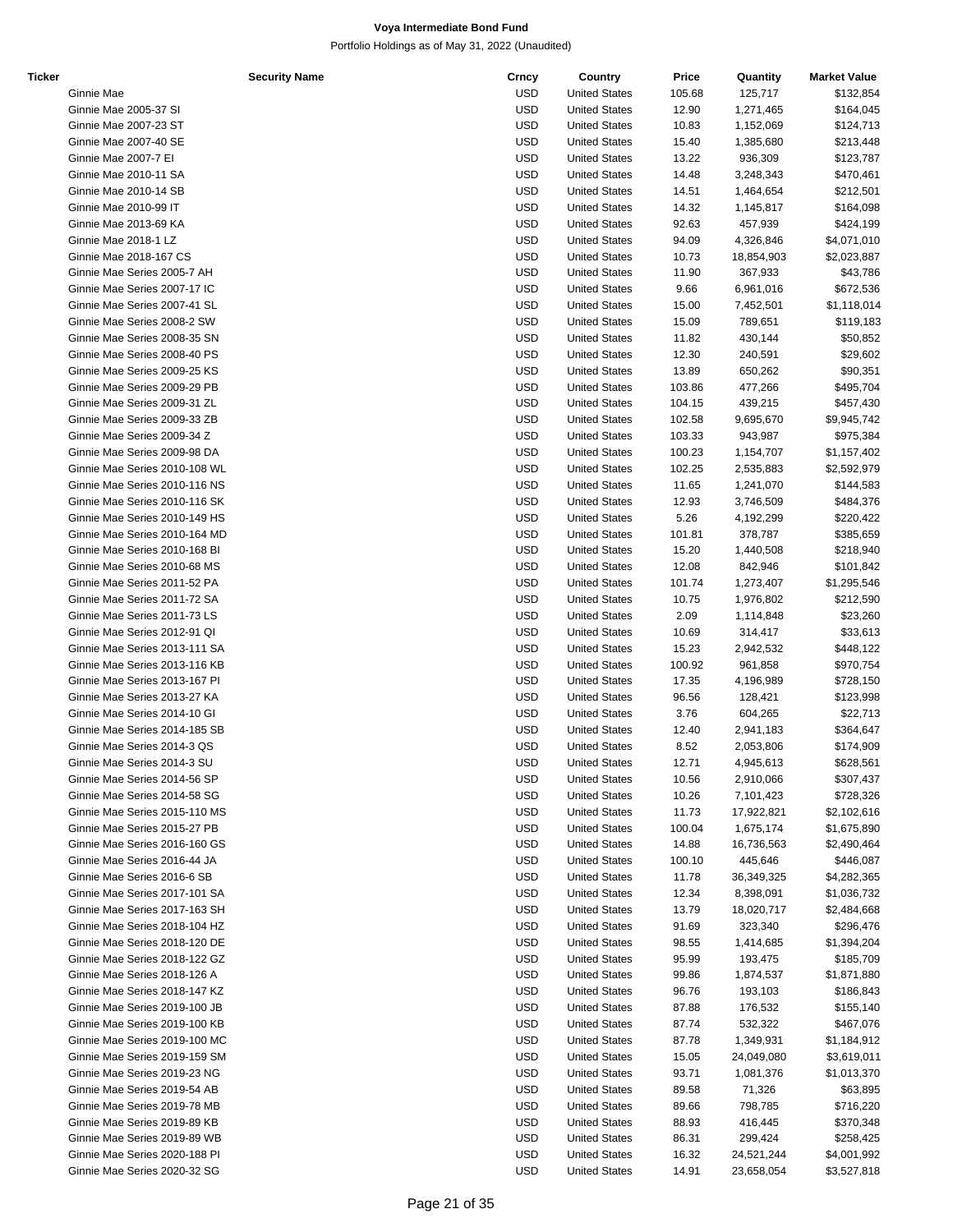| <b>Ticker</b> | <b>Security Name</b>                                         | Crncy      | Country              | Price  | Quantity       | <b>Market Value</b> |
|---------------|--------------------------------------------------------------|------------|----------------------|--------|----------------|---------------------|
|               | Ginnie Mae Series 2020-46 BS                                 | <b>USD</b> | <b>United States</b> | 2.33   | 37,757,435     | \$881,300           |
|               | Ginnie Mae Series 2020-77 JS                                 | <b>USD</b> | <b>United States</b> | 9.58   | 19,558,312     | \$1,873,416         |
|               | Ginnie Mae Series 2021-139 PI                                | <b>USD</b> | <b>United States</b> | 15.15  | 98,281,409     | \$14,888,700        |
|               | Ginnie Mae TBA                                               | <b>USD</b> |                      |        |                |                     |
|               |                                                              |            | <b>United States</b> | 93.80  | 86,606,000     | \$81,237,104        |
|               | Ginnie Mae TBA                                               | <b>USD</b> | <b>United States</b> | 100.95 | 80,000,000     | \$80,762,500        |
|               | Ginnie Mae TBA                                               | <b>USD</b> | <b>United States</b> | 96.48  | 2,120,000      | \$2,045,303         |
|               | Global Payments, Inc.                                        | <b>USD</b> | <b>United States</b> | 97.29  | 11,343,000     | \$11,035,211        |
|               | Global Payments, Inc.                                        | <b>USD</b> | <b>United States</b> | 90.42  | 4,928,000      | \$4,455,822         |
|               | GLS Auto Receivables Issuer Trust 2021-4 C                   | <b>USD</b> | <b>United States</b> | 94.46  | 3,250,000      | \$3,070,019         |
|               | Goldman Sachs Group, Inc.                                    | <b>USD</b> | <b>United States</b> | 117.11 | 792,000        | \$927,510           |
|               |                                                              |            |                      |        |                |                     |
|               | Goldman Sachs Group, Inc.                                    | <b>USD</b> | <b>United States</b> | 103.15 | 1,680,000      | \$1,732,847         |
|               | Goldman Sachs Group, Inc./The                                | <b>USD</b> | <b>United States</b> | 101.40 | 5,493,000      | \$5,569,992         |
|               | Goldman Sachs Group, Inc./The                                | <b>USD</b> | <b>United States</b> | 82.30  | 95,000         | \$78,189            |
|               | Goldman Sachs Group, Inc./The                                | <b>USD</b> | <b>United States</b> | 89.76  | 4,913,000      | \$4,410,035         |
|               | Gray Television, Inc.                                        | <b>USD</b> | <b>United States</b> | 101.23 | 8,700,000      | \$8,807,358         |
|               | GS Mortage-Backed Securities Trust 2020-PJ1 A1               | <b>USD</b> | <b>United States</b> | 96.08  |                | \$347,103           |
|               |                                                              |            |                      |        | 361,261        |                     |
|               | GS Mortage-Backed Securities Trust 2020-PJ1 A4               | <b>USD</b> | <b>United States</b> | 95.91  | 579,393        | \$555,718           |
|               | GS Mortage-Backed Securities Trust 2020-PJ1 A8               | <b>USD</b> | <b>United States</b> | 96.08  | 1,445,115      | \$1,388,482         |
|               | GS Mortgage Securities Corp. II 2018-RIVR F                  | <b>USD</b> | <b>United States</b> | 86.84  | 4,400,000      | \$3,820,781         |
|               | GS Mortgage Securities Trust 2013-GC16 G                     | <b>USD</b> | <b>United States</b> | 65.33  | 6,140,000      | \$4,011,085         |
|               | GS Mortgage Securities Trust 2013-GC16 XA                    | <b>USD</b> | <b>United States</b> | 1.07   | 43,769,716     | \$466,200           |
|               |                                                              |            |                      |        |                |                     |
|               | GS Mortgage Securities Trust 2014-GC22 XA                    | <b>USD</b> | <b>United States</b> | 1.28   | 54,459,856     | \$694,674           |
|               | GS Mortgage Securities Trust 2016-GS4 XA                     | <b>USD</b> | <b>United States</b> | 2.00   | 58,262,594     | \$1,167,786         |
|               | GS Mortgage Securities Trust 2017-GS6 XA                     | <b>USD</b> | <b>United States</b> | 4.18   | 68,524,537     | \$2,866,662         |
|               | GS Mortgage Securities Trust 2019-GC38 XA                    | <b>USD</b> | <b>United States</b> | 5.03   | 77,821,666     | \$3,914,585         |
|               | GS Mortgage-Backed Securities Corp. Trust 2019-PJ2 A1        | <b>USD</b> | <b>United States</b> | 99.37  | 550,878        | \$547,402           |
|               |                                                              |            |                      |        |                |                     |
|               | GS Mortgage-Backed Securities Corp. Trust 2019-PJ2 B3        | <b>USD</b> | <b>United States</b> | 96.96  | 2,907,792      | \$2,819,461         |
|               | GS Mortgage-Backed Securities Corp. Trust 2019-PJ3 B1        | <b>USD</b> | <b>United States</b> | 96.31  | 1,108,792      | \$1,067,858         |
|               | GS Mortgage-Backed Securities Corp. Trust 2020-PJ3 B2A       | <b>USD</b> | <b>United States</b> | 87.11  | 1,586,302      | \$1,381,893         |
|               | GS Mortgage-Backed Securities Corp. Trust 2020-PJ3 B4        | <b>USD</b> | <b>United States</b> | 83.34  | 966,375        | \$805,408           |
|               | GS Mortgage-Backed Securities Trust 2021-GR3 B4              | <b>USD</b> | <b>United States</b> | 78.49  | 1,457,800      | \$1,144,294         |
|               | GSAA Trust 2006-7 AF2                                        | <b>USD</b> | <b>United States</b> | 47.16  | 2,864,040      | \$1,350,800         |
|               |                                                              |            |                      |        |                |                     |
|               | GSIDV C 2.727 06/13/22                                       | <b>USD</b> | <b>United States</b> | 0.71   | (38, 911, 000) | (\$277,199)         |
|               | GSIDV C2.71 15JUN22                                          | <b>USD</b> | <b>United States</b> | 0.19   | (39, 404, 000) | (\$74,774)          |
|               | GSIDV P 2.727 06/13/22                                       | <b>USD</b> | <b>United States</b> | 0.16   | (38, 911, 000) | (\$62,507)          |
|               | GSIDV P2.71 15JUN22                                          | <b>USD</b> | <b>United States</b> | 2.03   | (39, 404, 000) | (\$799,262)         |
|               | GSK Consumer Healthcare Capital US LLC                       | <b>USD</b> | <b>United States</b> | 95.54  | 1,917,000      | \$1,831,559         |
|               |                                                              | <b>USD</b> | <b>United States</b> | 100.04 |                |                     |
|               | GSR Mortgage Loan Trust 2005-5F 8A1                          |            |                      |        | 1,812          | \$1,813             |
|               | GSR Mortgage Loan Trust 2007-1F 3A13                         | <b>USD</b> | <b>United States</b> | 75.84  | 123,777        | \$93,877            |
|               | GXO Logistics, Inc.                                          | <b>USD</b> | <b>United States</b> | 88.64  | 1,843,000      | \$1,633,564         |
|               | H&E Equipment Services, Inc.                                 | <b>USD</b> | <b>United States</b> | 87.45  | 5,905,000      | \$5,163,627         |
|               | HarborView Mortgage Loan Trust 2007-5 A1A                    | <b>USD</b> | <b>United States</b> | 93.89  | 1,686,082      | \$1,583,115         |
|               | Harley-Davidson Financial Services, Inc.                     | <b>USD</b> | <b>United States</b> | 92.56  | 10,905,000     | \$10,093,339        |
|               |                                                              | <b>USD</b> | <b>United States</b> |        |                |                     |
|               | Hartford Financial Services Group, Inc./The                  |            |                      | 85.31  | 8,526,000      | \$7,273,129         |
|               | Hartford Financial Services Group, Inc./The                  | <b>USD</b> | <b>United States</b> | 112.74 | 1,171,000      | \$1,320,220         |
|               | Hasbro, Inc.                                                 | <b>USD</b> | <b>United States</b> | 99.59  | 3,750,000      | \$3,734,736         |
|               | HCA, Inc.                                                    | <b>USD</b> | <b>United States</b> | 96.97  | 8,542,000      | \$8,282,842         |
|               | HCA, Inc.                                                    | <b>USD</b> | <b>United States</b> | 97.34  | 1,425,000      | \$1,387,101         |
|               | HCA, Inc.                                                    | <b>USD</b> | <b>United States</b> | 101.10 | 3,076,000      | \$3,109,768         |
|               |                                                              |            |                      |        |                |                     |
|               | HCA, Inc.                                                    | <b>USD</b> | <b>United States</b> | 103.81 | 1,449,000      | \$1,504,153         |
|               | HCA, Inc.                                                    | <b>USD</b> | <b>United States</b> | 98.87  | 1,750,000      | \$1,730,192         |
|               | HCA, Inc.                                                    | <b>USD</b> | <b>United States</b> | 95.32  | 2,570,000      | \$2,449,832         |
|               | HCA, Inc.                                                    | <b>USD</b> | <b>United States</b> | 91.42  | 1,995,000      | \$1,823,921         |
|               | HCA, Inc.                                                    | <b>USD</b> | <b>United States</b> | 87.86  | 3,544,000      | \$3,113,901         |
|               | Health Care Service Corp. A Mutual Legal Reserve Co.         | <b>USD</b> | <b>United States</b> | 94.23  | 2,509,000      | \$2,364,157         |
|               |                                                              |            |                      |        |                |                     |
|               | Helios Issuer LLC 2021-A A4                                  | <b>USD</b> | <b>United States</b> | 90.94  | 3,503,594      | \$3,186,159         |
|               | Helios Issuer, LLC 2018-1A A                                 | <b>USD</b> | <b>United States</b> | 96.27  | 4,337,515      | \$4,175,667         |
|               | HERO Funding Trust 2015-2A A                                 | <b>USD</b> | <b>United States</b> | 100.21 | 694,143        | \$695,635           |
|               | HERO Funding Trust 2016-2A A                                 | <b>USD</b> | <b>United States</b> | 99.42  | 645,878        | \$642,161           |
|               | HERO Funding Trust 2016-4A A2                                | <b>USD</b> | <b>United States</b> | 99.89  | 1,665,025      | \$1,663,133         |
|               |                                                              |            |                      |        |                |                     |
|               | Hess Corp.                                                   | <b>USD</b> | <b>United States</b> | 102.08 | 9,127,000      | \$9,316,711         |
| 3164          | HES523 HESS MIDSTREAM OPERATION COMPANY GUAR 144A 02/30 4.25 | <b>USD</b> | <b>United States</b> | 91.91  | 9,750,000      | \$8,961,274         |
|               | Home Depot, Inc./The                                         | <b>USD</b> | <b>United States</b> | 89.02  | 1,419,000      | \$1,263,170         |
|               | HomeBanc Mortgage Trust 2004-1 2A                            | <b>USD</b> | <b>United States</b> | 97.30  | 74,891         | \$72,867            |
|               | Honda Motor Co. Ltd.                                         | <b>USD</b> | Japan                | 91.60  | 2,495,000      | \$2,285,319         |
|               | HP, Inc.                                                     | <b>USD</b> | <b>United States</b> | 83.59  | 3,690,000      | \$3,084,447         |
|               | HP, Inc.                                                     | USD        | <b>United States</b> | 95.73  | 7,470,000      | \$7,150,908         |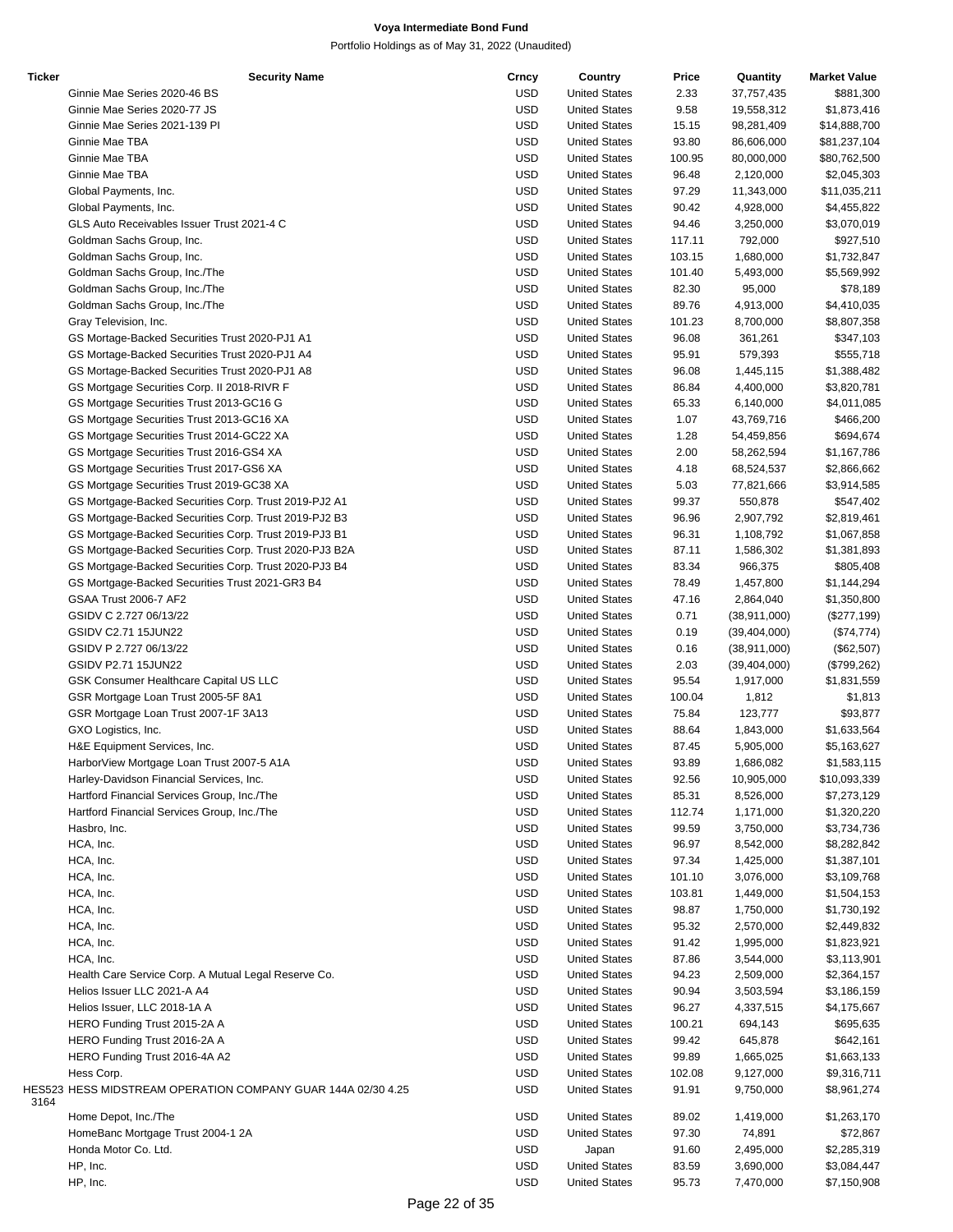| Ticker | <b>Security Name</b>                                              | Crncy      | Country              | Price  | Quantity   | <b>Market Value</b> |
|--------|-------------------------------------------------------------------|------------|----------------------|--------|------------|---------------------|
|        | HP, Inc.                                                          | <b>USD</b> | <b>United States</b> | 100.62 | 2,895,000  | \$2,912,933         |
|        | <b>HSBC Holdings PLC</b>                                          | <b>USD</b> | United Kingdom       | 96.73  | 4,759,000  | \$4,603,426         |
|        | <b>HSBC Holdings PLC</b>                                          | <b>USD</b> | United Kingdom       | 100.46 | 4,085,000  | \$4,103,863         |
|        | <b>HSBC Holdings PLC</b>                                          | <b>USD</b> | United Kingdom       | 95.75  | 4,831,000  | \$4,625,683         |
|        | <b>HSBC Holdings PLC</b>                                          | <b>USD</b> | United Kingdom       | 97.55  | 4,593,000  | \$4,480,285         |
|        |                                                                   |            |                      |        |            |                     |
|        | <b>HSBC Holdings PLC</b>                                          | <b>USD</b> | United Kingdom       | 96.94  | 3,307,000  | \$3,205,681         |
|        | <b>HSBC Holdings PLC</b>                                          | <b>USD</b> | United Kingdom       | 86.72  | 7,605,000  | \$6,595,387         |
|        | <b>HSBC Holdings PLC</b>                                          | <b>USD</b> | United Kingdom       | 83.51  | 4,751,000  | \$3,967,785         |
|        | <b>HSBC Holdings PLC</b>                                          | <b>USD</b> | United Kingdom       | 94.06  | 6,500,000  | \$6,114,032         |
|        | <b>HSBC Holdings PLC</b>                                          | <b>USD</b> | United Kingdom       | 89.56  | 3,779,000  | \$3,384,596         |
|        | <b>HSBC Holdings PLC</b>                                          | <b>USD</b> | United Kingdom       | 93.17  | 2,569,000  | \$2,393,546         |
|        | HSI Asset Loan Obligation Trust 2007-WF1 A6                       | <b>USD</b> | <b>United States</b> | 82.46  | 151,200    | \$124,681           |
|        | Humana, Inc.                                                      | <b>USD</b> | <b>United States</b> | 93.40  | 909,000    | \$849,013           |
|        | Humana, Inc.                                                      | <b>USD</b> | <b>United States</b> | 102.55 | 4,873,000  | \$4,997,376         |
|        | Humana, Inc.                                                      | <b>USD</b> | <b>United States</b> | 89.10  | 3,305,000  | \$2,944,841         |
|        | Humana, Inc.                                                      | <b>USD</b> | <b>United States</b> | 83.24  | 3,605,000  | \$3,000,962         |
|        | <b>HUNGARIAN FORINT</b>                                           | <b>HUF</b> | Hungary              | 369.59 | 1          | \$0                 |
|        | Huntington Bancshares, Inc./OH                                    | <b>USD</b> | <b>United States</b> | 102.22 | 1,836,000  | \$1,876,840         |
|        | Hutama Karya Persero PT                                           | <b>USD</b> | Indonesia            | 94.99  | 3,350,000  | \$3,182,017         |
|        | Impac CMB Trust Series 2005-1 M1                                  | <b>USD</b> |                      |        |            |                     |
|        |                                                                   |            | <b>United States</b> | 95.38  | 608,284    | \$580,179           |
|        | Imperial Fund Mortgage Trust 2021-NQM4 M1                         | <b>USD</b> | <b>United States</b> | 83.58  | 2,000,000  | \$1,671,611         |
|        | Indiana Michigan Power Co.                                        | <b>USD</b> | <b>United States</b> | 79.13  | 3,846,000  | \$3,043,218         |
|        | IndyMac INDX Mortgage Loan Trust 2006-AR2 2A1                     | <b>USD</b> | <b>United States</b> | 78.01  | 1,780,088  | \$1,388,655         |
|        | Infor, Inc.                                                       | <b>USD</b> | <b>United States</b> | 97.82  | 2,139,000  | \$2,092,344         |
|        | <b>ING Groep NV</b>                                               | <b>USD</b> | Netherlands          | 97.60  | 2,147,000  | \$2,095,535         |
|        | <b>ING Groep NV</b>                                               | <b>USD</b> | Netherlands          | 100.15 | 6,599,000  | \$6,608,749         |
|        | Ingevity Corp.                                                    | <b>USD</b> | <b>United States</b> | 90.01  | 9,460,000  | \$8,514,615         |
|        | Inkia Energy Ltd.                                                 | <b>USD</b> | Peru                 | 92.82  | 4,560,000  | \$4,232,501         |
|        | <b>InRetail Consumer</b>                                          | <b>USD</b> | Peru                 | 86.72  | 5,725,000  | \$4,964,892         |
|        | INT REC SEC LENDING                                               | <b>USD</b> | <b>United States</b> | 0.00   | 1          | \$0                 |
|        | Intel Corp.                                                       | <b>USD</b> | <b>United States</b> | 82.47  | 12,406,000 | \$10,230,958        |
|        | Intel Corp.                                                       | <b>USD</b> | <b>United States</b> | 76.18  | 2,008,000  | \$1,529,727         |
|        | Intel Corp.                                                       | <b>USD</b> | <b>United States</b> | 77.11  | 2,560,000  | \$1,973,910         |
|        |                                                                   |            |                      |        |            |                     |
|        | Intercontinental Exchange, Inc.                                   | <b>USD</b> | <b>United States</b> | 76.71  | 3,483,000  | \$2,671,711         |
|        | Intercontinental Exchange, Inc.                                   | <b>USD</b> | <b>United States</b> | 101.96 | 3,431,000  | \$3,498,211         |
|        | Intercontinental Exchange, Inc.                                   | <b>USD</b> | <b>United States</b> | 102.99 | 1,630,000  | \$1,678,699         |
|        | Intercontinental Exchange, Inc.                                   | <b>USD</b> | <b>United States</b> | 101.38 | 2,176,000  | \$2,205,935         |
|        | International Business Machines Corp.                             | <b>USD</b> | <b>United States</b> | 99.53  | 4,738,000  | \$4,715,844         |
|        | Interstate Power and Light Co.                                    | <b>USD</b> | <b>United States</b> | 100.17 | 4,400,000  | \$4,407,555         |
|        | Interstate Power and Light Co.                                    | <b>USD</b> | <b>United States</b> | 76.62  | 2,416,000  | \$1,851,034         |
|        | Inversiones CMPC SA                                               | <b>USD</b> | Chile                | 99.34  | 4,087,000  | \$4,060,210         |
|        | Invitation Homes Operating Partnership L.P.                       | <b>USD</b> | <b>United States</b> | 87.51  | 4,325,000  | \$3,784,785         |
|        | IPALCO Enterprises, Inc.                                          | <b>USD</b> | <b>United States</b> | 95.35  | 3,462,000  | \$3,301,112         |
|        | Ivory Coast Government International Bond                         | <b>EUR</b> | Ivory Coast          | 89.48  | 2,800,000  | \$2,505,532         |
|        | Ivory Coast Government International Bond                         | <b>USD</b> | Ivory Coast          | 94.61  | 3,725,535  | \$3,524,878         |
|        | J.P. Morgan Mortgage Trust 2019-2 A3                              | <b>USD</b> | <b>United States</b> | 100.05 | 82,418     | \$82,458            |
|        | J.P. Morgan Mortgage Trust 2021-14 B4                             | <b>USD</b> | <b>United States</b> | 78.02  | 2,261,665  | \$1,764,471         |
|        | Jersey Central Power & Light Co.                                  | <b>USD</b> | <b>United States</b> | 87.35  | 1,579,000  | \$1,379,284         |
|        |                                                                   |            |                      |        |            |                     |
|        | Jersey Central Power & Light Co.                                  | <b>USD</b> | <b>United States</b> | 100.33 | 3,199,000  | \$3,209,559         |
|        | JG Wentworth XLII LLC 2018-2A A                                   | <b>USD</b> | <b>United States</b> | 97.24  | 3,617,875  | \$3,518,059         |
|        | JGWPT XXXIII LLC 2014-3A A                                        | <b>USD</b> | <b>United States</b> | 93.99  | 2,602,872  | \$2,446,517         |
|        | John Deere Capital Corp.                                          | <b>USD</b> | <b>United States</b> | 97.87  | 5,025,000  | \$4,917,739         |
|        | Johnson & Johnson                                                 | <b>USD</b> | <b>United States</b> | 95.01  | 1,506,000  | \$1,430,891         |
|        | Johnson & Johnson                                                 | <b>USD</b> | <b>United States</b> | 98.19  | 3,705,000  | \$3,637,905         |
|        | JP Morgan Alternative Loan Trust 2005-S1 1A1                      | <b>USD</b> | <b>United States</b> | 48.34  | 313,842    | \$151,723           |
|        | JP Morgan Chase Commercial Mortgage Securities Trust 2011-C4 E    | <b>USD</b> | <b>United States</b> | 97.09  | 2,400,000  | \$2,330,215         |
|        | JP Morgan Chase Commercial Mortgage Securities Trust 2012-CIBX XA | <b>USD</b> | <b>United States</b> | 0.00   | 10,161,224 | \$10                |
|        | JP Morgan Chase Commercial Mortgage Securities Trust 2013-C13 E   | <b>USD</b> | <b>United States</b> | 94.44  | 5,550,000  | \$5,241,534         |
|        | JP Morgan Chase Commercial Mortgage Securities Trust 2013-C16 E   | <b>USD</b> | <b>United States</b> | 92.25  | 7,345,454  | \$6,776,410         |
|        | JP Morgan Chase Commercial Mortgage Securities Trust 2014-C20 D   | <b>USD</b> | <b>United States</b> | 85.39  | 5,000,000  | \$4,269,314         |
|        | JP Morgan Chase Commercial Mortgage Securities Trust 2016-JP4 XA  | <b>USD</b> | <b>United States</b> | 2.08   | 78,699,958 | \$1,633,748         |
|        | JP Morgan Mortgage Trust 2005-A4 B1                               | <b>USD</b> | <b>United States</b> | 95.51  | 2,038,033  | \$1,946,599         |
|        |                                                                   |            |                      |        |            |                     |
|        | JP Morgan Mortgage Trust 2017-1 B4                                | <b>USD</b> | <b>United States</b> | 92.78  | 1,024,010  | \$950,047           |
|        | JP Morgan Mortgage Trust 2017-3 B2                                | <b>USD</b> | <b>United States</b> | 95.16  | 1,843,299  | \$1,754,159         |
|        | JP Morgan Mortgage Trust 2017-6 B3                                | <b>USD</b> | <b>United States</b> | 94.02  | 1,358,564  | \$1,277,363         |
|        | JP Morgan Mortgage Trust 2018-1 B1                                | <b>USD</b> | <b>United States</b> | 94.72  | 1,952,983  | \$1,849,848         |
|        | JP Morgan Mortgage Trust 2018-1 B2                                | <b>USD</b> | <b>United States</b> | 94.35  | 1,879,915  | \$1,773,683         |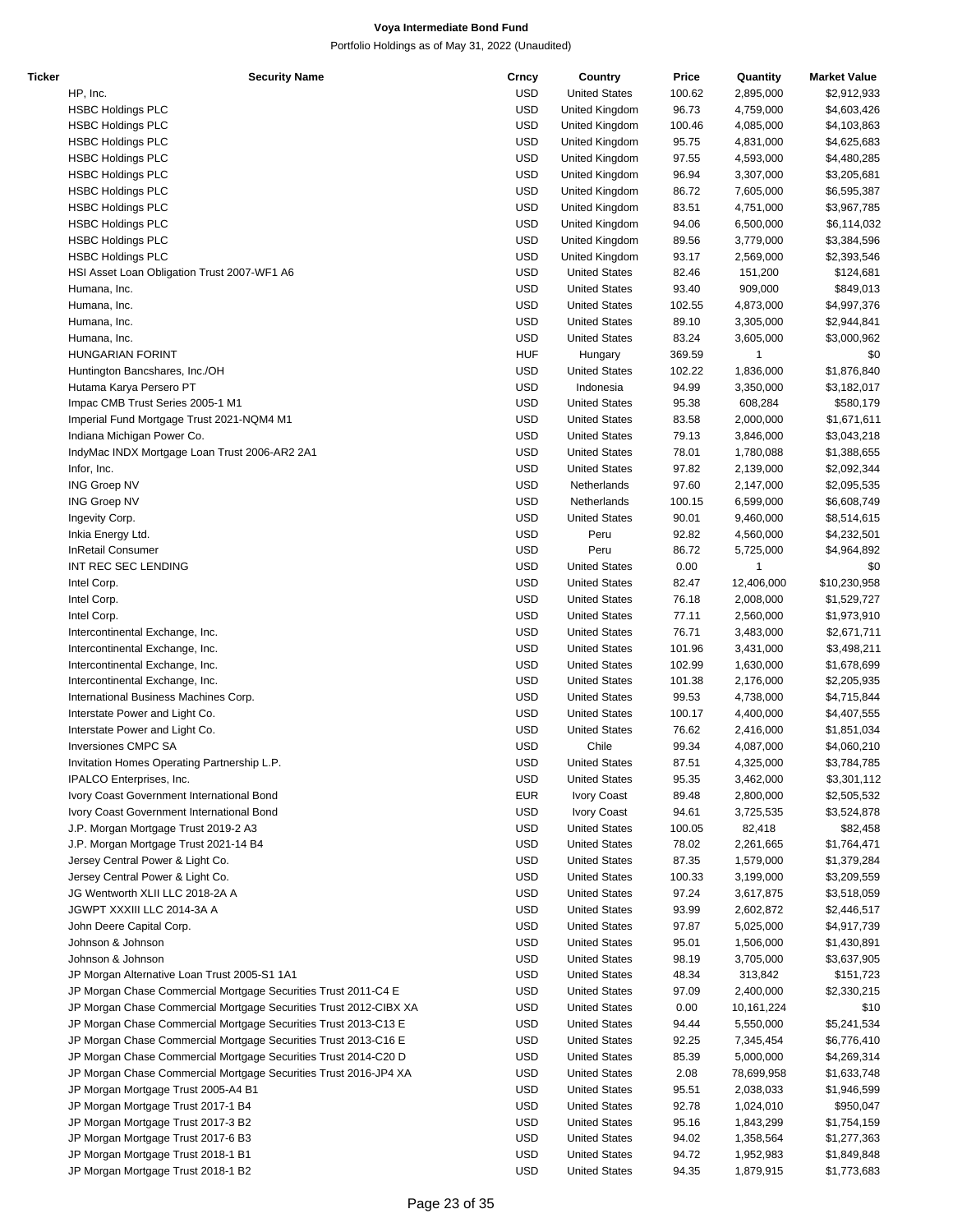| Ticker | <b>Security Name</b>                                                | Crncy      | Country              | Price  | Quantity      | <b>Market Value</b> |
|--------|---------------------------------------------------------------------|------------|----------------------|--------|---------------|---------------------|
|        | JP Morgan Mortgage Trust 2018-1 B3                                  | <b>USD</b> | <b>United States</b> | 89.64  | 2,484,298     | \$2,226,976         |
|        | JP Morgan Mortgage Trust 2018-3 B1                                  | <b>USD</b> | <b>United States</b> | 94.23  | 2,404,714     | \$2,266,050         |
|        | JP Morgan Mortgage Trust 2018-4 B2                                  | <b>USD</b> | <b>United States</b> | 93.88  | 2,073,340     | \$1,946,554         |
|        | JP Morgan Mortgage Trust 2018-9 B3                                  | <b>USD</b> | <b>United States</b> | 92.29  | 2,797,845     | \$2,582,014         |
|        | JP Morgan Mortgage Trust 2019-1 A3                                  | <b>USD</b> | <b>United States</b> | 99.23  | 262,078       | \$260,068           |
|        | JP Morgan Mortgage Trust 2019-6 B1                                  | <b>USD</b> | <b>United States</b> | 94.45  | 2,684,427     | \$2,535,412         |
|        | JP Morgan Mortgage Trust 2019-8 A15                                 | <b>USD</b> | <b>United States</b> | 96.33  | 329,290       | \$317,205           |
|        | JP Morgan Mortgage Trust 2019-8 A5                                  | <b>USD</b> | <b>United States</b> | 96.22  | 731,758       | \$704,128           |
|        | JP Morgan Mortgage Trust 2019-9 B2A                                 | <b>USD</b> | <b>United States</b> | 90.74  | 1,909,516     | \$1,732,673         |
|        | JP Morgan Mortgage Trust 2019-INV1 B3                               | <b>USD</b> | <b>United States</b> | 95.38  | 1,738,153     | \$1,657,818         |
|        |                                                                     | <b>USD</b> | <b>United States</b> | 99.80  | 132,011       |                     |
|        | JP Morgan Mortgage Trust 2019-LTV2 A18                              |            |                      |        |               | \$131,747           |
|        | JP Morgan Mortgage Trust 2020-1 A7                                  | <b>USD</b> | <b>United States</b> | 94.91  | 932,513       | \$885,007           |
|        | JP Morgan Mortgage Trust 2020-2 A15                                 | <b>USD</b> | <b>United States</b> | 95.79  | 334,192       | \$320,123           |
|        | JP Morgan Mortgage Trust 2020-3 A15                                 | <b>USD</b> | <b>United States</b> | 95.70  | 342,788       | \$328,044           |
|        | JP Morgan Mortgage Trust 2020-3 B2                                  | <b>USD</b> | <b>United States</b> | 90.11  | 762,928       | \$687,500           |
|        | JP Morgan Mortgage Trust 2020-5 B3                                  | <b>USD</b> | <b>United States</b> | 87.00  | 2,064,733     | \$1,796,380         |
|        | JP Morgan Mortgage Trust 2020-8 B2                                  | <b>USD</b> | <b>United States</b> | 88.08  | 959,801       | \$845,438           |
|        | JP Morgan Mortgage Trust 2020-INV1 A3                               | <b>USD</b> | <b>United States</b> | 96.46  | 269,711       | \$260,164           |
|        | JPMBB Commercial Mortgage Securities Trust 2013-C15 D               | <b>USD</b> | <b>United States</b> | 98.55  | 6,363,797     | \$6,271,400         |
|        | JPMBB Commercial Mortgage Securities Trust 2013-C17 D               | <b>USD</b> | <b>United States</b> | 95.87  | 7,840,000     | \$7,515,851         |
|        | JPMBB Commercial Mortgage Securities Trust 2013-C17 F               | <b>USD</b> | <b>United States</b> | 81.23  | 6,470,000     | \$5,255,331         |
|        | JPMBB Commercial Mortgage Securities Trust 2014-C19 XA              | <b>USD</b> | <b>United States</b> | 0.81   | 8,582,566     | \$69,488            |
|        | JPMBB Commercial Mortgage Securities Trust 2015-C28 XA              | <b>USD</b> | <b>United States</b> | 1.91   | 1,210,651     | \$23,066            |
|        | JPMorgan Chase & Co.                                                | <b>USD</b> | <b>United States</b> | 101.35 | 3,700,000     | \$3,749,798         |
|        |                                                                     | <b>USD</b> |                      |        |               |                     |
|        | JPMorgan Chase & Co.                                                |            | <b>United States</b> | 96.80  | 5,000,000     | \$4,840,196         |
|        | JPMorgan Chase & Co.                                                | <b>USD</b> | <b>United States</b> | 90.47  | 2,330,000     | \$2,107,875         |
|        | JPMorgan Chase & Co.                                                | <b>USD</b> | <b>United States</b> | 100.79 | 2,825,000     | \$2,847,296         |
|        | JPMorgan Chase & Co.                                                | <b>USD</b> | <b>United States</b> | 100.61 | 4,270,000     | \$4,295,853         |
|        | JPMorgan Chase & Co.                                                | <b>USD</b> | <b>United States</b> | 100.37 | 10,000        | \$10,037            |
|        | JPMorgan Chase & Co.                                                | <b>USD</b> | <b>United States</b> | 91.09  | 3,784,000     | \$3,446,730         |
|        | JPMorgan Chase & Co.                                                | <b>USD</b> | <b>United States</b> | 74.92  | 2,631,000     | \$1,971,128         |
|        | JPMorgan Chase & Co.                                                | <b>USD</b> | <b>United States</b> | 90.07  | 3,479,000     | \$3,133,527         |
|        | JPMorgan Chase & Co.                                                | <b>USD</b> | <b>United States</b> | 83.05  | 3,644,000     | \$3,026,310         |
|        | JPMorgan Chase & Co.                                                | <b>USD</b> | <b>United States</b> | 88.50  | 4,472,000     | \$3,957,598         |
|        | JPMorgan Chase & Co.                                                | <b>USD</b> | <b>United States</b> | 87.31  | 1,548,000     | \$1,351,579         |
|        | JPMorgan Chase & Co.                                                | <b>USD</b> | <b>United States</b> | 81.71  | 3,621,000     | \$2,958,573         |
|        | JPMorgan Chase & Co.                                                | <b>USD</b> | <b>United States</b> | 82.26  | 6,884,000     | \$5,662,812         |
|        | JPMorgan Chase & Co.                                                | <b>USD</b> | <b>United States</b> | 94.69  | 6,236,000     | \$5,904,696         |
|        |                                                                     | <b>USD</b> | <b>United States</b> | 86.32  |               |                     |
|        | JPMorgan Chase & Co.                                                |            |                      |        | 9,121,000     | \$7,873,101         |
|        | JPMorgan Chase & Co.                                                | <b>USD</b> | <b>United States</b> | 90.16  | 7,030,000     | \$6,338,597         |
|        | JPMorgan Chase & Co.                                                | <b>USD</b> | <b>United States</b> | 96.80  | 4,938,000     | \$4,779,796         |
|        | JPMorgan Chase & Co.                                                | <b>USD</b> | <b>United States</b> | 95.19  | 4,938,000     | \$4,700,549         |
|        | JPMorgan Chase & Co.                                                | <b>USD</b> | <b>United States</b> | 89.36  | 6,204,000     | \$5,544,185         |
|        | Kayne CLO 6 Ltd. 2019-6A A2                                         | <b>USD</b> | <b>United States</b> | 97.92  | 6,000,000     | \$5,875,098         |
|        | KAYNE CLO I Ltd. 2018-1A CR                                         | <b>USD</b> | <b>United States</b> | 94.79  | 7,130,000     | \$6,758,513         |
|        | KazMunayGas National Co. JSC                                        | <b>USD</b> | Kazakhstan           | 92.78  | 1,575,000     | \$1,461,207         |
|        | KazMunayGas National Co. JSC                                        | <b>USD</b> | Kazakhstan           | 93.95  | 2,875,000     | \$2,701,143         |
|        | Keurig Dr Pepper, Inc.                                              | <b>USD</b> | <b>United States</b> | 96.01  | 3,714,000     | \$3,565,655         |
|        | Keurig Dr Pepper, Inc.                                              | <b>USD</b> | <b>United States</b> | 92.91  | 4,804,000     | \$4,463,549         |
|        | Kilroy Realty L.P.                                                  | <b>USD</b> | <b>United States</b> | 80.27  | 3,310,000     | \$2,657,072         |
|        | Kilroy Realty L.P.                                                  | <b>USD</b> | <b>United States</b> | 98.90  | 5,408,000     | \$5,348,667         |
|        |                                                                     | <b>USD</b> | <b>United States</b> |        |               |                     |
|        | Kinder Morgan Energy Partners L.P.                                  |            |                      | 101.60 | 1,295,000     | \$1,315,656         |
|        | Kinder Morgan, Inc.                                                 | <b>USD</b> | <b>United States</b> | 100.91 | 2,332,000     | \$2,353,166         |
|        | Kite Realty Group L.P.                                              | <b>USD</b> | <b>United States</b> | 96.99  | 1,644,000     | \$1,594,513         |
|        | Klabin Austria GmbH                                                 | <b>USD</b> | Brazil               | 82.22  | 2,000,000     | \$1,644,420         |
|        | Kookmin Bank                                                        | <b>USD</b> | South Korea          | 85.96  | 2,500,000     | \$2,149,059         |
|        | Kraft Heinz Foods Co.                                               | <b>USD</b> | <b>United States</b> | 115.37 | 3,255,000     | \$3,755,203         |
|        | Kraft Heinz Foods Co.                                               | <b>USD</b> | <b>United States</b> | 92.47  | 4,490,000     | \$4,151,889         |
|        | Kyndryl Holdings, Inc.                                              | <b>USD</b> | <b>United States</b> | 87.41  | 2,708,000     | \$2,367,003         |
|        | Kyndryl Holdings, Inc.                                              | <b>USD</b> | <b>United States</b> | 83.00  | 6,028,000     | \$5,003,055         |
|        | Kyndryl Holdings, Inc.                                              | <b>USD</b> | <b>United States</b> | 76.78  | 2,667,000     | \$2,047,840         |
|        | L Street Securities 2017-PM1 XIO                                    | <b>USD</b> | <b>United States</b> | 0.12   | 1,976,661,771 | \$2,392,749         |
|        | Ladder Capital Finance Holdings LLLP / Ladder Capital Finance Corp. | <b>USD</b> | <b>United States</b> | 90.21  | 9,750,000     | \$8,795,085         |
|        | Lamb Weston Holdings, Inc.                                          | <b>USD</b> | <b>United States</b> | 92.52  | 10,340,000    | \$9,566,154         |
|        | Laurel Road Prime Student Loan Trust 2017-B A4                      | <b>USD</b> | <b>United States</b> | 98.44  |               |                     |
|        |                                                                     |            |                      |        | 452,715       | \$445,651           |
|        | Laurel Road Prime Student Loan Trust 2020-A AFX                     | <b>USD</b> | <b>United States</b> | 94.37  | 6,687,887     | \$6,311,505         |
|        | LB-UBS Commercial Mortgage Trust 2006-C7 XW                         | <b>USD</b> | <b>United States</b> | 0.32   | 649,297       | \$2,101             |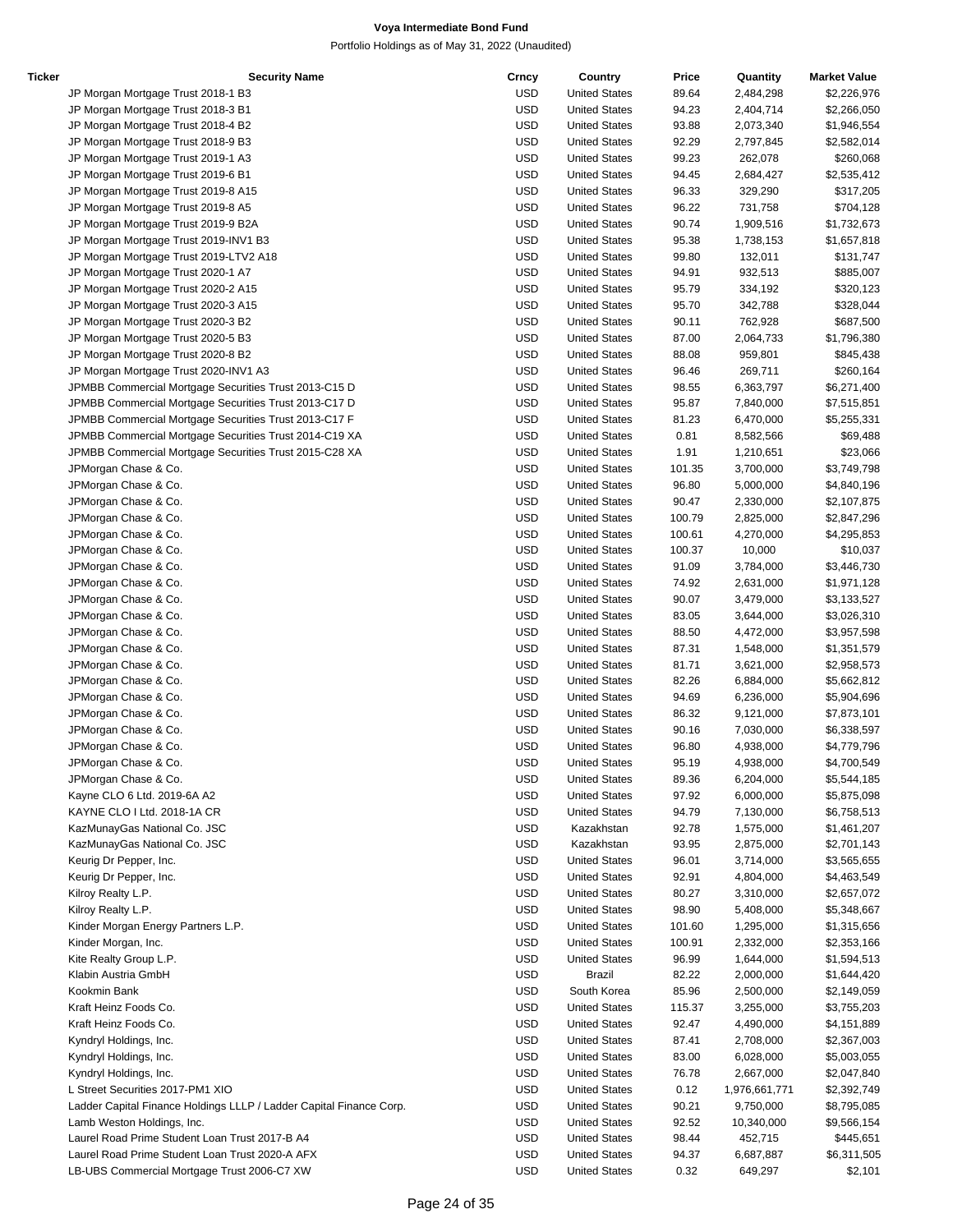| Ticker | <b>Security Name</b>                                                       | Crncy      | Country              | Price  | Quantity   | <b>Market Value</b> |
|--------|----------------------------------------------------------------------------|------------|----------------------|--------|------------|---------------------|
|        | LCM 26A A2 Ltd.                                                            | <b>USD</b> | <b>United States</b> | 96.69  | 6,000,000  | \$5,801,394         |
|        | LCM XVIII L.P. 18A A2R                                                     | <b>USD</b> | <b>United States</b> | 96.42  | 5,000,000  | \$4,821,190         |
|        | LCM XXIV Ltd. 24A CR                                                       | <b>USD</b> | <b>United States</b> | 93.83  | 11,900,000 | \$11,165,318        |
|        | Lehman Mortgage Trust 2006-7 2A4                                           | <b>USD</b> | <b>United States</b> | 15.56  | 13,085,944 | \$2,036,660         |
|        | Lehman Mortgage Trust 2006-9 2A5                                           | <b>USD</b> | <b>United States</b> | 13.83  | 8,509,164  | \$1,176,451         |
|        | Life 2021-BMR F Mortgage Trust                                             |            |                      |        |            |                     |
|        |                                                                            | <b>USD</b> | <b>United States</b> | 93.13  | 589,782    | \$549,243           |
|        | Lloyds Banking Group PLC                                                   | <b>USD</b> | United Kingdom       | 99.91  | 2,849,000  | \$2,846,419         |
|        | Lloyds Banking Group PLC                                                   | <b>USD</b> | United Kingdom       | 96.08  | 2,545,000  | \$2,445,268         |
|        | Loanpal Solar Loan 2020-2GF A Ltd.                                         | <b>USD</b> | <b>United States</b> | 91.20  | 6,630,924  | \$6,047,217         |
|        | Loanpal Solar Loan 2021-1 1GS A Ltd.                                       | <b>USD</b> | <b>United States</b> | 88.41  | 5,793,431  | \$5,122,104         |
|        | Loanpal Solar Loan 2021-2GS A Ltd.                                         | <b>USD</b> | <b>United States</b> | 86.98  | 9,273,039  | \$8,065,682         |
|        | Lowe's Cos, Inc.                                                           | <b>USD</b> | <b>United States</b> | 91.17  | 3,451,000  | \$3,146,173         |
|        | Lowe's Cos, Inc.                                                           | <b>USD</b> | <b>United States</b> | 90.62  | 2,013,000  | \$1,824,273         |
|        | LSTAR Commercial Mortgage Trust 2017-5 X                                   | <b>USD</b> | <b>United States</b> | 2.29   | 37,251,406 | \$853,169           |
|        | Lukoil Capital DAC                                                         | <b>USD</b> | Russia               | 51.50  | 2,000,000  | \$1,030,000         |
|        |                                                                            | <b>USD</b> | Netherlands          | 91.09  |            |                     |
|        | Lundin Energy Finance BV                                                   |            |                      |        | 1,971,000  | \$1,795,353         |
|        | Madison Park Funding XLVIII Ltd. 2021-48A C                                | <b>USD</b> | <b>United States</b> | 95.03  | 6,150,000  | \$5,844,105         |
|        | Madison Park Funding XXI Ltd. 2016-21A ABRR                                | <b>USD</b> | <b>United States</b> | 93.72  | 6,250,000  | \$5,857,806         |
|        | Madison Park Funding XXVII Ltd. 2018-27A B                                 | <b>USD</b> | <b>United States</b> | 94.92  | 1,400,000  | \$1,328,837         |
|        | Magallanes, Inc.                                                           | <b>USD</b> | <b>United States</b> | 93.56  | 2,761,000  | \$2,583,174         |
|        | Magallanes, Inc.                                                           | <b>USD</b> | <b>United States</b> | 90.53  | 3,086,000  | \$2,793,665         |
|        | Magallanes, Inc.                                                           | <b>USD</b> | <b>United States</b> | 89.63  | 11,635,000 | \$10,428,486        |
|        | Magallanes, Inc.                                                           | <b>USD</b> | <b>United States</b> | 89.77  | 1,765,000  | \$1,584,359         |
|        | Magallanes, Inc.                                                           | <b>USD</b> | <b>United States</b> | 97.18  | 9,092,000  | \$8,835,542         |
|        | Main Street Capital Corp.                                                  | <b>USD</b> | <b>United States</b> | 90.69  | 8,308,000  |                     |
|        |                                                                            |            |                      |        |            | \$7,534,927         |
|        | Main Street Capital Corp.                                                  | <b>USD</b> | <b>United States</b> | 101.05 | 4,310,000  | \$4,355,427         |
|        | Marathon Petroleum Corp.                                                   | <b>USD</b> | <b>United States</b> | 92.46  | 4,062,000  | \$3,755,850         |
|        | Marathon Petroleum Corp.                                                   | <b>USD</b> | <b>United States</b> | 91.94  | 1,387,000  | \$1,275,257         |
|        | Marathon Petroleum Corp.                                                   | <b>USD</b> | <b>United States</b> | 102.70 | 3,850,000  | \$3,953,958         |
|        | Marlette Funding Trust 2018-4A C                                           | <b>USD</b> | <b>United States</b> | 99.90  | 1,410,808  | \$1,409,421         |
|        | Marlette Funding Trust 2019-2A C                                           | <b>USD</b> | <b>United States</b> | 100.00 | 3,343,979  | \$3,344,063         |
|        | Mars, Inc.                                                                 | <b>USD</b> | <b>United States</b> | 92.97  | 2,495,000  | \$2,319,613         |
|        | Mars, Inc.                                                                 | <b>USD</b> | <b>United States</b> | 89.95  | 3,585,000  | \$3,224,616         |
|        | <b>MBRT 2019-MBR H1</b>                                                    | <b>USD</b> | <b>United States</b> | 94.32  | 6,472,490  | \$6,104,662         |
|        | McDonald's Corp.                                                           | <b>USD</b> | <b>United States</b> | 99.14  | 2,795,000  | \$2,771,070         |
|        |                                                                            |            |                      |        |            |                     |
|        | McKesson Corp.                                                             | <b>USD</b> | <b>United States</b> | 90.25  | 4,730,000  | \$4,268,710         |
|        | Mello Warehouse Securitization Trust 2021-1 A                              | <b>USD</b> | <b>United States</b> | 99.12  | 10,250,000 | \$10,159,675        |
|        | Mello Warehouse Securitization Trust 2021-1 C                              | <b>USD</b> | <b>United States</b> | 99.02  | 6,150,000  | \$6,089,817         |
|        | Merck & Co., Inc.                                                          | <b>USD</b> | <b>United States</b> | 77.45  | 1,949,000  | \$1,509,424         |
|        | Merck & Co., Inc.                                                          | <b>USD</b> | <b>United States</b> | 76.08  | 2,014,000  | \$1,532,256         |
|        | Metropolitan Edison Co.                                                    | <b>USD</b> | <b>United States</b> | 99.89  | 1,950,000  | \$1,947,790         |
|        | Mexico Government International Bond                                       | <b>USD</b> | Mexico               | 70.81  | 3,000,000  | \$2,124,251         |
|        | Mexico Government International Bond                                       | <b>USD</b> | Mexico               | 85.44  | 1,375,000  | \$1,174,812         |
|        | Mexico Government International Bond                                       | <b>USD</b> | Mexico               | 72.11  | 1,750,000  | \$1,261,991         |
|        | MFA 2020-NQM3 A3 Trust                                                     | <b>USD</b> | <b>United States</b> | 97.07  | 402,837    | \$391,043           |
|        | <b>MGM Resorts International</b>                                           | <b>USD</b> | <b>United States</b> | 97.69  |            | \$4,205,684         |
|        |                                                                            |            |                      |        | 4,305,000  |                     |
|        | Microchip Technology, Inc.                                                 | <b>USD</b> | <b>United States</b> | 99.32  | 5,223,000  | \$5,187,294         |
|        | Microsoft Corp.                                                            | <b>USD</b> | <b>United States</b> | 83.66  | 9,304,000  | \$7,784,065         |
|        | MidAmerican Energy Co.                                                     | <b>USD</b> | <b>United States</b> | 97.82  | 500,000    | \$489,103           |
|        | Mileage Plus Holdings LLC / Mileage Plus Intellectual Property Assets Ltd. | <b>USD</b> | <b>United States</b> | 101.63 | 4,338,000  | \$4,408,796         |
|        | Mill City Mortgage Loan Trust 2017-1 M2                                    | <b>USD</b> | <b>United States</b> | 98.18  | 1,100,000  | \$1,079,959         |
|        | Mill City Mortgage Loan Trust 2017-2 M2                                    | <b>USD</b> | <b>United States</b> | 96.87  | 3,200,000  | \$3,099,816         |
|        | Mill City Mortgage Trust 2015-2 B2                                         | <b>USD</b> | <b>United States</b> | 96.06  | 2,482,000  | \$2,384,245         |
|        | Mill City Solar Loan 2019-1A A Ltd.                                        | <b>USD</b> | <b>United States</b> | 99.00  | 779,092    | \$771,326           |
|        | Mill City Solar Loan 2019-2GS A Ltd.                                       | <b>USD</b> | <b>United States</b> | 95.49  | 3,967,859  | \$3,788,846         |
|        | Millicom International Cellular SA                                         | <b>USD</b> | Colombia             | 86.52  | 2,000,000  | \$1,730,330         |
|        | MIM VM BALANCE USD                                                         | <b>USD</b> | <b>United States</b> | 100.00 |            |                     |
|        |                                                                            |            |                      |        | 4,650,000  | \$4,650,000         |
|        | Misc Capital Two Labuan Ltd.                                               | <b>USD</b> | Malaysia             | 96.43  | 12,925,000 | \$12,464,064        |
|        | Mississippi Power Co.                                                      | <b>USD</b> | <b>United States</b> | 92.84  | 271,000    | \$251,587           |
|        | Mississippi Power Co.                                                      | <b>USD</b> | <b>United States</b> | 90.25  | 4,552,000  | \$4,108,210         |
|        | Mitsubishi UFJ Financial Group, Inc.                                       | <b>USD</b> | Japan                | 95.00  | 725,000    | \$688,759           |
|        | Mitsubishi UFJ Financial Group, Inc.                                       | <b>USD</b> | Japan                | 93.02  | 7,183,000  | \$6,681,663         |
|        | Mitsubishi UFJ Financial Group, Inc.                                       | <b>USD</b> | Japan                | 89.90  | 1,323,000  | \$1,189,440         |
|        | Mizuho Financial Group Cayman 2 Ltd.                                       | <b>USD</b> | Japan                | 100.21 | 5,500,000  | \$5,511,451         |
|        | Mizuho Financial Group, Inc.                                               | <b>USD</b> | Japan                | 97.80  | 660,000    | \$645,494           |
|        | Mizuho Financial Group, Inc.                                               | <b>USD</b> | Japan                | 95.04  | 3,417,000  | \$3,247,535         |
|        | MONDELEZ INTL 06/07/2022                                                   | <b>USD</b> | <b>United States</b> | 99.98  | 10,000,000 | \$9,998,017         |
|        |                                                                            |            |                      |        |            |                     |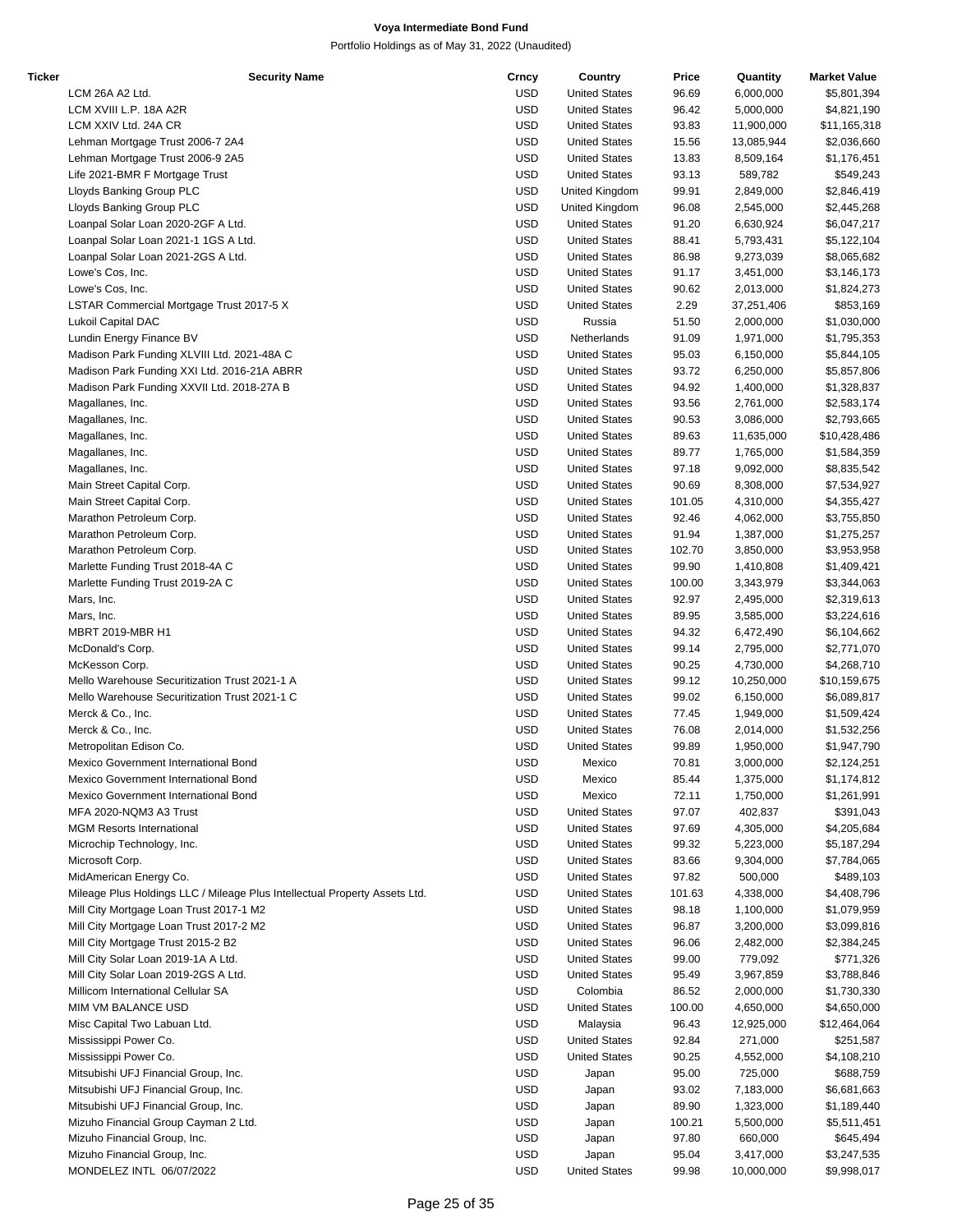| Ticker | <b>Security Name</b>                                           | Crncy      | Country              | Price  | Quantity   | <b>Market Value</b> |
|--------|----------------------------------------------------------------|------------|----------------------|--------|------------|---------------------|
|        | Monongahela Power Co.                                          | <b>USD</b> | <b>United States</b> | 96.54  | 2,460,000  | \$2,375,000         |
|        | Morgan Stanley                                                 | <b>USD</b> | <b>United States</b> | 90.52  | 15,500,000 | \$14,030,771        |
|        | Morgan Stanley                                                 | <b>USD</b> | <b>United States</b> | 84.52  | 21,541,000 | \$18,207,355        |
|        | Morgan Stanley                                                 | <b>USD</b> | <b>United States</b> | 91.11  | 3,968,000  | \$3,615,373         |
|        | Morgan Stanley                                                 | <b>USD</b> | <b>United States</b> | 94.44  | 3,912,000  | \$3,694,328         |
|        |                                                                |            |                      |        |            |                     |
|        | Morgan Stanley                                                 | <b>USD</b> | <b>United States</b> | 95.62  | 5,414,000  | \$5,176,807         |
|        | Morgan Stanley                                                 | <b>USD</b> | <b>United States</b> | 82.15  | 3,009,000  | \$2,471,881         |
|        | Morgan Stanley                                                 | <b>USD</b> | <b>United States</b> | 100.22 | 1,708,000  | \$1,711,758         |
|        | Morgan Stanley                                                 | <b>USD</b> | <b>United States</b> | 100.96 | 14,134,000 | \$14,270,112        |
|        | Morgan Stanley                                                 | <b>USD</b> | <b>United States</b> | 86.02  | 5,581,000  | \$4,800,624         |
|        | Morgan Stanley                                                 | <b>USD</b> | <b>United States</b> | 96.91  | 7,461,000  | \$7,230,715         |
|        | Morgan Stanley                                                 | <b>USD</b> | <b>United States</b> | 93.23  | 2,030,000  | \$1,892,643         |
|        | Morgan Stanley                                                 | <b>USD</b> | <b>United States</b> | 89.12  | 2,887,000  | \$2,572,858         |
|        |                                                                |            |                      |        |            |                     |
|        | Morgan Stanley                                                 | <b>USD</b> | <b>United States</b> | 100.46 | 1,736,000  | \$1,743,956         |
|        | Morgan Stanley                                                 | <b>USD</b> | <b>United States</b> | 98.03  | 2,439,000  | \$2,390,850         |
|        | Morgan Stanley                                                 | <b>USD</b> | <b>United States</b> | 100.31 | 2,750,000  | \$2,758,644         |
|        | Morgan Stanley                                                 | <b>USD</b> | <b>United States</b> | 101.11 | 3,524,000  | \$3,563,104         |
|        | Morgan Stanley Bank of America Merrill Lynch Trust 2012-C6 E   | <b>USD</b> | <b>United States</b> | 96.70  | 3,000,000  | \$2,900,899         |
|        | Morgan Stanley Bank of America Merrill Lynch Trust 2013-C13 D  | <b>USD</b> | <b>United States</b> | 93.04  | 4,340,000  | \$4,037,840         |
|        | Morgan Stanley Bank of America Merrill Lynch Trust 2014 C19 XA | <b>USD</b> | <b>United States</b> | 1.80   | 66,766,827 | \$1,201,823         |
|        | Morgan Stanley Capital I Trust 2011-C1 J                       | <b>USD</b> | <b>United States</b> | 59.53  | 14,914,000 | \$8,878,298         |
|        |                                                                |            |                      |        |            |                     |
|        | Morgan Stanley Capital I Trust 2021-L6 XA                      | <b>USD</b> | <b>United States</b> | 7.28   | 31,749,281 | \$2,312,195         |
|        | Morgan Stanley Capital I, Inc. 2017-HR2 XA                     | <b>USD</b> | <b>United States</b> | 3.33   | 45,979,380 | \$1,531,385         |
|        | Morgan Stanley Mortgage Loan Trust 2007-13 6A1                 | <b>USD</b> | <b>United States</b> | 66.72  | 4,032,303  | \$2,690,169         |
|        | Morgan Stanley Residential Mortgage Loan Trust 2020-1 A5A      | <b>USD</b> | <b>United States</b> | 80.15  | 1,000,000  | \$801,484           |
|        | Morocco Government International Bond                          | <b>USD</b> | Morocco              | 86.00  | 2,500,000  | \$2,149,900         |
|        | Morocco Government International Bond                          | <b>USD</b> | Morocco              | 69.75  | 1,450,000  | \$1,011,339         |
|        | Morocco Government International Bond                          | <b>USD</b> | Morocco              | 100.41 | 600,000    | \$602,488           |
|        | Mortgage Insurance-Linked Notes 2021-3 M1B                     | <b>USD</b> | <b>United States</b> | 95.60  | 10,200,000 | \$9,751,401         |
|        |                                                                |            |                      |        |            |                     |
|        | Mosaic Co/The                                                  | <b>USD</b> | <b>United States</b> | 107.22 | 5,352,000  | \$5,738,284         |
|        | Mosaic Solar Loan Trust 2018-1A A                              | <b>USD</b> | <b>United States</b> | 97.84  | 2,916,662  | \$2,853,686         |
|        | Mosaic Solar Loan Trust 2018-2-GS A                            | <b>USD</b> | <b>United States</b> | 97.70  | 4,756,279  | \$4,646,793         |
|        | Mosaic Solar Loan Trust 2018-2-GS B                            | <b>USD</b> | <b>United States</b> | 97.98  | 1,215,288  | \$1,190,781         |
|        | Mosaic Solar Loan Trust 2019-2A A                              | <b>USD</b> | <b>United States</b> | 92.58  | 3,369,000  | \$3,118,921         |
|        | Mosaic Solar Loan Trust 2020-1A B                              | <b>USD</b> | <b>United States</b> | 93.47  | 4,582,596  | \$4,283,267         |
|        | Mosaic Solar Loan Trust 2020-2A A                              | <b>USD</b> | <b>United States</b> | 88.76  | 8,999,350  | \$7,987,897         |
|        | Mosaic Solar Loan Trust 2021-1A B                              | <b>USD</b> | <b>United States</b> | 87.64  | 3,936,180  | \$3,449,606         |
|        |                                                                |            |                      |        |            |                     |
|        | Mosaic Solar Loans 2017-2A A LLC                               | <b>USD</b> | <b>United States</b> | 96.75  | 1,765,090  | \$1,707,664         |
|        | Mozart Debt Merger Sub, Inc.                                   | <b>USD</b> | <b>United States</b> | 90.41  | 4,875,000  | \$4,407,244         |
|        | MPLX L.P.                                                      | <b>USD</b> | <b>United States</b> | 86.94  | 2,026,000  | \$1,761,356         |
|        | MPLX L.P.                                                      | <b>USD</b> | <b>United States</b> | 91.57  | 2,897,000  | \$2,652,673         |
|        | MPLX L.P.                                                      | <b>USD</b> | <b>United States</b> | 93.93  | 2,568,000  | \$2,412,161         |
|        | MPLX L.P.                                                      | <b>USD</b> | <b>United States</b> | 101.96 | 5,080,000  | \$5,179,774         |
|        | MPLX L.P.                                                      | <b>USD</b> | <b>United States</b> | 95.26  | 1,335,000  | \$1,271,678         |
|        | MPLX L.P.                                                      | <b>USD</b> | <b>United States</b> | 99.94  | 3,106,000  | \$3,104,143         |
|        |                                                                | <b>USD</b> |                      |        |            |                     |
|        | MPLX L.P.                                                      |            | <b>United States</b> | 89.44  | 1,053,000  | \$941,783           |
|        | MPT Operating Partnership L.P. / MPT Finance Corp.             | <b>USD</b> | <b>United States</b> | 87.54  | 5,135,000  | \$4,495,282         |
|        | Muenchener Rueckversicherungs-Gesellschaft AG in Muenchen      | <b>USD</b> | Germany              | 103.77 | 4,416,000  | \$4,582,492         |
|        | MVM VM BALANCE EUR                                             | <b>EUR</b> | Eurozone             | 107.35 | (2)        | (\$2)               |
|        | MVM VM BALANCE USD                                             | <b>USD</b> | <b>United States</b> | 100.00 | 181,835    | \$181,835           |
|        | Mylan, Inc.                                                    | <b>USD</b> | <b>United States</b> | 87.52  | 4,755,000  | \$4,161,606         |
|        | Narragansett Electric Co/The                                   | <b>USD</b> | <b>United States</b> | 94.13  | 3,392,000  | \$3,192,904         |
|        | National Australia Bank Ltd.                                   | <b>USD</b> | Australia            | 82.21  | 5,050,000  | \$4,151,825         |
|        |                                                                |            |                      |        |            |                     |
|        | NATIONAL GRID 06/03/2022                                       | <b>USD</b> | <b>United States</b> | 99.99  | 6,000,000  | \$5,999,502         |
|        | National Rural Utilities Cooperative Finance Corp.             | <b>USD</b> | <b>United States</b> | 89.76  | 4,318,000  | \$3,875,734         |
|        | National Rural Utilities Cooperative Finance Corp.             | <b>USD</b> | <b>United States</b> | 89.30  | 5,417,000  | \$4,837,316         |
|        | National Rural Utilities Cooperative Finance Corp.             | <b>USD</b> | <b>United States</b> | 94.54  | 2,880,000  | \$2,722,853         |
|        | Nationwide Building Society                                    | <b>USD</b> | United Kingdom       | 100.95 | 9,520,000  | \$9,610,449         |
|        | Nationwide Building Society                                    | <b>USD</b> | United Kingdom       | 90.45  | 3,865,000  | \$3,495,815         |
|        | NatWest Group PLC                                              | <b>USD</b> | United Kingdom       | 93.26  | 2,910,000  | \$2,713,803         |
|        | NatWest Group PLC                                              | <b>USD</b> | United Kingdom       | 100.27 | 459,000    | \$460,248           |
|        |                                                                |            |                      |        |            |                     |
|        | NatWest Group PLC                                              | <b>USD</b> | United Kingdom       | 100.98 | 5,954,000  | \$6,012,505         |
|        | NatWest Group PLC                                              | <b>USD</b> | United Kingdom       | 100.62 | 6,418,000  | \$6,458,052         |
|        | Navient Corp.                                                  | <b>USD</b> | <b>United States</b> | 92.22  | 4,725,000  | \$4,357,230         |
|        | Navient Private Education Refi Loan Trust 2020-DA A            | <b>USD</b> | <b>United States</b> | 95.63  | 3,428,527  | \$3,278,704         |
|        | Navient Private Education Refi Loan Trust 2020-GA A            | <b>USD</b> | <b>United States</b> | 95.39  | 4,081,999  | \$3,893,907         |
|        | Navient Private Education Refi Loan Trust 2021-F B             | <b>USD</b> | <b>United States</b> | 82.84  | 1,850,000  | \$1,532,474         |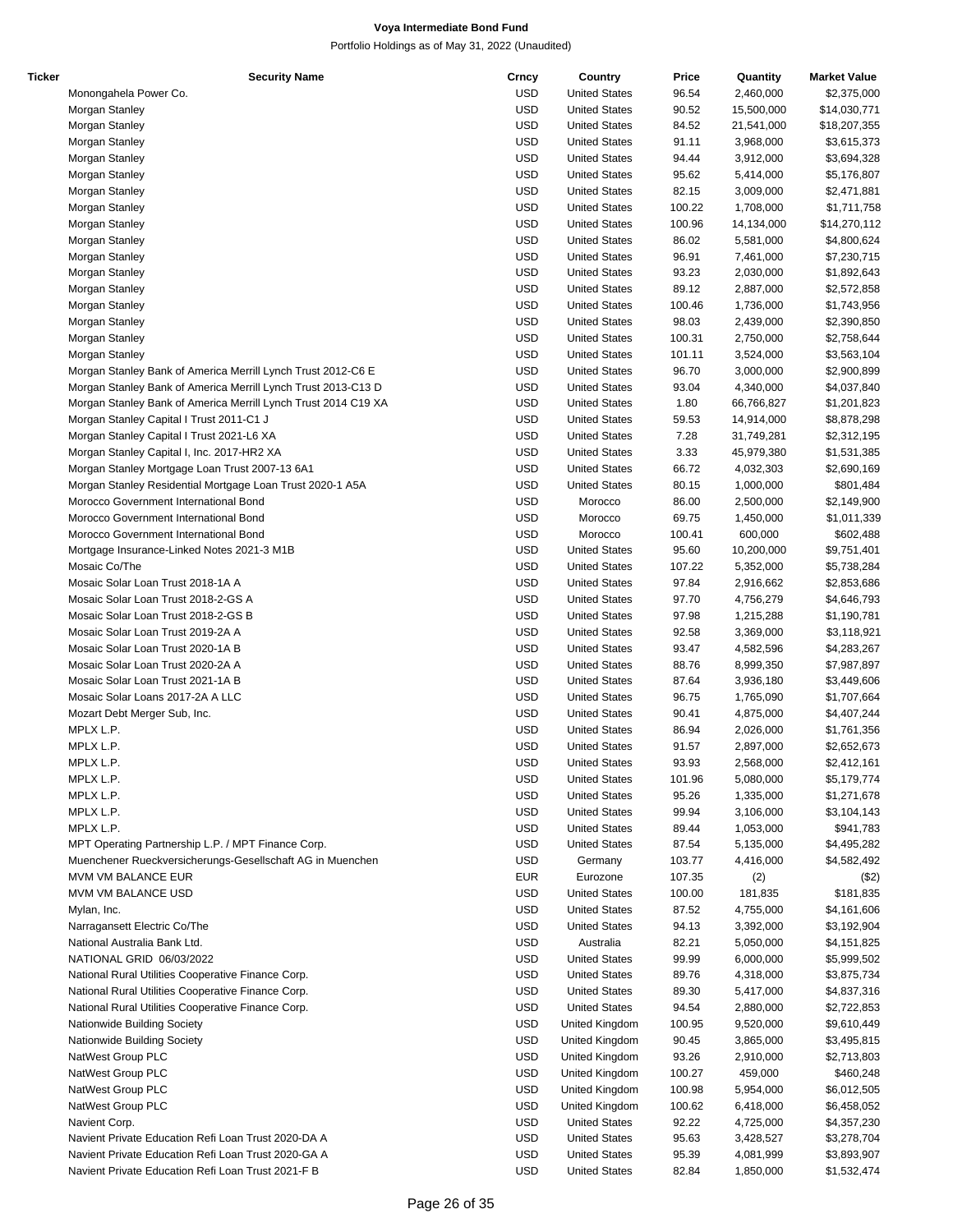| Ticker | <b>Security Name</b>                                                    | Crncy      | Country              | Price  | Quantity   | <b>Market Value</b> |
|--------|-------------------------------------------------------------------------|------------|----------------------|--------|------------|---------------------|
|        | NBK Tier 1 Financing 2 Ltd.                                             | <b>USD</b> | Kuwait               | 94.99  | 1,000,000  | \$949,920           |
|        | NBN Co. Ltd.                                                            | <b>USD</b> | Australia            | 90.06  | 4,080,000  | \$3,674,425         |
|        | NBN Co. Ltd.                                                            | <b>USD</b> | Australia            | 90.98  | 2,160,000  | \$1,965,135         |
|        | Nestle Holdings, Inc.                                                   | <b>USD</b> | <b>United States</b> | 88.67  | 4,616,000  | \$4,093,034         |
|        | Neuberger Berman Loan Advisers CLO 47 Ltd. 2022-47A A                   | <b>USD</b> | <b>United States</b> | 95.85  | 2,000,000  | \$1,917,083         |
|        | New Residential Mortgage Loan Trust 2017-3A B2                          | <b>USD</b> | <b>United States</b> | 97.94  | 2,351,438  | \$2,302,912         |
|        |                                                                         | <b>USD</b> |                      |        |            |                     |
|        | New Residential Mortgage Loan Trust 2017-6A B2                          |            | <b>United States</b> | 98.16  | 769,648    | \$755,480           |
|        | NextEra Energy Capital Holdings, Inc.                                   | <b>USD</b> | <b>United States</b> | 89.30  | 2,635,000  | \$2,353,102         |
|        | NextEra Energy Capital Holdings, Inc.                                   | <b>USD</b> | <b>United States</b> | 92.31  | 8,110,000  | \$7,486,719         |
|        | NextEra Energy Capital Holdings, Inc.                                   | <b>USD</b> | <b>United States</b> | 85.67  | 2,698,000  | \$2,311,457         |
|        | NextEra Energy Capital Holdings, Inc.                                   | <b>USD</b> | <b>United States</b> | 81.87  | 5,461,000  | \$4,470,751         |
|        | NiSource, Inc.                                                          | <b>USD</b> | <b>United States</b> | 91.67  | 4,000,000  | \$3,666,745         |
|        | NiSource, Inc.                                                          | <b>USD</b> | <b>United States</b> | 105.56 | 1,453,000  | \$1,533,724         |
|        | Nissan Motor Co. Ltd.                                                   | <b>USD</b> | Japan                | 93.88  | 6,054,000  | \$5,683,405         |
|        | NOMDV C0 25MAY27                                                        | <b>USD</b> | <b>United States</b> | 0.00   | 21,413,000 | \$0                 |
|        | Nomura Home Equity Loan, Inc. Home Equity Loan Trust Series 2007-1 2A3  | <b>USD</b> | <b>United States</b> | 96.62  | 546,264    | \$527,817           |
|        | Nomura Home Equity Loan, Inc. Home Equity Loan Trust Series 2007-1 2A4A | <b>USD</b> | <b>United States</b> | 95.49  | 661,374    | \$631,578           |
|        | Nordea Bank ABP                                                         | <b>USD</b> | Finland              | 100.47 | 1,345,000  | \$1,351,317         |
|        | Nordea Bank Abp                                                         | <b>USD</b> | Finland              | 81.53  | 4,015,000  | \$3,273,514         |
|        | Norfolk Southern Corp.                                                  | <b>USD</b> | <b>United States</b> |        |            |                     |
|        |                                                                         |            |                      | 79.95  | 1,456,000  | \$1,164,102         |
|        | Northern Natural Gas Co.                                                | <b>USD</b> | <b>United States</b> | 76.78  | 1,937,000  | \$1,487,300         |
|        | Northwestern Mutual Global Funding                                      | <b>USD</b> | <b>United States</b> | 89.75  | 4,918,000  | \$4,413,826         |
|        | Northwestern Mutual Life Insurance Co/The                               | <b>USD</b> | <b>United States</b> | 77.95  | 3,912,000  | \$3,049,307         |
|        | Novelis Corp.                                                           | <b>USD</b> | <b>United States</b> | 95.02  | 8,795,000  | \$8,356,965         |
|        | <b>NSTAR Electric Co.</b>                                               | <b>USD</b> | <b>United States</b> | 84.87  | 1,915,000  | \$1,625,323         |
|        | Nucor Corp.                                                             | <b>USD</b> | <b>United States</b> | 86.40  | 2,956,000  | \$2,553,998         |
|        | Nucor Corp.                                                             | <b>USD</b> | <b>United States</b> | 101.68 | 2,436,000  | \$2,476,996         |
|        | NXP BV / NXP Funding LLC                                                | <b>USD</b> | <b>MULTI</b>         | 103.71 | 4,533,000  | \$4,700,978         |
|        | NXP BV / NXP Funding LLC / NXP USA, Inc.                                | <b>USD</b> | <b>MULTI</b>         | 71.52  | 2,510,000  | \$1,795,165         |
|        | NXP BV / NXP Funding LLC / NXP USA, Inc.                                | <b>USD</b> | <b>MULTI</b>         | 92.62  | 2,761,000  | \$2,557,220         |
|        | Oak Hill Credit Partners 2021-8A C                                      | <b>USD</b> | <b>United States</b> | 92.96  | 5,750,000  | \$5,345,200         |
|        | Oaktown Re VI Ltd. 2021-1A M1C                                          | <b>USD</b> | <b>United States</b> | 95.96  |            | \$959,582           |
|        |                                                                         |            |                      |        | 1,000,000  |                     |
|        | Oaktown Re VII Ltd. 2021-2 M1C                                          | <b>USD</b> | <b>United States</b> | 92.93  | 6,000,000  | \$5,575,752         |
|        | OBX 2019-EXP1 1A3 Trust                                                 | <b>USD</b> | <b>United States</b> | 96.50  | 220,772    | \$213,044           |
|        | OBX 2019-INV2 A25 Trust                                                 | <b>USD</b> | <b>United States</b> | 98.61  | 389,455    | \$384,034           |
|        | OCP SA                                                                  | <b>USD</b> | Morocco              | 83.27  | 1,325,000  | \$1,103,366         |
|        | Octagon Investment Partners 32 Ltd. 2017-1A CR                          | <b>USD</b> | <b>United States</b> | 95.50  | 3,500,000  | \$3,342,661         |
|        | Octagon Investment Partners XV Ltd. 2013-1A A2R                         | <b>USD</b> | <b>United States</b> | 96.98  | 4,060,000  | \$3,937,473         |
|        | Octagon Investment Partners XXI Ltd. 2014-1A BR3                        | <b>USD</b> | <b>United States</b> | 92.04  | 6,000,000  | \$5,522,604         |
|        | Oglethorpe Power Corp.                                                  | <b>USD</b> | <b>United States</b> | 82.07  | 2,877,000  | \$2,361,104         |
|        | OHA Credit Funding 2019-3A AR Ltd.                                      | <b>USD</b> | <b>United States</b> | 97.61  | 7,830,000  | \$7,643,027         |
|        | OHA Credit Funding 2020-6A AR Ltd.                                      | <b>USD</b> | <b>United States</b> | 97.40  | 10,250,000 | \$9,983,633         |
|        | OHA Credit Funding 4 Ltd. 2019-4A AR                                    | <b>USD</b> | <b>United States</b> | 97.31  | 6,650,000  | \$6,471,381         |
|        | OHA Credit Funding 7 Ltd. 2020-7A AR                                    | <b>USD</b> | <b>United States</b> |        |            |                     |
|        |                                                                         |            |                      | 97.00  | 7,000,000  | \$6,790,183         |
|        | OHA Credit Funding 9 Ltd. 2021-9A C                                     | <b>USD</b> | <b>United States</b> | 92.81  | 6,700,000  | \$6,217,995         |
|        | OHA Credit Partners VII Ltd. 2012-7A CR3                                | <b>USD</b> | <b>United States</b> | 92.55  | 10,700,000 | \$9,903,160         |
|        | Old Republic International Corp.                                        | <b>USD</b> | <b>United States</b> | 81.25  | 2,931,000  | \$2,381,404         |
|        | Oman Government International Bond                                      | <b>USD</b> | Oman                 | 110.86 | 1,625,000  | \$1,801,475         |
|        | Oman Government International Bond                                      | <b>USD</b> | Oman                 | 101.95 | 3,400,000  | \$3,466,300         |
|        | ON Semiconductor Corp.                                                  | <b>USD</b> | <b>United States</b> | 95.12  | 2,680,000  | \$2,549,296         |
|        | ONE Gas, Inc.                                                           | <b>USD</b> | <b>United States</b> | 95.88  | 4,963,000  | \$4,758,697         |
|        | ONEOK Partners L.P.                                                     | <b>USD</b> | <b>United States</b> | 100.77 | 2,187,000  | \$2,203,888         |
|        | <b>ONEOK Partners L.P.</b>                                              | <b>USD</b> | <b>United States</b> | 100.52 | 2,785,000  | \$2,799,390         |
|        | ONEOK, Inc.                                                             | <b>USD</b> | <b>United States</b> | 94.14  | 1,910,000  | \$1,798,128         |
|        | ONEOK, Inc.                                                             | <b>USD</b> | <b>United States</b> | 89.20  | 1,317,000  | \$1,174,715         |
|        |                                                                         |            |                      |        |            |                     |
|        | Ooredoo International Finance Ltd.                                      | <b>USD</b> | Qatar                | 89.02  | 2,375,000  | \$2,114,337         |
|        | Open Text Holdings, Inc.                                                | <b>USD</b> | <b>United States</b> | 90.44  | 10,030,000 | \$9,071,132         |
|        | Oracle Corp.                                                            | <b>USD</b> | <b>United States</b> | 88.38  | 6,520,000  | \$5,762,273         |
|        | Oracle Corp.                                                            | <b>USD</b> | <b>United States</b> | 78.87  | 2,948,000  | \$2,325,186         |
|        | Oracle Corp.                                                            | <b>USD</b> | <b>United States</b> | 76.46  | 7,699,000  | \$5,886,641         |
|        | Oracle Corp.                                                            | <b>USD</b> | <b>United States</b> | 72.47  | 987,000    | \$715,246           |
|        | Oracle Corp.                                                            | <b>USD</b> | <b>United States</b> | 82.90  | 2,966,000  | \$2,458,911         |
|        | Oracle Corp.                                                            | <b>USD</b> | <b>United States</b> | 77.31  | 6,336,000  | \$4,898,403         |
|        | Oracle Corp.                                                            | <b>USD</b> | <b>United States</b> | 84.57  | 370,000    | \$312,913           |
|        | Organon & Co. / Organon Foreign Debt Co-Issuer BV                       | <b>USD</b> | <b>United States</b> | 96.03  | 4,875,000  | \$4,681,463         |
|        | ORIX Corp.                                                              | <b>USD</b> |                      | 99.49  |            |                     |
|        |                                                                         |            | Japan                |        | 7,000,000  | \$6,964,510         |
|        | Oversea-Chinese Banking Corp. Ltd.                                      | <b>USD</b> | Singapore            | 93.32  | 2,000,000  | \$1,866,400         |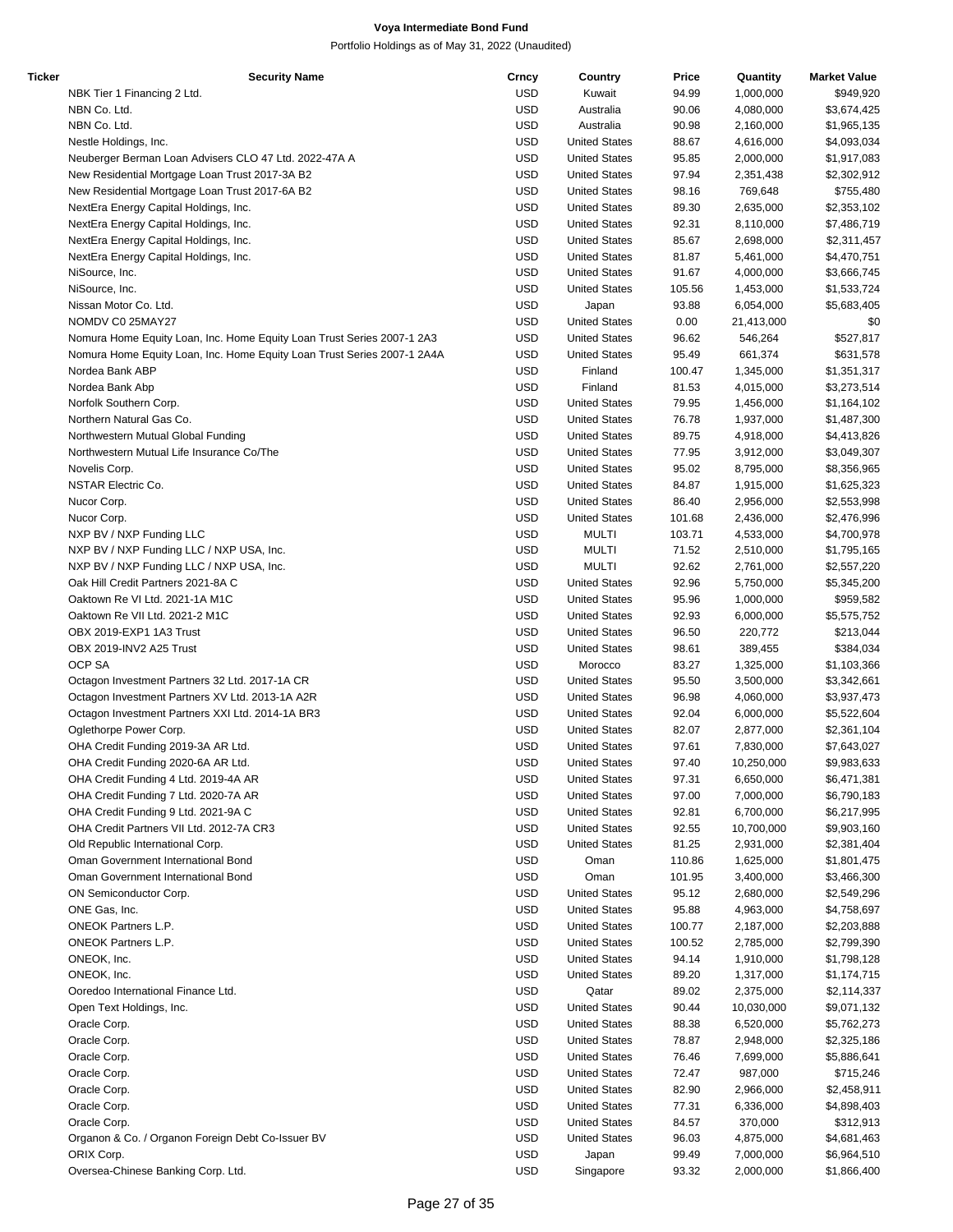| Ticker | <b>Security Name</b>                            | Crncy      | Country              | Price  | Quantity       | <b>Market Value</b> |
|--------|-------------------------------------------------|------------|----------------------|--------|----------------|---------------------|
|        | Ovintiv Exploration, Inc.                       | <b>USD</b> | <b>United States</b> | 105.25 | 6,250,000      | \$6,577,889         |
|        | P USD/JPY P107.5 02/27/25                       | <b>USD</b> | <b>United States</b> | 0.02   | 19,009,400     | \$389,776           |
|        | Pacific Gas and Electric Co.                    | <b>USD</b> | <b>United States</b> | 75.66  | 4,188,000      | \$3,168,818         |
|        | Pacific Gas and Electric Co.                    | <b>USD</b> | <b>United States</b> | 76.93  | 1,861,000      | \$1,431,659         |
|        | Pacific Gas and Electric Co.                    | <b>USD</b> | <b>United States</b> | 78.68  | 2,484,000      | \$1,954,519         |
|        | Pacific Life Global Funding II                  | <b>USD</b> | <b>United States</b> | 92.75  | 1,094,000      | \$1,014,660         |
|        | Pacific Life Global Funding II                  | <b>USD</b> | <b>United States</b> | 91.24  | 1,406,000      | \$1,282,803         |
|        | PacifiCorp                                      | <b>USD</b> | <b>United States</b> | 93.36  | 422,000        | \$393,980           |
|        | Pagaya AI Debt Selection Trust 2021-3 A         | <b>USD</b> | <b>United States</b> | 97.78  | 2,820,015      | \$2,757,446         |
|        | Pagaya AI Debt Selection Trust 2021-HG1 A       | <b>USD</b> | <b>United States</b> | 96.08  | 3,704,260      | \$3,559,043         |
|        | Pagaya AI Debt Trust 2022-1 A                   | <b>USD</b> | <b>United States</b> | 97.10  | 9,115,429      | \$8,851,014         |
|        | Palmer Square CLO 2021-1A B Ltd.                | <b>USD</b> | <b>United States</b> | 92.02  | 5,800,000      | \$5,337,061         |
|        | Palmer Square CLO 2021-3A A2 Ltd.               | <b>USD</b> | <b>United States</b> | 97.32  | 7,550,000      | \$7,347,637         |
|        | Panama Government International Bond            | <b>USD</b> | Panama               | 89.39  | 3,000,000      | \$2,681,654         |
|        | Paraguay Government International Bond          | <b>USD</b> | Paraguay             | 100.79 | 600,000        | \$604,740           |
|        | PartnerRe Finance B LLC                         | <b>USD</b> | <b>United States</b> | 89.36  | 11,270,000     | \$10,071,097        |
|        | PAYB OIS 2.4798 13062027                        | <b>USD</b> | <b>United States</b> | 0.00   | (10, 306, 500) | \$0                 |
|        | PAYB OIS 2.518 17062032                         | <b>USD</b> | <b>United States</b> | 0.00   | (32,637,100)   | \$0                 |
|        | PAYB OIS 2.52042 13062027                       | <b>USD</b> | <b>United States</b> | 0.00   | (19,510,000)   | \$0                 |
|        | PAYB OIS 2.547 17062032                         | <b>USD</b> | <b>United States</b> | 0.00   | (24, 735, 500) | \$0                 |
|        | PAYB OIS 2.5695 13062027                        | <b>USD</b> | <b>United States</b> | 0.00   | (5, 153, 200)  | \$0                 |
|        | PAYB OIS 2.5715 17062032                        | <b>USD</b> | <b>United States</b> | 0.00   | (17, 177, 400) | \$0                 |
|        | PAYB OIS 2.5716 13062027                        | <b>USD</b> | <b>United States</b> | 0.00   | (4,466,100)    | \$0                 |
|        | PAYB OIS 2.5739 17062032                        | <b>USD</b> | <b>United States</b> | 0.00   | (10, 306, 500) | \$0                 |
|        | PAYB OIS 2.58656 17062032                       | <b>USD</b> | <b>United States</b> | 0.00   | (10, 306, 500) | \$0                 |
|        | PAYB OIS 2.6118 13062027                        | <b>USD</b> | <b>United States</b> | 0.00   | (12, 367, 800) | \$0                 |
|        | PAYB OIS 2.6195 13062027                        | <b>USD</b> | <b>United States</b> | 0.00   | (10, 306, 500) | \$0                 |
|        | PAYB OIS 2.63996 13062027                       | <b>USD</b> | <b>United States</b> | 0.25   | (6,205,000)    | (\$15,642)          |
|        | PAYB OIS 2.6439 17062032                        | <b>USD</b> | <b>United States</b> | (0.04) | (20, 956, 500) | \$8,398             |
|        | PAYB OIS 2.644 17062032                         | <b>USD</b> | <b>United States</b> | 0.00   |                | \$0                 |
|        |                                                 | <b>USD</b> |                      |        | (12,711,300)   |                     |
|        | PAYB OIS 2.6523 15062027                        |            | <b>United States</b> | 0.00   | (5, 153, 200)  | \$0                 |
|        | PAYB OIS 2.67555 13062027                       | <b>USD</b> | <b>United States</b> | 0.00   | (12, 162, 000) | \$0                 |
|        | PAYB OIS 2.6796 17062032                        | <b>USD</b> | <b>United States</b> | 0.00   | (5, 153, 200)  | \$0                 |
|        | PAYB OIS 2.6905 17062032                        | <b>USD</b> | <b>United States</b> | 0.00   | (4, 122, 600)  | \$0                 |
|        | PAYB OIS 2.6936 17062032                        | <b>USD</b> | <b>United States</b> | 0.00   | (4, 122, 600)  | \$0                 |
|        | PAYB OIS 2.6941 17062032                        | <b>USD</b> | <b>United States</b> | 0.00   | (15,972,000)   | \$0                 |
|        | PAYB OIS 2.7104 13062027                        | <b>USD</b> | <b>United States</b> | 0.00   | (3,435,500)    | \$0                 |
|        | PAYB OIS 2.71786 17062032                       | <b>USD</b> | <b>United States</b> | 0.00   | (2,748,400)    | \$0                 |
|        | PAYB OIS 2.7417 13062027                        | <b>USD</b> | <b>United States</b> | 0.73   | (21,300,000)   | (\$155,480)         |
|        | PAYB OIS 2.76312 13062027                       | <b>USD</b> | <b>United States</b> | 0.00   | (5,840,300)    | \$0                 |
|        | PAYB OIS 2.7732 17062032                        | <b>USD</b> | <b>United States</b> | 1.10   | (10, 306, 500) | (\$113,249)         |
|        | PAYB OIS 2.779 17062032                         | USD        | <b>United States</b> | 1.15   | (7, 214, 500)  | (\$82,960)          |
|        | PAYB OIS 2.7895 17062032                        | <b>USD</b> | <b>United States</b> | 0.00   | (3,435,600)    | \$0                 |
|        | PAYB OIS 2.8603 17062032                        | <b>USD</b> | <b>United States</b> | 0.00   | (4, 122, 600)  | \$0                 |
|        | PAYB OIS 2.8848 17062032                        | <b>USD</b> | <b>United States</b> | 2.08   | (6,871,000)    | (\$143,040)         |
|        | PAYB OIS 2.9315 17062032                        | <b>USD</b> | <b>United States</b> | 2.49   | (8,588,700)    | (\$214, 128)        |
|        | PayPal Holdings, Inc.                           | <b>USD</b> | <b>United States</b> | 101.38 | 2,427,000      | \$2,460,384         |
|        | PayPal Holdings, Inc.                           | <b>USD</b> | <b>United States</b> | 103.08 | 3,346,000      | \$3,449,159         |
|        | PayPal Holdings, Inc.                           | <b>USD</b> | <b>United States</b> | 101.38 | 2,714,000      | \$2,751,577         |
|        | PayPal Holdings, Inc.                           | <b>USD</b> | <b>United States</b> | 92.30  | 2,295,000      | \$2,118,345         |
|        | PECO Energy Co.                                 | <b>USD</b> | <b>United States</b> | 94.88  | 1,138,000      | \$1,079,745         |
|        | PECO Energy Co.                                 | <b>USD</b> | <b>United States</b> | 90.22  | 481,000        | \$433,974           |
|        | Penske Truck Leasing Co. Lp / PTL Finance Corp. | <b>USD</b> | <b>United States</b> | 91.02  | 3,618,000      | \$3,292,940         |
|        | Penske Truck Leasing Co. Lp / PTL Finance Corp. | <b>USD</b> | <b>United States</b> | 91.20  | 4,922,000      | \$4,489,035         |
|        | PerkinElmer, Inc.                               | <b>USD</b> | <b>United States</b> | 86.25  | 712,000        | \$614,083           |
|        | PerkinElmer, Inc.                               | <b>USD</b> | <b>United States</b> | 91.69  | 3,682,000      | \$3,376,073         |
|        | Pertamina Persero PT                            | <b>USD</b> | Indonesia            | 91.13  | 6,075,000      | \$5,535,844         |
|        | Pertamina Persero PT                            | <b>USD</b> | Indonesia            | 98.63  | 750,000        | \$739,714           |
|        | Pertamina Persero PT                            | <b>USD</b> | Indonesia            | 84.02  | 5,000,000      | \$4,201,155         |
|        | Perusahaan Listrik Negara PT                    | <b>USD</b> | Indonesia            | 103.13 | 2,675,000      | \$2,758,594         |
|        | Perusahaan Listrik Negara PT                    | <b>USD</b> | Indonesia            | 102.64 | 750,000        | \$769,793           |
|        | Perusahaan Listrik Negara PT                    | <b>USD</b> | Indonesia            | 103.13 | 4,500,000      | \$4,640,625         |
|        | Peruvian Government International Bond          | <b>USD</b> | Peru                 | 79.71  | 3,375,000      | \$2,690,077         |
|        | Peruvian Government International Bond          | <b>USD</b> | Peru                 | 68.58  | 2,525,000      | \$1,731,646         |
|        | PERUVIAN NUEVO SOL                              | <b>PEN</b> | Peru                 | 3.72   | (1,809)        | (\$487)             |
|        | Petrobras Global Finance BV                     | <b>USD</b> | Brazil               | 98.92  | 5,675,000      | \$5,613,483         |
|        | Petroleos del Peru SA                           | <b>USD</b> | Peru                 | 85.01  | 2,280,000      | \$1,938,285         |
|        |                                                 |            |                      |        |                |                     |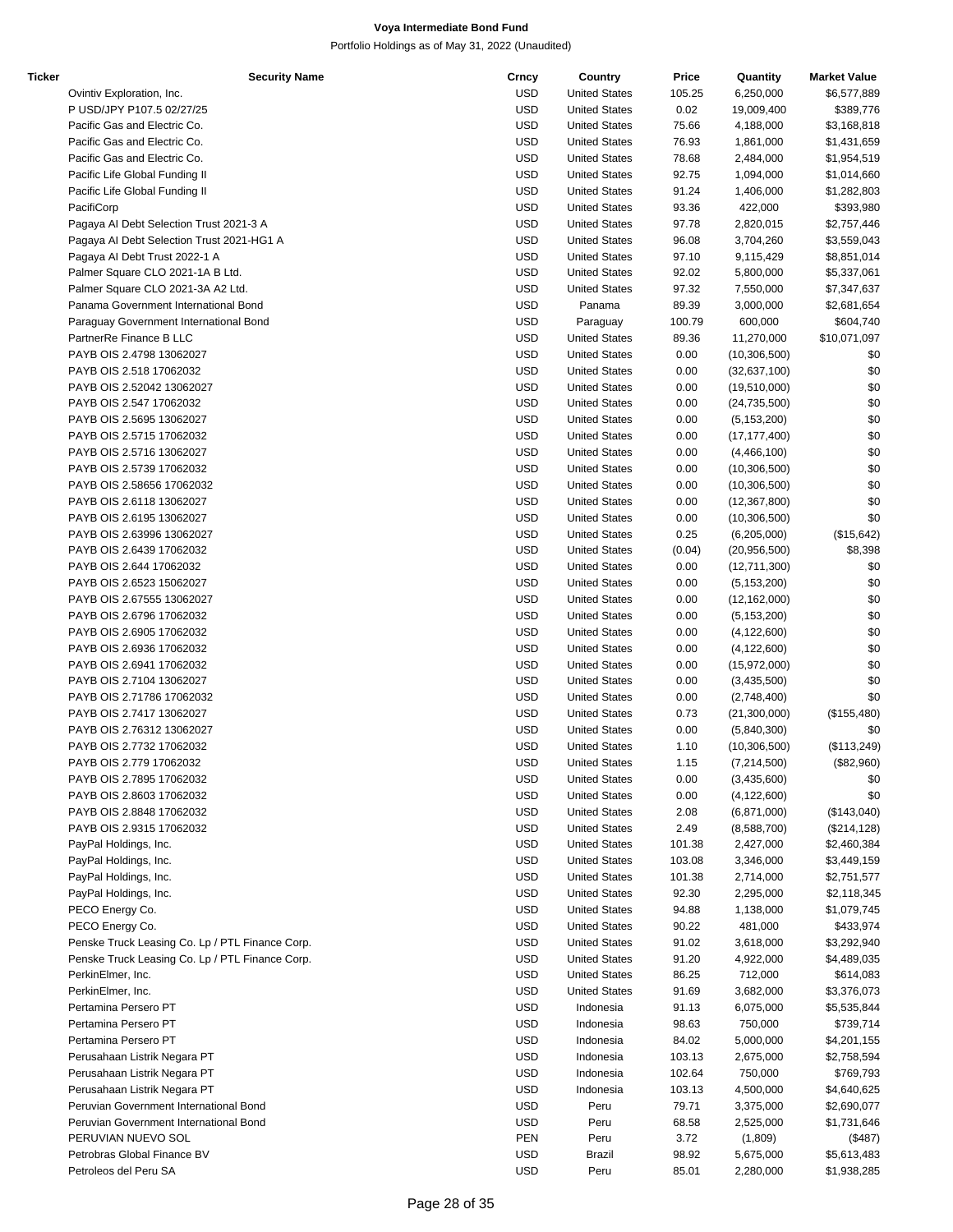| Ticker | <b>Security Name</b>                                  | Crncy      | Country              | Price  | Quantity   | <b>Market Value</b> |
|--------|-------------------------------------------------------|------------|----------------------|--------|------------|---------------------|
|        | Petroleos del Peru SA                                 | <b>USD</b> | Peru                 | 85.01  | 4,000,000  | \$3,400,500         |
|        | Petroleos Mexicanos                                   | <b>USD</b> | Mexico               | 83.87  | 7,000,000  | \$5,871,005         |
|        | Petroleos Mexicanos                                   | <b>USD</b> | Mexico               | 86.57  | 6,103,000  | \$5,283,520         |
|        | Philip Morris International, Inc.                     | <b>USD</b> | <b>United States</b> | 82.67  | 1,689,000  | \$1,396,252         |
|        | Phillips 66                                           | <b>USD</b> | <b>United States</b> | 96.48  | 1,425,000  | \$1,374,906         |
|        | Piedmont Natural Gas Co., Inc.                        | <b>USD</b> | <b>United States</b> | 78.38  | 1,957,000  | \$1,533,900         |
|        | Piedmont Operating Partnership L.P.                   | <b>USD</b> | <b>United States</b> | 80.70  | 3,078,000  | \$2,483,809         |
|        |                                                       |            |                      |        |            |                     |
|        | Piedmont Operating Partnership L.P.                   | <b>USD</b> | <b>United States</b> | 101.55 | 1,580,000  | \$1,604,566         |
|        | Pilgrim's Pride Corp.                                 | <b>USD</b> | <b>United States</b> | 87.77  | 3,510,000  | \$3,080,745         |
|        | Pilgrim's Pride Corp.                                 | <b>USD</b> | <b>United States</b> | 92.78  | 6,400,000  | \$5,938,016         |
|        | Plains All American Pipeline L.P. / PAA Finance Corp. | <b>USD</b> | <b>United States</b> | 86.50  | 4,825,000  | \$4,173,670         |
|        | Plains All American Pipeline L.P. / PAA Finance Corp. | <b>USD</b> | <b>United States</b> | 88.45  | 510,000    | \$451,105           |
|        | Plains All American Pipeline L.P. / PAA Finance Corp. | <b>USD</b> | <b>United States</b> | 100.73 | 3,962,000  | \$3,991,011         |
|        | Plains All American Pipeline L.P. / PAA Finance Corp. | <b>USD</b> | <b>United States</b> | 101.33 | 3,468,000  | \$3,514,103         |
|        | Plains All American Pipeline L.P. / PAA Finance Corp. | <b>USD</b> | <b>United States</b> | 92.61  | 8,387,000  | \$7,767,571         |
|        | Popular ABS Mortgage Pass-Through Trust 2005-D A5     | <b>USD</b> | <b>United States</b> | 98.55  | 203,608    | \$200,654           |
|        | Post Holdings, Inc.                                   | <b>USD</b> | <b>United States</b> | 95.35  | 8,000,000  | \$7,627,920         |
|        | Post Holdings, Inc.                                   | <b>USD</b> | <b>United States</b> | 89.85  | 1,330,000  | \$1,194,958         |
|        |                                                       |            |                      |        |            |                     |
|        | PPG INDS INC 0 06/03/2022                             | <b>USD</b> | <b>United States</b> | 99.99  | 31,100,000 | \$31,097,416        |
|        | PPG INDS INC 0 06/08/2022                             | <b>USD</b> | <b>United States</b> | 99.98  | 5,400,000  | \$5,398,763         |
|        | PPG Industries, Inc.                                  | <b>USD</b> | <b>United States</b> | 91.25  | 3,000,000  | \$2,737,433         |
|        | Prestige Brands, Inc.                                 | <b>USD</b> | <b>United States</b> | 84.74  | 9,830,000  | \$8,329,991         |
|        | Prime Mortgage Trust 2007-1 A4                        | <b>USD</b> | <b>United States</b> | 88.58  | 82,230     | \$72,843            |
|        | Primo Water Holdings, Inc.                            | <b>USD</b> | <b>United States</b> | 87.79  | 10,350,000 | \$9,086,731         |
|        | Primose Funding LLC 2019-1A A2                        | <b>USD</b> | <b>United States</b> | 96.16  | 4,923,750  | \$4,734,734         |
|        | Promigas SA ESP / Gases del Pacifico SAC              | <b>USD</b> | Colombia             | 85.76  | 1,200,000  | \$1,029,060         |
|        | Provident Funding Mortgage Trust 2020-1 B3            | <b>USD</b> | <b>United States</b> | 89.93  | 1,224,445  | \$1,101,167         |
|        |                                                       | <b>USD</b> | Thailand             |        |            |                     |
|        | PTTEP Treasury Center Co. Ltd.                        |            |                      | 94.06  | 1,450,000  | \$1,363,898         |
|        | Public Service Electric and Gas Co.                   | <b>USD</b> | <b>United States</b> | 88.08  | 481,000    | \$423,672           |
|        | Public Service Enterprise Group, Inc.                 | <b>USD</b> | <b>United States</b> | 91.34  | 2,889,000  | \$2,638,924         |
|        | Public Service Enterprise Group, Inc.                 | <b>USD</b> | <b>United States</b> | 81.28  | 2,541,000  | \$2,065,333         |
|        | Public Service Enterprise Group, Inc.                 | <b>USD</b> | <b>United States</b> | 85.23  | 9,295,000  | \$7,921,966         |
|        | <b>Public Storage</b>                                 | <b>USD</b> | <b>United States</b> | 88.82  | 1,747,000  | \$1,551,770         |
|        | Qatar Energy                                          | <b>USD</b> | Qatar                | 82.49  | 2,025,000  | \$1,670,516         |
|        | Qatar Energy                                          | <b>USD</b> | Qatar                | 83.93  | 950,000    | \$797,321           |
|        | Radnor RE 2021-1 M1C Ltd.                             | <b>USD</b> | <b>United States</b> | 93.79  | 10,000,000 | \$9,379,411         |
|        | Raytheon Technologies Corp.                           | <b>USD</b> | <b>United States</b> | 99.38  | 3,686,000  | \$3,663,063         |
|        | Raytheon Technologies Corp.                           | <b>USD</b> | <b>United States</b> | 99.17  | 3,933,000  | \$3,900,454         |
|        | Raytheon Technologies Corp.                           | <b>USD</b> | <b>United States</b> | 100.86 | 211,000    | \$212,809           |
|        |                                                       |            |                      |        |            |                     |
|        | Raytheon Technologies Corp.                           | <b>USD</b> | <b>United States</b> | 100.59 | 7,750,000  | \$7,795,694         |
|        | RCKT Mortgage Trust 2019-1 A13                        | <b>USD</b> | <b>United States</b> | 96.26  | 835,987    | \$804,750           |
|        | Realty Income Corp.                                   | <b>USD</b> | <b>United States</b> | 89.99  | 5,928,000  | \$5,334,673         |
|        | Realty Income Corp.                                   | <b>USD</b> | <b>United States</b> | 103.59 | 2,498,000  | \$2,587,780         |
|        | Realty Income Corp.                                   | <b>USD</b> | <b>United States</b> | 100.10 | 726,000    | \$726,697           |
|        | RECV OIS 2.4798 13062027                              | <b>USD</b> | <b>United States</b> | (0.50) | 10,306,500 | (\$51,549)          |
|        | RECV OIS 2.518 17062032                               | <b>USD</b> | <b>United States</b> | (1.15) | 32,637,100 | (\$375,005)         |
|        | RECV OIS 2.52042 13062027                             | <b>USD</b> | <b>United States</b> | (0.31) | 19,510,000 | (\$60,359)          |
|        | RECV OIS 2.547 17062032                               | <b>USD</b> | <b>United States</b> | (0.89) | 24,735,500 | (\$221,031)         |
|        | RECV OIS 2.5695 13062027                              | <b>USD</b> | <b>United States</b> | (0.08) | 5,153,200  | (\$4,063)           |
|        | RECV OIS 2.5715 17062032                              | <b>USD</b> | <b>United States</b> | (0.68) | 17,177,400 | (\$116, 425)        |
|        | RECV OIS 2.5716 13062027                              | <b>USD</b> | <b>United States</b> | (0.07) | 4,466,100  | (\$3,081)           |
|        |                                                       |            |                      |        |            |                     |
|        | RECV OIS 2.5739 17062032                              | <b>USD</b> | <b>United States</b> | (0.66) | 10,306,500 | (\$67,677)          |
|        | RECV OIS 2.58656 17062032                             | USD        | <b>United States</b> | (0.55) | 10,306,500 | (\$56,184)          |
|        | RECV OIS 2.6118 13062027                              | <b>USD</b> | <b>United States</b> | 0.12   | 12,367,800 | \$14,820            |
|        | RECV OIS 2.6195 13062027                              | <b>USD</b> | <b>United States</b> | 0.16   | 10,306,500 | \$16,077            |
|        | RECV OIS 2.63996 13062027                             | <b>USD</b> | <b>United States</b> | 0.00   | 6,205,000  | \$0                 |
|        | RECV OIS 2.6439 17062032                              | <b>USD</b> | <b>United States</b> | 0.00   | 20,956,500 | \$0                 |
|        | RECV OIS 2.644 17062032                               | <b>USD</b> | <b>United States</b> | (0.04) | 12,711,300 | (\$4,982)           |
|        | RECV OIS 2.6523 15062027                              | <b>USD</b> | <b>United States</b> | 0.30   | 5,153,200  | \$15,466            |
|        | RECV OIS 2.67555 13062027                             | <b>USD</b> | <b>United States</b> | 0.42   | 12,162,000 | \$50,990            |
|        |                                                       |            |                      |        |            |                     |
|        | RECV OIS 2.6796 17062032                              | <b>USD</b> | <b>United States</b> | 0.27   | 5,153,200  | \$14,139            |
|        | RECV OIS 2.6905 17062032                              | <b>USD</b> | <b>United States</b> | 0.37   | 4,122,600  | \$15,269            |
|        | RECV OIS 2.6936 17062032                              | <b>USD</b> | <b>United States</b> | 0.40   | 4,122,600  | \$16,395            |
|        | RECV OIS 2.6941 17062032                              | <b>USD</b> | <b>United States</b> | 0.40   | 15,972,000 | \$64,222            |
|        | RECV OIS 2.7104 13062027                              | <b>USD</b> | <b>United States</b> | 0.58   | 3,435,500  | \$20,027            |
|        | RECV OIS 2.71786 17062032                             | <b>USD</b> | <b>United States</b> | 0.61   | 2,748,400  | \$16,803            |
|        | RECV OIS 2.7417 13062027                              | <b>USD</b> | <b>United States</b> | 0.00   | 21,300,000 | \$0                 |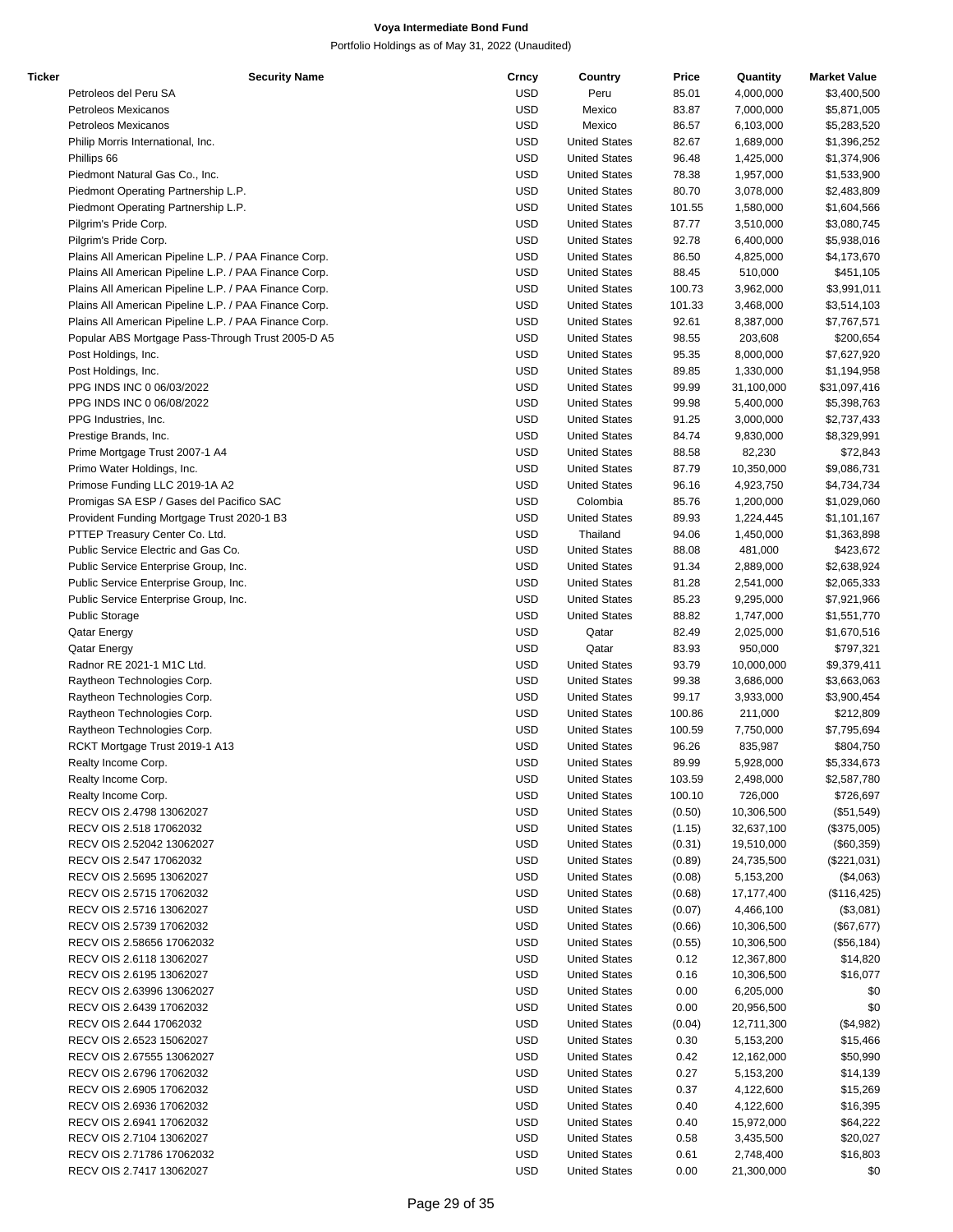| Ticker | <b>Security Name</b>                                          | Crncy      | Country              | Price  | Quantity   | <b>Market Value</b> |
|--------|---------------------------------------------------------------|------------|----------------------|--------|------------|---------------------|
|        | RECV OIS 2.76312 13062027                                     | <b>USD</b> | <b>United States</b> | 0.83   | 5,840,300  | \$48,507            |
|        | RECV OIS 2.7732 17062032                                      | <b>USD</b> | <b>United States</b> | 0.00   | 10,306,500 | \$0                 |
|        | RECV OIS 2.779 17062032                                       | <b>USD</b> | <b>United States</b> | 0.00   | 7,214,500  | \$0                 |
|        | RECV OIS 2.7895 17062032                                      | <b>USD</b> | <b>United States</b> | 1.24   | 3,435,600  | \$42,683            |
|        | RECV OIS 2.8603 17062032                                      | <b>USD</b> | <b>United States</b> | 1.87   | 4,122,600  | \$76,928            |
|        | RECV OIS 2.8848 17062032                                      | <b>USD</b> | <b>United States</b> | 0.00   | 6,871,000  | \$0                 |
|        | RECV OIS 2.9315 17062032                                      | <b>USD</b> | <b>United States</b> | 0.00   | 8,588,700  | \$0                 |
|        | Reliance Industries Ltd.                                      | <b>USD</b> | India                | 85.71  | 5,250,000  | \$4,499,975         |
|        | Reliance Industries Ltd.                                      | <b>USD</b> | India                | 77.81  | 5,250,000  | \$4,085,230         |
|        | Renaissance Home Equity Loan Trust 2005-3 AF4                 | <b>USD</b> | <b>United States</b> | 100.45 | 1,423,953  | \$1,430,310         |
|        |                                                               | <b>USD</b> |                      |        | 1,885,000  |                     |
|        | Renesas Electronics Corp.                                     |            | Japan                | 90.52  |            | \$1,706,330         |
|        | Republic of South Africa Government International Bond        | <b>USD</b> | South Africa         | 93.20  | 12,300,000 | \$11,463,723        |
|        | Retail Opportunity Investments Partnership L.P.               | <b>USD</b> | <b>United States</b> | 101.26 | 1,250,000  | \$1,265,724         |
|        | Reynolds American, Inc.                                       | <b>USD</b> | <b>United States</b> | 96.09  | 818,000    | \$785,985           |
|        | Reynolds American, Inc.                                       | <b>USD</b> | <b>United States</b> | 99.33  | 3,755,000  | \$3,729,835         |
|        | Reynolds American, Inc.                                       | <b>USD</b> | <b>United States</b> | 91.76  | 3,028,000  | \$2,778,420         |
|        | Rio Tinto Finance USA Ltd.                                    | <b>USD</b> | Australia            | 76.54  | 792,000    | \$606,223           |
|        | Roche Holdings, Inc.                                          | <b>USD</b> | <b>United States</b> | 90.59  | 3,480,000  | \$3,152,466         |
|        | Roche Holdings, Inc.                                          | <b>USD</b> | <b>United States</b> | 76.04  | 2,715,000  | \$2,064,451         |
|        | Rocket Mortgage LLC / Rocket Mortgage Co-Issuer, Inc.         | <b>USD</b> | <b>United States</b> | 82.16  | 5,175,000  | \$4,251,521         |
|        | Rocket Mortgage LLC / Rocket Mortgage Co-Issuer, Inc.         | <b>USD</b> | <b>United States</b> | 84.34  | 5,055,000  | \$4,263,412         |
|        | Rockland Park CLO Ltd. 2021-1A C                              | <b>USD</b> | <b>United States</b> | 92.83  | 9,150,000  | \$8,494,046         |
|        | Rogers Communications, Inc.                                   | <b>USD</b> | Canada               | 94.95  | 1,911,000  | \$1,814,443         |
|        | Rogers Communications, Inc.                                   | <b>USD</b> | Canada               | 93.05  | 1,637,000  | \$1,523,200         |
|        | Romanian Government International Bond                        | <b>USD</b> | Romania              | 85.90  | 4,900,000  | \$4,209,002         |
|        | Romanian Government International Bond                        | <b>EUR</b> | Romania              | 72.34  | 2,050,000  | \$1,482,939         |
|        | Roper Technologies, Inc.                                      | <b>USD</b> | <b>United States</b> | 88.01  | 2,498,000  | \$2,198,425         |
|        | Royal Bank of Canada                                          | <b>USD</b> | Canada               | 99.10  | 2,547,000  | \$2,524,103         |
|        | Royal Bank of Canada                                          | <b>USD</b> | Canada               | 96.93  | 5,011,000  | \$4,857,382         |
|        | Royalty Pharma PLC                                            | <b>USD</b> | United Kingdom       | 88.35  | 2,055,000  | \$1,815,536         |
|        |                                                               | <b>USD</b> | United Kingdom       | 91.74  | 1,626,000  |                     |
|        | Royalty Pharma PLC                                            | <b>USD</b> |                      |        |            | \$1,491,769         |
|        | Royalty Pharma PLC                                            |            | United Kingdom       | 83.51  | 2,921,000  | \$2,439,384         |
|        | Royalty Pharma PLC                                            | <b>USD</b> | United Kingdom       | 73.53  | 7,716,000  | \$5,673,776         |
|        | RPM International, Inc.                                       | <b>USD</b> | <b>United States</b> | 86.08  | 1,357,000  | \$1,168,140         |
|        | Russian Foreign Bond - Eurobond                               | <b>USD</b> | Russia               | 19.75  | 3,600,000  | \$711,000           |
|        | Russian Foreign Bond - Eurobond                               | <b>USD</b> | Russia               | 19.75  | 2,600,000  | \$513,500           |
|        | S&P Global, Inc.                                              | <b>USD</b> | <b>United States</b> | 92.88  | 5,049,000  | \$4,689,274         |
|        | S&P Global, Inc.                                              | <b>USD</b> | <b>United States</b> | 89.36  | 3,774,000  | \$3,372,562         |
|        | S&P Global, Inc.                                              | <b>USD</b> | <b>United States</b> | 89.59  | 1,401,000  | \$1,255,204         |
|        | Sabine Pass Liquefaction LLC                                  | <b>USD</b> | <b>United States</b> | 103.97 | 2,150,000  | \$2,235,447         |
|        | Sabine Pass Liquefaction LLC                                  | <b>USD</b> | <b>United States</b> | 103.21 | 2,203,000  | \$2,273,707         |
|        | Sabine Pass Liquefaction LLC                                  | <b>USD</b> | <b>United States</b> | 98.93  | 1,890,000  | \$1,869,778         |
|        | Sabra Health Care L.P.                                        | <b>USD</b> | <b>United States</b> | 82.52  | 2,604,000  | \$2,148,884         |
|        | Salesforce, Inc.                                              | <b>USD</b> | <b>United States</b> | 80.10  | 3,601,000  | \$2,884,267         |
|        | Santander Drive Auto Receivables Trust 2019-3 C               | <b>USD</b> | <b>United States</b> | 100.05 | 260,530    | \$260,668           |
|        | Santander Drive Auto Receivables Trust 2020-2 D               | <b>USD</b> | <b>United States</b> | 98.30  | 4,550,000  | \$4,472,674         |
|        | Santander Holdings USA, Inc.                                  | <b>USD</b> | <b>United States</b> | 90.91  | 2,622,000  | \$2,383,737         |
|        | Santander UK Group Holdings PLC                               | <b>USD</b> | United Kingdom       | 91.19  | 5,965,000  | \$5,439,624         |
|        | Santos Finance Ltd.                                           | <b>USD</b> | Australia            | 86.25  | 3,104,000  | \$2,677,127         |
|        | Sasol Financing USA LLC                                       | <b>USD</b> | South Africa         | 87.38  | 1,000,000  | \$873,795           |
|        | Saudi Arabian Oil Co.                                         | <b>USD</b> | Saudi Arabia         | 79.11  | 1,750,000  | \$1,384,506         |
|        | Saudi Government International Bond                           | <b>USD</b> | Saudi Arabia         | 80.09  | 2,450,000  | \$1,962,318         |
|        | Schlumberger Holdings Corp.                                   | <b>USD</b> | <b>United States</b> | 101.01 | 2,675,000  | \$2,702,037         |
|        | Seagate HDD Cayman                                            | <b>USD</b> | Cayman Islands       | 86.07  | 5,225,000  | \$4,497,393         |
|        |                                                               | <b>USD</b> |                      |        |            |                     |
|        | Sealed Air Corp.                                              |            | <b>United States</b> | 89.60  | 3,235,000  | \$2,898,522         |
|        | Seasoned Credit Risk Transfer Trust 2017-4 HT                 | <b>USD</b> | <b>United States</b> | 97.66  | 37,653,746 | \$36,771,798        |
|        | Seasoned Credit Risk Transfer Trust Series 2016-1 M2          | <b>USD</b> | <b>United States</b> | 92.81  | 253,221    | \$235,003           |
|        | Seasoned Credit Risk Transfer Trust Series 2018-2             | <b>USD</b> | <b>United States</b> | 99.38  | 8,499,606  | \$8,446,701         |
|        | Seasoned Credit Risk Transfer Trust Series 2018-2 HT          | <b>USD</b> | <b>United States</b> | 95.98  | 2,976,124  | \$2,856,538         |
|        | Seasoned Credit Risk Transfer Trust Series 2018-3 HT          | <b>USD</b> | <b>United States</b> | 95.79  | 3,649,105  | \$3,495,407         |
|        | Seasoned Credit Risk Transfer Trust Series 2018-4 HT          | <b>USD</b> | <b>United States</b> | 95.77  | 2,793,674  | \$2,675,384         |
|        | Seasoned Credit Risk Transfer Trust Series 2019-1 HT          | USD        | <b>United States</b> | 95.94  | 3,227,421  | \$3,096,406         |
|        | Seasoned Credit Risk Transfer Trust Series 2019-2 HT          | <b>USD</b> | <b>United States</b> | 96.02  | 1,896,190  | \$1,820,664         |
|        | Seasoned Credit Risk Transfer Trust Series 2019-3 HT          | <b>USD</b> | <b>United States</b> | 96.00  | 844,191    | \$810,431           |
|        | Seasoned Credit Risk Transfer Trust Series 2019-3 MA          | <b>USD</b> | <b>United States</b> | 100.14 | 1,103,013  | \$1,104,562         |
|        | Seasoned Credit Risk Transfer Trust Series 2019-4 M55D        | <b>USD</b> | <b>United States</b> | 100.77 | 626,190    | \$630,996           |
|        | Seasoned Loans Structured Transaction Trust Series 2019-3 A2C | <b>USD</b> | <b>United States</b> | 97.54  | 32,340,000 | \$31,545,419        |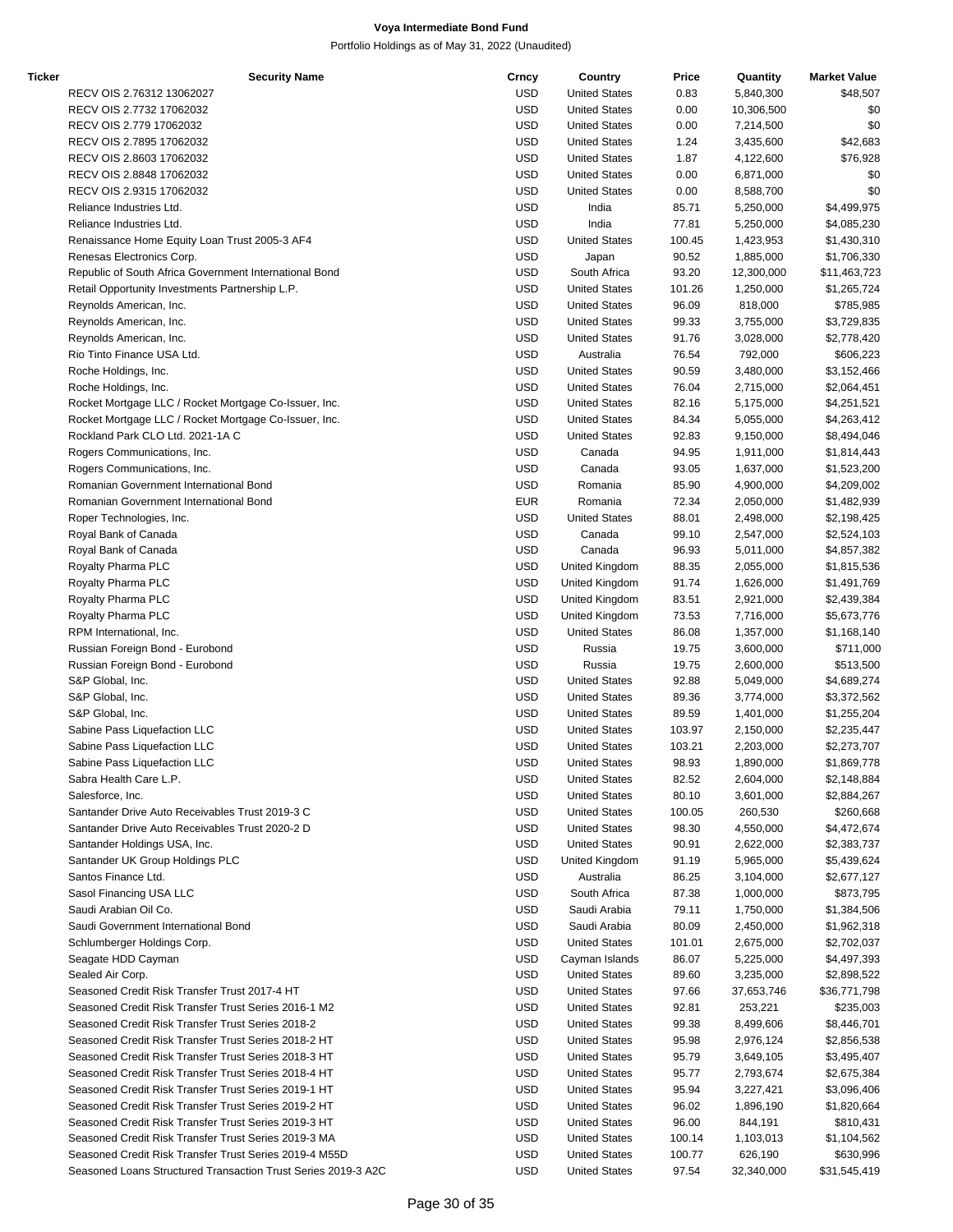| Ticker | <b>Security Name</b>                             | Crncy      | Country              | Price  | Quantity   | <b>Market Value</b> |
|--------|--------------------------------------------------|------------|----------------------|--------|------------|---------------------|
|        | Sempra Energy                                    | USD        | <b>United States</b> | 96.77  | 3,344,000  | \$3,236,020         |
|        | Sempra Energy                                    | USD        | <b>United States</b> | 87.27  | 7,822,000  | \$6,826,359         |
|        | Sempra Energy                                    | <b>USD</b> | <b>United States</b> | 88.63  | 3,937,000  | \$3,489,444         |
|        | Sensata Technologies, Inc.                       | <b>USD</b> | <b>United States</b> | 89.64  | 5,180,000  | \$4,643,585         |
|        |                                                  |            | <b>United States</b> |        |            |                     |
|        | Sequoia Mortgage Trust 2015-2 B3                 | USD        |                      | 91.85  | 1,094,024  | \$1,004,871         |
|        | Sequoia Mortgage Trust 2015-3 B3                 | <b>USD</b> | <b>United States</b> | 86.74  | 982,625    | \$852,295           |
|        | Sequoia Mortgage Trust 2017-5 B3                 | <b>USD</b> | <b>United States</b> | 93.40  | 709,571    | \$662,708           |
|        | Sequoia Mortgage Trust 2018-CH1 A19              | <b>USD</b> | <b>United States</b> | 98.46  | 232,738    | \$229,161           |
|        | Sequoia Mortgage Trust 2018-CH1 B2B              | USD        | <b>United States</b> | 92.85  | 2,473,032  | \$2,296,282         |
|        | Sequoia Mortgage Trust 2019-4 A19                | USD        | <b>United States</b> | 93.78  | 640,082    | \$600,269           |
|        | Sequoia Mortgage Trust 2019-CH2 A1               | <b>USD</b> | <b>United States</b> | 99.79  | 293,995    | \$293,386           |
|        | Sequoia Mortgage Trust 2020-2 B2                 | <b>USD</b> | <b>United States</b> | 90.71  | 1,924,262  | \$1,745,568         |
|        | Sequoia Mortgage Trust 2020-3 B2                 | USD        | <b>United States</b> | 89.59  | 2,930,937  | \$2,625,712         |
|        |                                                  |            |                      |        |            |                     |
|        | Sequoia Mortgage Trust 2021-5 B3                 | <b>USD</b> | <b>United States</b> | 82.04  | 979,018    | \$803,191           |
|        | Shell International Finance BV                   | <b>USD</b> | Netherlands          | 99.65  | 4,360,000  | \$4,344,719         |
|        | Shellpoint Co-Originator Trust 2017-2 B2         | <b>USD</b> | <b>United States</b> | 96.92  | 1,789,472  | \$1,734,399         |
|        | SHERWIN WILLIA 06/02/2022                        | USD        | <b>United States</b> | 99.99  | 12,500,000 | \$12,499,366        |
|        | SHERWIN WILLIA 06/14/2022                        | USD        | <b>United States</b> | 99.96  | 10,000,000 | \$9,996,111         |
|        | Shinhan Financial Group Co. Ltd.                 | USD        | South Korea          | 90.48  | 1,350,000  | \$1,221,507         |
|        | Silgan Holdings, Inc.                            | <b>USD</b> | <b>United States</b> | 96.42  | 4,773,000  | \$4,602,150         |
|        | Simon Property Group L.P.                        | USD        | <b>United States</b> | 88.10  | 2,250,000  | \$1,982,158         |
|        | Sinclair Television Group, Inc.                  | USD        | <b>United States</b> | 88.00  | 5,140,000  | \$4,523,329         |
|        |                                                  |            |                      |        |            |                     |
|        | Sirius XM Radio, Inc.                            | <b>USD</b> | <b>United States</b> | 99.45  | 8,700,000  | \$8,652,411         |
|        | SMB Private Education Loan Trust 2014-A C        | <b>USD</b> | <b>United States</b> | 90.25  | 2,700,000  | \$2,436,795         |
|        | SMB Private Education Loan Trust 2017-A B        | USD        | <b>United States</b> | 96.69  | 1,450,000  | \$1,401,995         |
|        | SMB Private Education Loan Trust 2020-PTA A2A    | USD        | <b>United States</b> | 92.29  | 16,644,850 | \$15,361,554        |
|        | SMBC Aviation Capital Finance DAC                | <b>USD</b> | Ireland              | 86.05  | 4,197,000  | \$3,611,493         |
|        | Societe Generale SA                              | <b>USD</b> | France               | 91.25  | 3,381,000  | \$3,085,131         |
|        | Societe Generale SA                              | USD        | France               | 85.20  | 3,591,000  | \$3,059,548         |
|        | Societe Generale SA                              | USD        | France               | 88.90  | 6,383,000  | \$5,674,261         |
|        |                                                  |            |                      |        |            |                     |
|        | SoFi Consumer Loan Program 2019-2 C Trust        | <b>USD</b> | <b>United States</b> | 100.15 | 1,100,670  | \$1,102,346         |
|        | SoFi Consumer Loan Program 2019-2 D Trust        | <b>USD</b> | <b>United States</b> | 99.25  | 2,000,000  | \$1,985,034         |
|        | SoFi Consumer Loan Program 2019-4 C Trust        | USD        | <b>United States</b> | 99.64  | 4,100,000  | \$4,085,279         |
|        | SoFi Consumer Loan Program 2019-4 D Trust        | USD        | <b>United States</b> | 99.30  | 1,300,000  | \$1,290,851         |
|        | SoFi Consumer Loan Program 2021-1 C Trust        | USD        | <b>United States</b> | 93.22  | 2,350,000  | \$2,190,709         |
|        | SoFi Professional Loan Program 2016-E C          | <b>USD</b> | <b>United States</b> | 100.38 | 4,100,000  | \$4,115,726         |
|        | SoFi Professional Loan Program 2017-C B          | USD        | <b>United States</b> | 98.41  | 3,000,000  | \$2,952,423         |
|        | SoFi Professional Loan Program 2017-F BFX LLC    | USD        | <b>United States</b> | 97.05  | 3,900,000  | \$3,784,934         |
|        | Sofi Professional Loan Program 2018-A B LLC      | <b>USD</b> | <b>United States</b> | 97.32  | 3,250,000  | \$3,162,806         |
|        |                                                  |            |                      |        |            |                     |
|        | Sofi Professional Loan Program 2018-B BFX Trust  | <b>USD</b> | <b>United States</b> | 97.56  | 8,000,000  | \$7,805,183         |
|        | Sofi Professional Loan Program 2018-C A2FX Trust | USD        | <b>United States</b> | 99.32  | 5,598,734  | \$5,560,933         |
|        | Sofi Professional Loan Program 2018-C BFX Trust  | <b>USD</b> | <b>United States</b> | 97.86  | 5,800,000  | \$5,675,642         |
|        | Sofi Professional Loan Program 2018-D A2FX Trust | USD        | <b>United States</b> | 99.33  | 2,581,217  | \$2,564,003         |
|        | Sofi Professional Loan Program 2018-D BFX Trust  | <b>USD</b> | <b>United States</b> | 97.59  | 6,000,000  | \$5,855,600         |
|        | Sofi Professional Loan Program 2019-B BFX LLC    | USD        | <b>United States</b> | 95.19  | 3,000,000  | \$2,855,689         |
|        | SoFi Professional Loan Program 2020-C AFX Trust  | USD        | <b>United States</b> | 96.65  | 9,978,089  | \$9,644,114         |
|        | Sonic Automotive, Inc.                           | USD        | <b>United States</b> | 86.75  | 8,500,000  | \$7,373,750         |
|        | Sonic Capital LLC 2020-1A A2I                    | USD        | <b>United States</b> | 95.78  | 7,172,250  | \$6,869,866         |
|        |                                                  |            |                      |        |            |                     |
|        | Sonic Capital LLC 2021-1A A2II                   | USD        | <b>United States</b> | 81.77  | 3,973,333  | \$3,249,099         |
|        | Sonoco Products Co.                              | USD        | <b>United States</b> | 92.46  | 5,083,000  | \$4,699,592         |
|        | Sonoco Products Co.                              | USD        | <b>United States</b> | 87.00  | 1,730,000  | \$1,505,068         |
|        | Sound Point Clo XVI Ltd. 2017-2A CR              | <b>USD</b> | <b>United States</b> | 94.87  | 18,000,000 | \$17,075,880        |
|        | Sound Point CLO XXIX Ltd. 2021-1A C1             | USD        | <b>United States</b> | 93.75  | 9,950,000  | \$9,327,697         |
|        | SOUTH AFRICAN RAND                               | ZAR        | South Africa         | 15.64  | 0          | \$0                 |
|        | South Jersey Industries, Inc.                    | USD        | <b>United States</b> | 91.01  | 9,284,000  | \$8,449,455         |
|        | South32 Treasury Ltd.                            | USD        | Australia            | 96.05  | 1,205,000  | \$1,157,415         |
|        |                                                  |            |                      |        |            |                     |
|        | Southern California Edison Co.                   | USD        | <b>United States</b> | 80.14  | 1,510,000  | \$1,210,168         |
|        | Southern California Edison Co.                   | USD        | <b>United States</b> | 86.06  | 813,000    | \$699,671           |
|        | Southern Co. Gas Capital Corp.                   | <b>USD</b> | <b>United States</b> | 90.40  | 1,388,000  | \$1,254,764         |
|        | Southern Co/The                                  | <b>USD</b> | <b>United States</b> | 102.84 | 3,430,000  | \$3,527,269         |
|        | Southern Co/The                                  | USD        | <b>United States</b> | 89.46  | 6,902,000  | \$6,174,288         |
|        | Southern Co/The                                  | USD        | <b>United States</b> | 92.36  | 4,975,000  | \$4,594,811         |
|        | Southwest Gas Corp.                              | USD        | <b>United States</b> | 94.96  | 2,508,000  | \$2,381,692         |
|        | Southwestern Electric Power Co.                  | USD        | <b>United States</b> | 92.22  | 4,444,000  | \$4,098,114         |
|        | Southwestern Energy Co.                          | USD        | <b>United States</b> |        |            | \$4,713,803         |
|        |                                                  |            |                      | 100.83 | 4,675,000  |                     |
|        | Sprint Nextel Corp.                              | USD        | <b>United States</b> | 113.25 | 4,020,000  | \$4,552,650         |
|        | Sri Lanka Government International Bond          | <b>USD</b> | Sri Lanka            | 39.32  | 1,200,000  | \$471,840           |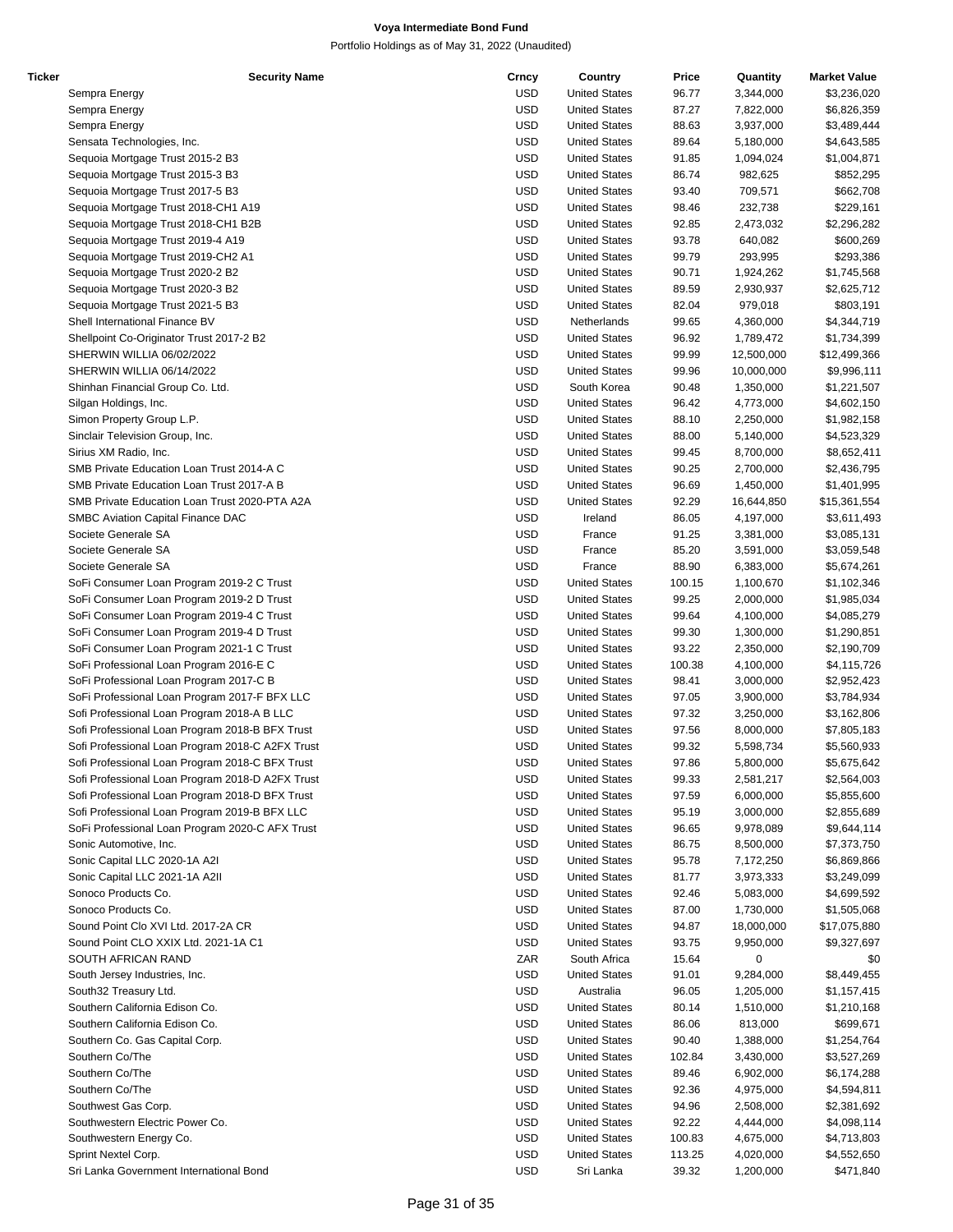| Ticker | <b>Security Name</b>                                                   | Crncy      | Country              | Price  | Quantity      | <b>Market Value</b> |
|--------|------------------------------------------------------------------------|------------|----------------------|--------|---------------|---------------------|
|        | <b>Standard Chartered PLC</b>                                          | <b>USD</b> | United Kingdom       | 94.11  | 5,170,000     | \$4,865,232         |
|        | <b>Standard Chartered PLC</b>                                          | <b>USD</b> | United Kingdom       | 91.29  | 3,977,000     | \$3,630,568         |
|        | <b>Standard Chartered PLC</b>                                          | <b>USD</b> | United Kingdom       | 98.93  | 4,349,000     | \$4,302,644         |
|        | <b>Standard Chartered PLC</b>                                          | <b>USD</b> | United Kingdom       | 89.58  | 2,815,000     | \$2,521,667         |
|        | Standard Industries, Inc./NJ                                           | <b>USD</b> | <b>United States</b> | 84.09  | 3,005,000     | \$2,526,920         |
|        | Standard Industries, Inc./NJ                                           | <b>USD</b> | <b>United States</b> | 90.25  | 6,625,000     | \$5,979,063         |
|        | Starwood Mortgage Residential Trust 2022-2 M1                          | <b>USD</b> | <b>United States</b> | 93.15  | 1,000,000     | \$931,541           |
|        | Steel Dynamics, Inc.                                                   | <b>USD</b> | <b>United States</b> | 96.04  | 2,139,000     | \$2,054,318         |
|        | Steel Dynamics, Inc.                                                   | <b>USD</b> | <b>United States</b> | 88.14  | 3,189,000     | \$2,810,677         |
|        |                                                                        | <b>USD</b> |                      |        |               |                     |
|        | Sumitomo Mitsui Financial Group, Inc.                                  |            | Japan                | 97.68  | 3,225,000     | \$3,150,187         |
|        | Sumitomo Mitsui Financial Group, Inc.                                  | <b>USD</b> | Japan                | 95.86  | 300,000       | \$287,572           |
|        | Sumitomo Mitsui Trust Bank Ltd.                                        | <b>USD</b> | Japan                | 91.89  | 3,351,000     | \$3,079,383         |
|        | Sumitomo Mitsui Trust Bank Ltd.                                        | <b>USD</b> | Japan                | 95.39  | 2,817,000     | \$2,687,265         |
|        | Summit Digitel Infrastructure Pvt Ltd.                                 | <b>USD</b> | India                | 80.03  | 3,275,000     | \$2,620,931         |
|        | Summit Materials LLC / Summit Materials Finance Corp.                  | <b>USD</b> | <b>United States</b> | 94.64  | 5,340,000     | \$5,053,856         |
|        | Sun Communities Operating L.P.                                         | <b>USD</b> | <b>United States</b> | 94.23  | 4,996,000     | \$4,707,579         |
|        | Sunnova Sol II Issuer LLC 2020-2A A                                    | <b>USD</b> | <b>United States</b> | 87.61  | 7,673,723     | \$6,722,724         |
|        | Sunnova Sol III Issuer LLC 2021-1 A                                    | <b>USD</b> | <b>United States</b> | 87.09  | 9,601,996     | \$8,362,818         |
|        | Sunrun Athena Issuer 2018-1 A LLC                                      | <b>USD</b> | <b>United States</b> | 98.62  | 4,600,774     | \$4,537,278         |
|        | Sunrun Jupiter Issuer 2022-1A A LLC                                    | <b>USD</b> | <b>United States</b> | 97.31  | 4,550,000     | \$4,427,605         |
|        | Sunrun Xanadu Issuer 2019-1A A LLC                                     | <b>USD</b> | <b>United States</b> | 95.68  | 4,011,622     | \$3,838,176         |
|        | Suzano Austria GmbH                                                    | <b>USD</b> | <b>Brazil</b>        | 102.95 | 4,825,000     | \$4,967,410         |
|        | Suzano Austria GmbH                                                    | <b>USD</b> | Austria              | 88.65  | 2,425,000     | \$2,149,787         |
|        | <b>SVB Financial Group</b>                                             | <b>USD</b> | <b>United States</b> | 98.44  | 3,635,000     | \$3,578,442         |
|        | Svenska Handelsbanken AB                                               | <b>USD</b> | Sweden               | 90.77  | 3,451,000     | \$3,132,532         |
|        | Symphony CLO XXVI Ltd. 2021-26A CR                                     | <b>USD</b> | <b>United States</b> | 91.49  | 8,450,000     | \$7,730,652         |
|        |                                                                        | <b>USD</b> | <b>United States</b> |        |               |                     |
|        | Synchrony Credit Card Master Note Trust 2017-2 C                       |            |                      | 99.85  | 600,000       | \$599,094           |
|        | T-Mobile USA, Inc.                                                     | <b>USD</b> | <b>United States</b> | 94.14  | 1,048,000     | \$986,615           |
|        | T-Mobile USA, Inc.                                                     | <b>USD</b> | <b>United States</b> | 98.86  | 4,084,000     | \$4,037,585         |
|        | T-Mobile USA, Inc.                                                     | <b>USD</b> | <b>United States</b> | 96.27  | 10,865,000    | \$10,459,198        |
|        | T-Mobile USA, Inc.                                                     | <b>USD</b> | <b>United States</b> | 89.29  | 2,569,000     | \$2,293,925         |
|        | Taco Bell Funding LLC 2018-1A A2II                                     | <b>USD</b> | <b>United States</b> | 99.95  | 5,934,750     | \$5,932,004         |
|        | Taco Bell Funding LLC 2021-1A A23                                      | <b>USD</b> | <b>United States</b> | 82.40  | 13,134,000    | \$10,822,578        |
|        | Take-Two Interactive Software, Inc.                                    | <b>USD</b> | <b>United States</b> | 96.10  | 3,505,000     | \$3,368,288         |
|        | Tampa Electric Co.                                                     | <b>USD</b> | <b>United States</b> | 90.57  | 1,709,000     | \$1,547,813         |
|        | Targa Resources Partners L.P. / Targa Resources Partners Finance Corp. | <b>USD</b> | <b>United States</b> | 98.18  | 3,056,000     | \$3,000,289         |
|        | Target Corp.                                                           | <b>USD</b> | <b>United States</b> | 80.29  | 1,851,000     | \$1,486,253         |
|        | TBA COLLATERAL CITI                                                    | <b>USD</b> | <b>United States</b> | 100.00 | (1,583,311)   | (\$1,583,311)       |
|        | TBA COLLATERAL JPM CHASE                                               | <b>USD</b> | <b>United States</b> | 100.00 | (4,427,090)   | (\$4,427,090)       |
|        | TBA COLLATERAL MORGAN STA                                              | <b>USD</b> | <b>United States</b> | 100.00 | (1, 274, 588) | (\$1,274,588)       |
|        | TCW CLO 2017-1A A2RR Ltd.                                              | <b>USD</b> | <b>United States</b> | 97.19  | 5,000,000     | \$4,859,610         |
|        | TCW CLO 2021-1A C Ltd.                                                 | <b>USD</b> | <b>United States</b> | 92.53  | 13,150,000    | \$12,167,695        |
|        | TD SYNNEX Corp.                                                        | <b>USD</b> | <b>United States</b> | 89.34  | 1,160,000     | \$1,036,402         |
|        | Teck Resources Ltd.                                                    | <b>USD</b> | Canada               | 97.75  | 2,133,000     | \$2,085,018         |
|        | Teck Resources Ltd.                                                    | <b>USD</b> | Canada               |        |               |                     |
|        |                                                                        |            |                      | 104.88 | 1,499,000     | \$1,572,208         |
|        | Teck Resources Ltd.                                                    | USD        | Canada               | 110.26 | 7,989,000     | \$8,808,310         |
|        | Telecom Italia Capital SA                                              | <b>USD</b> | Italy                | 90.57  | 5,690,000     | \$5,153,262         |
|        | Teledyne Technologies, Inc.                                            | <b>USD</b> | <b>United States</b> | 91.28  | 6,225,000     | \$5,682,440         |
|        | Tempur Sealy International, Inc.                                       | <b>USD</b> | <b>United States</b> | 87.48  | 4,610,000     | \$4,032,690         |
|        | Tenet Healthcare Corp.                                                 | <b>USD</b> | <b>United States</b> | 94.09  | 4,625,000     | \$4,351,663         |
|        | Tengizchevroil Finance Co. International Ltd.                          | <b>USD</b> | Kazakhstan           | 80.42  | 3,000,000     | \$2,412,720         |
|        | <b>TES LLC 2017-1A B</b>                                               | <b>USD</b> | <b>United States</b> | 97.79  | 7,200,000     | \$7,040,924         |
|        | Textainer Marine Containers Ltd. 2021-3A A                             | <b>USD</b> | <b>United States</b> | 87.05  | 6,486,000     | \$5,646,208         |
|        | Textainer Marine Containers VII Ltd. 2021-1A A                         | USD        | <b>United States</b> | 88.50  | 5,535,000     | \$4,898,460         |
|        | TIAA Bank Mortgage Loan Trust 2018-2 B2                                | <b>USD</b> | <b>United States</b> | 94.27  | 2,293,800     | \$2,162,260         |
|        | Time Warner Cable LLC                                                  | <b>USD</b> | <b>United States</b> | 99.69  | 2,829,000     | \$2,820,265         |
|        | Time Warner Cable LLC                                                  | <b>USD</b> | <b>United States</b> | 93.35  | 2,350,000     | \$2,193,722         |
|        | Toronto-Dominion Bank/The                                              | <b>USD</b> | Canada               | 95.79  | 3,004,000     | \$2,877,636         |
|        | TotalEnergies Capital International SA                                 | <b>USD</b> | France               | 82.97  | 4,282,000     | \$3,552,877         |
|        | Towd Point Mortgage Trust 2015-2 1B1                                   | <b>USD</b> | <b>United States</b> | 97.71  |               |                     |
|        |                                                                        |            |                      |        | 1,400,000     | \$1,367,895         |
|        | Towd Point Mortgage Trust 2015-2 2B2                                   | <b>USD</b> | <b>United States</b> | 99.99  | 2,640,000     | \$2,639,867         |
|        | Towd Point Mortgage Trust 2016-2 M1                                    | USD        | <b>United States</b> | 98.11  | 4,346,000     | \$4,263,683         |
|        | Towd Point Mortgage Trust 2017-1 M1                                    | <b>USD</b> | <b>United States</b> | 98.18  | 3,200,000     | \$3,141,914         |
|        | Towd Point Mortgage Trust 2017-3 M1                                    | <b>USD</b> | <b>United States</b> | 97.76  | 2,200,000     | \$2,150,824         |
|        | Toyota Motor Credit Corp.                                              | <b>USD</b> | <b>United States</b> | 88.40  | 4,414,000     | \$3,902,179         |
|        | Toyota Motor Credit Corp.                                              | <b>USD</b> | <b>United States</b> | 97.79  | 4,014,000     | \$3,925,425         |
|        | Trafigura Securitisation Finance PLC 2021-1A A2                        | <b>USD</b> | Ireland              | 95.26  | 4,500,000     | \$4,286,763         |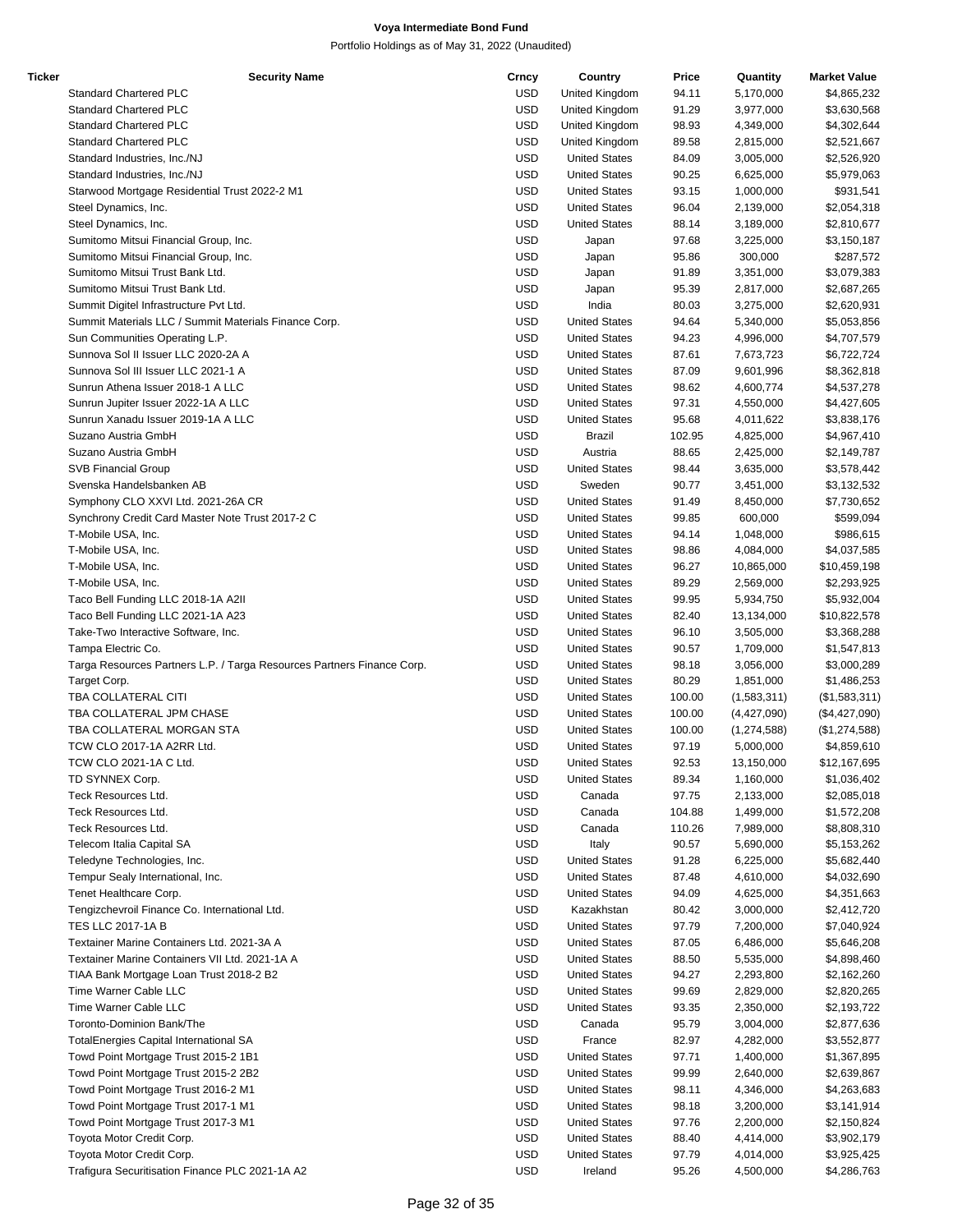| Ticker | <b>Security Name</b>                               | Crncy      | Country              | Price  | Quantity    | <b>Market Value</b> |
|--------|----------------------------------------------------|------------|----------------------|--------|-------------|---------------------|
|        | Transcontinental Gas Pipe Line Co. LLC             | <b>USD</b> | <b>United States</b> | 92.67  | 1,290,000   | \$1,195,461         |
|        | Triton Container Finance VIII LLC 2021-1A A        | <b>USD</b> | <b>United States</b> | 88.00  | 11,394,354  | \$10,026,802        |
|        | Triton Container International Ltd.                | <b>USD</b> | <b>United States</b> | 90.65  | 2,461,000   | \$2,230,885         |
|        | Triton Container International Ltd.                | <b>USD</b> | Bermuda              | 84.97  | 2,636,000   | \$2,239,708         |
|        | Truist Financial Corp.                             | <b>USD</b> | <b>United States</b> | 91.11  | 4,450,000   | \$4,054,297         |
|        | Truist Financial Corp.                             | <b>USD</b> | <b>United States</b> | 87.87  | 3,244,000   | \$2,850,527         |
|        | Truist Financial Corp.                             | <b>USD</b> | <b>United States</b> | 96.97  | 5,207,000   | \$5,049,291         |
|        | TTX Co.                                            | <b>USD</b> | <b>United States</b> | 99.96  | 5,745,000   | \$5,742,737         |
|        | Tucson Electric Power Co.                          | <b>USD</b> | <b>United States</b> | 98.89  | 1,644,000   | \$1,625,753         |
|        | Tucson Electric Power Co.                          | <b>USD</b> | <b>United States</b> | 81.54  | 3,623,000   | \$2,954,151         |
|        | <b>Turkey Government International Bond</b>        | <b>USD</b> | Turkey               | 93.20  | 1,700,000   | \$1,584,366         |
|        |                                                    | <b>USD</b> |                      |        |             | \$834,383           |
|        | Turkey Government International Bond               |            | Turkey               | 83.44  | 1,000,000   |                     |
|        | Turkey Government International Bond               | <b>USD</b> | Turkey               | 86.55  | 1,000,000   | \$865,467           |
|        | <b>Turkey Government International Bond</b>        | <b>USD</b> | Turkey               | 86.14  | 800,000     | \$689,155           |
|        | <b>UBS AG</b>                                      | <b>USD</b> | Switzerland          | 101.68 | 3,180,000   | \$3,233,345         |
|        | <b>UBS Group AG</b>                                | <b>USD</b> | Switzerland          | 100.00 | 7,779,000   | \$7,779,194         |
|        | <b>UBS Group AG</b>                                | <b>USD</b> | Switzerland          | 97.31  | 4,162,000   | \$4,050,126         |
|        | <b>UBS Group AG</b>                                | <b>USD</b> | Switzerland          | 90.30  | 3,853,000   | \$3,479,110         |
|        | <b>UBS Group AG</b>                                | <b>USD</b> | Switzerland          | 82.33  | 2,166,000   | \$1,783,249         |
|        | <b>UBS Group AG</b>                                | <b>USD</b> | Switzerland          | 89.27  | 1,375,000   | \$1,227,506         |
|        | <b>UBS Group AG</b>                                | <b>USD</b> | Switzerland          | 101.43 | 4,645,000   | \$4,711,548         |
|        | <b>UBS Group AG</b>                                | <b>USD</b> | Switzerland          | 79.31  | 4,328,000   | \$3,432,647         |
|        | UBS-Barclays Commercial Mortgage Trust 2012-C4 D   | <b>USD</b> | <b>United States</b> | 93.65  | 5,280,000   | \$4,944,790         |
|        | Ukraine Government International Bond              | <b>USD</b> | Ukraine              | 36.94  | 10,400,000  | \$3,841,500         |
|        | Ukraine Government International Bond              | <b>USD</b> | Ukraine              | 43.56  | 1,500,000   | \$653,438           |
|        | Ukraine Government International Bond              | <b>USD</b> | Ukraine              | 36.15  | 500,000     | \$180,750           |
|        | Ukraine Government International Bond              | <b>USD</b> | Ukraine              | 39.25  | 389,000     | \$152,683           |
|        | Ukraine Government International Bond              | <b>USD</b> | Ukraine              | 39.15  | 1,890,000   | \$739,935           |
|        | Ukraine Government International Bond              | <b>USD</b> | Ukraine              | 38.85  | 850,000     | \$330,225           |
|        | <b>UMBS TBA</b>                                    | <b>USD</b> | <b>United States</b> | 94.49  | 741,000     | \$700,187           |
|        | <b>UMBS TBA</b>                                    | <b>USD</b> |                      |        |             |                     |
|        |                                                    |            | <b>United States</b> | 92.03  | 90,449,000  | \$83,241,344        |
|        | <b>UMBS TBA</b>                                    | <b>USD</b> | <b>United States</b> | 88.71  | 48,294,000  | \$42,842,060        |
|        | <b>UMBS TBA</b>                                    | <b>USD</b> | <b>United States</b> | 95.24  | 51,092,000  | \$48,659,143        |
|        | Union Electric Co.                                 | <b>USD</b> | <b>United States</b> | 90.21  | 2,260,000   | \$2,038,765         |
|        | Union Pacific Corp.                                | <b>USD</b> | <b>United States</b> | 86.61  | 6,377,000   | \$5,523,052         |
|        | United Airlines 2012-1 Class A Pass Through Trust  | <b>USD</b> | <b>United States</b> | 99.06  | 1,266,133   | \$1,254,250         |
|        | United Airlines 2013-1 Class A Pass Through Trust  | <b>USD</b> | <b>United States</b> | 96.17  | 822,096     | \$790,650           |
|        | United Airlines 2014-1 Class A Pass Through Trust  | <b>USD</b> | <b>United States</b> | 96.38  | 1,577,632   | \$1,520,491         |
|        | United Airlines 2016-1 Class AA Pass Through Trust | <b>USD</b> | <b>United States</b> | 92.89  | 385,852     | \$358,425           |
|        | United Airlines 2016-2 Class A Pass Through Trust  | <b>USD</b> | <b>United States</b> | 88.91  | 2,880,818   | \$2,561,474         |
|        | United Airlines 2016-2 Class AA Pass Through Trust | <b>USD</b> | <b>United States</b> | 91.36  | 7,083,154   | \$6,470,965         |
|        | United Airlines 2019-2 Class A Pass Through Trust  | <b>USD</b> | <b>United States</b> | 90.42  | 2,029,661   | \$1,835,252         |
|        | United Airlines 2020-1 Class A Pass Through Trust  | USD        | <b>United States</b> | 101.88 | 3,109,856   | \$3,168,340         |
|        | United Rentals North America, Inc.                 | <b>USD</b> | <b>United States</b> | 93.00  | 2,380,000   | \$2,213,400         |
|        | United States Treasury Note/Bond                   | <b>USD</b> | <b>United States</b> | 94.20  | 3,309,100   | \$3,117,146         |
|        | United States Treasury Note/Bond                   | <b>USD</b> | <b>United States</b> | 73.55  | 2,699,000   | \$1,985,083         |
|        | United States Treasury Note/Bond                   | <b>USD</b> | <b>United States</b> | 64.58  | 58,000      | \$37,456            |
|        | United States Treasury Note/Bond                   | <b>USD</b> | <b>United States</b> | 97.09  | 100,000     | \$97,094            |
|        | United States Treasury Note/Bond                   | <b>USD</b> | <b>United States</b> | 84.31  | 132,000     | \$111,287           |
|        | United States Treasury Note/Bond                   | <b>USD</b> | <b>United States</b> | 71.46  | 268,000     | \$191,526           |
|        | United States Treasury Note/Bond                   | <b>USD</b> | <b>United States</b> | 86.82  | 2,336,000   | \$2,028,214         |
|        | United States Treasury Note/Bond                   | <b>USD</b> |                      |        |             |                     |
|        |                                                    |            | <b>United States</b> | 97.49  | 32,536,700  | \$31,720,741        |
|        | United States Treasury Note/Bond                   | <b>USD</b> | <b>United States</b> | 93.38  | 8,184,600   | \$7,643,170         |
|        | United States Treasury Note/Bond                   | USD        | <b>United States</b> | 91.78  | 17,183,400  | \$15,770,468        |
|        | United States Treasury Note/Bond                   | <b>USD</b> | <b>United States</b> | 97.30  | 25,162,000  | \$24,481,840        |
|        | United States Treasury Note/Bond                   | <b>USD</b> | <b>United States</b> | 90.54  | 25,131,200  | \$22,753,553        |
|        | United States Treasury Note/Bond                   | <b>USD</b> | <b>United States</b> | 99.98  | 176,340,000 | \$176,298,669       |
|        | United States Treasury Note/Bond                   | <b>USD</b> | <b>United States</b> | 99.64  | 114,130,400 | \$113,724,702       |
|        | United States Treasury Note/Bond                   | <b>USD</b> | <b>United States</b> | 99.97  | 27,847,200  | \$27,838,498        |
|        | United States Treasury Note/Bond                   | <b>USD</b> | <b>United States</b> | 100.14 | 81,470,200  | \$81,584,767        |
|        | United States Treasury Note/Bond                   | <b>USD</b> | <b>United States</b> | 100.09 | 44,709,000  | \$44,750,915        |
|        | United States Treasury Note/Bond                   | USD        | <b>United States</b> | 83.67  | 185,273,800 | \$155,022,062       |
|        | United States Treasury Note/Bond                   | <b>USD</b> | <b>United States</b> | 99.70  | 249,279,000 | \$248,538,953       |
|        | UnitedHealth Group, Inc.                           | <b>USD</b> | <b>United States</b> | 102.48 | 2,987,000   | \$3,061,126         |
|        | UnitedHealth Group, Inc.                           | <b>USD</b> | <b>United States</b> | 105.77 | 1,384,000   | \$1,463,816         |
|        | UnitedHealth Group, Inc.                           | <b>USD</b> | <b>United States</b> | 83.79  | 748,000     | \$626,751           |
|        | UnitedHealth Group, Inc.                           | <b>USD</b> | <b>United States</b> | 81.77  | 1,470,000   | \$1,202,066         |
|        |                                                    |            |                      |        |             |                     |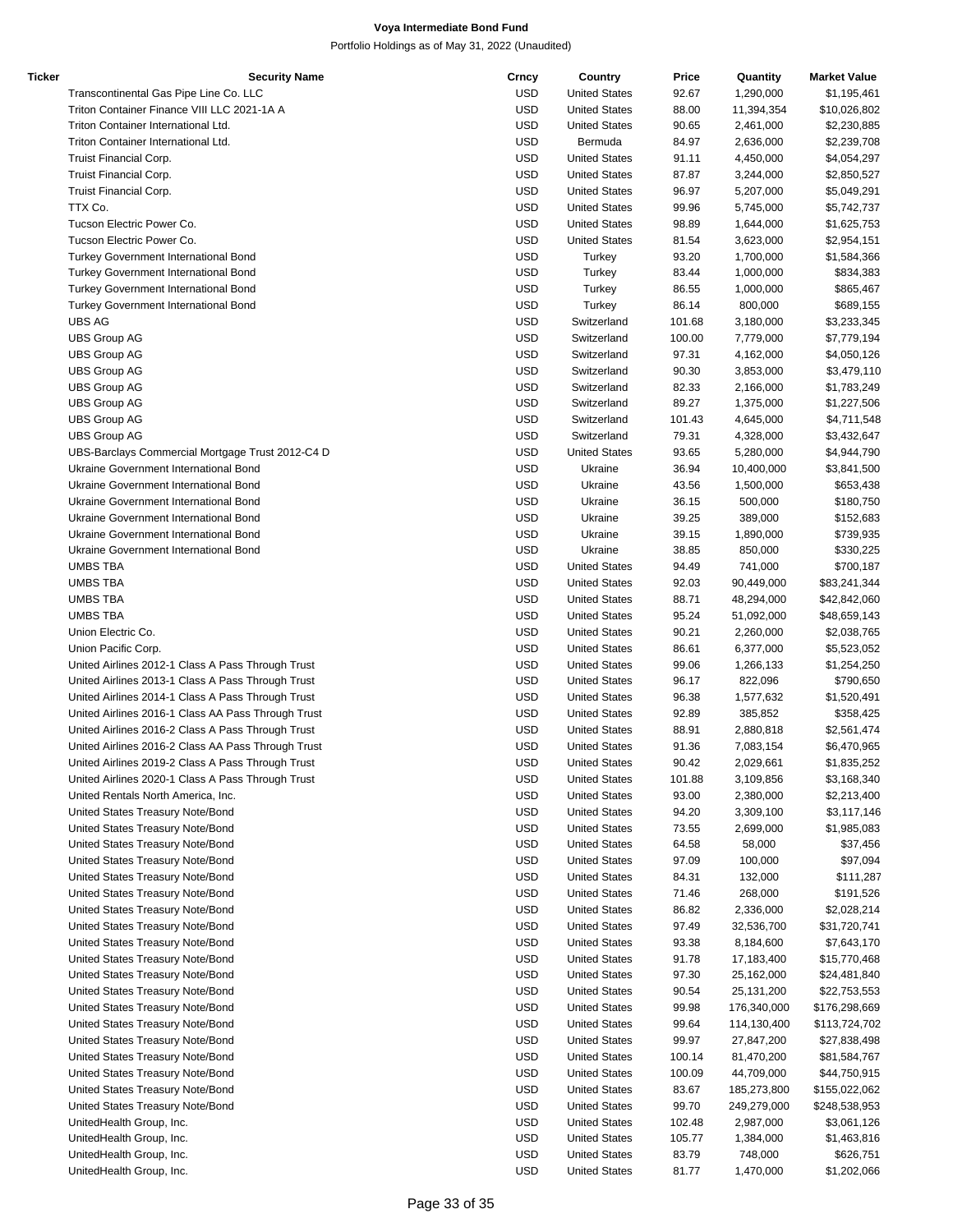| Ticker | <b>Security Name</b>                                                          | Crncy      | Country              | Price  | Quantity        | <b>Market Value</b> |
|--------|-------------------------------------------------------------------------------|------------|----------------------|--------|-----------------|---------------------|
|        | UnitedHealth Group, Inc.                                                      | <b>USD</b> | <b>United States</b> | 90.71  | 2,117,000       | \$1,920,418         |
|        | UnitedHealth Group, Inc.                                                      | <b>USD</b> | <b>United States</b> | 90.83  | 1,668,000       | \$1,515,102         |
|        | US 10YR NOTE (CBT)Sep22                                                       | <b>USD</b> | <b>United States</b> | 119.45 | (1, 124)        | (\$134, 265, 313)   |
|        | US 10yr Ultra Fut Sep22                                                       | <b>USD</b> | <b>United States</b> | 128.48 | (1, 103)        | (\$141,718,266)     |
|        | US 2YR NOTE (CBT) SEP22                                                       | <b>USD</b> | <b>United States</b> | 105.55 | (109)           | (\$23,010,070)      |
|        | US 5YR NOTE (CBT) SEP22                                                       | <b>USD</b> | <b>United States</b> | 112.95 | (19)            | (\$2,146,109)       |
|        | US Airways 2012-1 Class A Pass Through Trust                                  | <b>USD</b> | <b>United States</b> | 100.74 | 5,696,970       | \$5,739,129         |
|        | US Airways 2012-2 Class A Pass Through Trust                                  | <b>USD</b> | <b>United States</b> | 95.47  | 584,661         | \$558,197           |
|        |                                                                               |            |                      |        |                 |                     |
|        | US LONG BOND(CBT) SEP22                                                       | <b>USD</b> | <b>United States</b> | 139.44 | 1,349           | \$188,101,188       |
|        | US ULTRA BOND CBT Sep22                                                       | <b>USD</b> | <b>United States</b> | 155.75 | 1,855           | \$288,916,250       |
|        | USD/AUD C0.64 18AUG22                                                         | <b>USD</b> | <b>United States</b> | 0.00   | 111,470,000     | \$211,152           |
|        | USD/AUD C0.65 18AUG22                                                         | <b>USD</b> | <b>United States</b> | 0.00   | 237,815,000     | \$604,355           |
|        | USD/AUD C0.68 17JUN22                                                         | <b>USD</b> | <b>United States</b> | 0.00   | (55,735,000)    | (\$31,617)          |
|        | USD/AUD C0.6925 17JUN22                                                       | <b>USD</b> | <b>United States</b> | 0.00   | (107, 992, 000) | (\$151,490)         |
|        | Valvoline, Inc.                                                               | <b>USD</b> | <b>United States</b> | 89.09  | 1,860,000       | \$1,657,144         |
|        | Vedanta Resources Finance II PLC                                              | <b>USD</b> | India                | 90.72  | 800,000         | \$725,768           |
|        | Ventas Realty L.P.                                                            | <b>USD</b> | <b>United States</b> | 107.17 | 1,005,000       | \$1,077,089         |
|        | Verizon Communications, Inc.                                                  | <b>USD</b> | <b>United States</b> | 90.46  | 3,610,000       | \$3,265,453         |
|        | Verizon Communications, Inc.                                                  | <b>USD</b> | <b>United States</b> | 100.22 | 1,301,000       | \$1,303,854         |
|        | Verizon Communications, Inc.                                                  | <b>USD</b> | <b>United States</b> | 104.05 | 6,432,000       | \$6,692,303         |
|        | Verizon Communications, Inc.                                                  | <b>USD</b> | <b>United States</b> | 101.42 | 2,816,000       | \$2,855,970         |
|        | Verizon Communications, Inc.                                                  | <b>USD</b> | <b>United States</b> | 84.66  | 977,000         | \$827,166           |
|        | Verizon Communications, Inc.                                                  | <b>USD</b> | <b>United States</b> | 83.32  | 9,232,000       | \$7,691,648         |
|        |                                                                               | <b>USD</b> |                      |        |                 |                     |
|        | Verizon Communications, Inc.                                                  |            | <b>United States</b> | 91.03  | 5,080,000       | \$4,624,525         |
|        | Verizon Communications, Inc.                                                  | <b>USD</b> | <b>United States</b> | 86.51  | 2,312,000       | \$2,000,008         |
|        | Verizon Communications, Inc.                                                  | <b>USD</b> | <b>United States</b> | 74.43  | 1,460,000       | \$1,086,648         |
|        | Verizon Communications, Inc.                                                  | <b>USD</b> | <b>United States</b> | 90.77  | 1,114,000       | \$1,011,190         |
|        | Verizon Communications, Inc.                                                  | <b>USD</b> | <b>United States</b> | 86.22  | 15,911,000      | \$13,718,196        |
|        | ViaSat, Inc.                                                                  | <b>USD</b> | <b>United States</b> | 96.51  | 8,990,000       | \$8,676,384         |
|        | Viatris, Inc.                                                                 | <b>USD</b> | <b>United States</b> | 83.71  | 4,990,000       | \$4,176,881         |
|        | Viatris, Inc.                                                                 | <b>USD</b> | <b>United States</b> | 77.93  | 9,504,000       | \$7,406,135         |
|        | Viatris, Inc.                                                                 | <b>USD</b> | <b>United States</b> | 74.80  | 4,808,000       | \$3,596,455         |
|        | Virginia Electric and Power Co.                                               | <b>USD</b> | <b>United States</b> | 100.09 | 1,915,000       | \$1,916,811         |
|        | Virginia Electric and Power Co.                                               | <b>USD</b> | <b>United States</b> | 89.19  | 3,593,000       | \$3,204,596         |
|        | Visa, Inc.                                                                    | <b>USD</b> | <b>United States</b> | 102.39 | 6,142,000       | \$6,288,534         |
|        | Vistra Operations Co. LLC                                                     | <b>USD</b> | <b>United States</b> | 100.36 | 3,934,000       | \$3,948,123         |
|        | Vistra Operations Co. LLC                                                     | <b>USD</b> | <b>United States</b> | 93.41  | 5,000,000       | \$4,670,375         |
|        |                                                                               |            |                      |        |                 |                     |
|        | Viterra Finance BV                                                            | <b>USD</b> | Netherlands          | 89.57  | 3,086,000       | \$2,764,039         |
|        | Vmed O2 UK Financing I PLC                                                    | <b>USD</b> | United Kingdom       | 90.63  | 9,400,000       | \$8,518,750         |
|        | VMware, Inc.                                                                  | <b>USD</b> | <b>United States</b> | 89.74  | 5,540,000       | \$4,971,674         |
|        | VMware, Inc.                                                                  | <b>USD</b> | <b>United States</b> | 85.15  | 2,395,000       | \$2,039,309         |
|        | Vodafone Group PLC                                                            | <b>USD</b> | United Kingdom       | 91.43  | 6,079,000       | \$5,557,893         |
|        | Vodafone Group PLC                                                            | <b>USD</b> | United Kingdom       | 97.65  | 2,450,000       | \$2,392,455         |
|        | Wachovia Mortgage Loan LLC Series 2005-B 2A1                                  | <b>USD</b> | <b>United States</b> | 97.56  | 415,423         | \$405,276           |
|        | WaMu Mortgage Pass Through Certificates Series 2006-AR12 2A3                  | <b>USD</b> | <b>United States</b> | 95.34  | 189,890         | \$181,046           |
|        | WaMu Mortgage Pass-Through Certificates Series 2004-AR4 A6 Trust              | <b>USD</b> | <b>United States</b> | 98.10  | 2,579,797       | \$2,530,806         |
|        | WaMu Mortgage Pass-Through Certificates Series 2005-AR11 A1C3                 | <b>USD</b> | <b>United States</b> | 97.03  | 1,390,856       | \$1,349,555         |
|        | WaMu Mortgage Pass-Through Certificates Series 2005-AR11 X                    | <b>USD</b> | <b>United States</b> | 0.96   | 47,466,229      | \$455,742           |
|        | WaMu Mortgage Pass-Through Certificates Series 2005-AR13 A1C3                 | <b>USD</b> | <b>United States</b> | 96.59  | 1,090,978       | \$1,053,810         |
|        | WaMu Mortgage Pass-Through Certificates Series 2006-AR12 1A1                  | <b>USD</b> | <b>United States</b> | 97.09  | 257,008         | \$249,529           |
|        | WaMu Mortgage Pass-Through Certificates Series 2006-AR14 1A4                  | <b>USD</b> | <b>United States</b> | 95.11  | 548,439         | \$521,601           |
|        |                                                                               |            |                      |        |                 |                     |
|        | WaMu Mortgage Pass-Through Certificates Series 2006-AR16 2A1                  | <b>USD</b> | <b>United States</b> | 92.36  | 683,648         | \$631,427           |
|        | WaMu Mortgage Pass-Through Certificates Series 2006-AR16 2A3                  | <b>USD</b> | <b>United States</b> | 93.62  | 1,580,521       | \$1,479,716         |
|        | WaMu Mortgage Pass-Through Certificates Series 2006-AR8 1A4                   | <b>USD</b> | <b>United States</b> | 95.59  | 861,234         | \$823,271           |
|        | WaMu Mortgage Pass-Through Certificates Series 2007-HY2 1A1                   | <b>USD</b> | <b>United States</b> | 96.17  | 1,245,722       | \$1,197,975         |
|        | WaMu Mortgage Pass-Through Certificates Series 2007-HY3 1A1                   | <b>USD</b> | <b>United States</b> | 84.35  | 341,247         | \$287,853           |
|        | Washington Gas Light Co.                                                      | <b>USD</b> | <b>United States</b> | 85.16  | 2,188,000       | \$1,863,255         |
|        | Washington Mutual Mortgage Pass-Through Certificates WMALT Series 2005-10 2A3 | <b>USD</b> | <b>United States</b> | 95.04  | 1,112,060       | \$1,056,895         |
|        | Washington Mutual Mortgage Pass-Through Certificates WMALT Series 2005-11 A1  | <b>USD</b> | <b>United States</b> | 87.11  | 924,902         | \$805,686           |
|        | Washington Mutual Mortgage Pass-Through Certificates WMALT Series 2005-5 CB3  | <b>USD</b> | <b>United States</b> | 94.64  | 647,478         | \$612,790           |
|        | Washington Mutual Mortgage Pass-Through Certificates WMALT Series 2005-8 1A2  | <b>USD</b> | <b>United States</b> | 96.84  | 274,212         | \$265,559           |
|        | Washington Mutual Mortgage Pass-Through Certificates WMALT Series 2006-AR6 2A | <b>USD</b> | <b>United States</b> | 65.84  | 3,217,215       | \$2,118,211         |
|        | Washington Mutual Mortgage Pass-Through Certificates WMALT Series 2007-OC1 A3 | <b>USD</b> | <b>United States</b> | 96.08  | 527,322         | \$506,653           |
|        |                                                                               |            |                      |        |                 |                     |
|        | Washington Mutual Mortgage Pass-Through Certificates WMALT Series 2007-OC1 A4 | <b>USD</b> | <b>United States</b> | 97.04  | 1,092,453       | \$1,060,079         |
|        | WEC Energy Group, Inc.                                                        | <b>USD</b> | <b>United States</b> | 87.94  | 4,673,000       | \$4,109,229         |
|        | WEC Energy Group, Inc.                                                        | <b>USD</b> | <b>United States</b> | 89.34  | 2,748,000       | \$2,455,137         |
|        | Wells Fargo & Co.                                                             | <b>USD</b> | <b>United States</b> | 100.04 | 3,858,000       | \$3,859,491         |